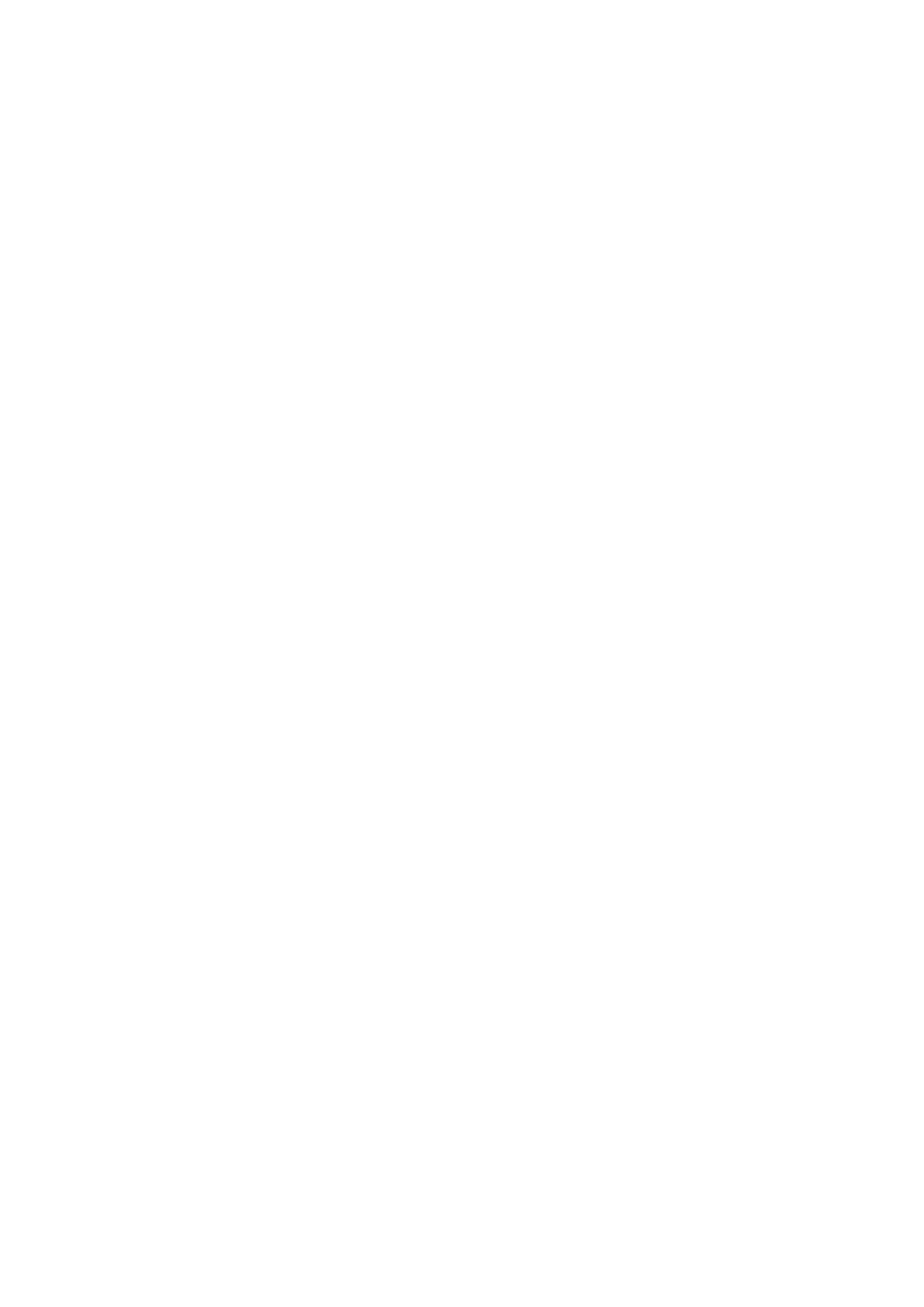Western Australia

# **Bail Act 1982**

**An Act to make better provision for bail in criminal proceedings.** 

Compare 01 Aug 2008 [06-g0-06] / 01 Dec 2008 [06-h0-02] page 1 Extract from www.slp.wa.gov.au, see that website for further information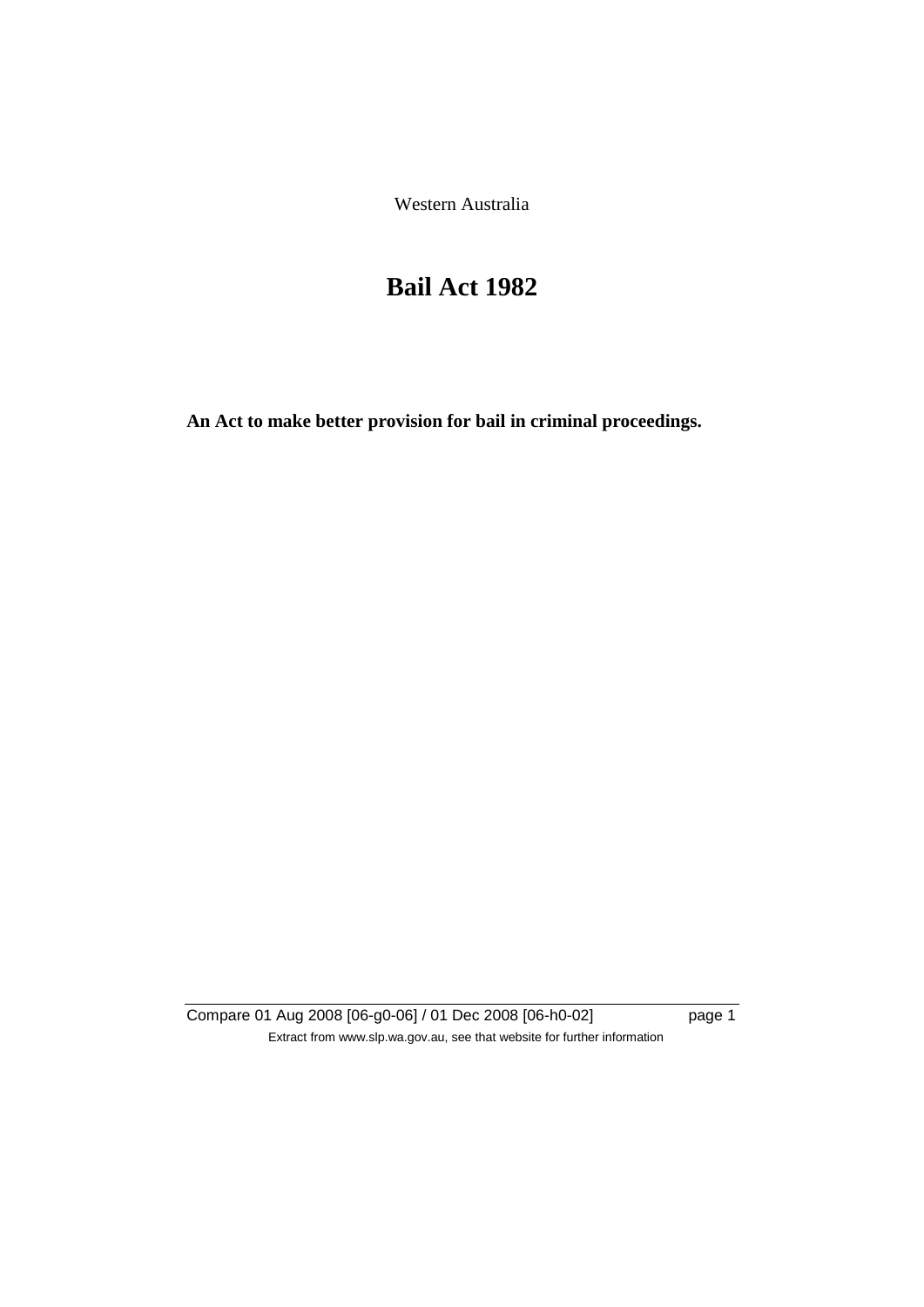# **Part I — Preliminary**

#### **1. Short title**

This Act may be cited as the *Bail Act* 1982<sup>1</sup>.

#### **2. Commencement**

This Act shall come into operation on a day to be fixed by proclamation  $<sup>1</sup>$ .</sup>

# **3. Terms used in this Act**

(1) In this Act, unless a contrary intention appears —

*accused* includes —

- (a) a person charged with, convicted of, or found guilty of an offence;
- (b) a person whose conviction for an offence is stayed;
- (c) a person in respect of whom an appeal relating to an offence is pending;
- (d) a person in respect of whom a new trial for an offence has been ordered;

#### *adjournment*—

- (a) means any order of a court by which proceedings for an offence are postponed or interrupted or are to be held at a different time or place before the same court; and
- (b) is deemed to include any order of a court, other than a committal to the Supreme Court or District Court, by which the venue of any proceedings for an offence is changed to another court or a court at another place whether by way of a remand, referral, or recommittal of the accused or otherwise;

*appeal* includes an application for leave to appeal;

page 2 Compare 01 Aug 2008 [06-g0-06] / 01 Dec 2008 [06-h0-02] Extract from www.slp.wa.gov.au, see that website for further information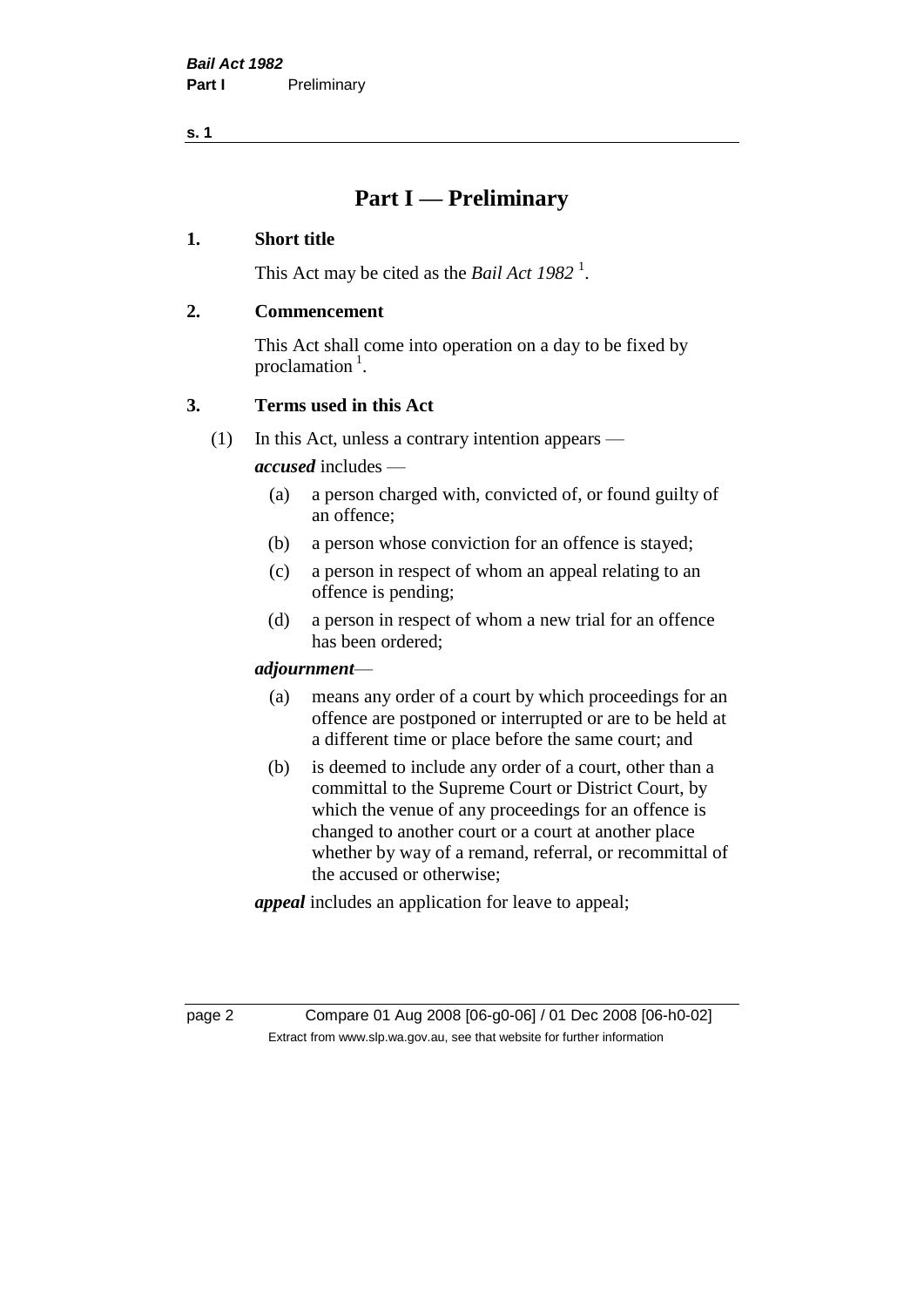#### *appropriate judicial officer* —

- (a) subject to paragraphs (b) and (c), means a judicial officer who is empowered to exercise jurisdiction in the court before which the accused is required to appear pursuant to his bail undertaking;
- (b) if the court is the Court of Appeal, means a judge of appeal;
- (c) except in section 49, also means a judge of the Supreme Court or a judge of the Children's Court in any case where —
	- (i) only a judge of the Supreme Court or a judge of the Children's Court has power to grant bail under section 15, or a judicial officer has exercised the power contained in section  $31(2)(d)$ ; or
	- (ii) a judge of the Supreme Court or a judge of the Children's Court has granted bail under section 14,

for the appearance in question;

*as soon as is practicable* means as soon as is reasonably practicable;

*authorised community services officer* means any of the following persons —

- (a) the CEO (corrections) or a delegate of the CEO (corrections) under subsection (5);
- (b) a registrar of the Children's Court;
- (c) a superintendent of a detention centre under the *Young Offenders Act 1994*;
- (d) the officer for the time being in charge of any detention centre under the *Young Offenders Act 1994*;

*authorised officer* means an authorised police officer or an authorised community services officer;

Compare 01 Aug 2008 [06-g0-06] / 01 Dec 2008 [06-h0-02] page 3 Extract from www.slp.wa.gov.au, see that website for further information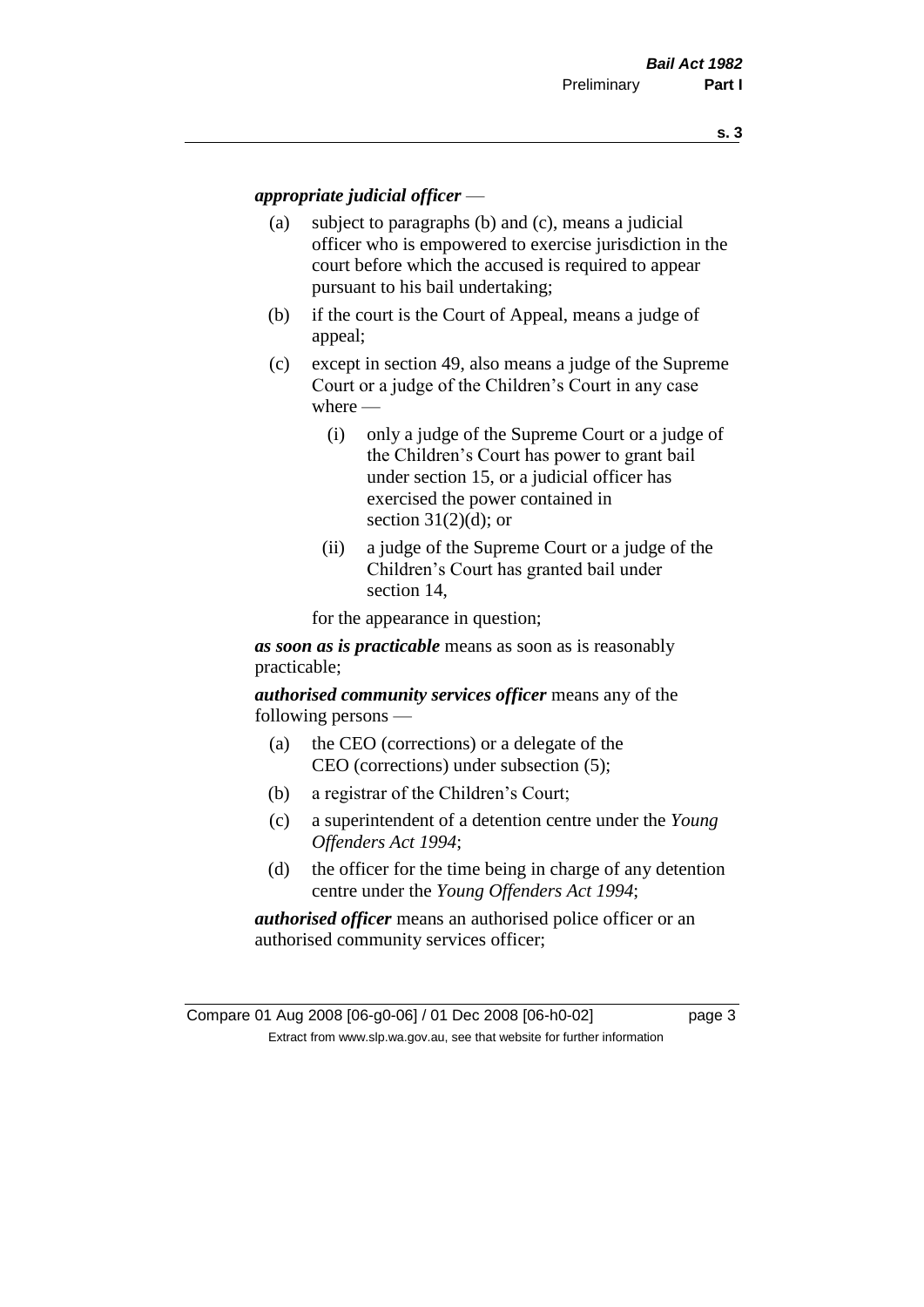*authorised police officer* means a police officer who holds the rank of sergeant, or a higher rank, or is for the time being in charge of a police station or lock-up;

*bail undertaking* means an undertaking described in section 28(2):

*CEO (corrections)* means the chief executive officer of the Public Sector agency principally assisting the Minister administering Part 8 of the *Sentence Administration Act 2003* in its administration;

*child* has the same meaning as "young person" has in the *Young Offenders Act 1994*;

*community corrections officer* has the same meaning as in the *Sentence Administration Act 2003*;

*court* means each of the following —

- (a) the Magistrates Court;
- (b) the Children's Court;
- (c) a Coroner's Court;
- (d) the District Court;
- (e) the Supreme Court;
- (f) the Court of Appeal;

*early release order* means an early release order made under the *Sentence Administration Act 1995* or *Sentence Administration Act 2003*;

*home detention condition* means a home detention condition imposed under clause 3 of Part D of Schedule 1;

*judicial officer* means any person empowered to exercise jurisdiction in a court whether or not he is sitting as a court, and includes a single justice;

*lock-up* includes a place prescribed as a lock-up for the purposes of the *Court Security and Custodial Services Act 1999*;

page 4 Compare 01 Aug 2008 [06-g0-06] / 01 Dec 2008 [06-h0-02] Extract from www.slp.wa.gov.au, see that website for further information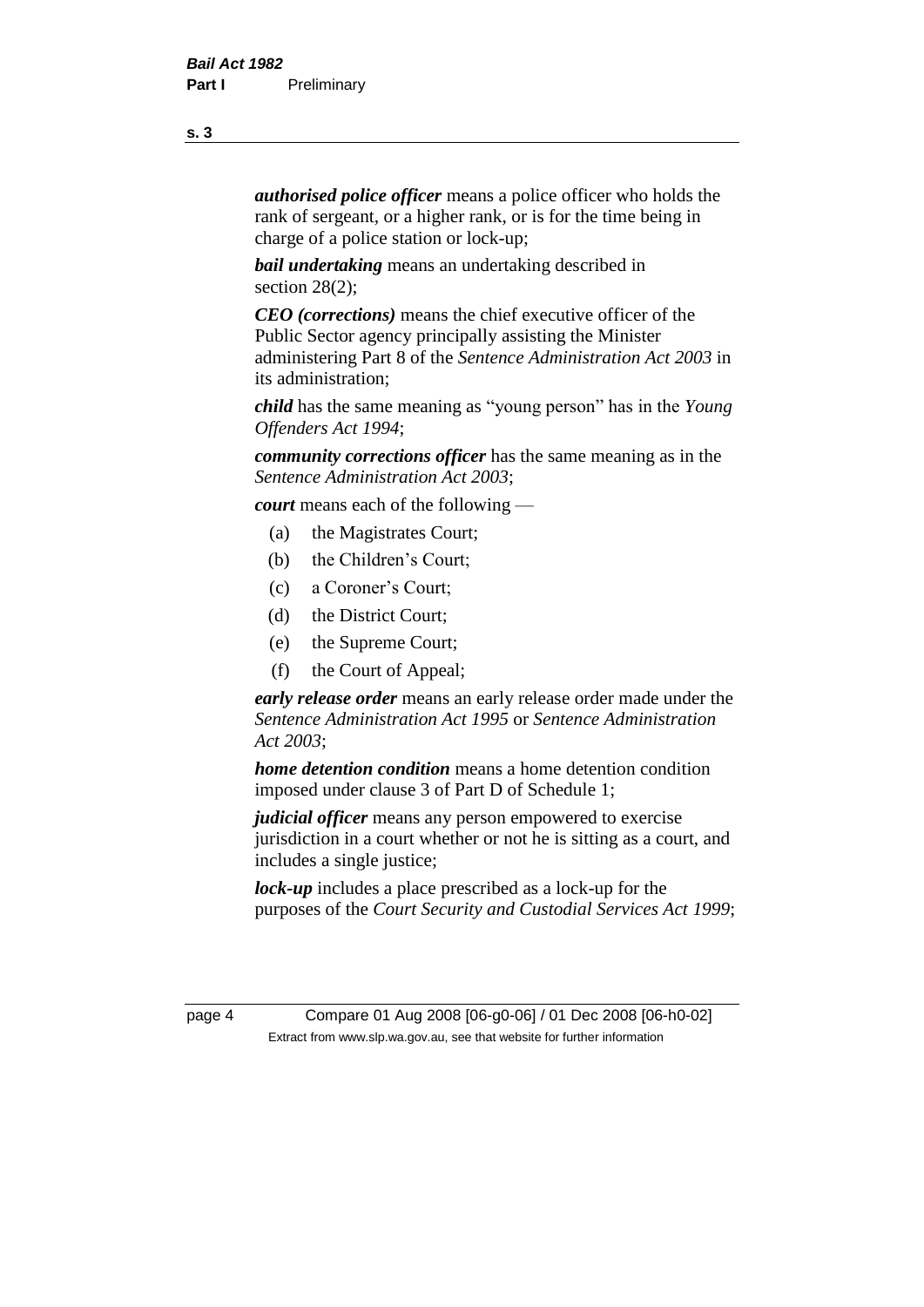*offence* means any act, omission or conduct which renders the person doing the act, making the omission or engaging in the conduct liable to any punishment, and includes an alleged offence; but nothing in this definition shall limit the operation of subsection (4);

*police officer* means any member of the Police Force of Western Australia;

*prosecutor* includes —

- (a) in the case of an offence charged in a prosecution notice, the prosecutor;
- (b) in the case of an offence charged in an indictment, the State or the Commonwealth, as the case may be;

#### *serious offence* means —

- (a) an offence against section 51(2a); and
- (b) an offence described in Schedule 2;

*surety* and *surety undertaking* have the meanings assigned to them by section 35;

*trial* means all proceedings for an offence between —

- (a) the time when the accused is called upon to plead to the prosecution notice or the indictment; and
- (b) the time when the accused is found not guilty or is sentenced.
- (2) A reference in this Act
	- (a) to a power to grant bail includes a reference to a power to refuse bail;
	- (b) to a grant of bail includes a reference to a grant of bail by the exercise of a power in section 31(2).
- (3) Where in this Act there is a reference to a requirement that an accused appear in court, the reference is to a requirement, unless a contrary intention appears, that the accused —
	- (a) surrender himself into the custody of the court or, in the case of a bail undertaking, of the court specified therein,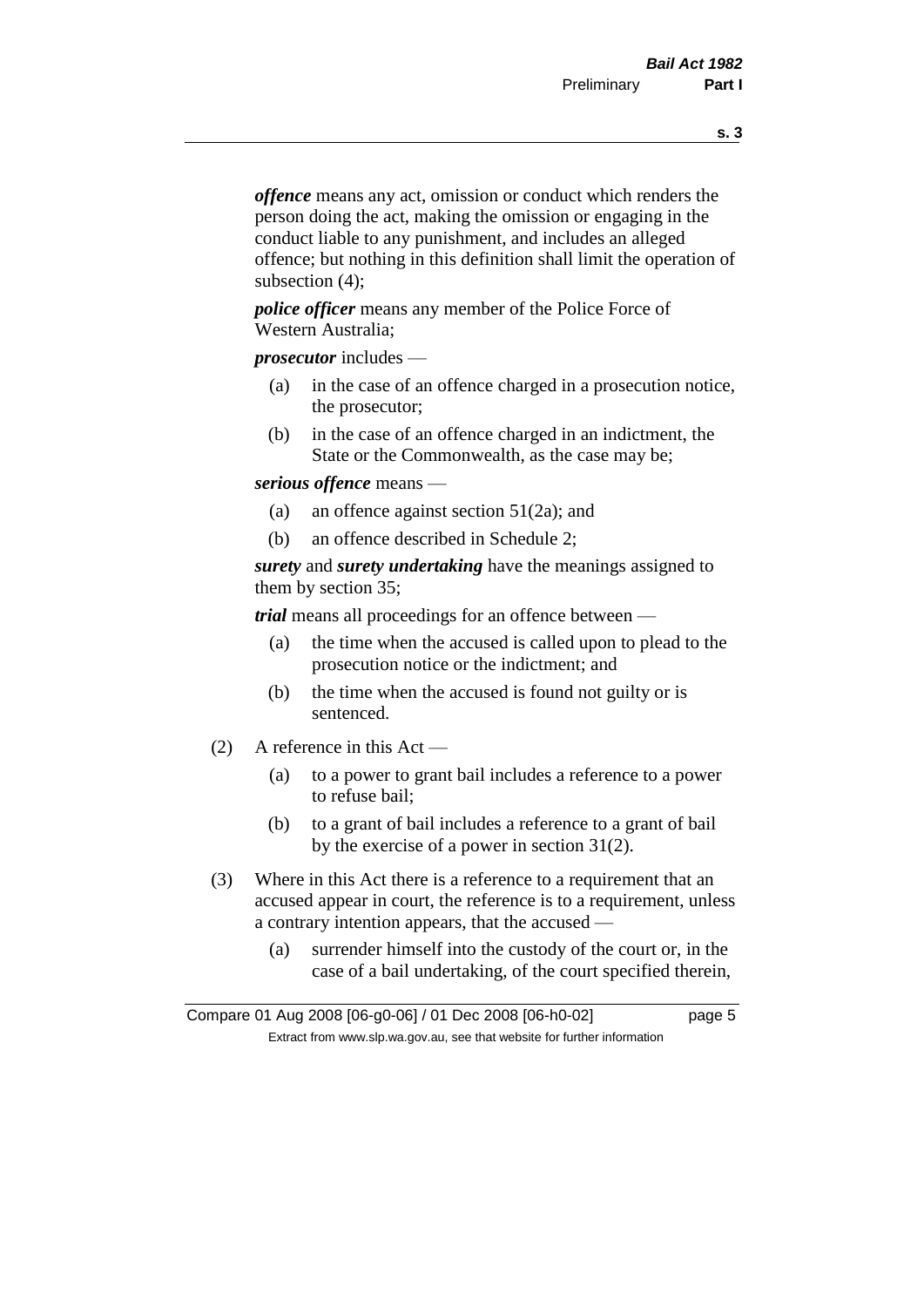or of such person as the court may direct, to be dealt with according to law;

(b) submit himself to a search of his person and any property then in his possession (which is hereby authorised) and allow to be taken from him, to be dealt with according to the relevant law and procedures, anything so found; and

- (c) remain in custody until authorised to be released therefrom.
- (4) If a person is arrested under a warrant issued
	- (a) under section 50, 79, 84E or 129 of the *Sentencing Act 1995* in connection with a possible breach of a conditional release order, a sentence of suspended imprisonment or conditional suspended imprisonment, or a community order imposed under that Act; or
	- (b) under section 43 of the *Young Offenders Act 1994* in respect of an alleged breach of a youth community based order, an intensive youth supervision order or a conditional release order made under that Act,
	- then
		- (c) the person is to be taken as having been arrested and to be in custody awaiting an appearance in court for the offence for which the sentence was imposed;
		- (d) the first appearance in court after the arrest is to be taken, for the purposes of sections  $5(1)$  and  $8(1)$  and clause 1 of Part A and clause 7 of Part C of Schedule 1, to be the initial appearance for that offence; and
		- (e) the proceedings following the arrest are to be taken to be proceedings for that offence and to be a trial for the purpose of the definition in subsection (1) of "trial".

page 6 Compare 01 Aug 2008 [06-g0-06] / 01 Dec 2008 [06-h0-02] Extract from www.slp.wa.gov.au, see that website for further information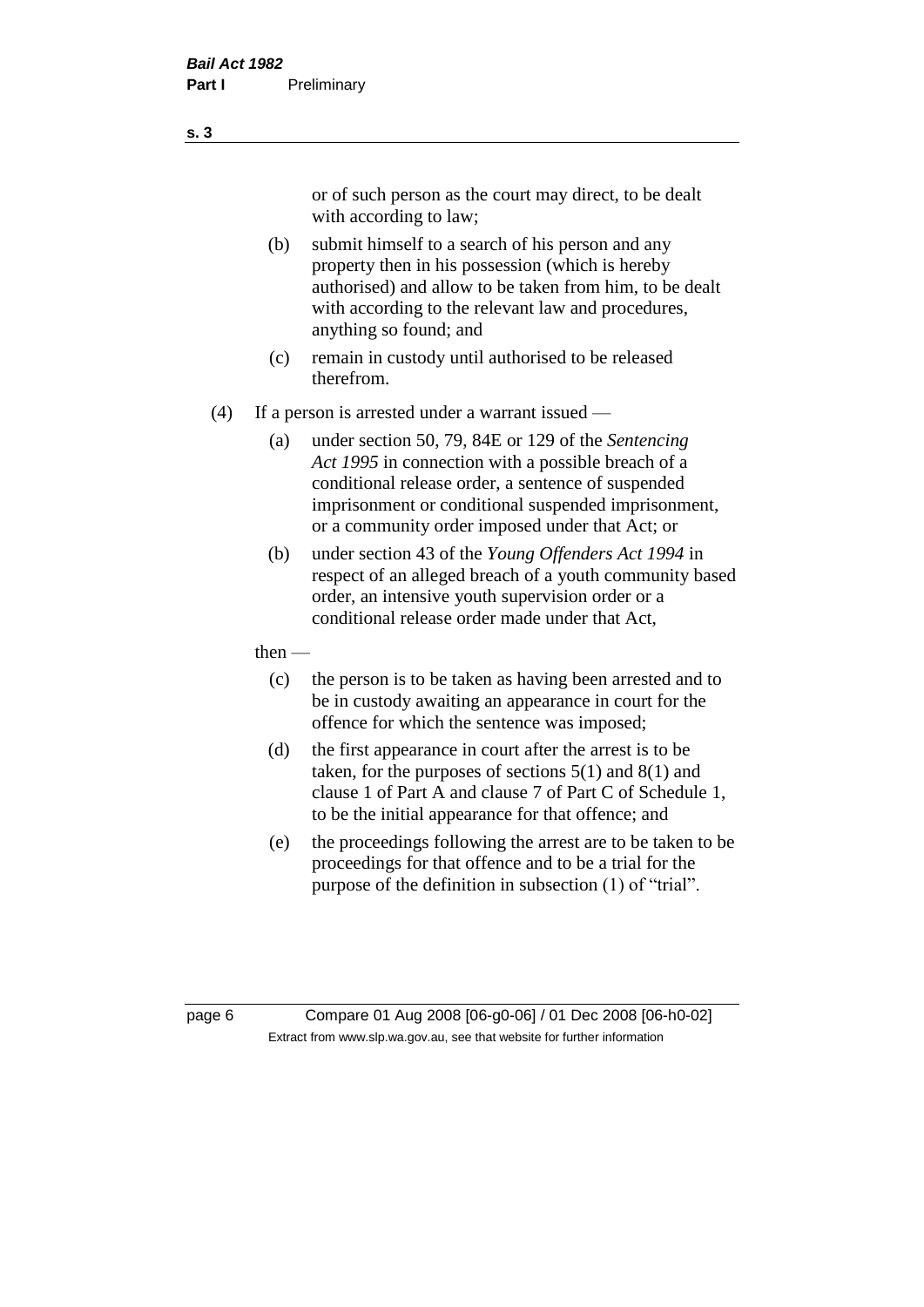- **s. 4**
- (5) The CEO (corrections) may by writing signed by him delegate to any officer of the department of which he is the chief executive officer any function he has under this Act as an authorised community services officer.

*[Section 3 amended by No. 74 of 1984 s. 3; No. 15 of 1988 s. 4; No. 49 of 1988 s. 78; No. 61 of 1990 s. 4; No. 31 of 1993 s. 6; No. 45 of 1993 s. 4 and 12; No. 78 of 1995 s. 7; No. 57 of 1997 s. 21(1); No. 54 of 1998 s. 4 and 14; No. 47 of 1999 s. 7; No. 50 of 2003 s. 29(3); No. 65 of 2003 s. 121(2); No. 27 of 2004 s. 13(2); No. 34 of 2004 s. 251; No. 45 of 2004 s. 28(4); No. 59 of 2004 s. 141; No. 84 of 2004 s. 11, 82 and 83(2); No. 65 of 2006 s. 51 and 53.]* 

# **4. Application of this Act**

The operation of this Act extends to any appearance in a court for an offence —

- (a) except to the extent that in this Act, or in the law creating the offence or applicable thereto, express provision is made excluding or limiting the operation of this Act in respect of that appearance;
- (b) whether or not that law contains a reference to the granting of bail;
- (c) however any reference in that law to the granting of bail may be expressed; and
- (d) as if any reference therein to the taking of a recognizance were to a requirement that, except where bail is dispensed with under this Act, the accused enter into a bail undertaking.

*[Section 4 amended by No. 84 of 2004 s. 82.]*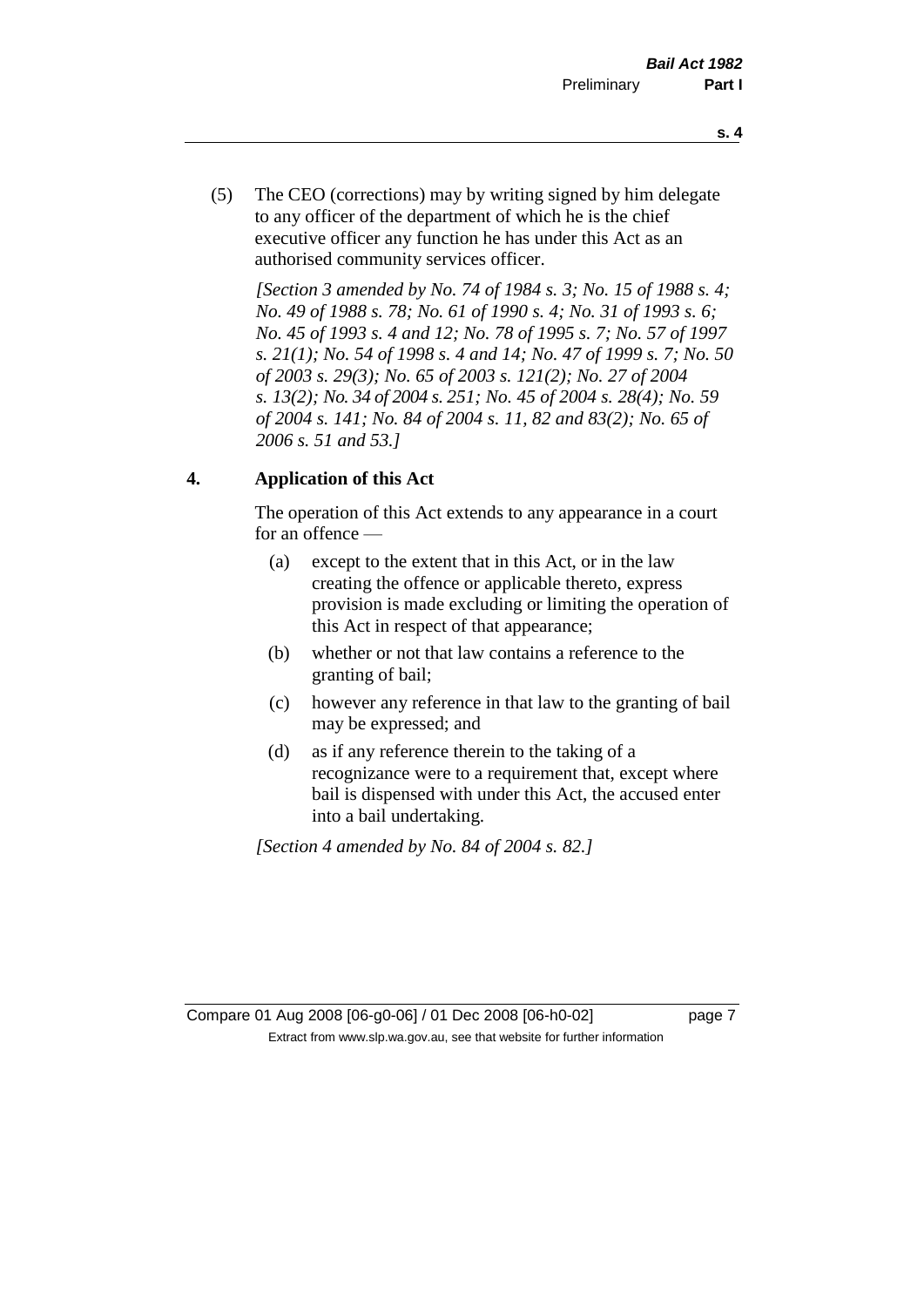# **Part II — Rights of accused in relation to bail**

*[Heading amended by No. 84 of 2004 s. 82.]* 

# **5. Right of accused to have bail considered under this Act**

- (1) An accused who is in custody for an offence awaiting his initial appearance in court therefor is entitled —
	- (a) subject to sections 9, 10, 12 and 16(2), to have his case for bail for that appearance considered under and in accordance with this Act as soon as is practicable;
	- (b) if his case is not so considered, or if he is refused bail or is not released on bail, to be brought before a court as soon as is practicable.
- (2) An accused who is in custody awaiting any appearance in court for an offence, other than an initial appearance, is entitled, subject to sections 7(3), 9 and 10, to have his case for bail for that appearance considered under and in accordance with this Act.

*[Section 5 amended by No. 74 of 1984 s. 4; No. 84 of 2004 s. 82.]* 

# **6. Duty on arresting officer and others to consider bail**

- (1) This section applies to a police officer or other person (the *arrester*) who —
	- (a) charges a person who is under arrest (the *accused*) with an offence; and
	- (b) does not release the accused unconditionally under section 142 of the *Criminal Investigation Act 2006*,

or who arrests a person under a warrant.

- (2) This section is subject to  $-$ 
	- (a) the exercise of the power conferred by section 9; and

page 8 Compare 01 Aug 2008 [06-g0-06] / 01 Dec 2008 [06-h0-02] Extract from www.slp.wa.gov.au, see that website for further information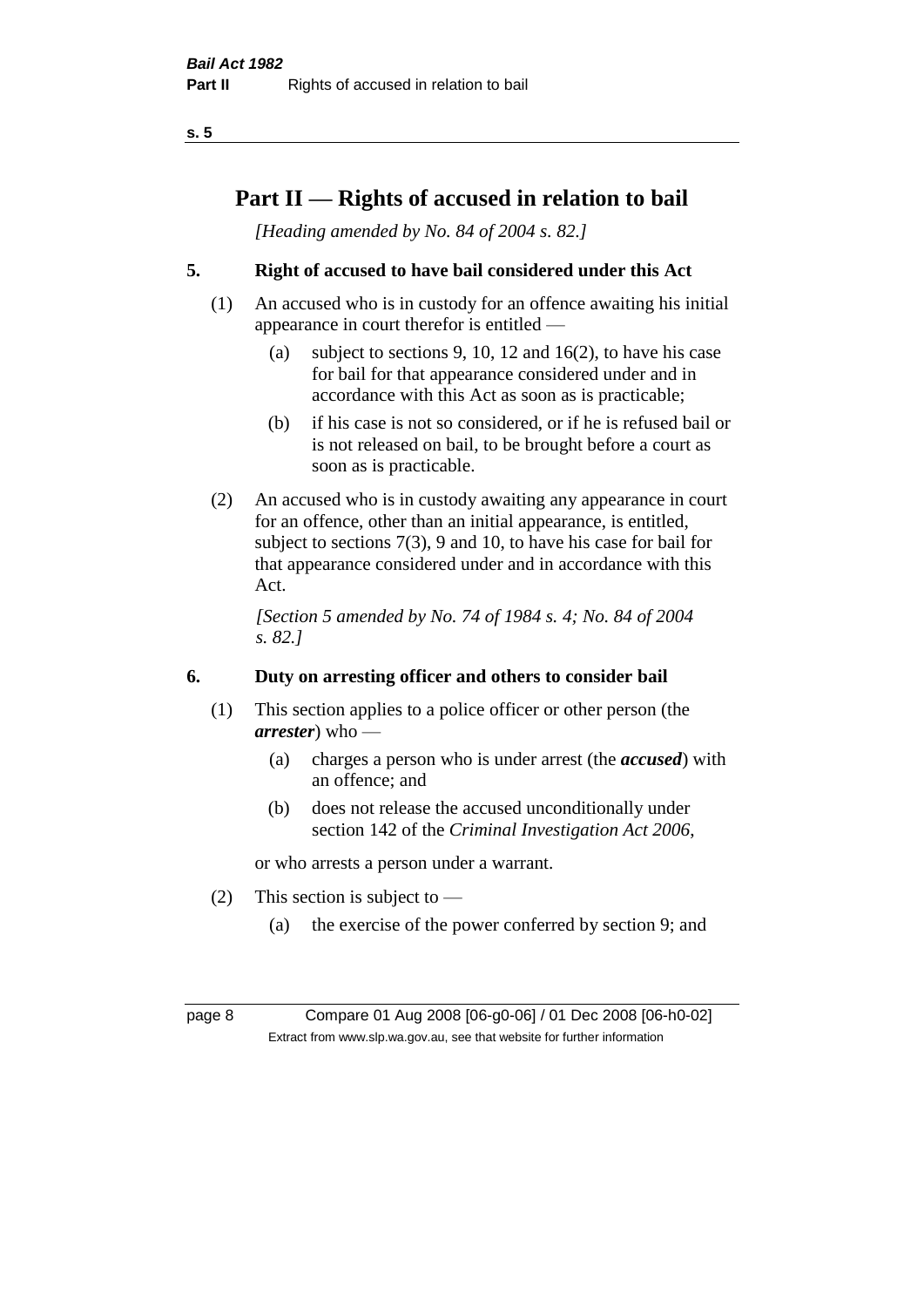- **s. 6**
- (b) sections 10, 12 and 16 and clause 3A of Part C of Schedule 1.
- (3) The duties in this section shall be performed whether or not an application for bail is made by or on behalf of the accused.
- (4) As soon as is practicable after the accused is charged, or arrested under a warrant, as the case may be, the arrester shall either —
	- (a) bring the accused or cause the accused to be brought before a court; or
	- (b) perform the other duties of the arrester under this section.
- (5) If the arrester has power to grant the accused bail, the arrester shall consider the accused's case for bail.
- (6) If the arrester does not have power to grant the accused bail, the arrester shall, unless subsection (8), (9) or (10) applies, bring or cause the accused to be brought before an authorised police officer or a justice or, in the case of a child, any authorised officer or a justice, who shall consider the accused's case for bail as soon as is practicable.
- (7) Even if the arrester has power to grant the accused bail, the arrester may, instead of complying with subsection (5), comply with subsection  $(6)$  as if the arrester did not.
- (8) If under section 15 only a judge of the Supreme Court or a judge of the Children's Court has power to grant the accused bail, the arrester shall bring the accused or cause the accused to be brought before a judge of the Supreme Court or a judge of the Children's Court, as the case requires, who shall consider the accused's case for bail as soon as is practicable.
- (9) If under section 16 only a justice has power to grant the accused bail, the arrester shall bring the accused or cause the accused to be brought before a justice, who shall consider the accused's case for bail as soon as is practicable.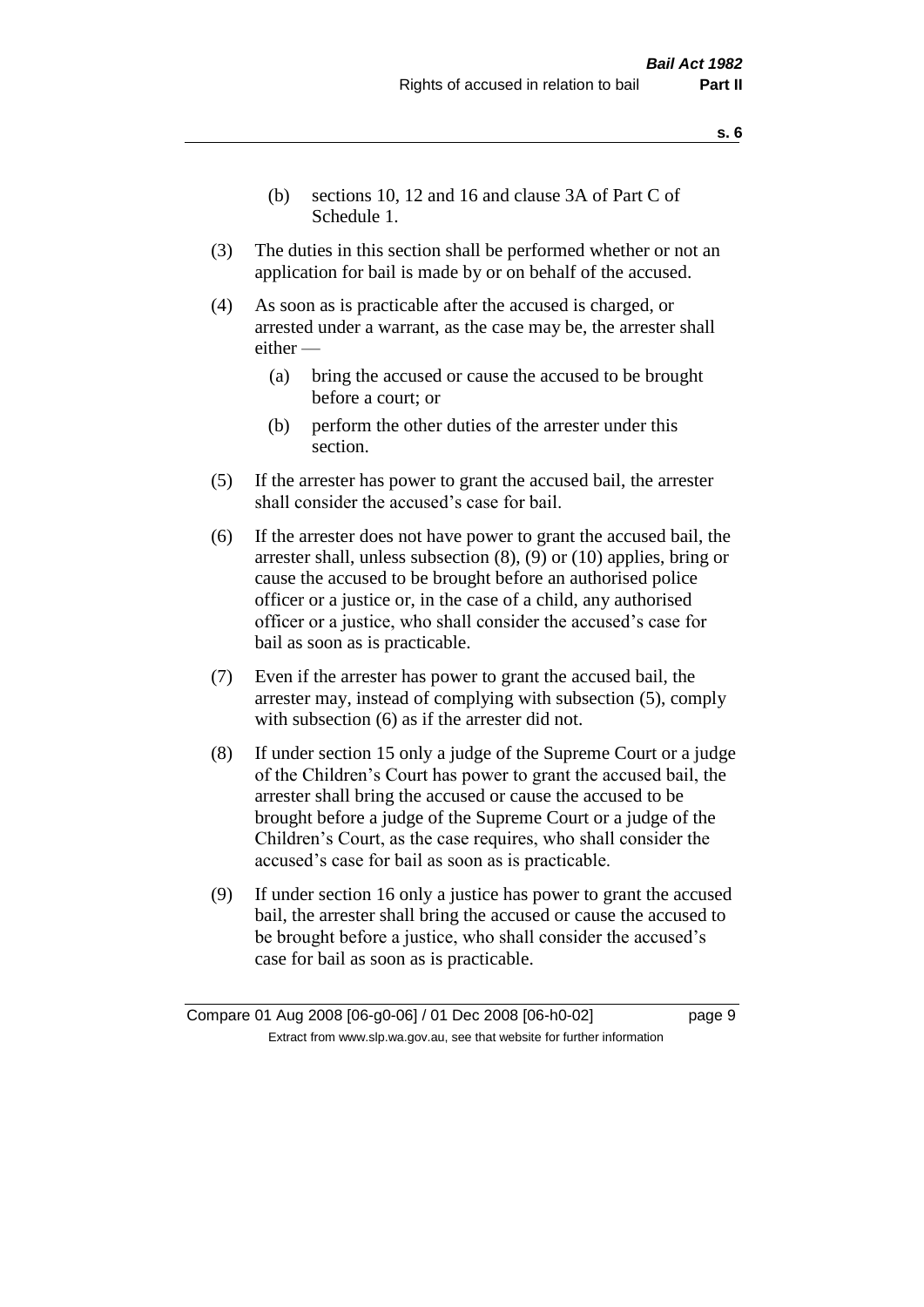#### **s. 6A**

(10) If section 16A applies, the arrester shall bring the accused or cause the accused to be brought before a court or judge referred to in section 16A(1), who shall consider the accused's case for bail as soon as is practicable.

*[Section 6 inserted by No. 59 of 2006 s. 4(1).]* 

#### **6A. Whether custody justified to be considered in certain cases**

(1) In this section —

*accused* means an accused who is under arrest, other than pursuant to a warrant;

*released* means released from custody without being required to enter into, or without having entered into, a bail undertaking;

*serious offence* means an indictable offence the penalty specified by a written law for which is or includes imprisonment for 5 years or more or life;

*summary court* means the Magistrates Court or the Children's Court.

- (2) An authorised officer or justice who is considering an accused's case for bail for an initial appearance in a summary court on a charge of an indictable offence that is not a serious offence may order that the accused be served with a summons under the *Criminal Procedure Act 2004*, and released, in respect of the charge unless satisfied —
	- (a) that there are reasonable grounds to suspect the accused would not obey the summons if served with it; or
	- (b) that not releasing the accused is justified under subsection (4) or for any other reason.
- (3) An authorised officer or justice who is considering an accused's case for bail for an initial appearance in a summary court on a charge of a simple offence must order that the accused be served with a court hearing notice under the *Criminal Procedure Act 2004*, and released, in respect of the charge unless satisfied —

page 10 Compare 01 Aug 2008 [06-g0-06] / 01 Dec 2008 [06-h0-02] Extract from www.slp.wa.gov.au, see that website for further information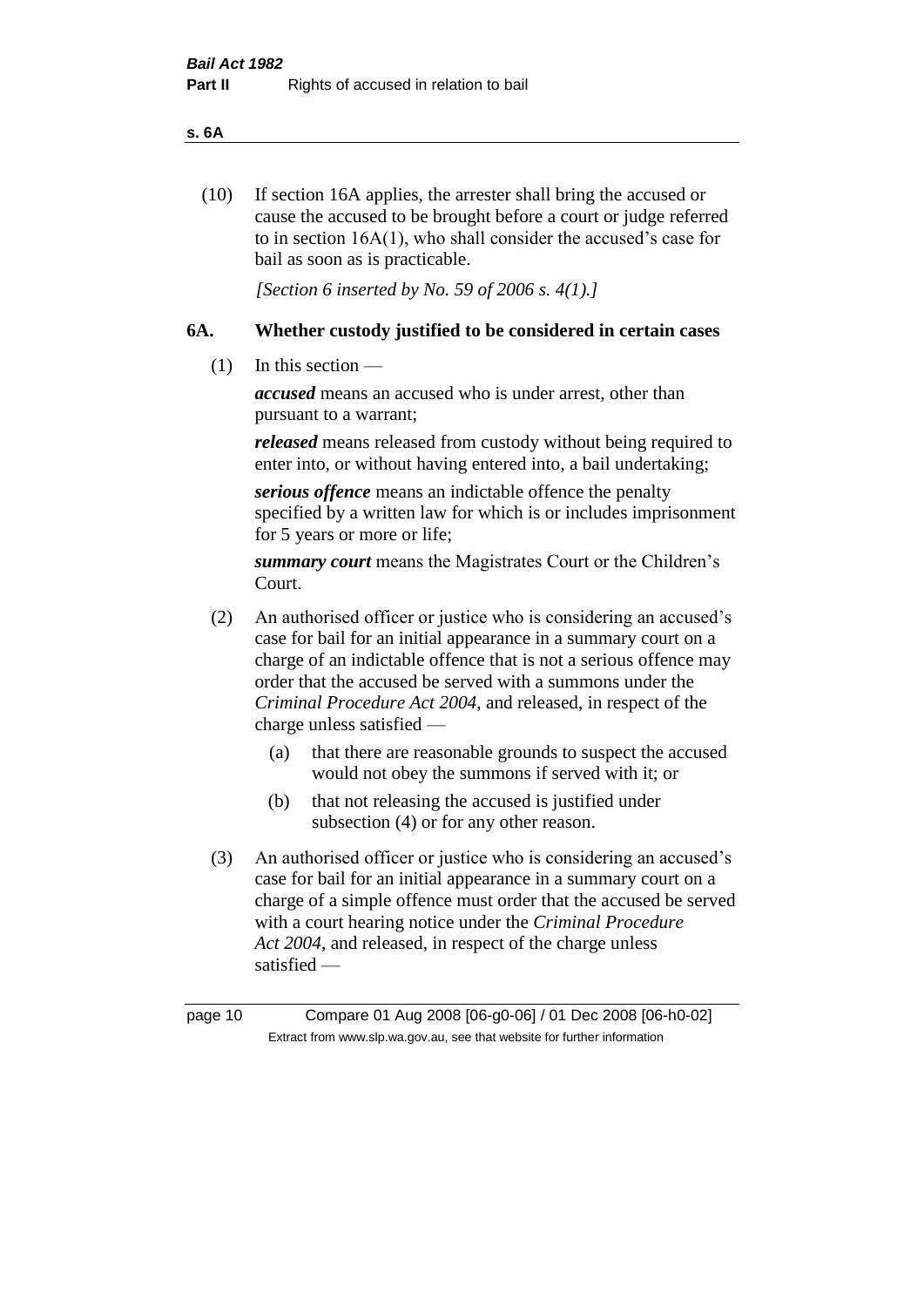- (a) that the presence of the accused when the charge is dealt with is likely to be necessary for any reason or for sentencing purposes; or
- (b) that not releasing the accused is justified under subsection (4) or for any other reason.
- (4) Not releasing an accused is justified if there are reasonable grounds to suspect that if the accused were released —
	- (a) the accused
		- (i) would commit an offence;
		- (ii) would continue or repeat an offence with which he or she is charged;
		- (iii) would endanger another person's safety or property; or
		- (iv) would interfere with witnesses or otherwise obstruct the course of justice, whether in relation to the accused or any other person;
		- or
	- (b) the accused's safety would be endangered.
- (5) This section does not affect the operation of section 28 or 30 of the *Criminal Procedure Act 2004*.

*[Section 6A inserted by No. 59 of 2006 s. 5.]* 

#### **7. Duty imposed on judicial officers in respect of unconvicted accused**

(1) Upon and following an accused's initial appearance in court for an offence every judicial officer who may thereafter order his detention or continued detention in custody before conviction for the offence (including detention during the period of his trial) is under a duty, unless subsection (2) applies, to consider the accused's case for bail, whether or not an application for bail is made by the accused or on his behalf.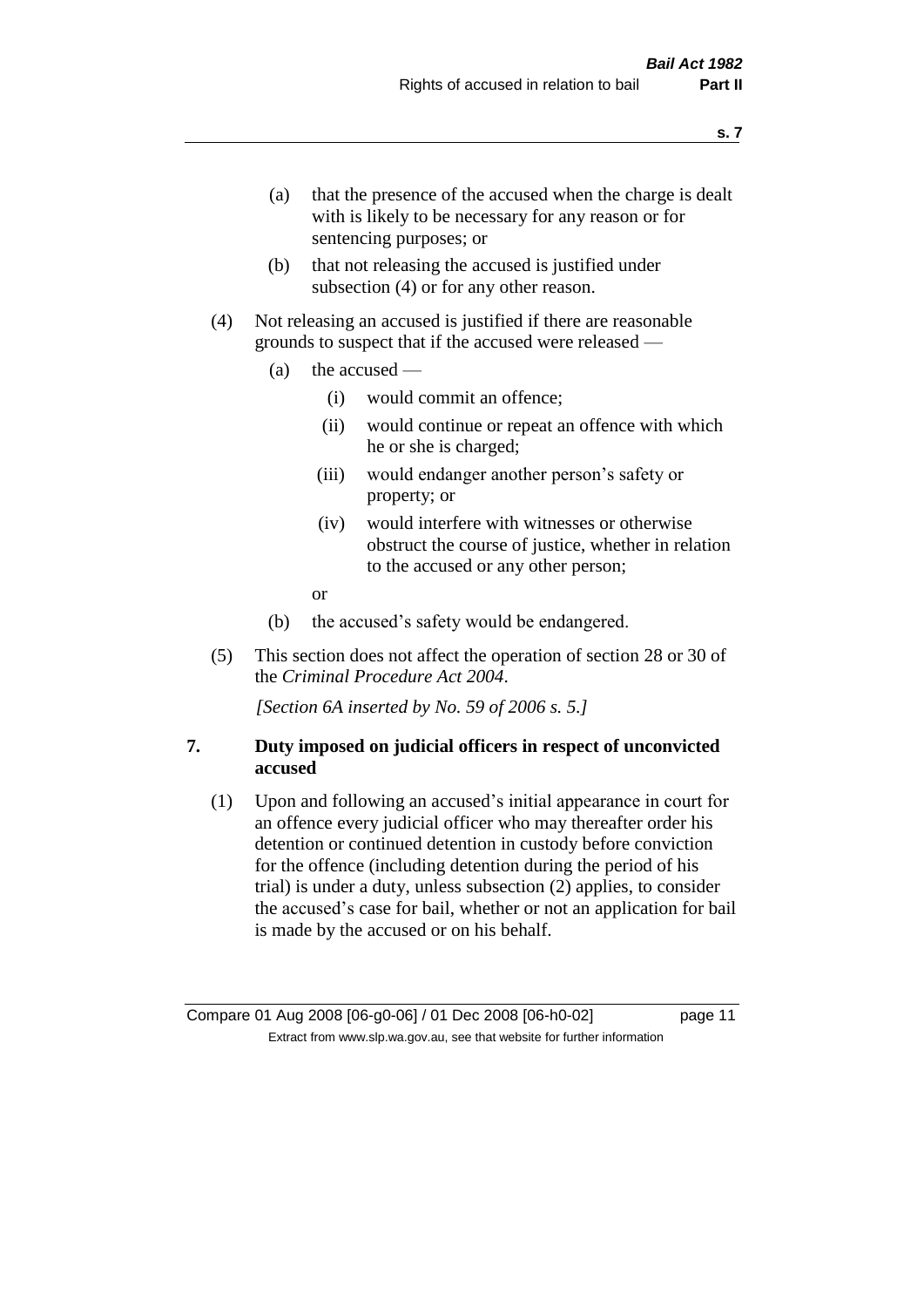- (2) Where under section 15 only a judge of the Supreme Court or a judge of the Children's Court has power to grant bail for an offence, the judicial officer referred to in subsection (1), other than a judge of the Supreme Court or a judge of the Children's Court, shall, whether or not an application for bail is made by the person or on his behalf, cause the accused to be taken as soon as is practicable before a judge of the Supreme Court or a judge of the Children's Court, as the case may require for the purpose of having the accused's case for bail considered by the judge.
- (3) Notwithstanding subsection (2), where
	- (a) the duty described in that subsection or in section 6(8) or (9) has been discharged once in relation to an accused's case for bail; and
	- (b) bail has on that occasion been refused by a judge of the Supreme Court or a judge of the Children's Court,

the accused's case for bail need not be considered on any subsequent occasion in the same case when the accused's continued detention may be ordered unless the accused satisfies the judicial officer who may order his detention that —

- (c) new facts have been discovered, new circumstances have arisen or the circumstances have changed since bail was refused on the occasion mentioned in paragraph (b); or
- (d) he failed to adequately present his case for bail on that occasion,

but if the judicial officer is so satisfied he shall cause the accused to be taken as soon as is practicable before a judge of the Supreme Court or a judge of the Children's Court as the case may require for the purpose of having the accused's case for bail considered by the judge.

(4) Notwithstanding subsection (1), after the duty described in that subsection has been discharged once in relation to an accused's

page 12 Compare 01 Aug 2008 [06-g0-06] / 01 Dec 2008 [06-h0-02] Extract from www.slp.wa.gov.au, see that website for further information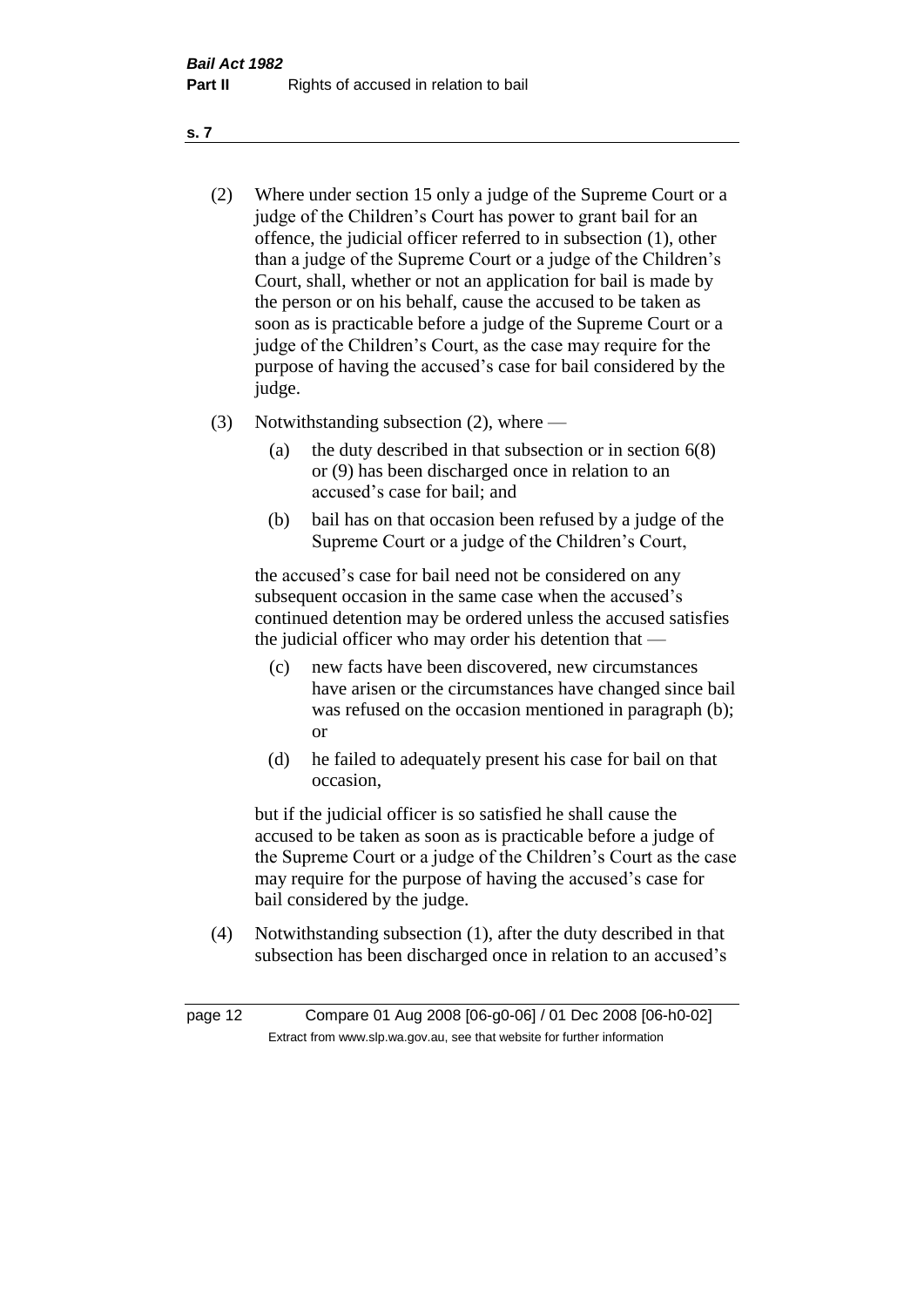case for bail or after a judge of the Supreme Court or a judge of the Children's Court has considered the case under section 15, it is sufficient on any subsequent consideration of bail in the same case for a judicial officer, including a judge of the Supreme Court or a judge of the Children's Court acting under section 15 —

- (a) to inquire whether any new fact has been discovered or new circumstance has arisen, or whether the circumstances have changed, since bail was previously granted or refused and whether the accused considers that he failed to adequately present his case for bail on a previous occasion; and
- (b) unless he is satisfied that there is any reason of the kind mentioned in paragraph (a) for not doing so, to adopt the decision previously made in the case, but with power to make such variations of the terms and conditions of bail as he thinks fit.
- (5) The operation of this section is subject to the exercise of the power conferred by section 9 and to the provisions of sections 10, 12 and 16(2) and clause 3A of Part C of Schedule 1.

*[Section 7 amended by No. 74 of 1984 s. 5; No. 49 of 1988 s. 80; No. 45 of 1993 s. 6; No. 84 of 2004 s. 82; No. 59 of 2006 s. 4(2).]* 

#### **7A. Bail for appeal under the** *Criminal Appeals Act 2004* **Part 2**

- (1) If a person is in custody and an appeal has been commenced under Part 2 of the *Criminal Appeals Act 2004* in connection with the decision by virtue of which the person is in custody, the person may apply for bail —
	- (a) if the appeal is to be heard and determined by the Court of Appeal or if an application has been made to the Court of Appeal for leave to appeal to the Court of Appeal — to a judge of appeal; or
	- (b) in any other case to a judge of the Supreme Court.

Compare 01 Aug 2008 [06-g0-06] / 01 Dec 2008 [06-h0-02] page 13 Extract from www.slp.wa.gov.au, see that website for further information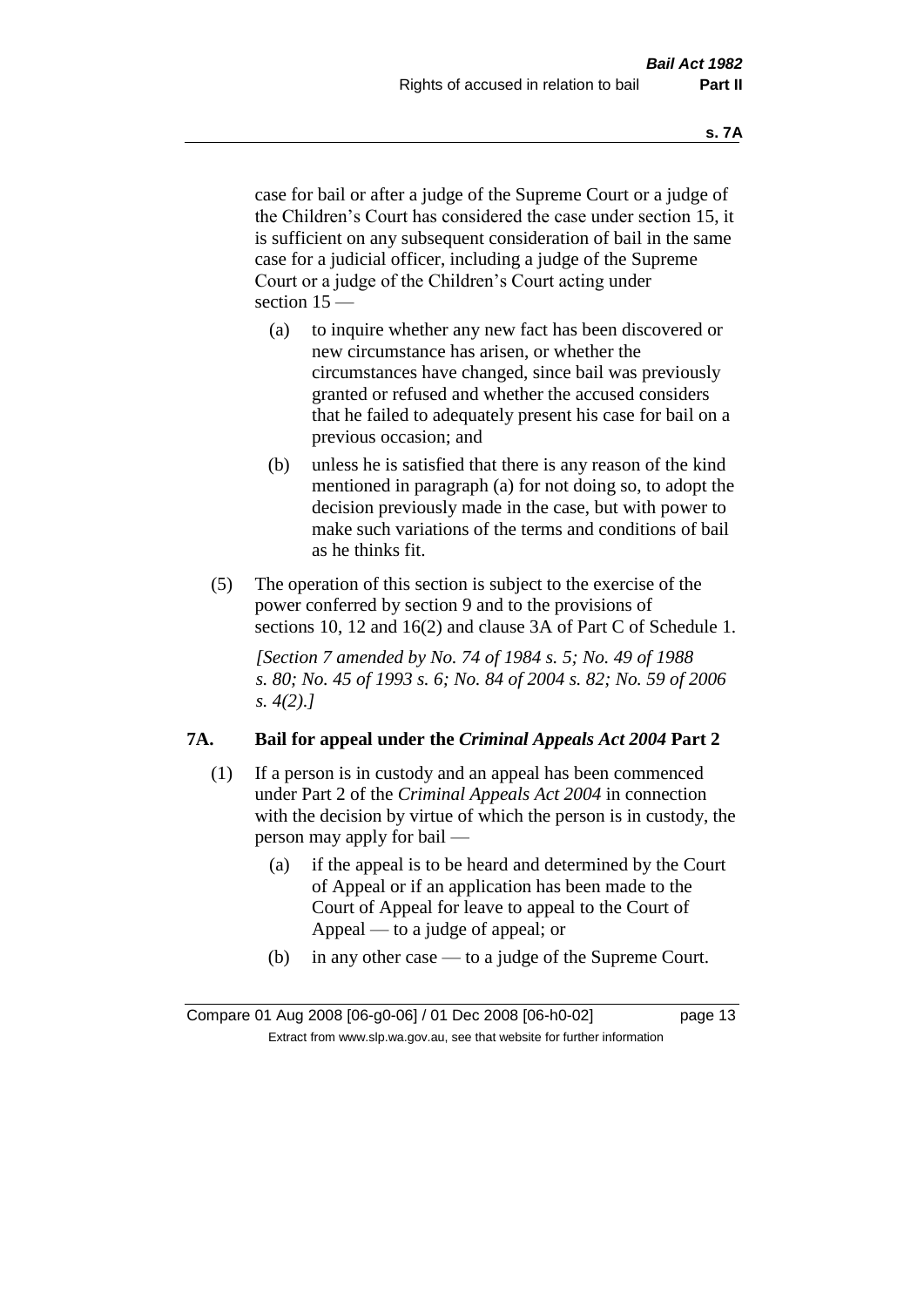- (2) Bail shall not be granted to an applicant for bail under subsection (1) until he has given notice of his application for bail to —
	- (a) the State Solicitor; or
	- (b) the Deputy Director of Public Prosecutions (Commonwealth) in Perth,

as the case may require, and that official has been given an opportunity to be heard on the application.

*[Section 7A inserted by No. 33 of 1989 s. 18; amended by No. 65 of 2003 s. 88(2); No. 45 of 2004 s. 28(4); No. 59 of 2004 s. 141; No. 84 of 2004 s. 11.]* 

#### **8. Accused to be given information and prescribed forms**

- (1) Subject to subsection (4), a judicial officer or authorised officer who is called upon to consider an accused's case for bail, on the first occasion when it arises in relation to an offence or group of offences for which an accused is required to appear, shall ensure that the accused is, or has been, given —
	- (a) such information in writing as to the effect of this Act as is prescribed for the purposes of this paragraph;
	- (b) a prescribed form for completion, designed to disclose to the judicial officer or authorised officer all information relevant to the decision; and
	- (c) where the accused is unable or insufficiently able, to read, speak or write English, such assistance as he may reasonably require in order to have communicated to him the information mentioned in paragraph (a) and complete the form referred to in paragraph (b).
- (2) After an accused case for bail has been considered once, a judicial officer or authorised officer on any subsequent consideration of bail in the same case shall —
	- (a) comply with subsection  $(1)(a)$ ; and

page 14 Compare 01 Aug 2008 [06-g0-06] / 01 Dec 2008 [06-h0-02] Extract from www.slp.wa.gov.au, see that website for further information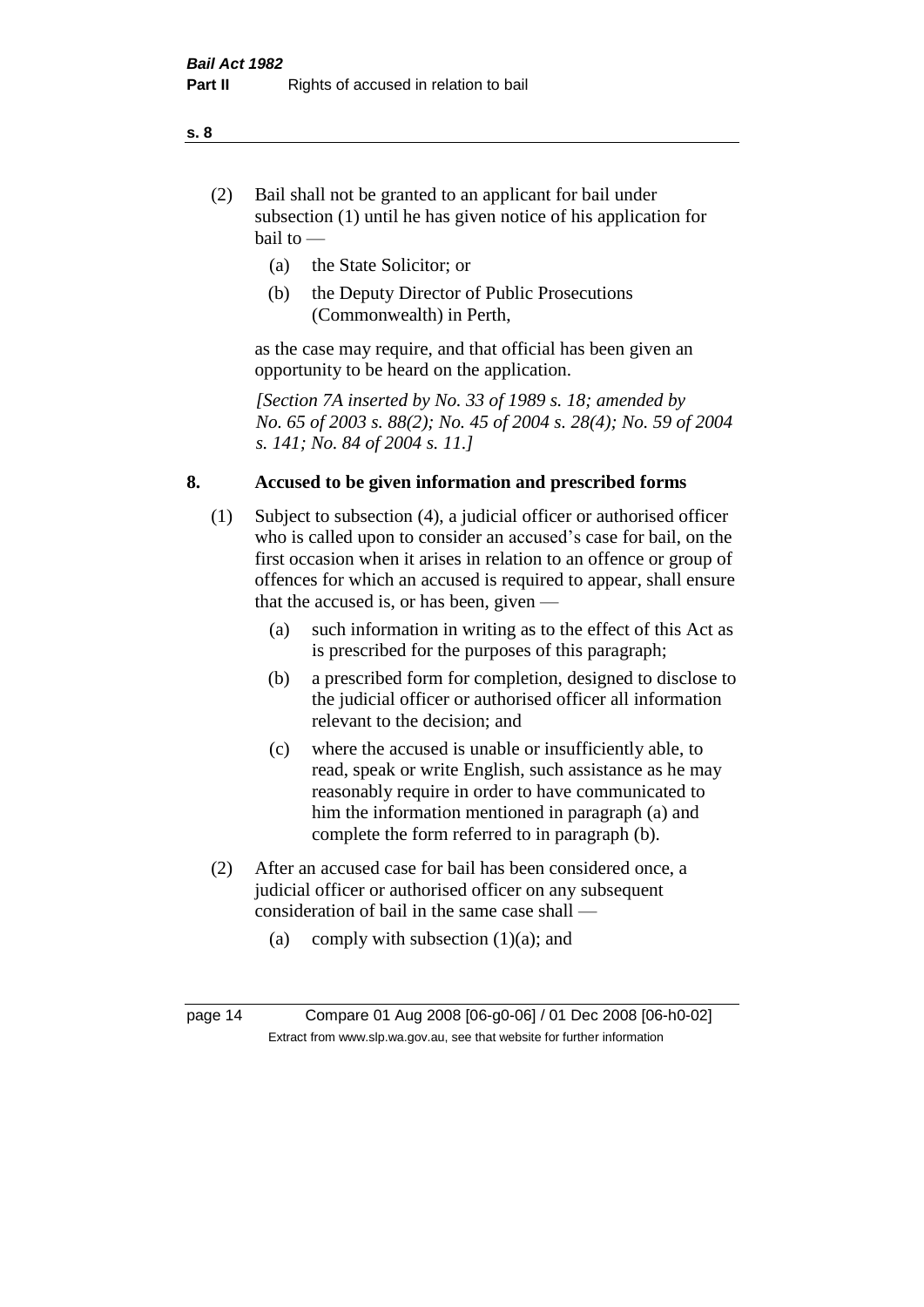- (b) either comply with subsection  $(1)(b)$  or obtain the form previously completed for the purposes of that paragraph, if any, and ensure that —
	- (i) the form is revised in order to show any changes which he is informed have occurred since it was completed; and
	- (ii) any assistance, of the kind referred to in subsection  $(1)(c)$  is given to the accused for the purpose of completing or revising the form, as the case may be.
- (3) Nothing in this section shall be read as limiting section 23.
- (3a) Notwithstanding subsection  $(1)(a)$  or  $(2)(a)$  a judicial officer or authorised officer need not comply with that paragraph if it appears to him that the accused's case for bail is such that bail is likely to be granted to him in accordance with this Act; but if it subsequently appears to him that bail will not be granted or that the accused is dissatisfied with any condition imposed on the grant of bail he shall then comply with that paragraph.
- (4) Notwithstanding subsection (1)(b) or (2)(b), a judicial officer or an authorised officer may dispense with completion or revision of the form referred to in those paragraphs if it appears to him  $that -$ 
	- (a) the accused's case for bail is such that bail is likely to be granted to him in accordance with this Act; and
	- (b) the information in the possession of the judicial officer or authorised officer is sufficient for his consideration of the case.
- (5) Where a person has applied for bail for an appeal as mentioned in section 7A(1), this section applies as if the consideration of bail for the appeal were a first consideration of bail for an offence.

*[Section 8 amended by No. 74 of 1984 s. 6; No. 15 of 1988 s. 6; No. 33 of 1989 s. 18; No. 84 of 2004 s. 82.]*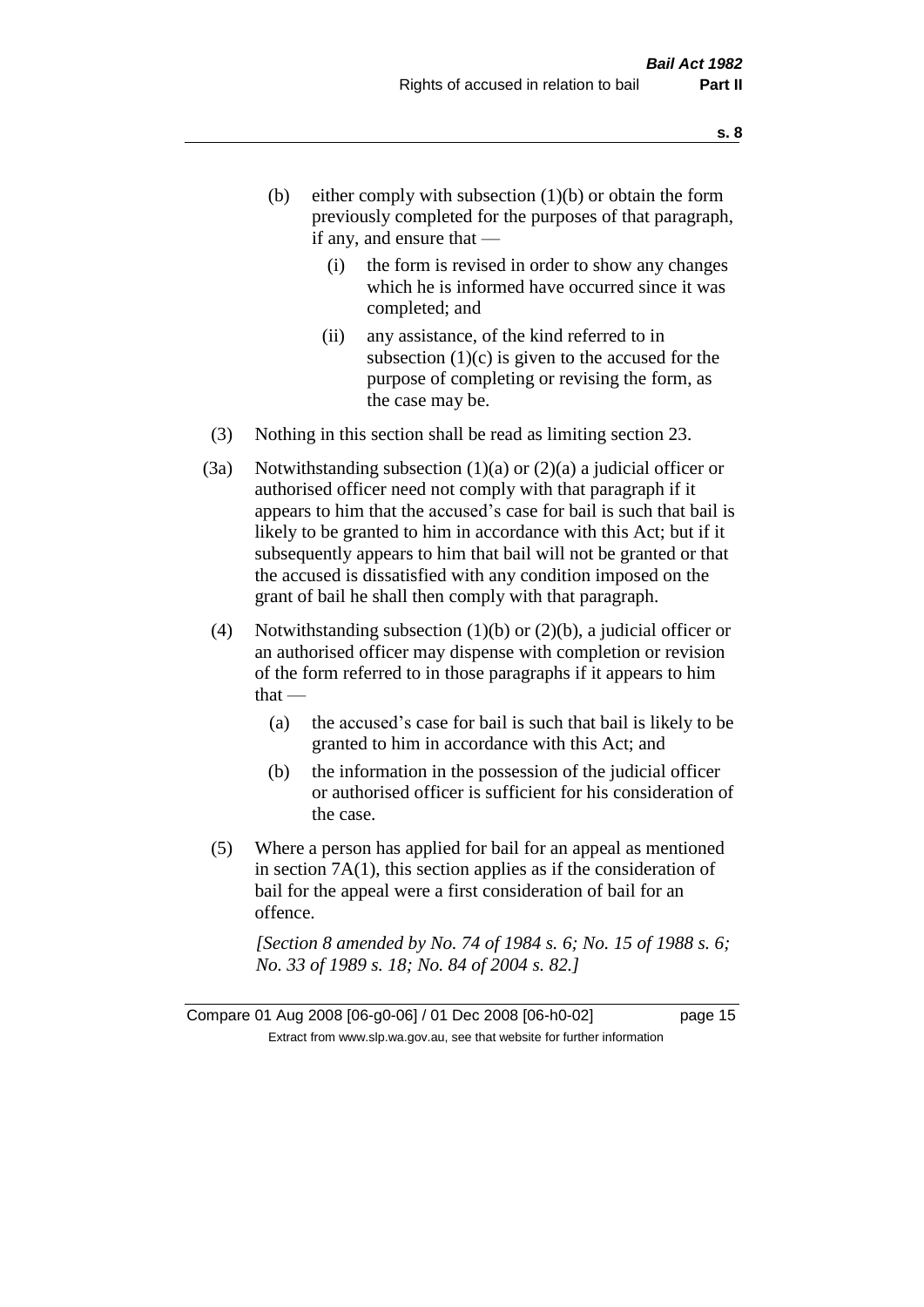- **9. Bail decision may be deferred until further information obtained** 
	- (1) Subject to section 26(2) of the *Young Offenders Act 1994*, a judicial officer or authorised officer who is called upon to consider a case for bail may defer consideration of the case for a period not exceeding 30 days if he thinks it is necessary —
		- (a) to obtain more information for the purpose of making a decision in accordance with this Act; or
		- (b) to take any step authorised by section  $24(1)$ .
	- (2) Nothing in this section shall be taken to limit the right of an accused to be brought before a court as soon as is practicable if he is not released on bail.

*[Section 9 amended by No. 57 of 1997 s. 21(2); No. 84 of 2004 s. 82.]*

### **10. Sections 5, 6 and 7 do not apply where accused imprisoned for other cause**

Notwithstanding sections 5, 6 and 7, the rights conferred on an accused and the duties imposed on police officers, authorised officers and judicial officers by those sections in respect of an appearance in court for an offence do not arise where —

- (a) the accused is in custody for some other offence or reason (including the non-payment of a sum of money); and
- (b) the police officer, authorised officer or judicial officer is satisfied that the accused is likely to remain in custody for that other offence or reason until or beyond the time for the appearance for the first-mentioned offence.

*[Section 10 amended by No. 84 of 2004 s. 82.]*

page 16 Compare 01 Aug 2008 [06-g0-06] / 01 Dec 2008 [06-h0-02] Extract from www.slp.wa.gov.au, see that website for further information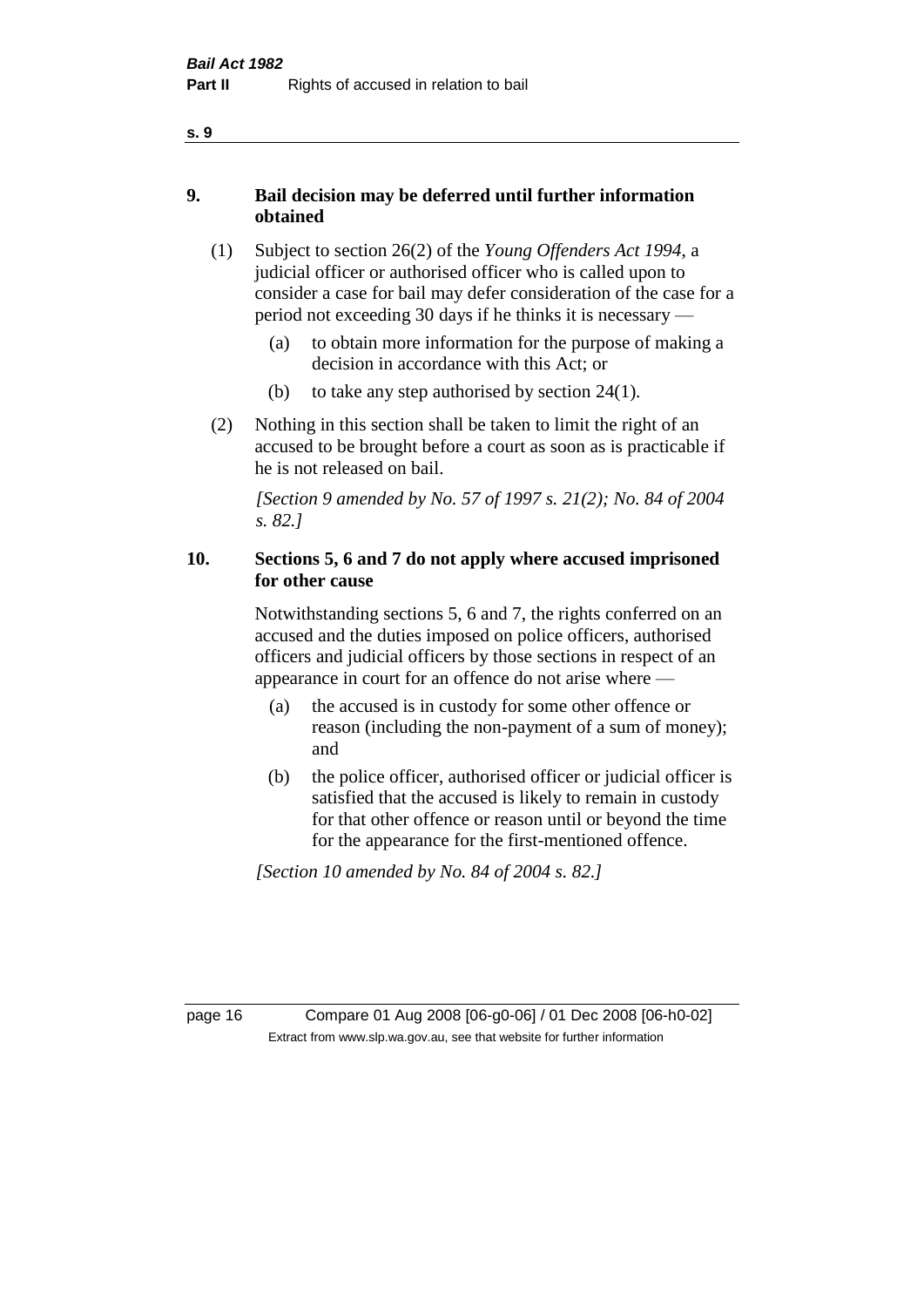#### **11. Rights following grant of bail**

- $(1)$  When
	- (a) bail has been granted to an accused for an appearance in court;
	- (b) all conditions which are to be complied with before the release of the accused have been complied with; and
	- (c) he has entered into a bail undertaking for that appearance or his bail undertaking is deemed to be amended under section 31(3),

the accused has a right to be at liberty until he is required to appear, or to next appear, before a court, but subject to —

- (d) any requirement that he be in custody for some other reason;
- (e) the exercise of the powers in sections 14(3), 17A, 46, 54 and 55; and
- (f) the limitation mentioned in section 12.
- (2) As soon as is practicable after an accused becomes entitled to be at liberty as provided in subsection  $(1)$  —
	- (a) an authorised officer, where bail was granted by an authorised officer;
	- (b) a justice who has granted bail otherwise than while sitting as a court;
	- (c) a judge's associate, where bail was granted by a judge of the District Court or the Supreme Court or the Children's Court; and
	- (d) in any other case, the registrar of the court where the judicial officer who granted bail exercises jurisdiction or a justice,

shall, where the accused is in custody in a lock-up or prison, forthwith deliver or cause to be delivered a certificate to that effect in the prescribed form to the person in charge of the lock-up or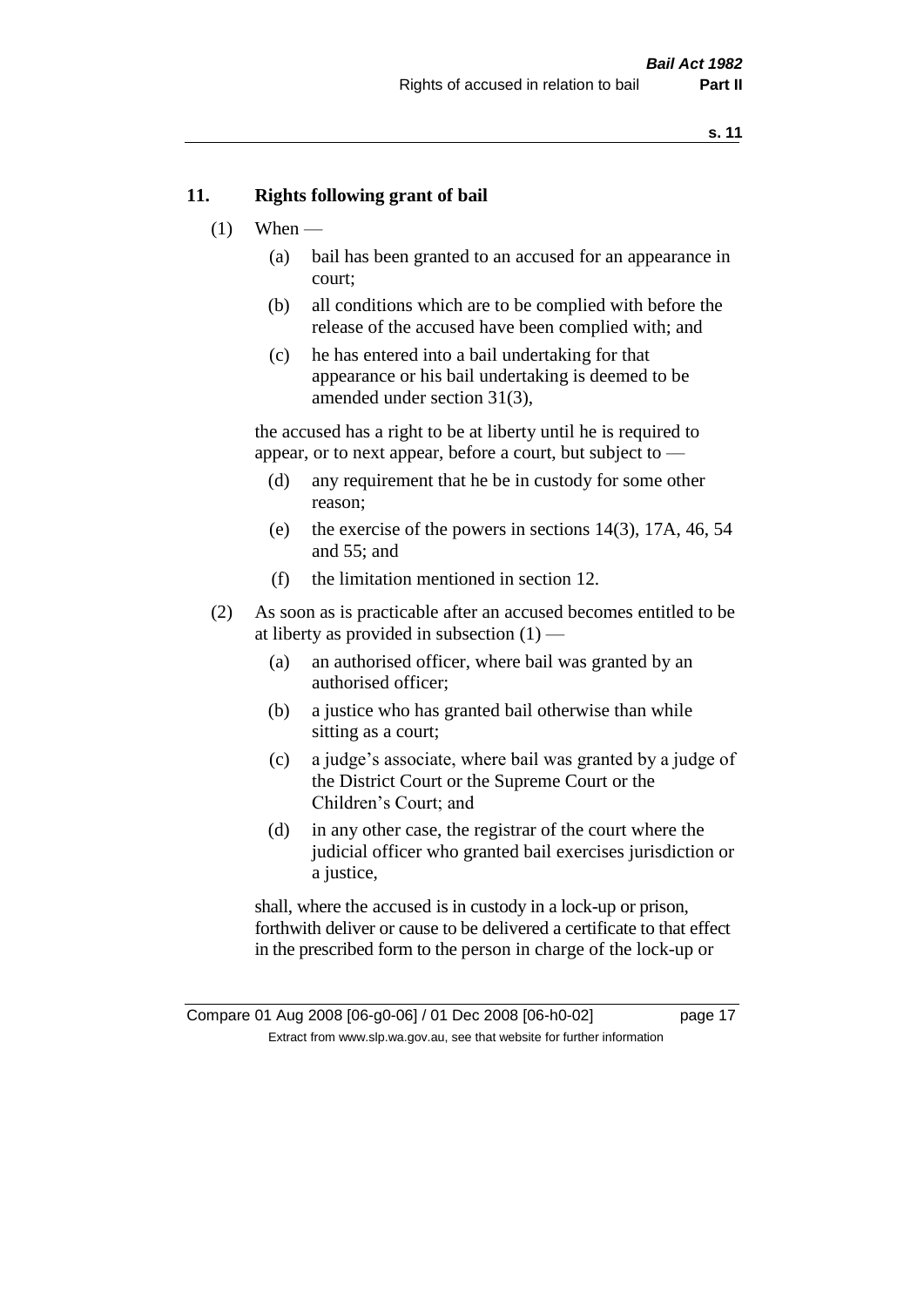prison, and that person shall release the accused from custody as soon as is practicable after he receives the certificate.

(3) In subsection (2)(a) *authorised officer* does not include an authorised officer who is also the person in charge of the lock-up in which the accused is in custody.

*[Section 11 amended by No. 74 of 1984 s. 7; No. 15 of 1988 s. 7; No. 49 of 1988 s. 81; No. 45 of 1993 s. 7; No. 47 of 1999 s. 8; No. 59 of 2004 s. 141; No. 84 of 2004 s. 82.]* 

#### **12. Further limitation on rights in sections 5 and 11**

The right of an accused to have his case for bail considered as soon as is practicable, his right to be at liberty as mentioned in section 11(1), and the corresponding duties created by this Part, are limited so far as is reasonably necessary for the exercise or performance by a person of any statutory power or function vested in him which requires or permits the continued custody of the accused, including the exercise of the powers set out in Part 12 of the *Criminal Investigation Act 2006* and Parts 6 and 7 of the *Criminal Investigation (Identifying People) Act 2002*.

*[Section 12 amended by No. 6 of 2002 s. 96; No. 84 of 2004 s. 82; No. 59 of 2006 s. 6.]*

page 18 Compare 01 Aug 2008 [06-g0-06] / 01 Dec 2008 [06-h0-02] Extract from www.slp.wa.gov.au, see that website for further information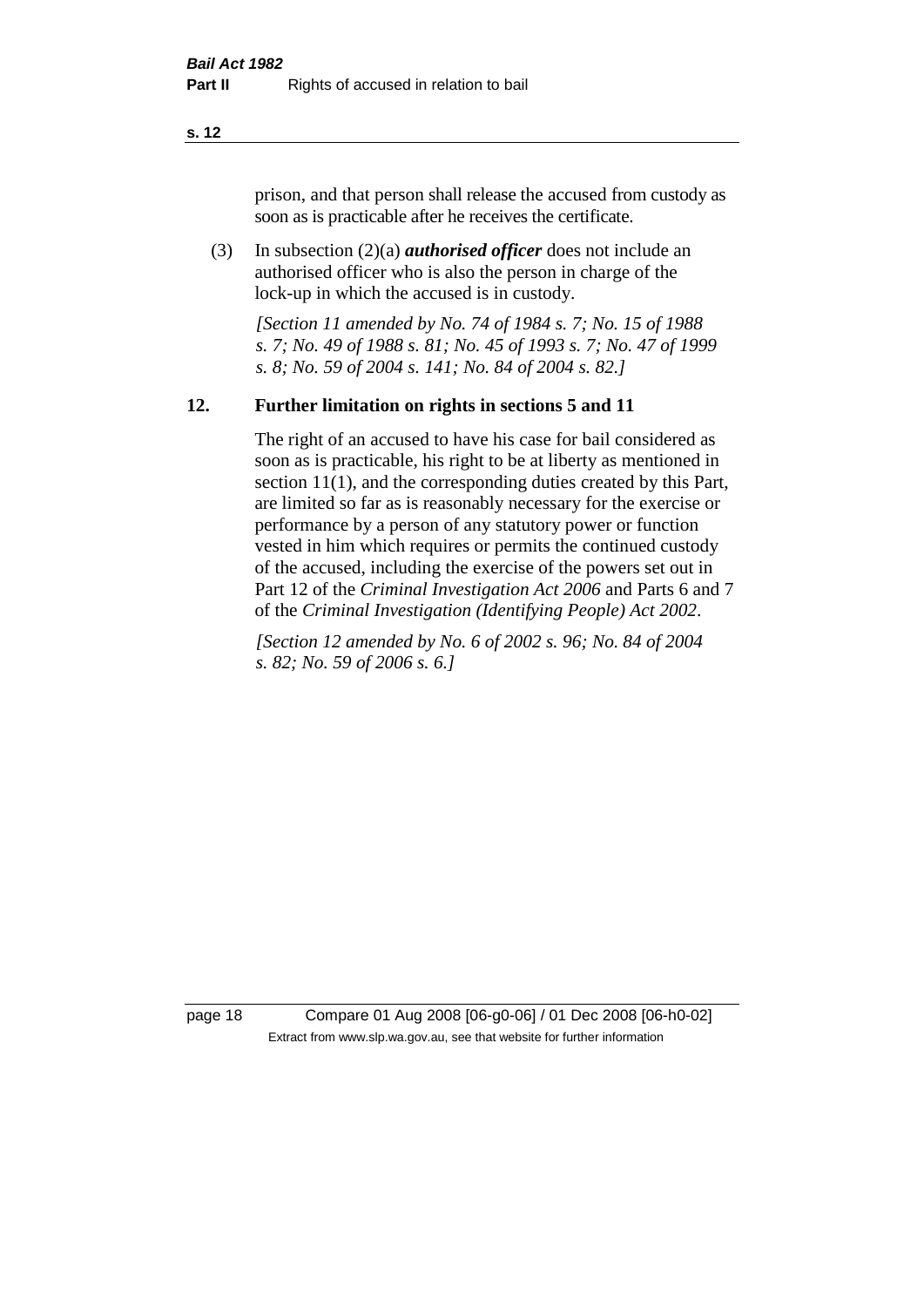# **Part III — Jurisdiction to grant bail**

#### **13. Jurisdiction to grant bail**

- (1) Jurisdiction to grant bail for any appearance described in the first column of Part A of Schedule 1 is vested in the judicial officer or authorised officer specified in the second column of that Part opposite thereto and shall be exercised subject to and in accordance with this Part and the further provisions in Parts B, C and D of Schedule 1.
- (2) A home detention condition shall not be imposed as a condition of bail except by a judicial officer.

*[Section 13 amended by No. 61 of 1990 s. 5; No. 45 of 1993 s. 12.]* 

#### **14. Supreme Court judge has jurisdiction in all cases**

- (1) A judge of the Supreme Court may, in accordance with this  $Act -$ 
	- (a) exercise a power to grant bail which is conferred upon any other judicial officer or any authorised officer by this Act; and
	- (b) revoke or vary any bail previously granted by any other such officer.
- (2) Subject to subsection (2a), the jurisdiction of a judge of the Supreme Court under subsection (1) in respect of an appearance by an accused may be invoked by application made by either the prosecutor or the accused, and whether or not any other judicial officer has —
	- (a) previously granted or refused bail; or
	- (b) exercised any power conferred on him by section 55,

in respect of that appearance.

(2a) After the jurisdiction under subsection (1) has been invoked once by an accused in relation to an offence or group of

Compare 01 Aug 2008 [06-g0-06] / 01 Dec 2008 [06-h0-02] page 19 Extract from www.slp.wa.gov.au, see that website for further information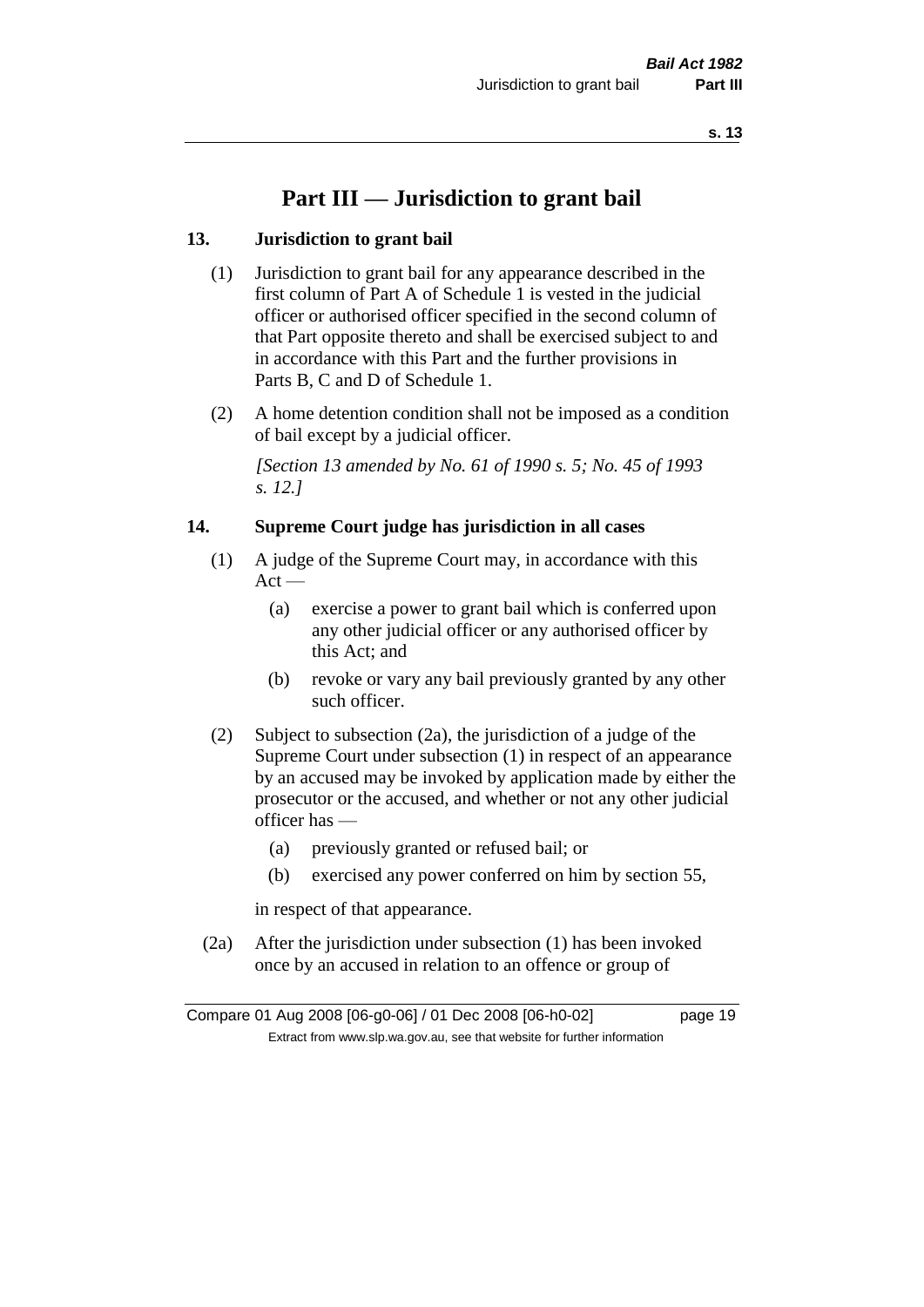offences for which he is required to appear, it may not be further invoked by that accused in relation to that offence or group of offences unless the accused satisfies a judge of the Supreme Court that —

- (a) new facts have been discovered, new circumstances have arisen or the circumstances have changed since the occasion when the jurisdiction was invoked; or
- (b) he failed to adequately present his case for bail on that occasion.
- (3) Where under subsection (1) a judge of the Supreme Court
	- (a) revokes the bail of an accused who is at liberty, he may order that the accused be returned to custody to await the appearance for which the bail was granted;
	- (b) varies the bail of such an accused, he may order that the accused be returned to custody until he becomes entitled to be at liberty pursuant to section 11,

and the judge may issue any warrant which may be necessary to carry such an order into effect.

- (4) In this section *any other judicial officer* means any judicial officer whose jurisdiction is inferior to that of a judge of the Supreme Court.
- (5) The powers and duties conferred on a judge of the Supreme Court by this section may in the case of a child charged with an offence before the Children's Court also be exercised by a judge of the Children's Court.

*[Section 14 amended by No. 74 of 1984 s. 8; No. 49 of 1988 s. 82; No. 84 of 2004 s. 82.]* 

#### **15. Exclusive jurisdiction of Supreme Court judge in murder cases**

(1) Where an accused is in custody for murder, the power to grant bail shall be exercised only by a judge of the Supreme Court, or

page 20 Compare 01 Aug 2008 [06-g0-06] / 01 Dec 2008 [06-h0-02] Extract from www.slp.wa.gov.au, see that website for further information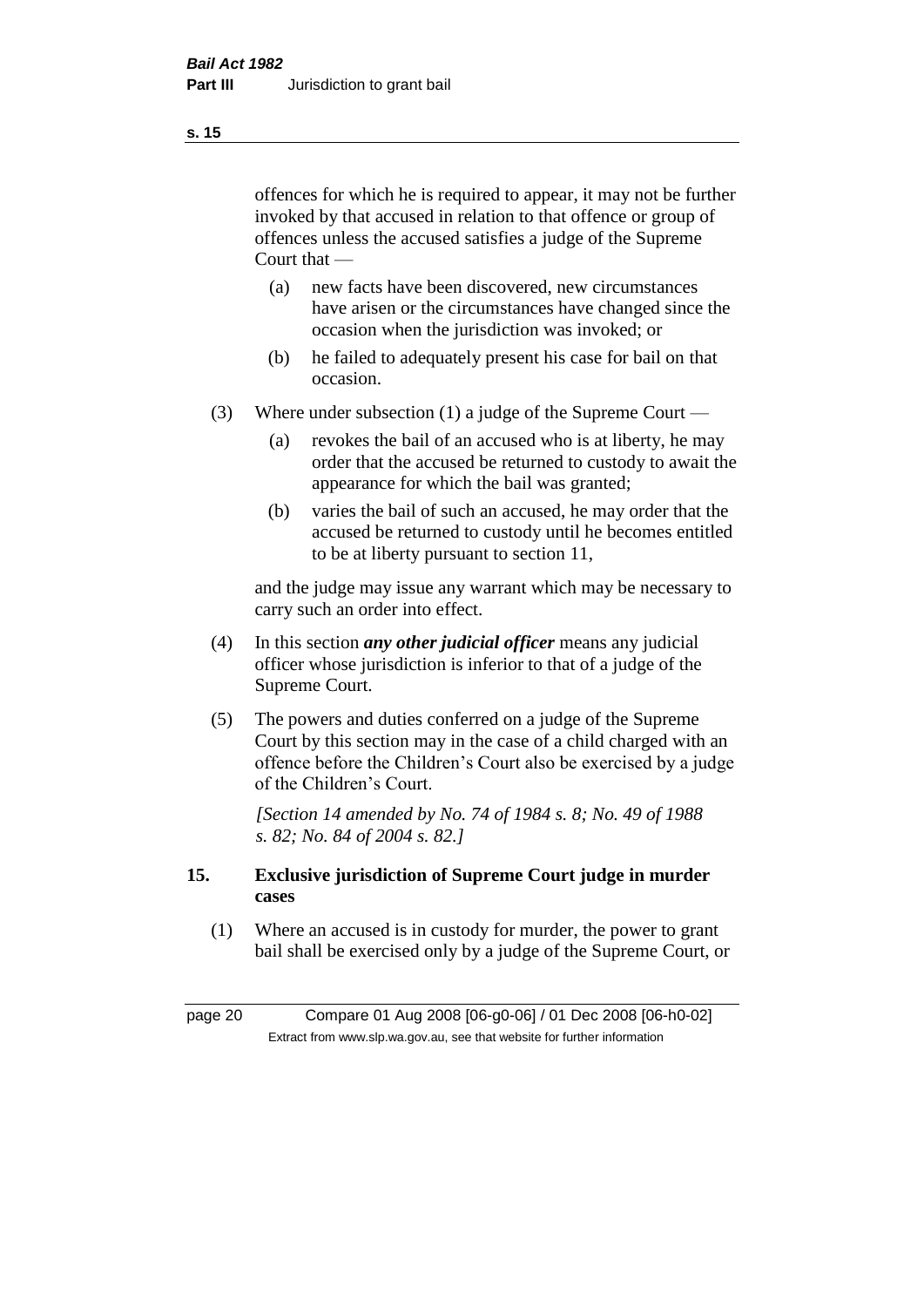in the case of an accused who is a child by a judge of the Children's Court, except —

- (a) where section  $31(2)(d)$  applies; or
- (b) to the extent that the Court of Appeal exercises its powers under Part A of Schedule 1.
- *[(2) repealed]*

*[Section 15 amended by No. 52 of 1984 s. 35; No. 74 of 1984 s. 9; No. 49 of 1988 s. 83; No. 70 of 1988 s. 45; No. 45 of 1993 s. 12; No. 45 of 2004 s. 28(4); No. 84 of 2004 s. 82; No. 29 of 2008 s. 24(5).]* 

#### **16. Bail of person arrested on warrant**

- (1) Subject to sections 14 and 15 where the arrest of an accused for an offence is made pursuant to a warrant he shall not be granted bail before he is brought before a court or judicial officer as commanded by the warrant, except by a justice acting in terms of section 6(9).
- (2) Notwithstanding subsection (1) or any other provision of this Act, an accused who has been arrested pursuant to a warrant —
	- (a) issued under section 56; or
	- (b) issued under the *Criminal Procedure Act 2004* for an offence against section 51(1) or (2),

shall not have a right to have his case for bail considered, and shall not be granted bail, before he is brought before the court as commanded by the warrant.

*[Section 16 amended by No. 59 of 2004 s. 141; No. 84 of 2004 s. 11 and 82; No. 59 of 2006 s. 4(3).]*

Compare 01 Aug 2008 [06-g0-06] / 01 Dec 2008 [06-h0-02] page 21 Extract from www.slp.wa.gov.au, see that website for further information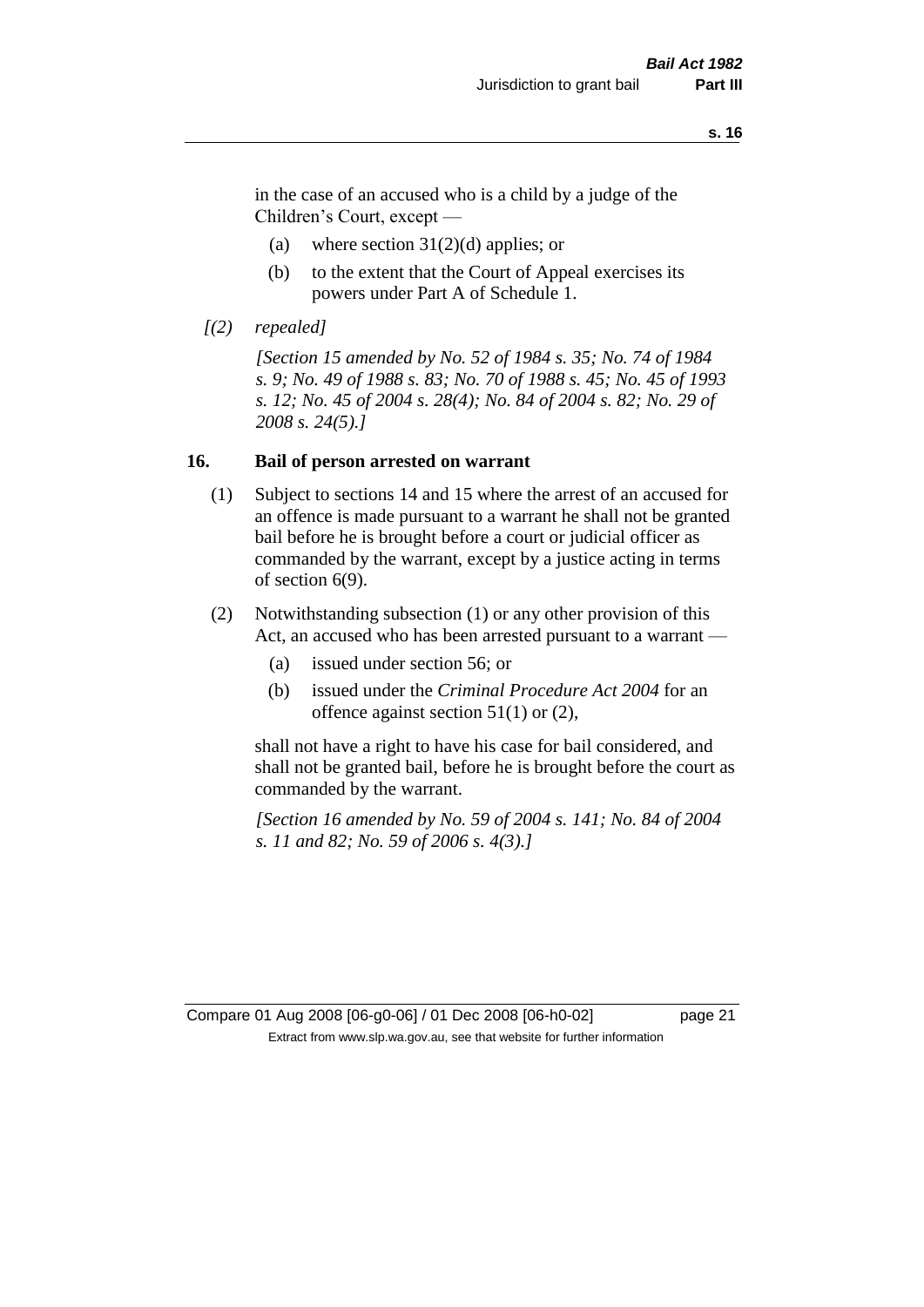#### **s. 16A**

#### **16A. Restrictions on powers of authorised officers and justices in certain cases**

- (1) Where this section applies to a person who has been arrested for an offence jurisdiction does not arise under section 13 until the person is brought before —
	- (a) a court constituted by or so as to include a magistrate; or
	- (b) where section 15 applies, a judge of the Supreme Court or a judge of the Children's Court as the case may require.
- (2) This section applies where
	- (a) a person has been arrested in an urban area for a serious offence; and
	- (b) the serious offence is alleged to have been committed while the accused was —
		- (i) on bail for; or
		- (ii) at liberty under an early release order made in respect of,

another serious offence.

- (3) This section also applies where a person has been arrested in an urban area for an offence against section 61(1) of the *Restraining Orders Act 1997* (which creates offences for breaches of violence restraining orders).
- (4) In this section —

#### *urban area* means —

- (a) the metropolitan region as defined in the *Planning and Development Act 2005* and any prescribed area that adjoins that region; and
- (b) any other prescribed area of the State, being the whole or part of, or an area adjoining, a local government district under the *Local Government Act 1995* that is designated under that Act as a city or a town.

page 22 Compare 01 Aug 2008 [06-g0-06] / 01 Dec 2008 [06-h0-02] Extract from www.slp.wa.gov.au, see that website for further information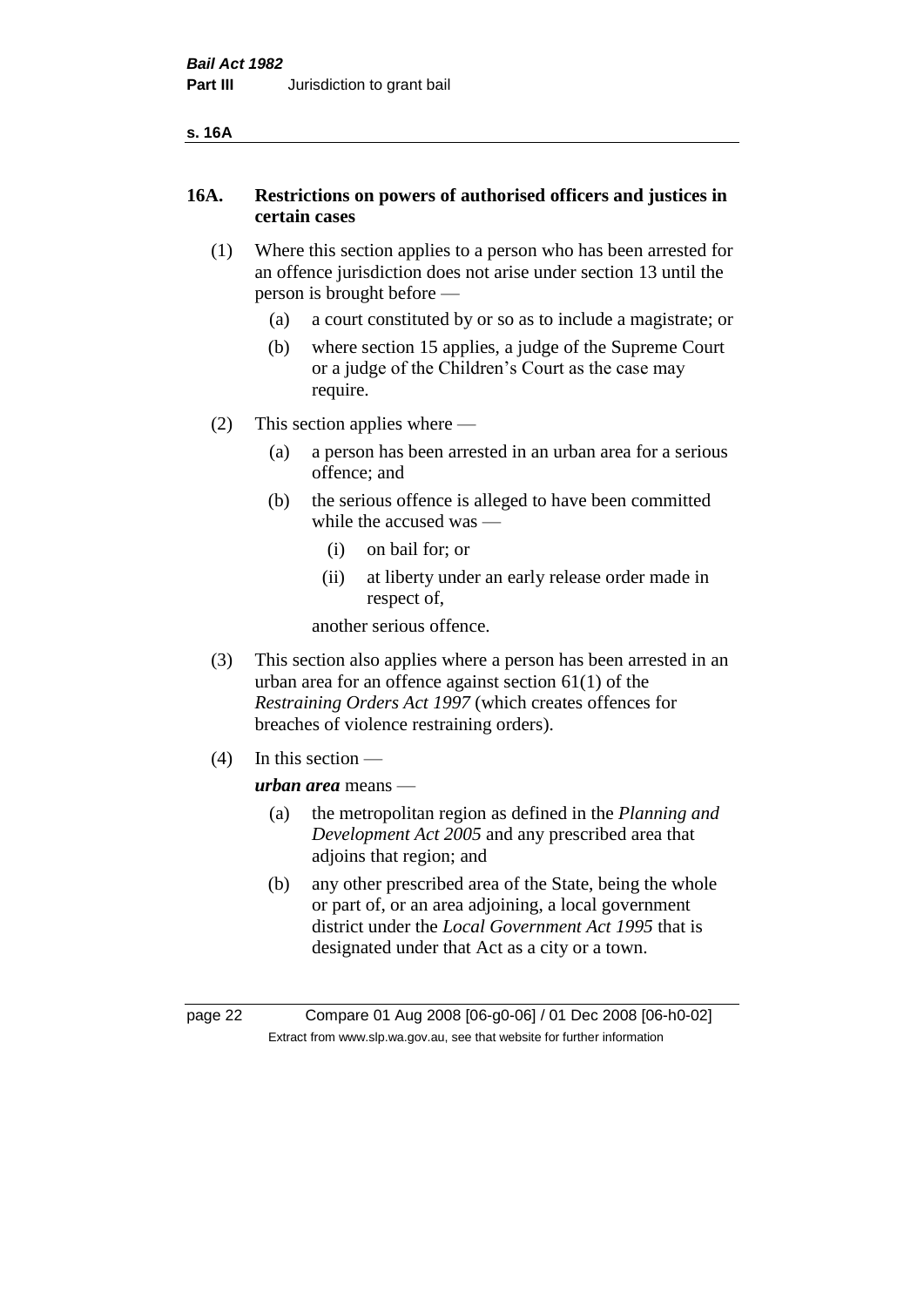*[Section 16A inserted by No. 54 of 1998 s. 6(1); amended by No. 38 of 2004 s. 59; No. 84 of 2004 s. 82; No. 38 of 2005 s. 15.]*

#### **17. Conditions which may be imposed**

- (1) A judicial officer or authorised officer may impose conditions on a grant of bail only to the extent that he is authorised to do so by clause 2(3)(c) of Part C and Part D of Schedule 1.
- (2) Conditions imposed on a grant of bail shall not be any more onerous on the accused than the judicial officer or authorised officer considers is required in the public interest having regard to the nature of the offence for which the accused is in custody and the circumstances of the accused.

*[Section 17 amended by No. 45 of 1993 s. 8 and 12; No. 84 of 2004 s. 82.]* 

#### **17A. Further provisions as to responsible person's undertaking (Schedule 1 Part C clause 2)**

- (1) Where this section applies, an authorised police officer may
	- (a) cancel an undertaking of the kind described in clause 2(3)(c) of Part C of Schedule 1;
	- (b) approve of another person as a responsible person within the meaning in that clause; and
	- (c) detain the accused or order his detention until the person so approved enters into an undertaking of the kind mentioned in paragraph (a).
- (2) Subsection (1) applies where
	- (a) a person has entered into an undertaking referred to in paragraph (a) of that subsection;
	- (b) a judicial officer when granting bail ordered that the person may under this section be released from the undertaking by an authorised police officer; and
	- (c) the person wishes to be so released.

Compare 01 Aug 2008 [06-g0-06] / 01 Dec 2008 [06-h0-02] page 23 Extract from www.slp.wa.gov.au, see that website for further information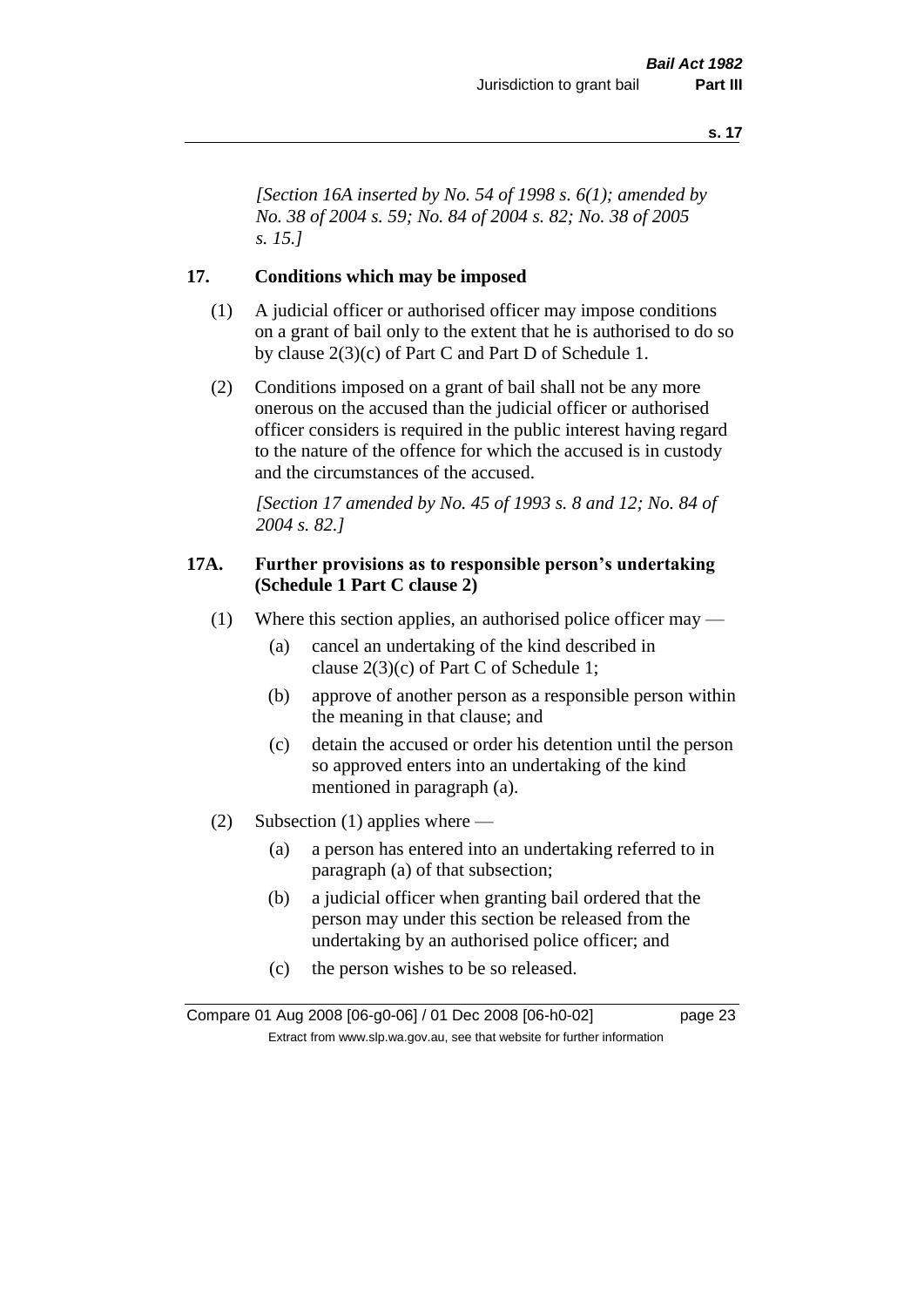#### **s. 17A**

- (3) A police officer may, for the purpose of the exercise of the powers in subsection (1), take into custody a child accused who has been released on bail.
- (4) If the police officer is not an authorised police officer he shall, as soon as is practicable, bring the accused before an authorised police officer for the purpose referred to in subsection (3).
- (5) After an undertaking has been entered into as mentioned in subsection  $(1)(c)$ , the accused, subject to this Act, has a right to be at liberty until he is required to appear before a court.

*[Section 17A inserted by No. 45 of 1993 s. 9; amended by No. 84 of 2004 s. 82.]* 

*[18-19. Repealed by No. 59 of 2006 s. 7(1).]*

page 24 Compare 01 Aug 2008 [06-g0-06] / 01 Dec 2008 [06-h0-02] Extract from www.slp.wa.gov.au, see that website for further information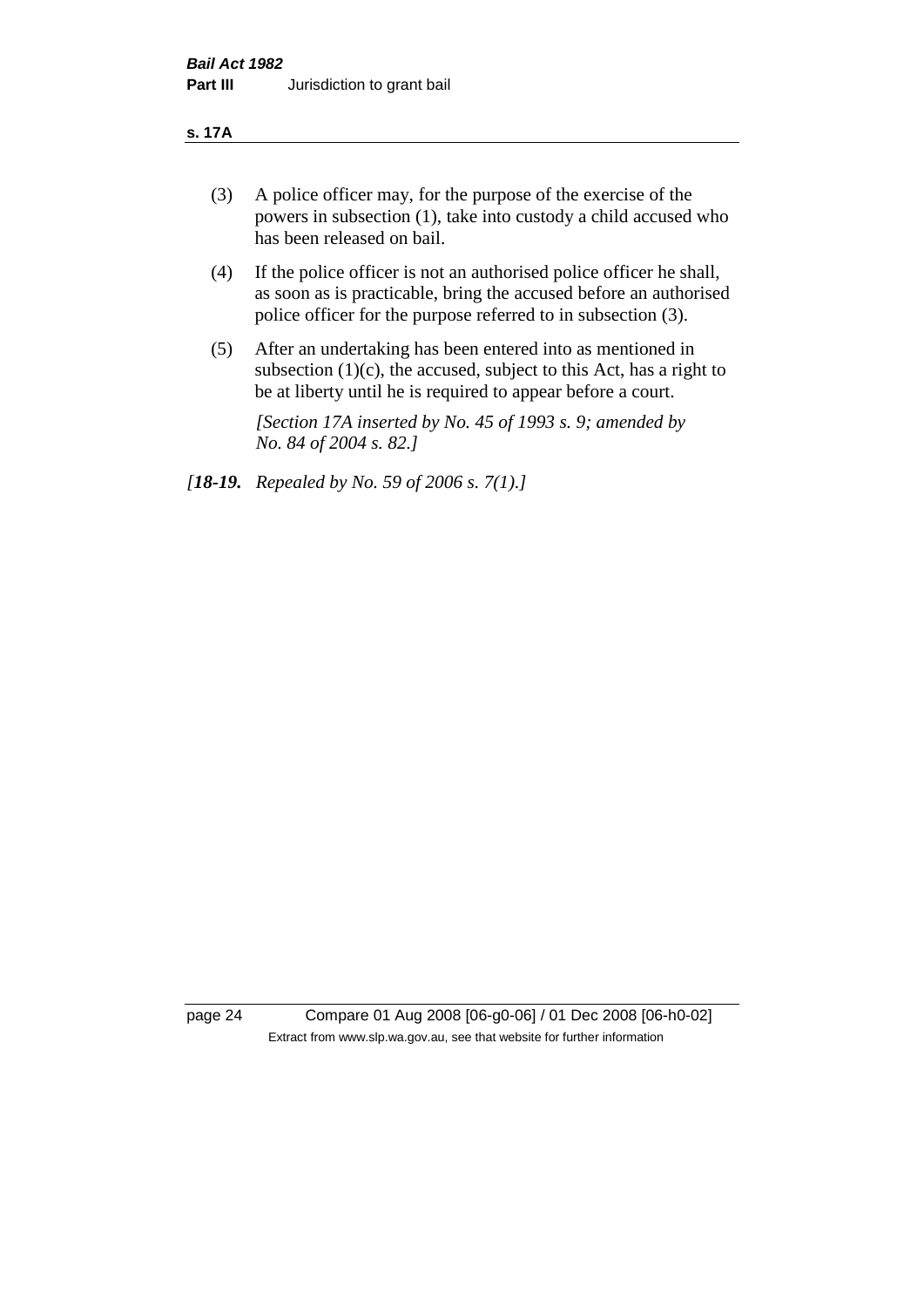# **Part IV — Hearing of case for bail, parties, and evidence**

#### **20. Power to consider bail** *in camera* **and to prohibit publication**

- (1) On the consideration by a judicial officer of a case for bail of an accused who is charged with an offence triable by jury, the judicial officer may, to avoid prejudice to either party, exercise the powers described in subsection (2), but shall only exercise the power in paragraph (b) thereof if he considers that the exercise of the power in paragraph (a) is not, on its own, likely to be sufficient to avoid prejudice.
- (2) The powers referred to in subsection (1) are to order
	- (a) that no report, or summary, of any statement, or of any specified statement, made or furnished at the hearing shall be published by any means;
	- (b) that the bail application be heard *in camera*.
- (3) Where an order is made under subsection (2)(a), no report, or summary, of any statement referred to in that paragraph shall be published by any means —
	- (a) if the offence is one that may be tried on indictment, before a court decides that it is to be tried on indictment;
	- (b) if the accused is discharged from further proceedings upon the prosecution notice or indictment brought against him for the offence, before he is so discharged; or
	- (c) if the accused is tried on indictment for the offence, before the trial is ended.
- (4) A person who, except with lawful excuse, fails to comply with an order made under this section commits an offence.

Penalty: \$1 000.

*[Section 20 amended by No. 50 of 2003 s. 37(2); No. 4 of 2004 s. 58; No. 84 of 2004 s. 11 and 82.]*

Compare 01 Aug 2008 [06-g0-06] / 01 Dec 2008 [06-h0-02] page 25 Extract from www.slp.wa.gov.au, see that website for further information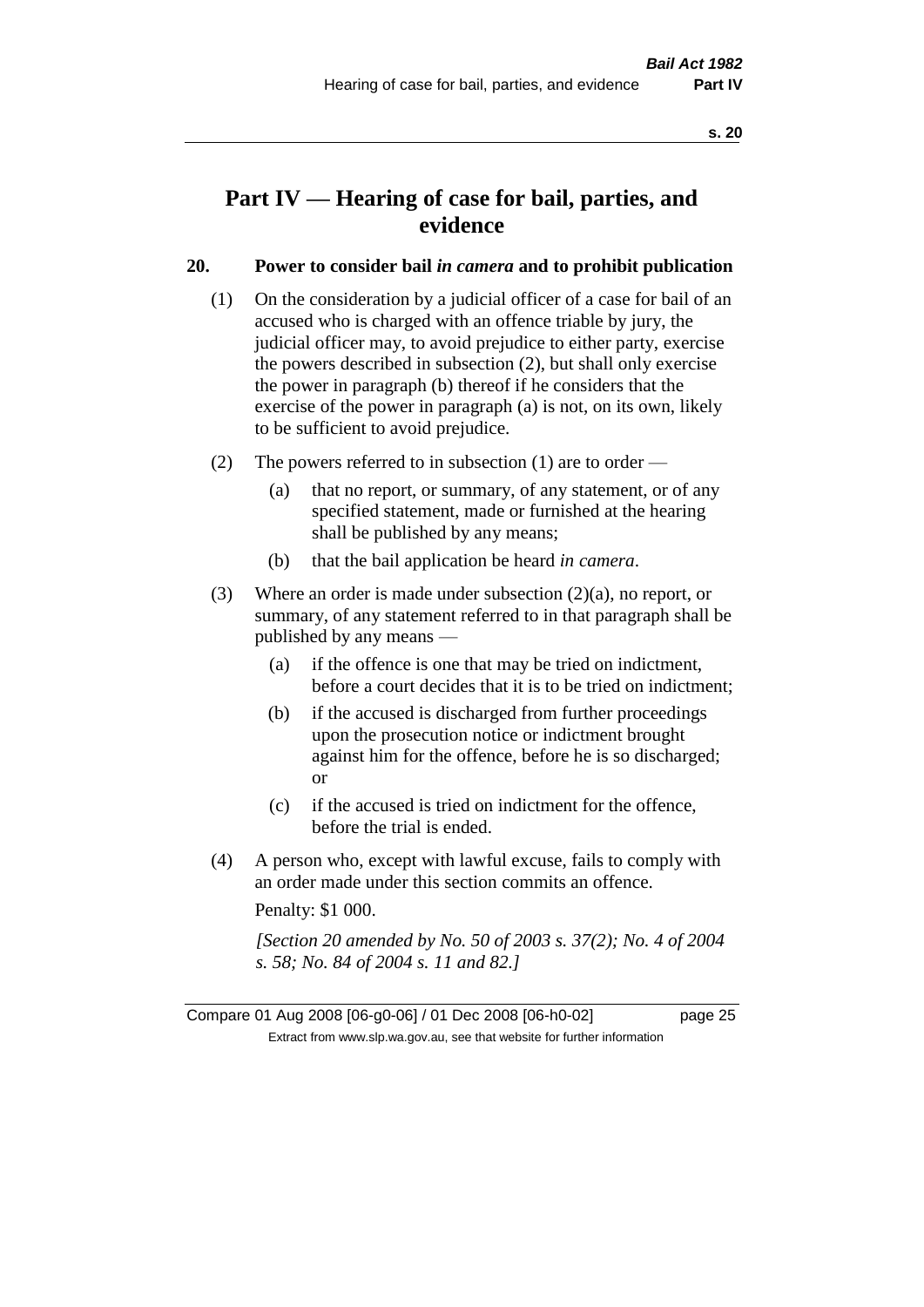#### **21. Parties**

- (1) The parties to proceedings on a case for bail are the prosecutor and the accused and, subject to subsection (2), no other person shall be a party to, or be represented at, the proceedings.
- (2) Nothing in subsection (1) affects the right of
	- (a) the Attorney General to apply for leave, or be an appellant, under Part 2 of the *Criminal Appeals Act 2004*;
	- (b) the State Solicitor or the Deputy Director of Public Prosecutions (Commonwealth) to receive notice and be heard under section 7A(2); or
	- (c) an officer referred to in section 33 of the *Children's Court of Western Australia Act 1988* to be present at and participate in proceedings concerning a child under that section.

*[Section 21 amended by No. 15 of 1988 s. 9; No. 49 of 1988 s. 84; No. 33 of 1989 s. 18; No. 31 of 1993 s. 7; No. 65 of 2003 s. 88(3); No. 59 of 2004 s. 141; No. 84 of 2004 s. 11 and 82.]* 

#### **22. Evidence**

A judicial officer or authorised person may in considering any case for bail receive and take into account such information as he thinks fit whether or not the same would normally be admissible in a court of law.

#### **23. Accused not bound to supply information**

An accused is not obliged to complete, or furnish information for, the prescribed form referred to in section  $8(1)(b)$ , or for any revision thereof, or to furnish any information, whether on oath or otherwise, for the purpose of having his case for bail considered.

*[Section 23 amended by No. 84 of 2004 s. 82.]* 

page 26 Compare 01 Aug 2008 [06-g0-06] / 01 Dec 2008 [06-h0-02] Extract from www.slp.wa.gov.au, see that website for further information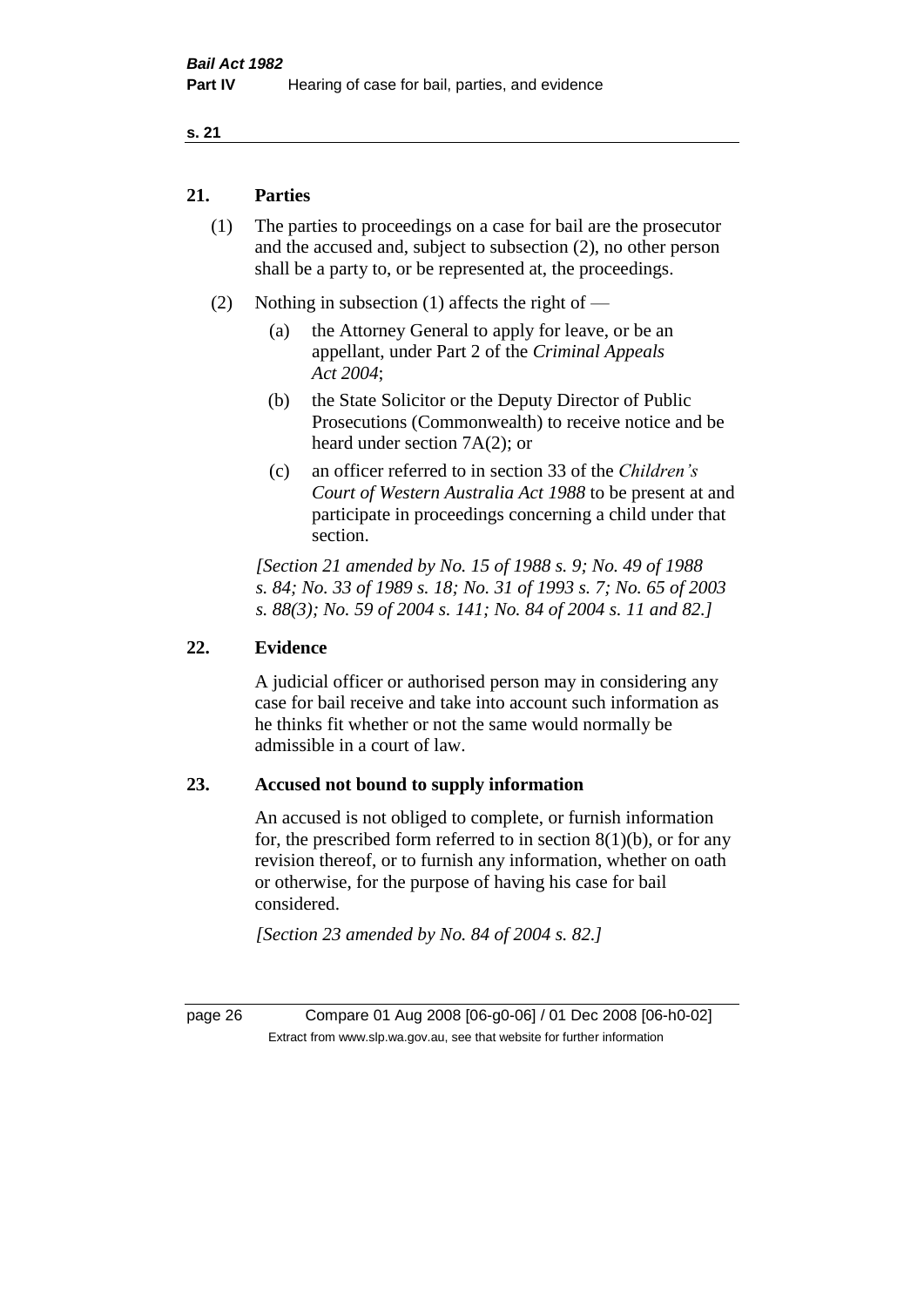# **24. Information may be referred to police officer for verification or for report**

- (1) A judicial officer or authorised officer who is called upon to consider a case for bail may —
	- (a) request that any information placed before the judicial officer or authorised officer by the accused for the purposes of the case be verified by a police officer, and to that end may refer to a police officer the prescribed form mentioned in section 8(1)(b), after it has been completed or revised;
	- (b) request that a report on any matter mentioned in Part C of Schedule 1, so far as it applies to an accused whose case is being or to be considered, be made by a police officer.
- (2) Where a reference or request is made under subsection (1) a police officer shall, as soon as is practicable —
	- (a) make a report to the judicial officer or the authorised officer accordingly; and
	- (b) furnish a copy of the report to the accused or his solicitor or counsel.

*[Section 24 inserted by No. 61 of 1990 s. 6; amended by No. 45 of 1993 s. 12; No. 84 of 2004 s. 82.]* 

#### **24A. Information may be referred to community corrections officer for verification or for report**

- (1) A judicial officer who is called upon to consider a case for bail may refer to a community corrections officer any matter referred to in section 24(1) and may request a community corrections officer to do any matter referred to in that section.
- (2) A judicial officer who is called upon to consider a case for bail and who desires to impose a home detention condition as a condition on a grant of bail, shall request that a report be made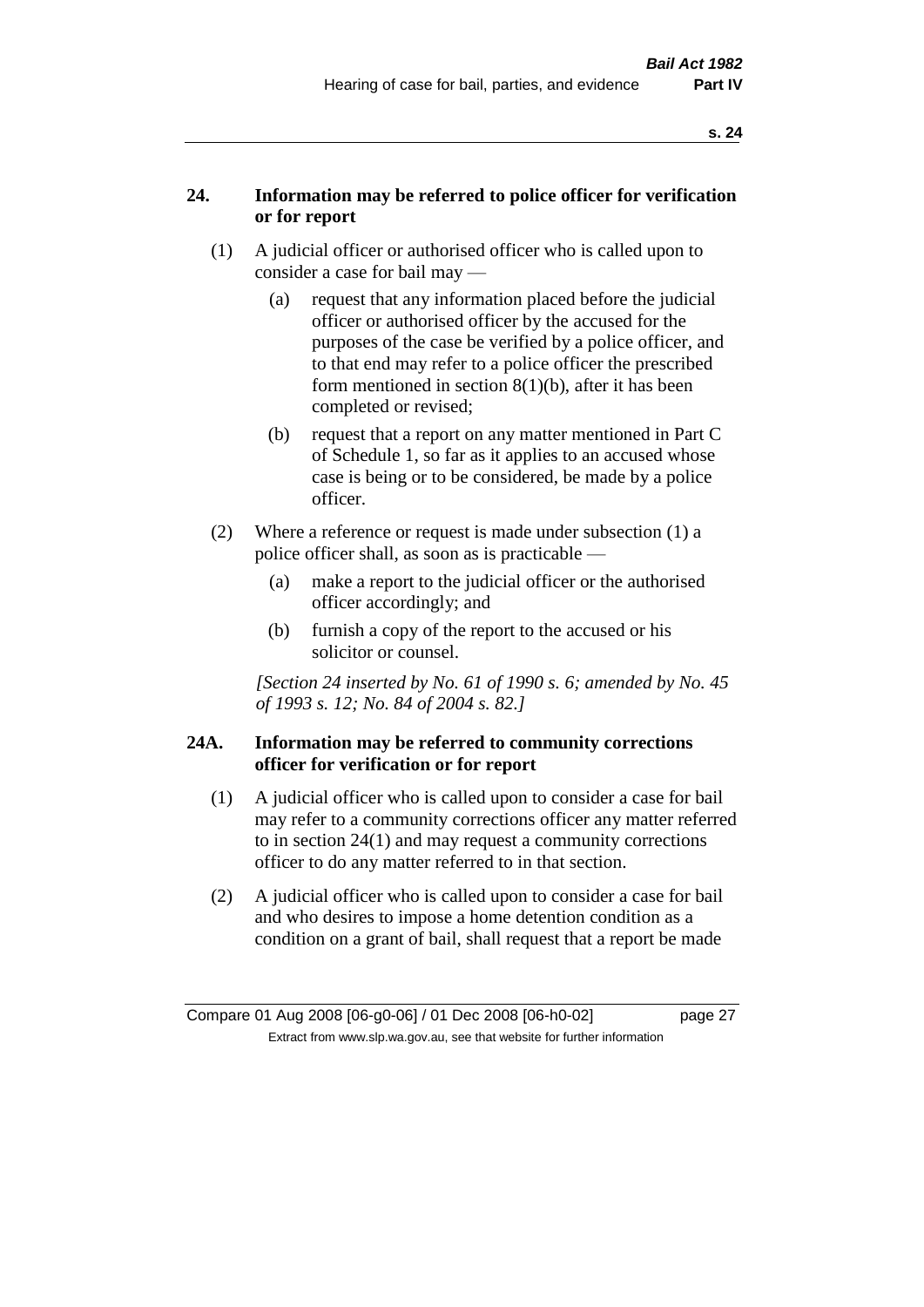by a community corrections officer about the suitability of the accused to be subject to a home detention condition.

- (3) Where a reference or a request is made under subsection (1) or a report is requested under subsection (2) a community corrections officer shall, as soon as is practicable, make a report to the judicial officer and, at the discretion of the judicial officer, copies may be made available to the prosecution or to the accused or his solicitor or counsel.
- (4) Where a community corrections officer makes a report that an accused is suitable to be subject to a home detention condition, the officer shall annex to the report and provide to the accused or his solicitor or counsel, a list of those conditions in rules made under section 50L that may be applied to the accused by the CEO (corrections) while the accused is subject to the home detention condition.

*[Section 24A inserted by No. 61 of 1990 s. 7; amended by No. 31 of 1993 s. 9; No. 84 of 2004 s. 82; No. 65 of 2006 s. 53.]* 

# **25. Protection of accused as to information given for bail purposes**

A statement made by an accused to a judicial officer or authorised officer for the purpose of a decision whether bail should be granted to him for any appearance in court for an offence shall not be admissible in evidence against him at his trial for that offence.

*[Section 25 amended by No. 84 of 2004 s. 82.]* 

# **26. Record of decision and reasons**

- (1) A bail record form shall be completed by an authorised officer or a justice if he —
	- (a) refuses to grant bail to an accused;
	- (b) grants bail to an accused in the circumstances referred to in clause 3 of Part B of Schedule 1; or

page 28 Compare 01 Aug 2008 [06-g0-06] / 01 Dec 2008 [06-h0-02] Extract from www.slp.wa.gov.au, see that website for further information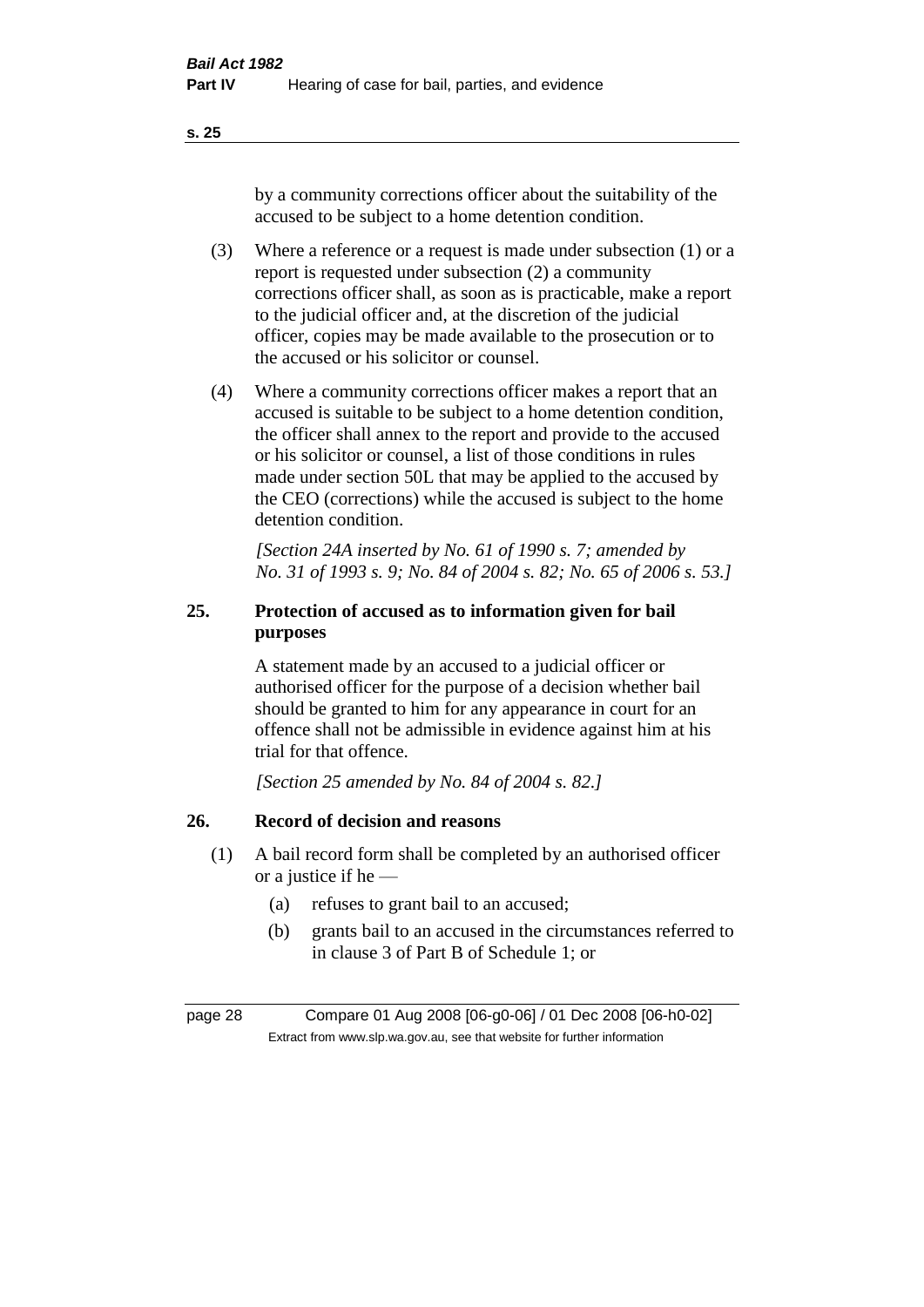- (c) imposes any condition on a grant of bail and it appears to him that the accused is dissatisfied with the condition.
- (2) Where a judicial officer, other than a justice
	- (a) refuses to grant bail to an accused; or
	- (b) imposes any condition on a grant of bail and it appears to him that the accused is dissatisfied with the condition,

a record of the decision and of the reasons therefor shall be made.

- (3) The accused, the prosecutor or an intending prosecutor shall be entitled, upon request, to be furnished with a copy of the bail record form or, where subsection (2) applies, of the record made.
- (4) For the purposes of this section
	- (a) references to a justice do not include a magistrate or a judge of the District Court or the Supreme Court or the Children's Court who is a justice; and
	- (b) a bail record form is a prescribed form designed to contain a summary of the matters relevant to the decision as to the bail of an accused, including those matters set out in Part C of Schedule 1, the decision made, and the reasons for the decision.

*[Section 26 inserted by No. 15 of 1988 s. 10; amended by No. 49 of 1988 s. 85; No. 45 of 1993 s. 12; No. 59 of 2004 s. 141; No. 84 of 2004 s. 82.]* 

# **27. Transmission of relevant papers to court**

(1) An authorised officer and a judicial officer who consider an accused's case for bail for an appearance for an offence and a person before whom a bail undertaking or a surety undertaking is entered into shall ensure that the relevant papers are sent as soon as is practicable, to the court before which the accused is required to appear.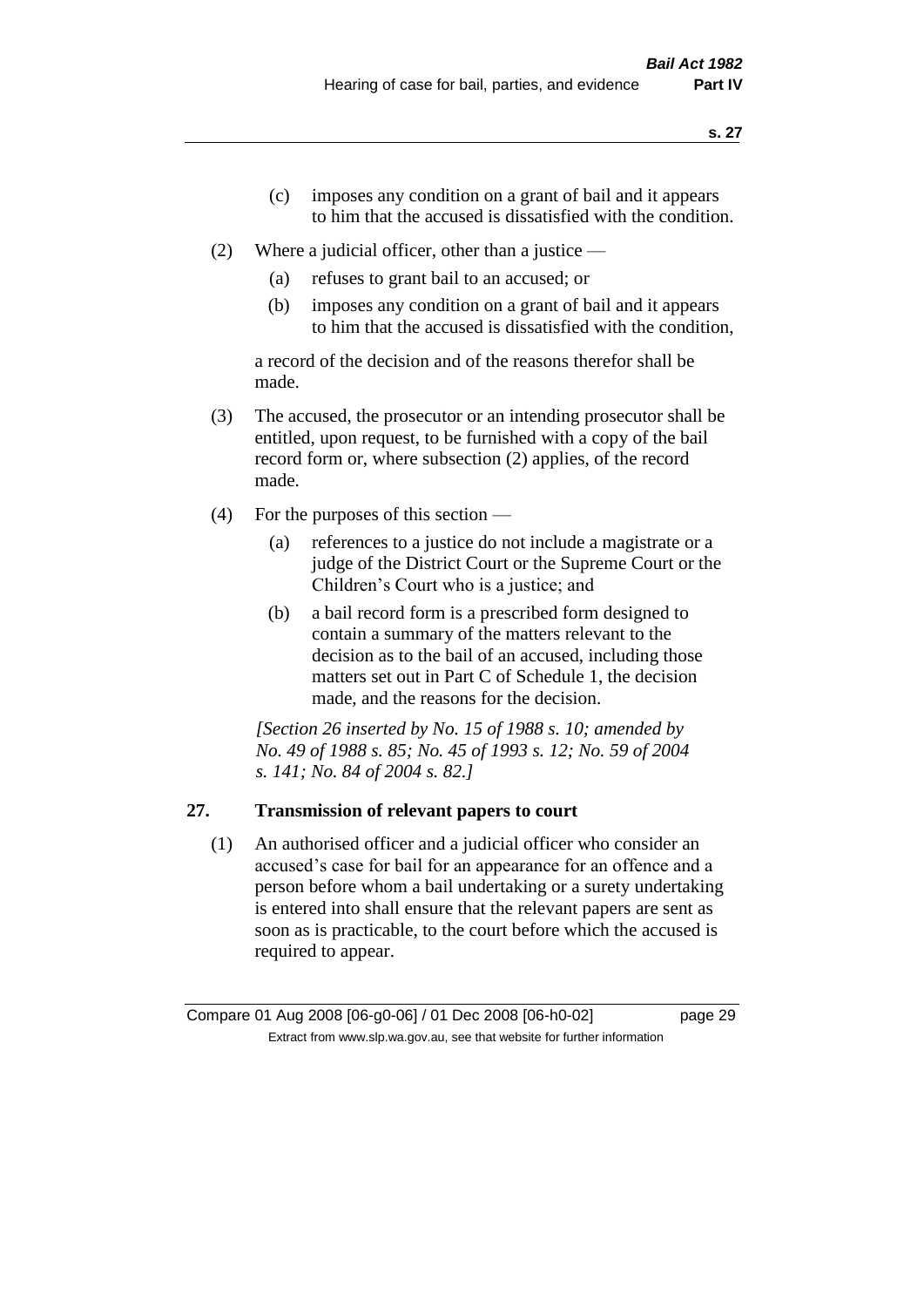#### **s. 27A**

(2) In subsection (1) *the relevant papers* in relation to any particular officer or person means such papers as are prescribed to be sent by that officer or person.

*[Section 27 amended by No. 84 of 2004 s. 82; No. 59 of 2006 s. 7(2).]* 

#### **27A. Transmission of papers to CEO (corrections)**

A judicial officer who grants bail subject to a home detention condition shall ensure that a copy of the bail record form and of the bail undertaking are sent as soon as is practicable to the CEO (corrections).

*[Section 27A inserted by No. 61 of 1990 s. 8; amended by No. 31 of 1993 s. 9; No. 65 of 2006 s. 53.]* 

page 30 Compare 01 Aug 2008 [06-g0-06] / 01 Dec 2008 [06-h0-02] Extract from www.slp.wa.gov.au, see that website for further information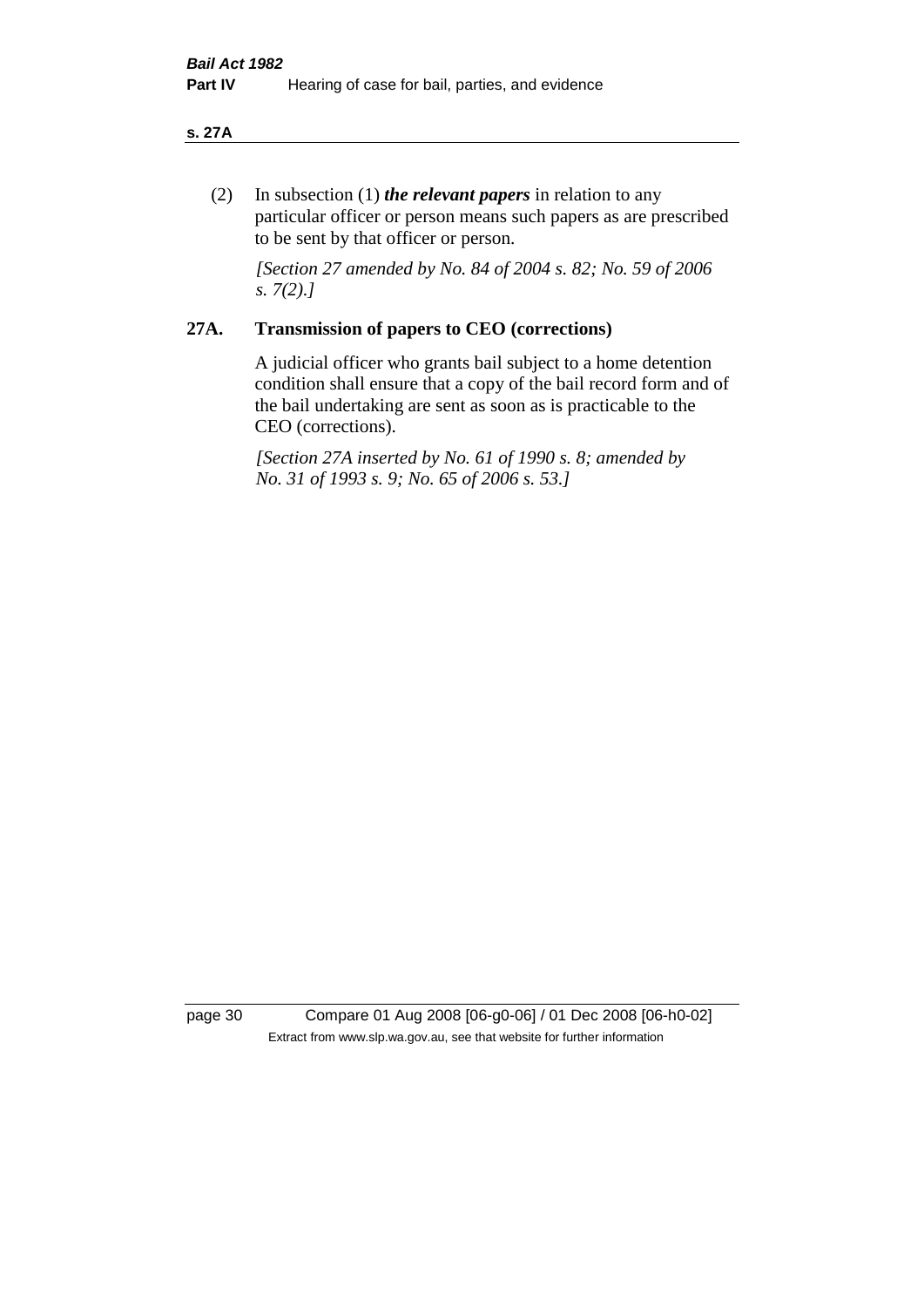# **Part V — Bail undertakings**

#### **28. Bail undertaking**

- (1) A person shall not be released on bail for an appearance in court unless he has entered into a bail undertaking for that appearance or is deemed to have done so under section 31(3).
- (2) A bail undertaking is an undertaking in writing by an accused in the prescribed form —
	- (a) that he will appear at a time and place specified, or deemed by section 31(3) to be specified, in the undertaking;
	- (b) that if he fails to appear at that time and place he will as soon as is practicable —
		- (i) notify the registrar of the court at which he is required to appear of the cause of his failure; and
		- (ii) appear at that court when the court is sitting;
	- (c) that he will comply with such conditions as may be imposed on him under clause 2 of Part D of Schedule 1;
	- (d) that he will comply with any home detention condition which may be imposed as a condition on a grant of bail to him pursuant to clause 3 of Part D of Schedule 1,

and containing any agreement as to forfeiture of money by the accused which may be required pursuant to clause 1 of that Part.

- (3) A bail undertaking for any appearance may be entered into in respect of more than one offence.
- (4) The undertakings mentioned in subsection  $(2)(a)$  and (b) are, subject to section 34, enforceable under sections 51, 57 and 58.

*[Section 28 amended by No. 61 of 1990 s. 9; No. 45 of 1993 s. 12; No. 59 of 2004 s. 141; No. 84 of 2004 s. 82.]*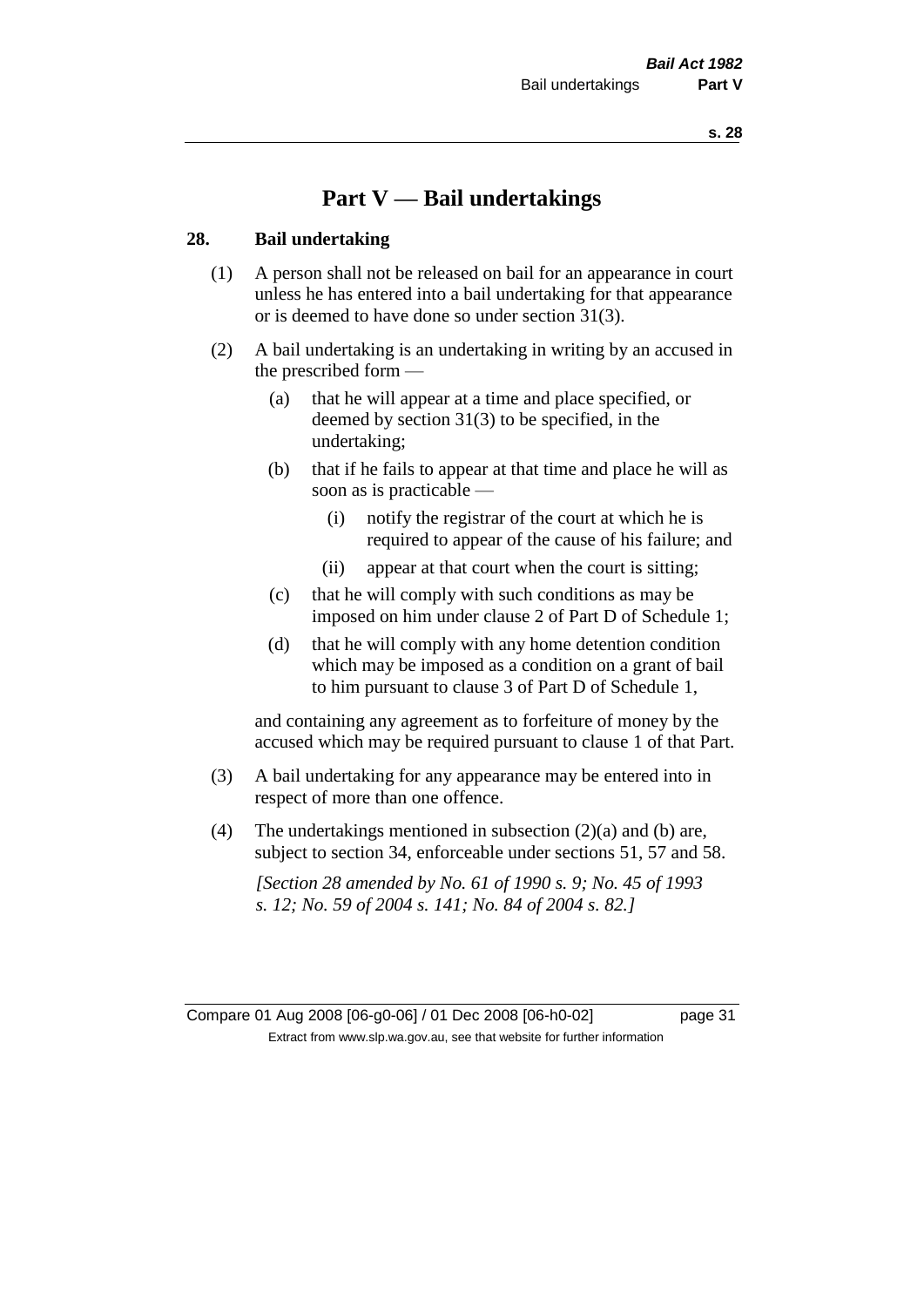#### **29. Before whom bail undertaking may be entered into**

A bail undertaking need not be entered into before the judicial officer or authorised officer who granted bail but may be entered into before any of the following persons —

- (a) a judicial officer;
- (b) the Principal Registrar or a registrar of the Supreme Court;
- (c) the registrar or a deputy registrar of the District Court;
- (d) a registrar of the Magistrates Court;
- (da) a registrar of the Children's Court;
- (e) a coroner's registrar within the meaning of the *Coroners Act 1996*;
- (f) an authorised police officer;
- (g) an associate of a judge of the Supreme Court or of the District Court or of the Children's Court;
- (h) where the accused is in prison, any person for the time being in charge of the prison;
- (i) where the accused is a child, any authorised community services officer.

*[Section 29 amended by No. 15 of 1988 s. 11; No. 49 of 1988 s. 86; No. 2 of 1996 s. 61; No. 59 of 2004 s. 141; No. 84 of 2004 s. 82.]* 

#### **30. Duties of person before whom bail undertaking is entered into**

- (1) The person before whom a bail undertaking is to be entered into by an accused shall before it is entered into —
	- (a) (i) read the undertaking to the accused; or
		- (ii) be informed by the accused that the accused has read it; or
		- (iii) if necessary, have the undertaking translated to the accused;

and

page 32 Compare 01 Aug 2008 [06-g0-06] / 01 Dec 2008 [06-h0-02] Extract from www.slp.wa.gov.au, see that website for further information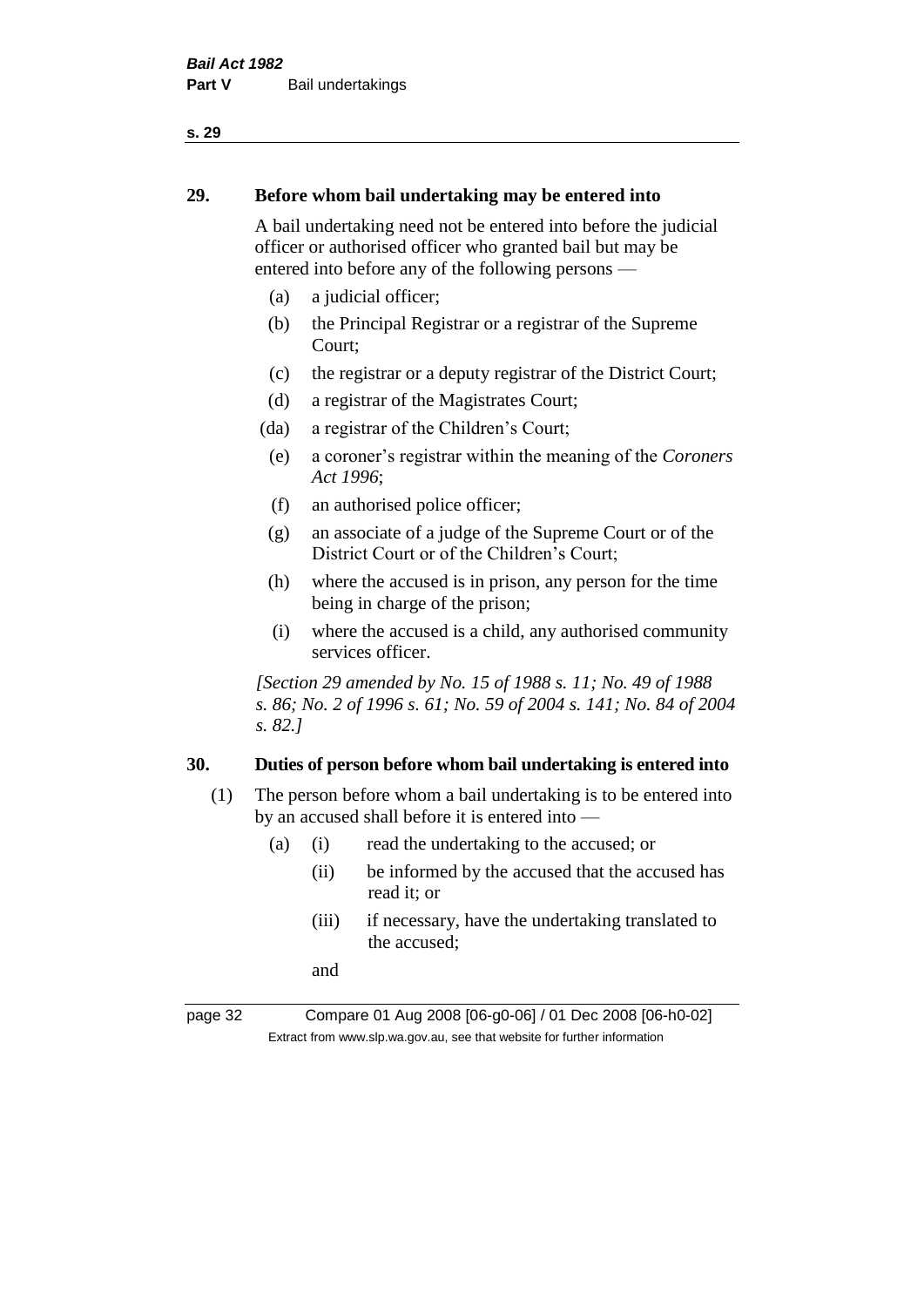- (b) ensure that all conditions which are to be complied with before the release of the accused have been complied with.
- (2) The person before whom a bail undertaking is entered into by an accused shall give to him, or cause to be given to him —
	- (a) a copy of the bail undertaking as duly completed; and
	- (b) a notice in writing in the prescribed form showing
		- (i) his obligations pursuant to the undertaking; and
		- (ii) the consequences of his failure to comply with them.
- (3) The person before whom a bail undertaking is entered into by an accused shall enquire of the accused whether he requires the notice referred to in subsection (2)(b) to be read or translated to him and shall take such steps as are necessary to comply with any such requirement of the accused.

*[Section 30 inserted by No. 15 of 1988 s. 12; amended by No. 84 of 2004 s. 82.]* 

#### **31. Different time and place for appearance may be substituted**

- (1) A different time or a different time and place may be substituted in accordance with this section for the time and place for appearance specified, or deemed by this section to be specified, in a bail undertaking.
- (2) A different time, or a different time and place, for the appearance by the accused may be substituted as mentioned in subsection  $(1)$  —
	- (a) upon an adjournment of proceedings at which the accused is present, by the judicial officer, if he has power to grant bail for that appearance, fixing a time and place for the resumed proceedings and notifying the accused orally thereof;

Compare 01 Aug 2008 [06-g0-06] / 01 Dec 2008 [06-h0-02] page 33 Extract from www.slp.wa.gov.au, see that website for further information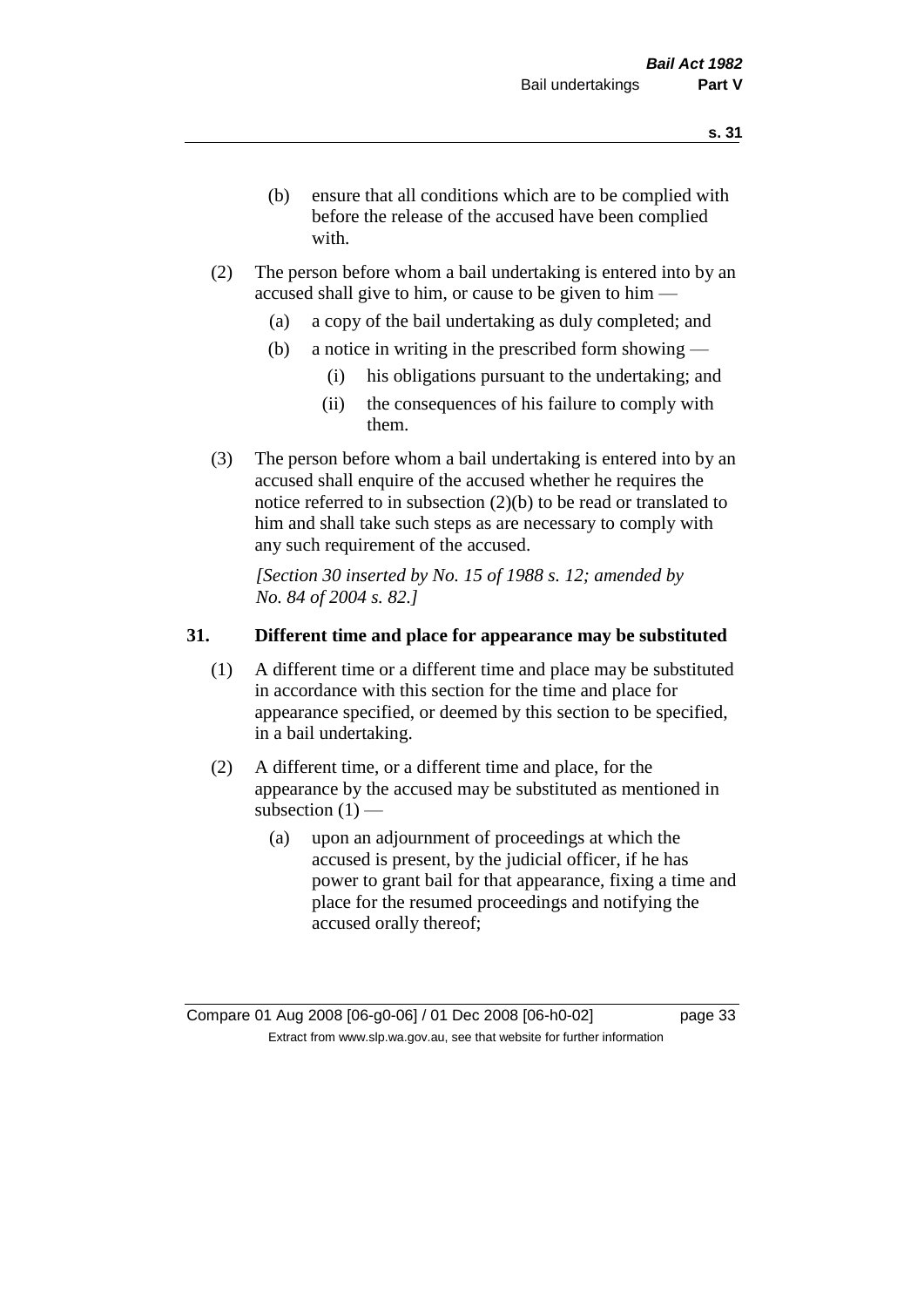- (b) upon an adjournment of proceedings from which the accused is absent for reasonable cause, by the judicial officer, if he has power to grant bail for that appearance, fixing a time and place for the resumed proceedings and directing the registrar of the court to give written notice thereof to the accused;
- $(c)$  where
	- (i) a judge of the Supreme Court or a judge of the Children's Court has granted bail to an accused under section 15; and
	- (ii) a judicial officer, other than such a judge, has committed the accused to the Supreme Court,

by a judge of the Supreme Court notifying the accused orally, or directing the registrar of the court to give written notice to the accused of the time or time and place for the proceedings;

- $(d)$  where
	- (i) a judge of the Supreme Court or a judge of the Children's Court has granted bail to an accused under section 15;
	- *[(ii) deleted]*
	- (iii) the judicial officer is satisfied that there has been no material change in the facts or circumstances which applied on the grant of bail,

by the judicial officer notifying the accused orally, or directing the registrar of the court to give written notice to the accused, of the time or time and place for the resumed proceedings;

(e) upon a committal to the Supreme Court or District Court, by a judicial officer, if he has power to grant bail for that appearance, fixing a specified day in a specified sitting or session of that court and directing the registrar of the court to give written notice thereof to the accused;

page 34 Compare 01 Aug 2008 [06-g0-06] / 01 Dec 2008 [06-h0-02] Extract from www.slp.wa.gov.au, see that website for further information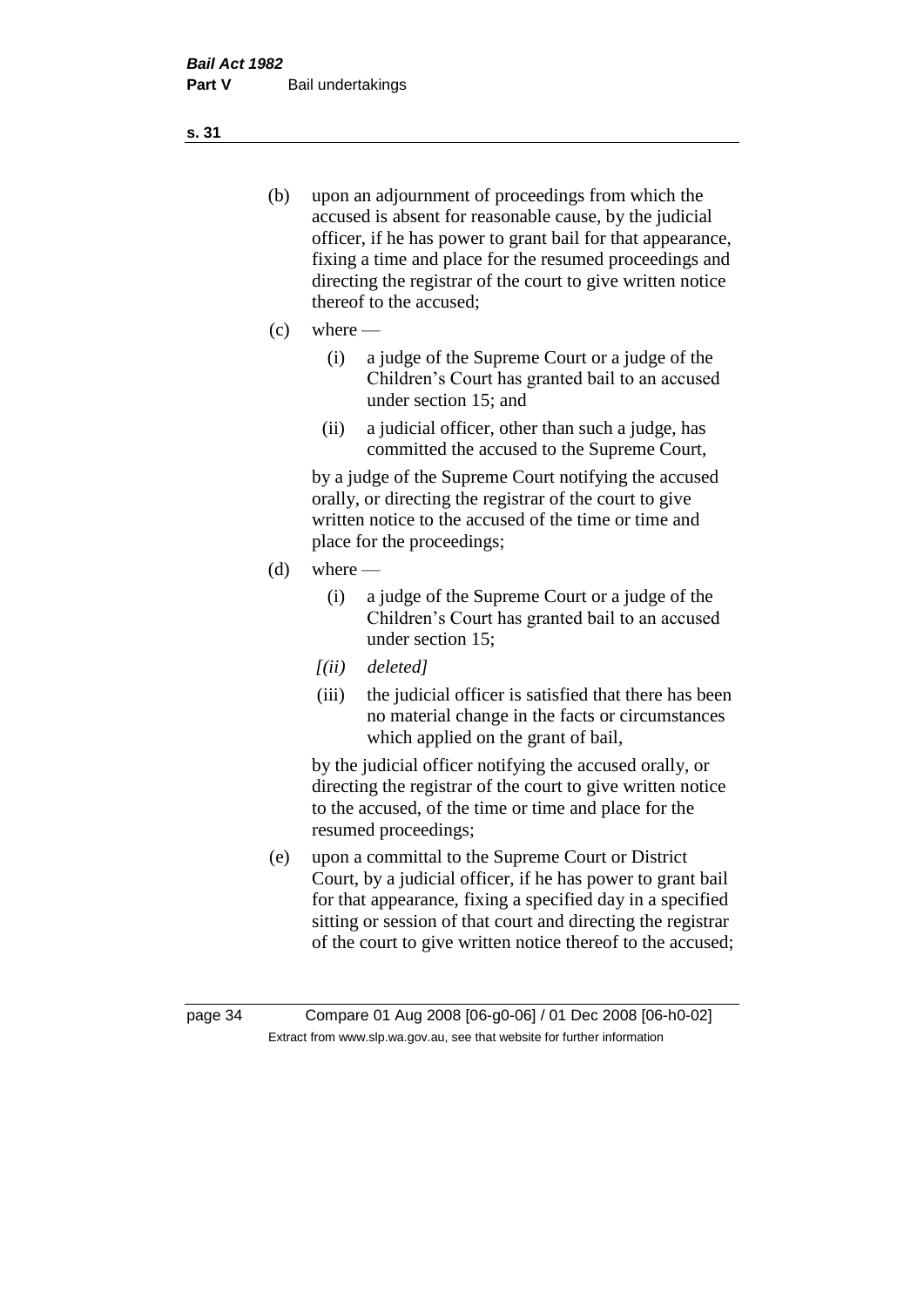- (f) where an accused has been committed for trial in the Supreme Court or the District Court in a specified sitting or session thereof or on a specified day in a specified sitting or session thereof, by an officer of the court fixing a time for the trial in that sitting or session and giving written notice thereof to the accused;
- (g) if the parties agree to a different time or a different time and place for the proceedings, by an officer of the court giving written notice thereof to the accused.
- (3) Where a different time or a different time and place is notified to an accused pursuant to subsection (2) the bail undertaking shall be deemed to be amended to specify that time or that time and place for appearance, and the terms and conditions thereof shall continue to apply as so amended as if the accused had entered into the bail undertaking in that form.
- (4) Where the power in subsection  $(2)(b)$  is exercised upon an adjournment of proceedings the right of the accused to be at liberty under section 11(1) does not lapse by reason only that there is an interval between the adjournment of the proceedings and the time when he is notified of the time and place for the resumed proceedings.

*[Section 31 amended by No. 15 of 1988 s. 13; No. 49 of 1988 s. 87; No. 27 of 2002 s. 21; No. 59 of 2004 s. 141; No. 84 of 2004 s. 82.]* 

#### **32. Giving and proof of notices under section 31**

- (1) A written notice to an accused under section 31(2), shall be given to him personally or sent to him by registered post or telegram at his address appearing in his bail undertaking or notified under section 60.
- (2) Without limiting section 75(2) of the *Interpretation Act 1984*, *registered post* in subsection (1) includes any method of post whereby an acknowledgment of receipt is obtained from the person to whom a letter is addressed; and if a notice is sent to a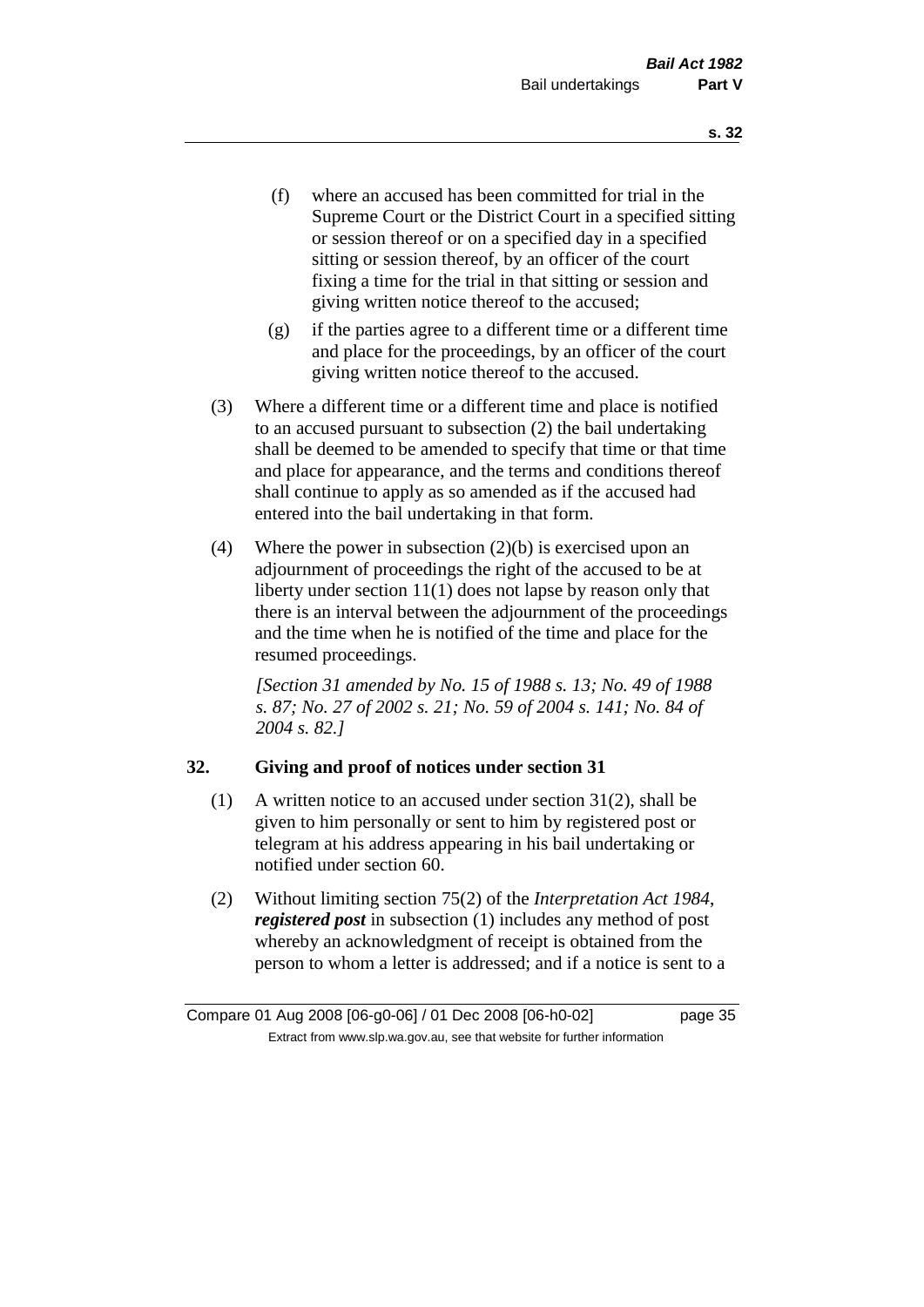person by that method, production of an acknowledgment purporting to be signed by that person shall be evidence of his receipt of the same.

- (3) If notice is sent by registered post (otherwise than as mentioned in subsection (2)) or by telegram it shall be presumed, unless the contrary is shown, to have been received and at the time when, in the ordinary course of events, the letter or telegram would have been delivered.
- (4) The judicial officer who under section  $31(2)(a)$  notifies an accused of the time and place for resumed proceedings shall endorse on the accused's bail undertaking a certificate showing details of such time and place and that he notified the accused thereof.
- (5) In any proceedings
	- (a) a document purporting to be a copy of a notice referred to in subsection (1) shall be evidence of the terms of the notice;
	- (b) an endorsement on a bail undertaking purporting to be a certificate referred to in subsection (4) shall be evidence of the matters appearing therein without proof of the signature of the judicial officer who made it.

*[Section 32 amended by No. 74 of 1984 s. 12; No. 84 of 2004 s. 82.]* 

## **33. Judicial officer may order accused to enter into bail undertaking**

(1) Where bail is granted to an accused by a judicial officer, whether with or without any condition being attached thereto, and the accused fails or refuses to enter into a bail undertaking in terms of the grant, the judicial officer who granted bail may, subject to subsection (3), order that the accused enter into the bail undertaking within such time as he may specify.

page 36 Compare 01 Aug 2008 [06-g0-06] / 01 Dec 2008 [06-h0-02] Extract from www.slp.wa.gov.au, see that website for further information

**s. 33**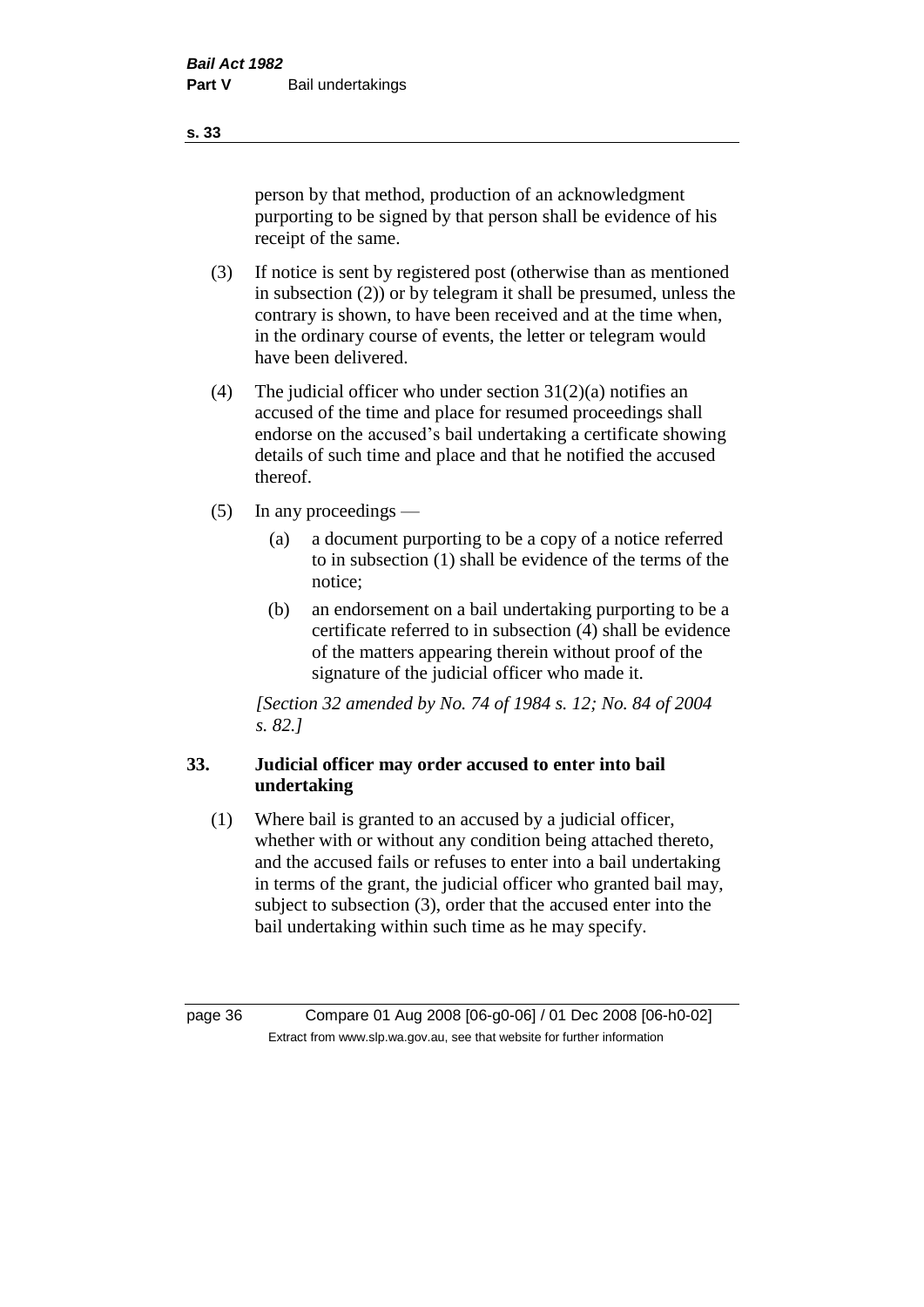- (2) If an accused does not comply with an order under subsection (1), the judicial officer may, subject to subsection (3), further order that a bail undertaking, in such form as the judicial officer may approve, shall be deemed to have been entered into by the accused on the date of such further order, and thereupon that undertaking shall be treated as if it had been duly entered into by the accused for the purposes of this Act.
- (3) A judicial officer shall not
	- (a) make an order under subsection (2) unless he has personally informed the accused of the terms and effect of the order made under subsection (1);
	- (b) exercise any of the powers conferred on him by this section unless he is satisfied that the accused has the capacity to enter into and comply with the undertaking.

*[Section 33 amended by No. 84 of 2004 s. 82.]* 

#### **34. Cessation and suspension of bail undertaking**

A bail undertaking ceases to have effect —

- (a) upon the revocation of bail under section 55;
- (b) upon the death of the accused, but only if no order has been made under section 57;
- (c) subject to section 31, upon the appearance in court by the accused as required by his bail undertaking;
- (d) upon the discharge of the accused according to law from any further proceedings for the offence, or all of the offences, to which the bail undertaking relates;
- (e) during any period before the time at which the accused is required to appear in court when he is in custody for any other offence or reason.

*[Section 34 amended by No. 84 of 2004 s. 82.]* 

Compare 01 Aug 2008 [06-g0-06] / 01 Dec 2008 [06-h0-02] page 37 Extract from www.slp.wa.gov.au, see that website for further information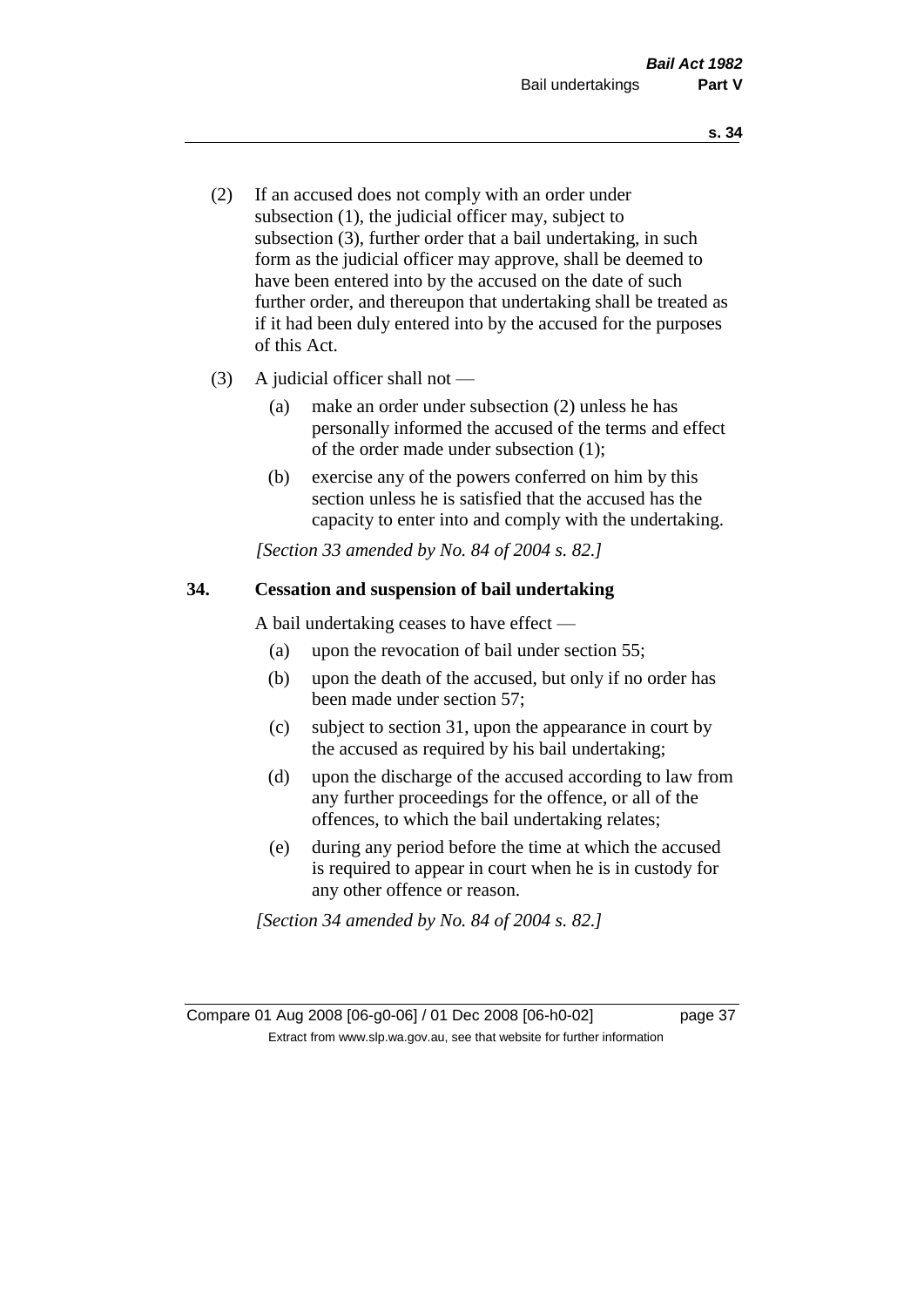# **Part VI — Sureties and surety undertakings**

## **35. Meaning of surety and surety undertaking**

- (1) A surety is a person who, as a condition of the grant of bail to an accused, enters into a surety undertaking, that is to say, undertakes in writing that he will, subject to this Act, forfeit a specified amount of money if the accused fails to comply with any requirement of his bail undertaking mentioned in section  $28(2)(a)$  and  $(b)(ii)$ .
- (2) A surety is required to be approved under section 40.
- (3) A forfeiture of money by a surety as mentioned in subsection (1) is enforceable as provided in section 49 but not otherwise.

*[Section 35 amended by No. 84 of 2004 s. 82.]* 

#### **36. Authority to approve sureties**

- (1) The decision whether an applicant should be approved as a surety in any case shall be made, on notice to the prosecutor in the prescribed manner —
	- (a) where a judicial officer imposed the requirement for a surety in that case, by that judicial officer or by a judicial officer whose jurisdiction is co-extensive with that judicial officer's;
	- (b) where an authorised officer imposed the requirement for a surety in that case, by that or any other authorised officer; or
	- (c) where subsection (2) applies, by an officer of the court authorised under that subsection.
- (2) A judicial officer when granting bail to an accused subject to a requirement for a surety or sureties may authorise a justice, a registrar of any court or an associate of a judge of the Supreme Court or of the District Court or of the Children's Court, by

page 38 Compare 01 Aug 2008 [06-g0-06] / 01 Dec 2008 [06-h0-02] Extract from www.slp.wa.gov.au, see that website for further information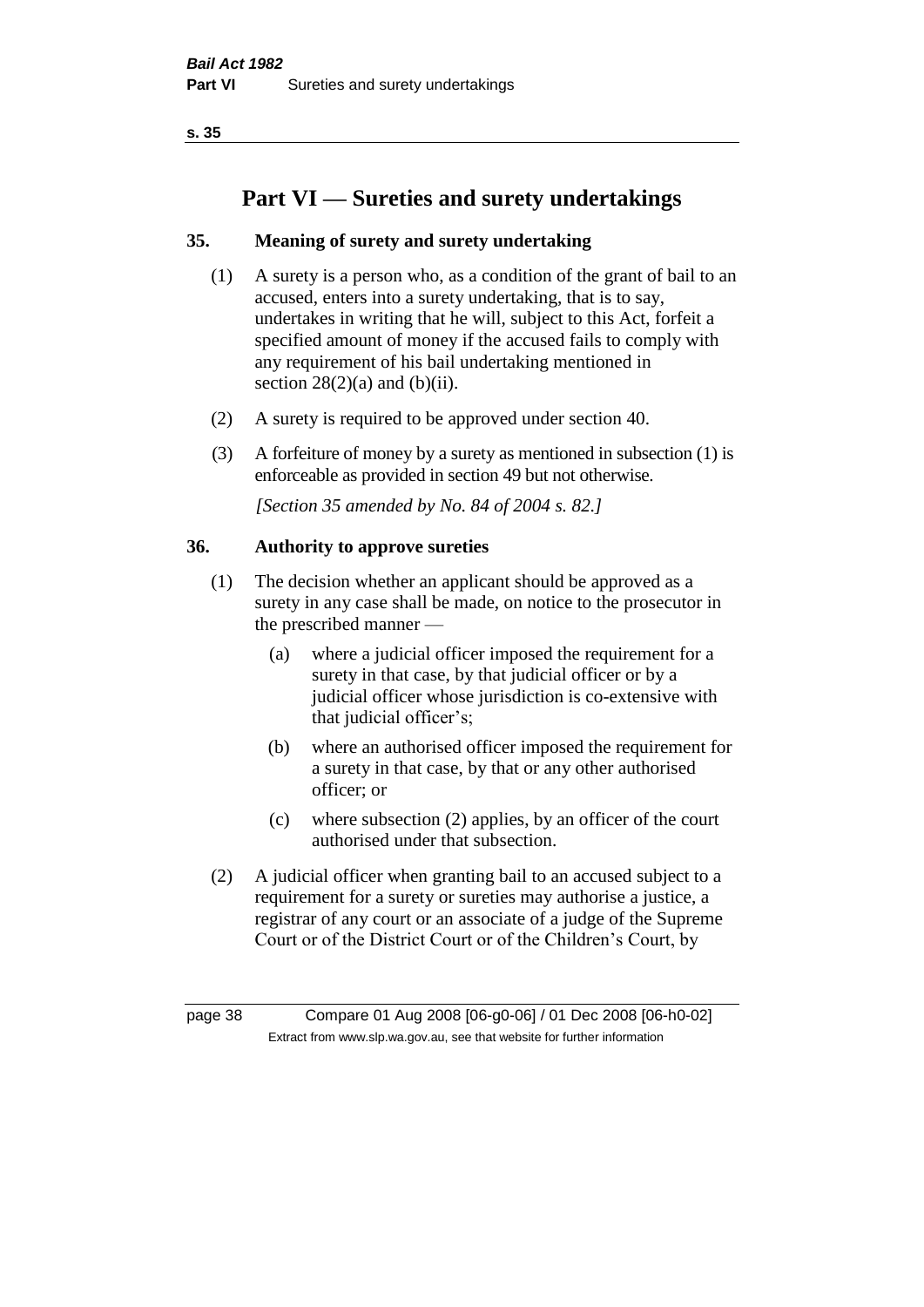name or office, to decide whether any applicant should be approved as a surety in that case.

*[Section 36 amended by No. 15 of 1988 s. 14; No. 49 of 1988 s. 88; No. 59 of 2004 s. 141; No. 84 of 2004 s. 82.]* 

#### **37. Proposed surety to receive certain information and prescribed form for completion**

- (1) Whenever an officer referred to in section 36(1) is called upon to decide whether an applicant should be approved as a surety, he shall ensure that the applicant is, or has been, given —
	- (a) a duly completed notice in the prescribed form showing details of the terms and conditions on which bail has been granted to the accused in whose case the surety is required;
	- (b) such information in writing as to the effect of this Act in relation to the rights, obligations and liabilities of sureties as is prescribed for the purposes of this paragraph; and
	- (c) a prescribed form of declaration for completion designed to disclose to the officer all information relevant to the decision.
- (2) Before he makes his decision, the officer shall ensure that the applicant furnishes to him the declaration referred to in subsection (1)(c) duly completed.

*[Section 37 amended by No. 84 of 2004 s. 82.]* 

#### **38. Persons disqualified from being sureties**

- (1) A person is not qualified to be approved as a surety if  $-$ 
	- (a) he is under 18 years of age; or
	- (b) subject to subsection (2), the value of his assets, after provision is made for his debts and liabilities, is less than the amount which he might become liable to forfeit under his proposed surety undertaking; or

Compare 01 Aug 2008 [06-g0-06] / 01 Dec 2008 [06-h0-02] page 39 Extract from www.slp.wa.gov.au, see that website for further information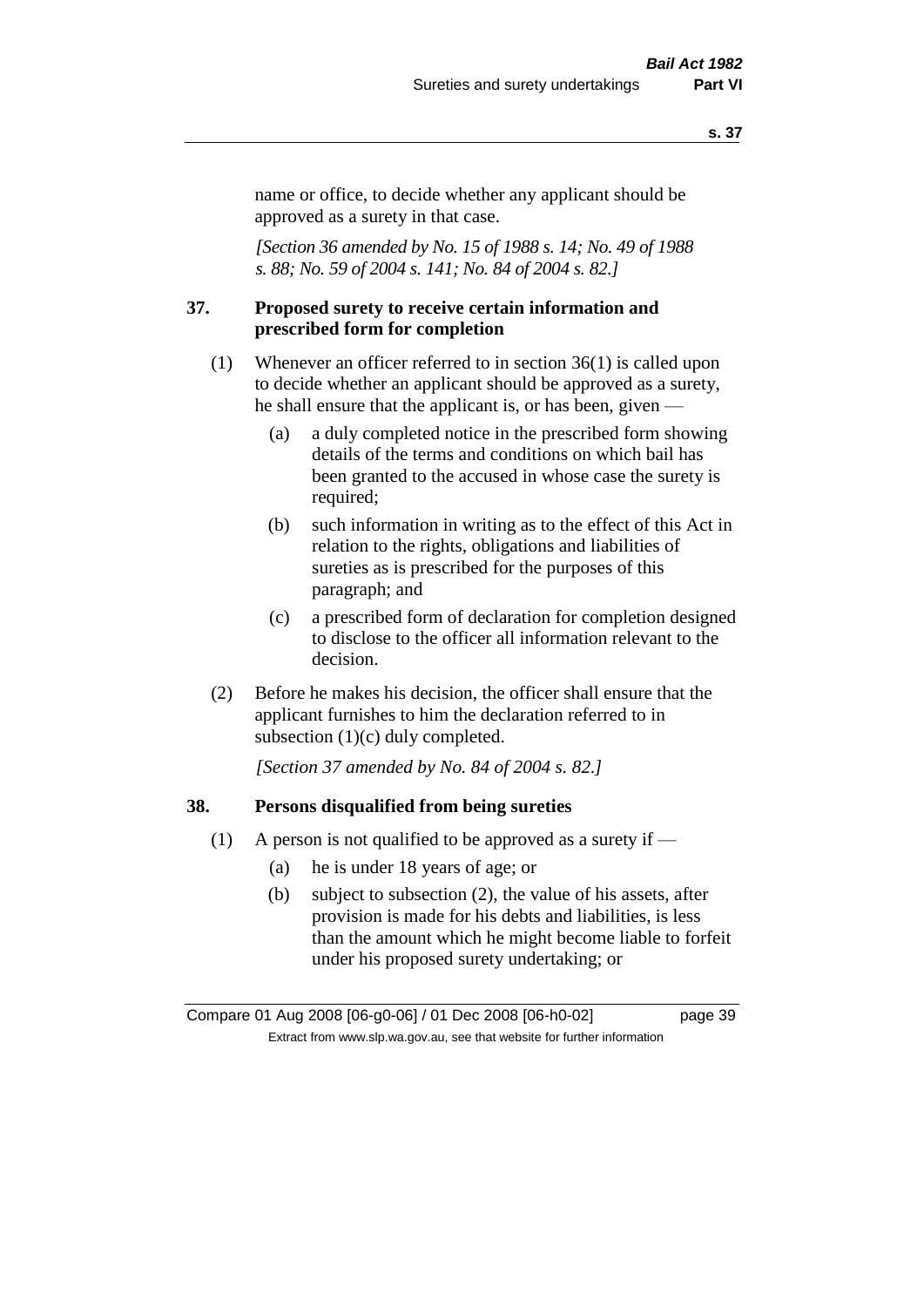(c) there are reasonable grounds for believing that he has been, or will be, indemnified by any person against any forfeiture referred to in paragraph (b).

(2) Subsection (1)(b) does not apply where the applicant for approval is required to give security sufficient to cover the amount which he might become liable to forfeit.

#### **39. Matters relevant to approval of sureties**

In determining whether an applicant is suitable to be a surety an officer referred to in section 36(1) shall have regard to all matters which appear to him to be relevant including, as well as any others, the following —

- (a) the character and antecedents of the applicant;
- (b) his proximity to or connection with the accused, whether by kinship, place of residence or otherwise; and
- (c) his ability to pay, or give security for, the amount which he might become liable to forfeit under his proposed surety undertaking, without excessive hardship to himself or his dependants.

*[Section 39 amended by No. 84 of 2004 s. 82.]* 

#### **40. Decision on application by proposed surety**

- (1) Upon receipt of the duly completed declaration referred to in section  $37(1)(c)$ , the officer shall, after making any enquiries which he thinks desirable, make a decision, as soon as is practicable, either to approve or not to approve of the applicant as a surety in that case.
- (2) If the officer does not approve of the applicant as a surety he shall record the reasons for his doing so and inform the applicant and the accused thereof, or cause them to be so informed.

*[Section 40 amended by No. 15 of 1988 s. 15; No. 84 of 2004 s. 82.]* 

page 40 Compare 01 Aug 2008 [06-g0-06] / 01 Dec 2008 [06-h0-02] Extract from www.slp.wa.gov.au, see that website for further information

**s. 39**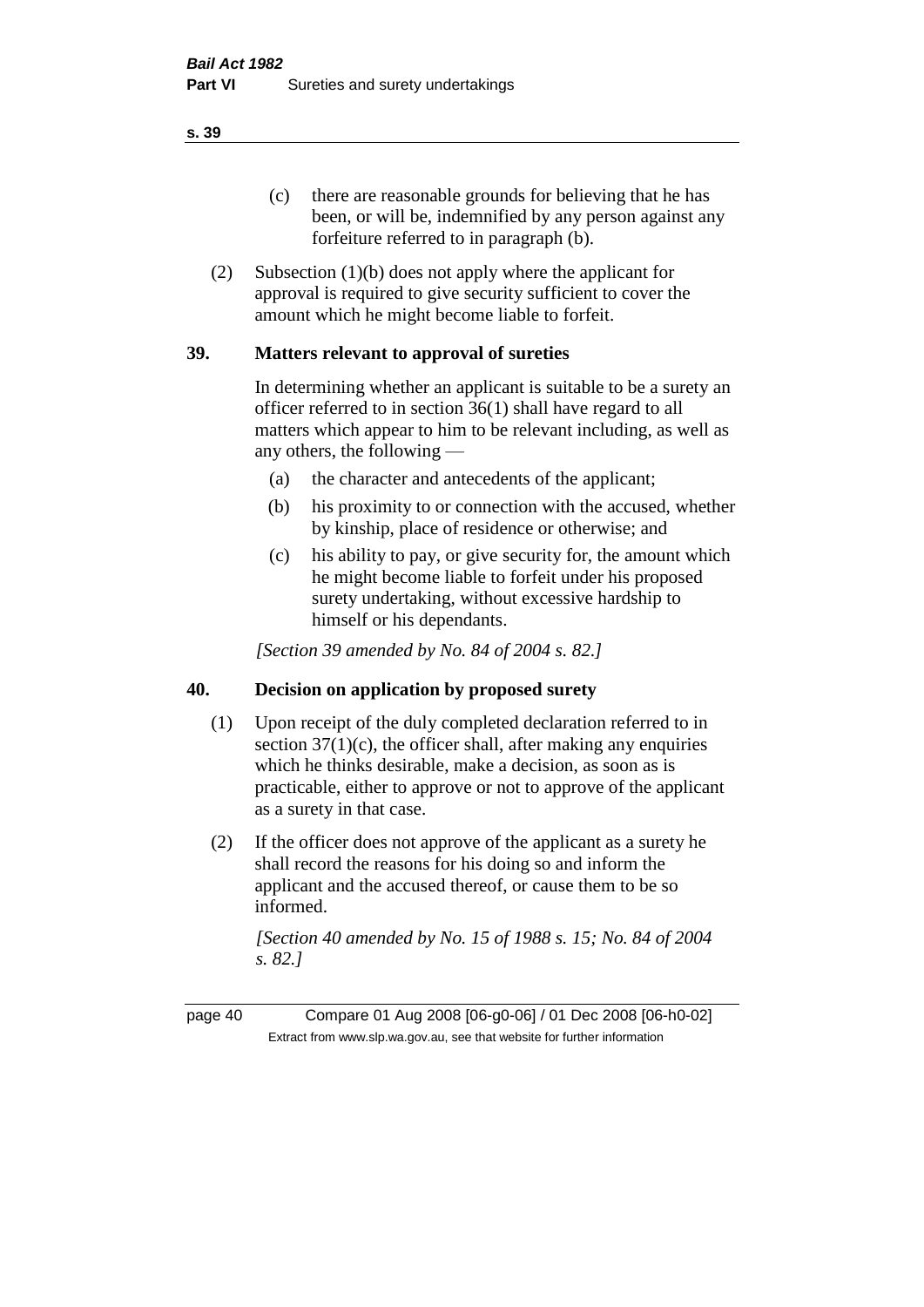#### **41. Finality of decision to refuse approval**

- (1) A decision by an officer referred to in section 36(1) not to approve of the applicant as a surety is final unless the applicant becomes entitled to re-apply under subsection (2).
- (2) An applicant who is refused approval as a surety may re-apply for approval to the officer who made that decision, or if he is absent or unavailable to another officer acting in his position, on the ground that —
	- (a) new facts have been discovered, new circumstances have arisen or the circumstances have changed since he was refused approval; or
	- (b) he failed to adequately present his case for approval on his previous application,

and the provisions of this Act, except section 37, shall, with necessary modifications, apply to any such further application and the decision thereon.

#### **42. Before whom surety undertaking may be entered into**

A surety undertaking need not be entered into before the officer who approved the surety but may be entered into before any person before whom the accused for whose appearance the surety is approved might enter into his bail undertaking under section 29.

*[Section 42 amended by No. 84 of 2004 s. 82.]* 

#### **43. Duties of persons before whom surety undertaking is entered into**

A person before whom a surety undertaking is to be entered into —

- $(a)$  shall
	- (i) read to the surety;
	- (ii) be informed by the surety that he has read; or

Compare 01 Aug 2008 [06-g0-06] / 01 Dec 2008 [06-h0-02] page 41 Extract from www.slp.wa.gov.au, see that website for further information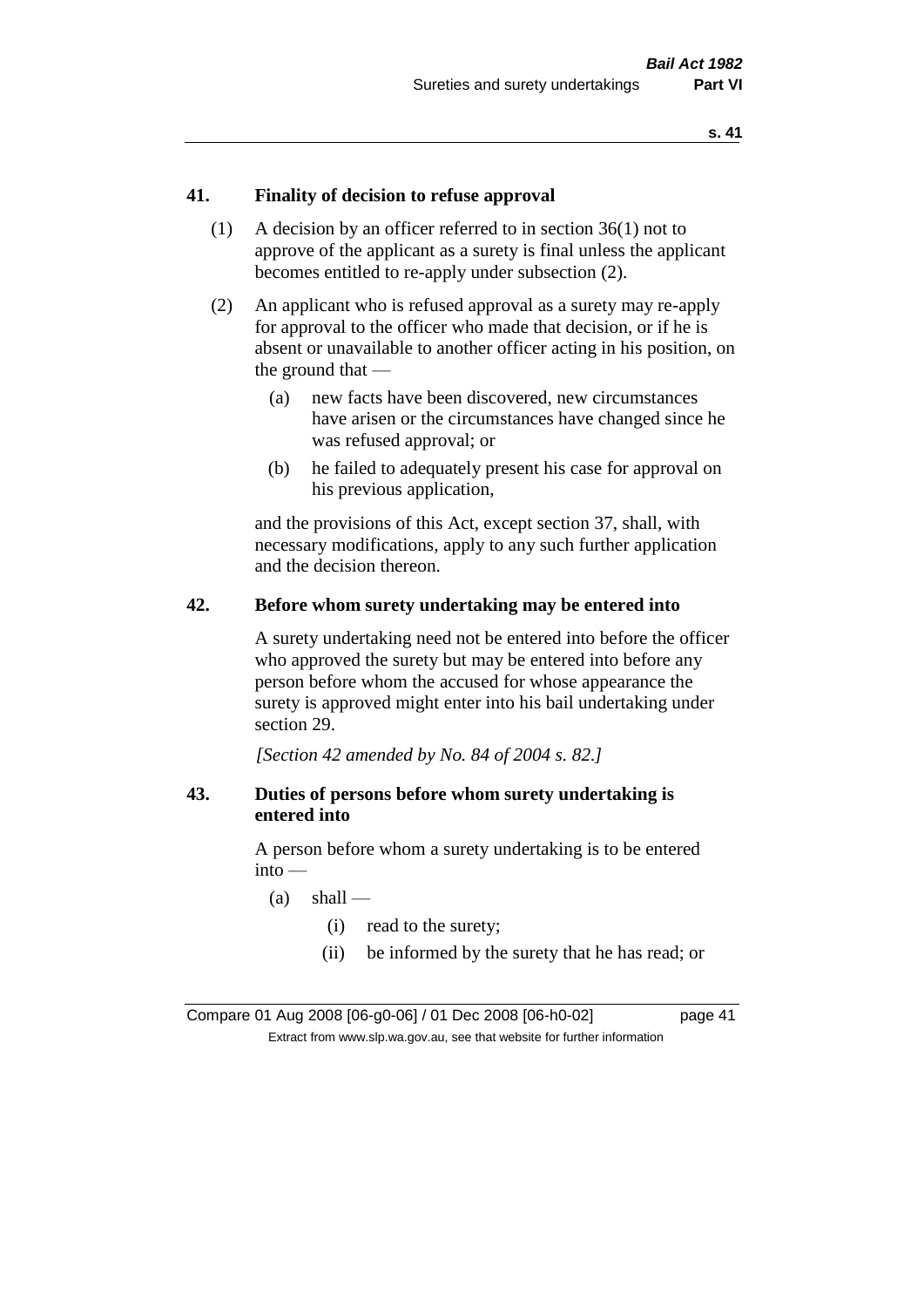(iii) if necessary, have translated to the surety, the documents described in section  $37(1)(a)$  and (b), and the surety undertaking, before the surety enters into the undertaking;

- (b) shall ensure that all conditions which are to be complied with by the surety have been complied with before the surety enters into his undertaking; and
- (c) shall give to the surety a copy of his surety undertaking as duly completed.

*[Section 43 amended by No. 74 of 1984 s. 13.]* 

## **44. Surety undertaking extends to adjourned hearing only by consent**

- (1) A surety undertaking does not extend to the failure by the accused to appear at a different time or a different time and place pursuant to section 31 unless —
	- (a) his surety undertaking contains a provision that it does so extend; and
	- (b) where applicable, pursuant to subsection (2), he has received notice as mentioned in that subsection.
- (2) A surety undertaking may, at the option of the surety, also contain a provision that, where a different time or a different time and place for the accused's appearance is substituted pursuant to section 31, the surety's liability shall only arise if he is given notice, as soon as is practicable, of the different time or the different time and place.

*[Section 44 amended by No. 74 of 1984 s. 14; No. 84 of 2004 s. 82.]* 

## **45. Giving and proof of notices under section 44**

- (1) For the purposes of section 44(2) notice to a surety may be given —
	- (a) orally to the surety by the judicial officer when he fixes a time and place for the proceedings or the resumed

page 42 Compare 01 Aug 2008 [06-g0-06] / 01 Dec 2008 [06-h0-02] Extract from www.slp.wa.gov.au, see that website for further information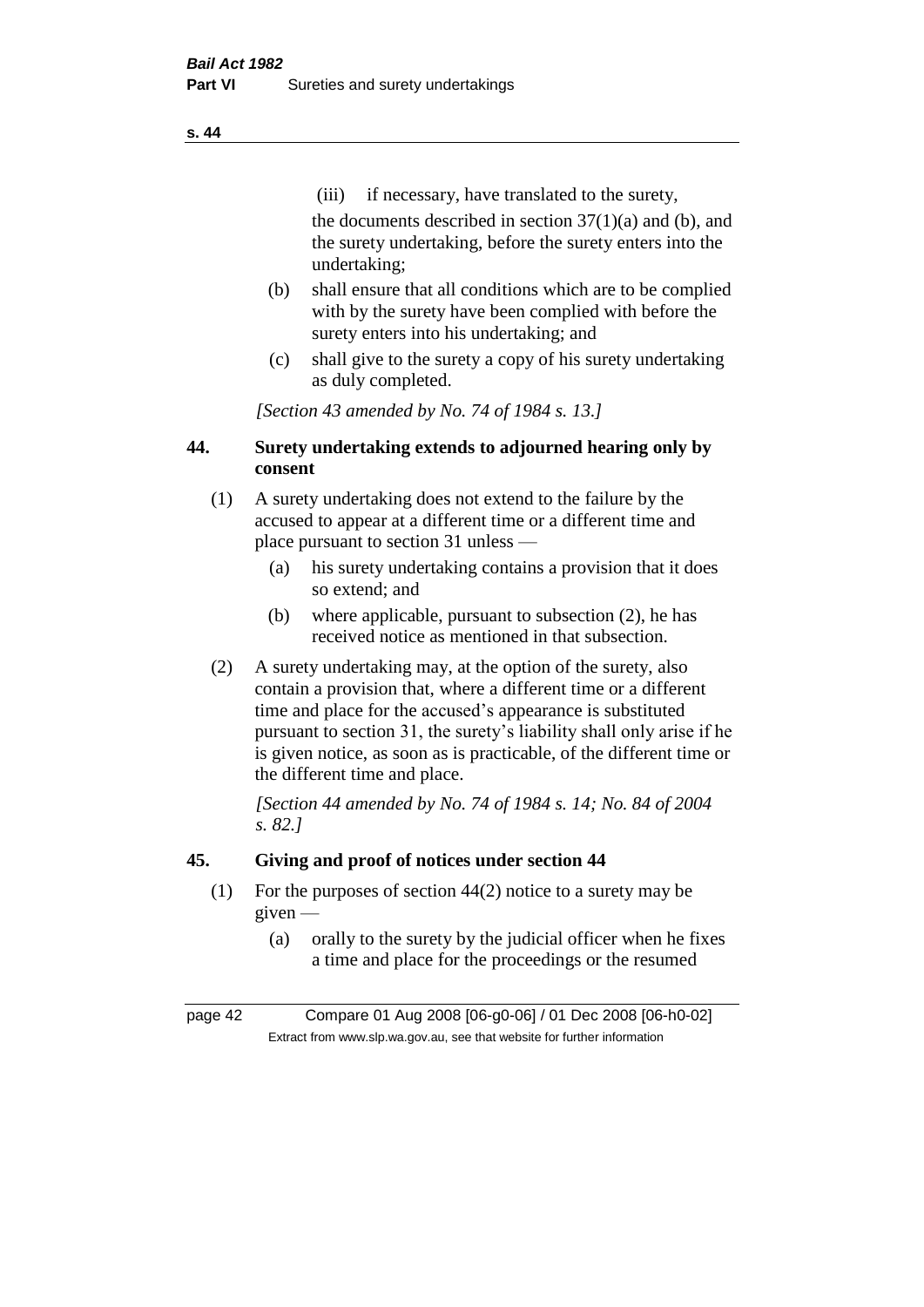proceedings;

- (b) in the prescribed form to the surety personally; or
- (c) by the registrar of the court sending the prescribed form by registered post or telegram to him at his address appearing in his undertaking or notified under section 60.
- (2) Section 32(2) and (3) shall apply to the service and proof of service of a notice under subsection (1)(c).
- (3) A judicial officer who, under subsection  $(1)(a)$ , notifies a surety of the time and place for the proceedings or the resumed proceedings shall endorse on the surety's undertaking a certificate showing details of such time and place and that he notified the surety thereof.
- (4) In any proceedings
	- (a) a document purporting to be a copy of a notice referred to in section 44(2) shall be evidence of the terms of the notice;
	- (b) an endorsement on a surety undertaking purporting to be a certificate referred to in subsection (3) shall be evidence of the matters appearing therein without proof of the signature of the judicial officer who made it.

*[Section 45 amended by No. 74 of 1984 s. 15; No. 59 of 2004 s. 141.]* 

#### **46. Power of surety to apprehend accused**

- (1) A surety may arrest an accused for whose appearance in court he has entered into a surety undertaking if the surety has reasonable grounds to believe that —
	- $(a)$  the accused
		- (i) is not likely to comply with the requirements of his bail undertaking mentioned in section  $28(2)(a)$  or (b);

Compare 01 Aug 2008 [06-g0-06] / 01 Dec 2008 [06-h0-02] page 43 Extract from www.slp.wa.gov.au, see that website for further information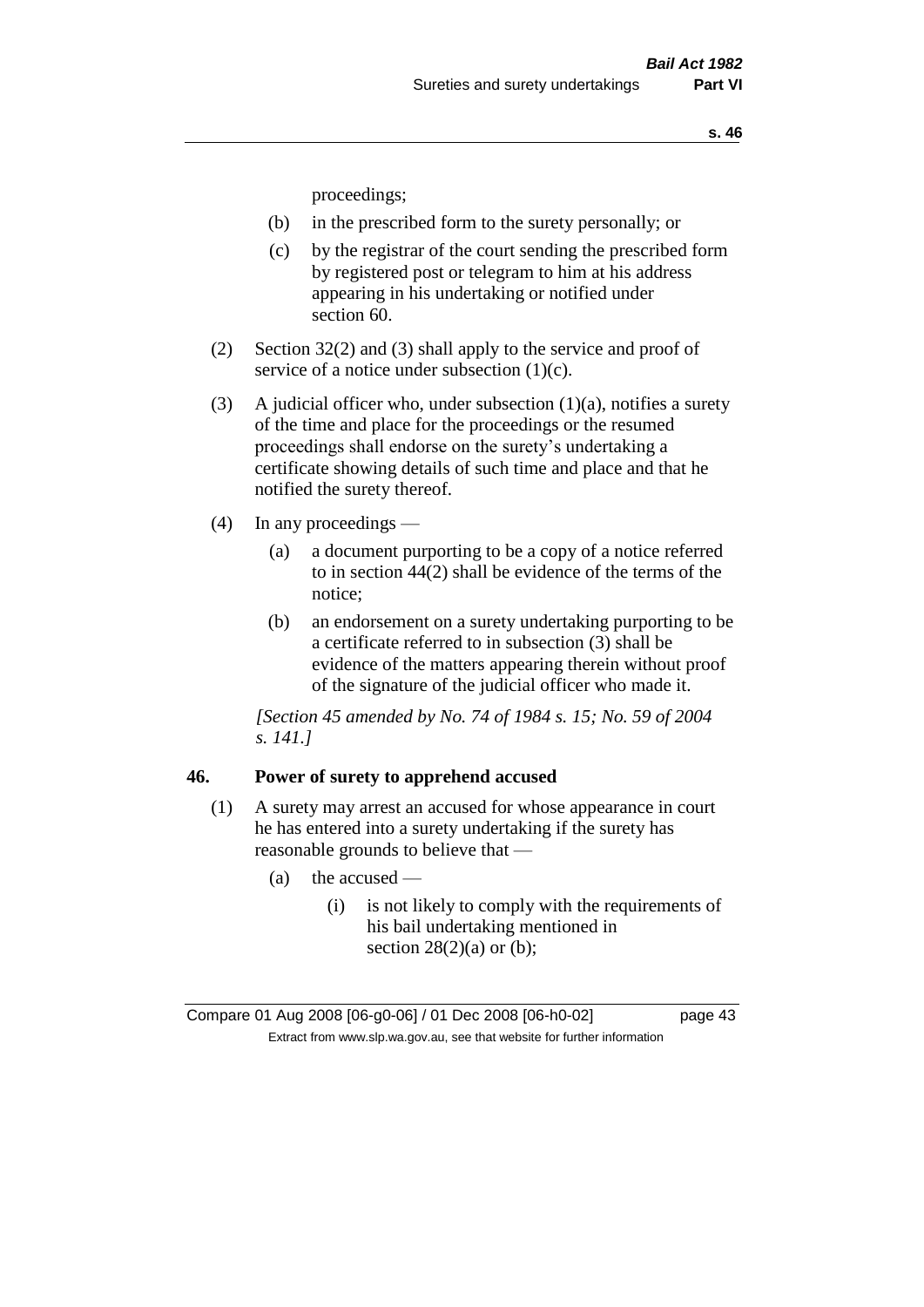- (ii) is, or has been, in breach of any condition of his bail undertaking mentioned in section 28(2)(c); or
- (iii) is, or has been, in breach of a home detention condition mentioned in section 28(2)(d);

and

- (b) it is not expedient to invoke the assistance of a police officer under section 54(1) because the delay occasioned by doing so would defeat the purpose of that section.
- (2) A surety who arrests an accused under subsection (1) shall, as soon as is practicable, deliver him into the custody of a police officer and thereafter he shall be dealt with under section 54(4) and section 55, and those provisions shall apply, as if he had been arrested by a police officer under section 54(2).

*[Section 46 amended by No. 74 of 1984 s. 16; No. 61 of 1990 s. 10; No. 84 of 2004 s. 82.]* 

#### **47. Cessation and suspension of surety undertaking**

A surety undertaking ceases to have effect —

- (a) upon the revocation of bail under section  $55(1)$ ;
- (b) upon the release of an accused under section 55(2) if the surety does not consent to the continuance in force of his surety undertaking;
- (c) upon its being cancelled under section 48(4) (and as from the time fixed therefor) by an appropriate judicial officer;
- (d) upon the death of the surety, but only if no order under section 49(1) has been made before then;
- (e) subject to sections 31 and 44, upon the appearance in court by the accused as required by his bail undertaking;
- (f) upon the discharge of the accused according to law from any further proceedings for the offence, or all of the offences, to which the surety undertaking relates; or

page 44 Compare 01 Aug 2008 [06-g0-06] / 01 Dec 2008 [06-h0-02] Extract from www.slp.wa.gov.au, see that website for further information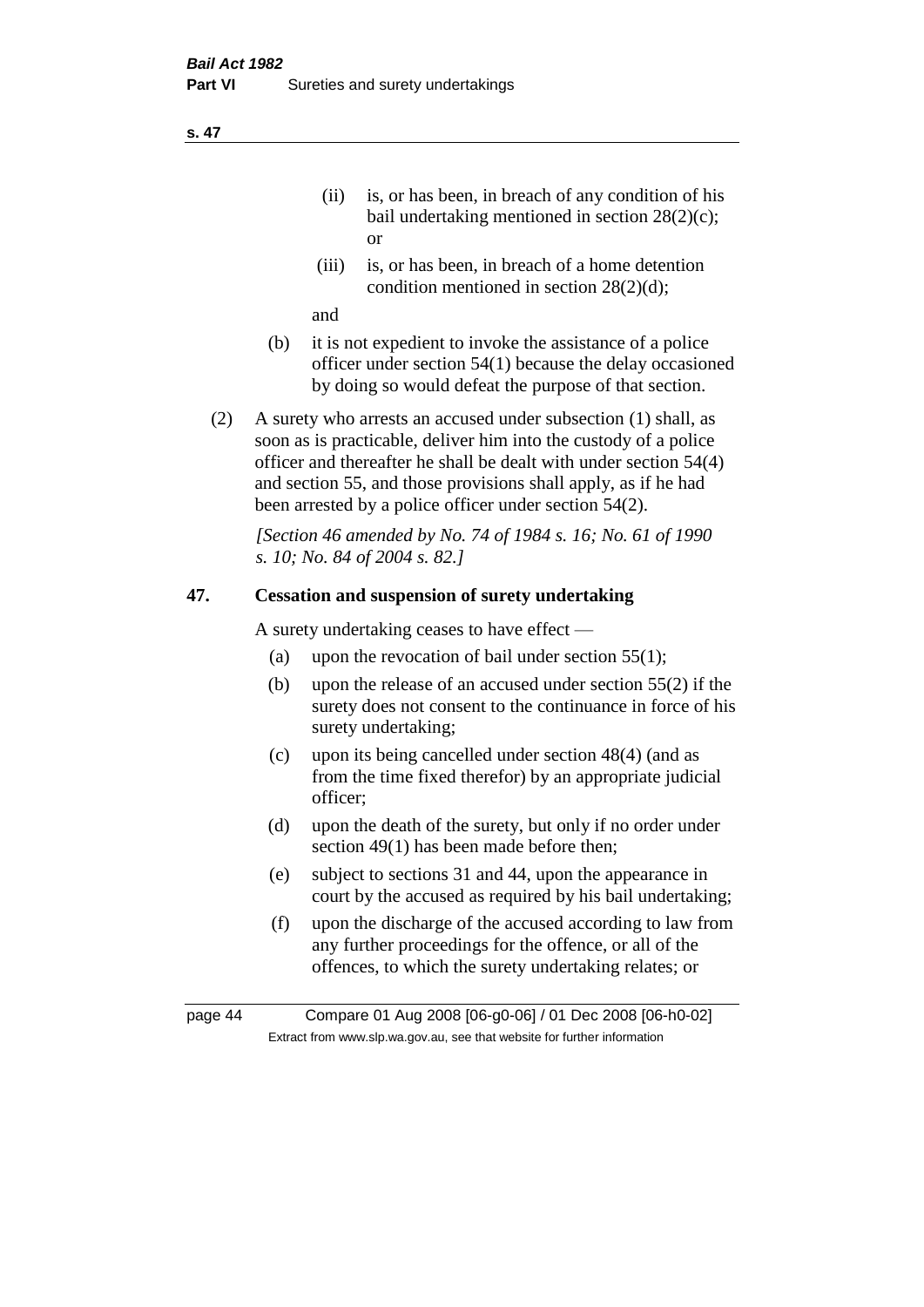(g) during any period before the time at which the accused is required to appear in court when he is in custody for any other offence or reason.

*[Section 47 amended by No. 84 of 2004 s. 82.]* 

#### **48. Surety may apply for cancellation of his undertaking**

- (1) A surety may apply to an appropriate judicial officer for cancellation of his undertaking.
- (2) An application under subsection (1) may be made at any time before that specified, or deemed by section 31(3) to be specified, in the accused's bail undertaking for his appearance in court.
- (3) Upon an application being made under subsection (1) an appropriate judicial officer shall cause the accused to appear before him or another such officer and may issue a warrant or summons for that purpose.
- (4) Upon the appearance of the accused before the time mentioned in subsection (2) an appropriate judicial officer shall —
	- (a) cancel the surety undertaking; and
	- (b) exercise one of the powers set out in section  $55(1)(d)$ or (e).
- (5) An application under subsection (1) must be made, and proceedings on it are to be conducted —
	- (a) in a court of summary jurisdiction in accordance with regulations made under the *Criminal Procedure Act 2004*;
	- (b) in the Supreme Court or the District Court  $-\text{in}$ accordance with rules of court made under the *Criminal Procedure Act 2004*.

*[Section 48 amended by No. 59 of 2004 s. 141; No. 84 of 2004 s. 7 and 82.]* 

Compare 01 Aug 2008 [06-g0-06] / 01 Dec 2008 [06-h0-02] page 45 Extract from www.slp.wa.gov.au, see that website for further information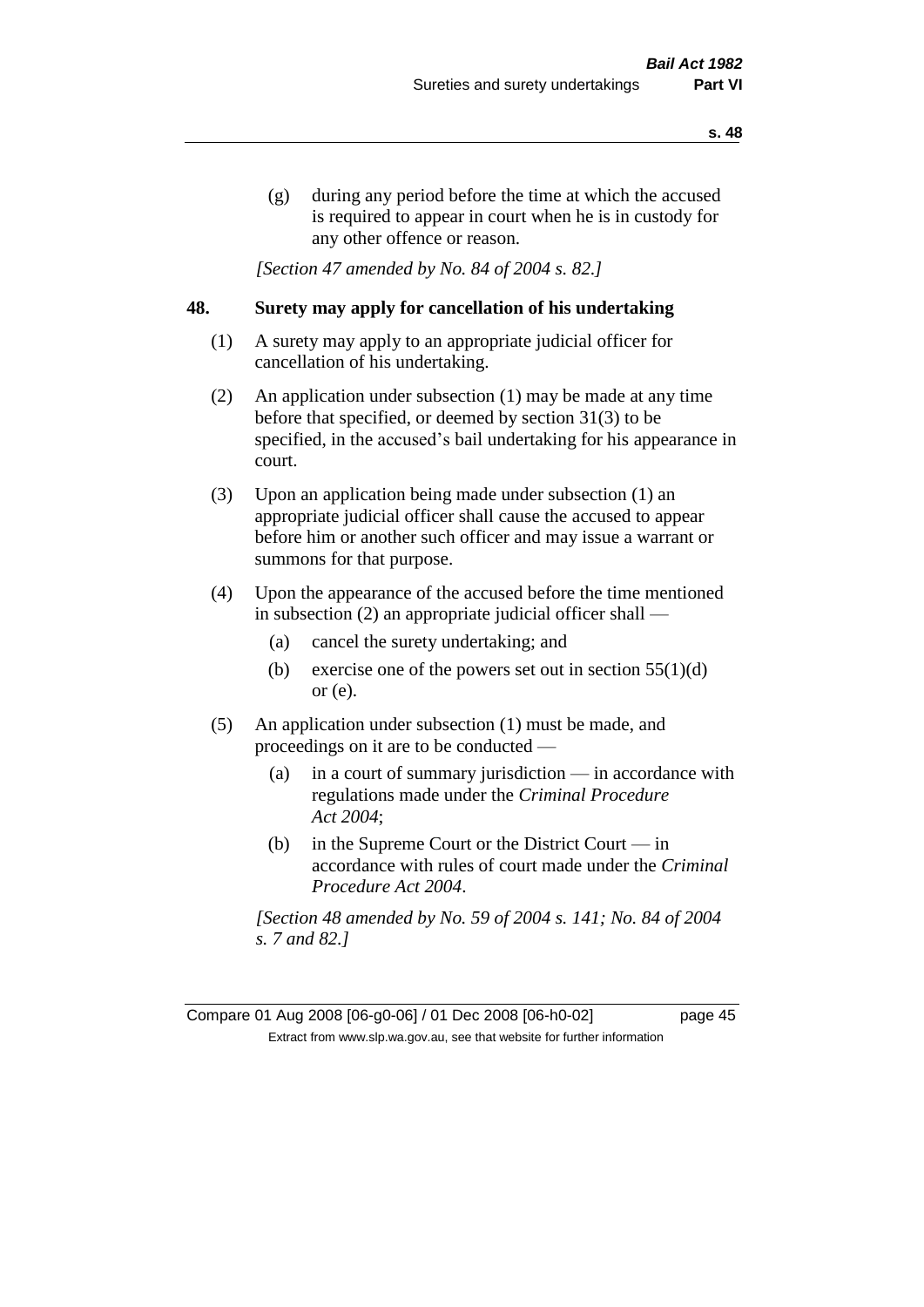### **49. Forfeiture of money under surety's undertaking**

- (1) Where an accused has failed to comply with any requirement of his bail undertaking mentioned in section 28(2)(a) or (b)(ii) the following provisions of this section apply for the purpose of enforcing payment to the State of any sum thereupon payable by a surety in terms of his surety undertaking —
	- (a) the registrar of the court before which the accused failed to appear may apply to an appropriate judicial officer for an order that the sum be paid;
	- (b) that judicial officer shall summon the surety to appear before the court in which the judicial officer exercises jurisdiction to show cause why an order of forfeiture should not be made under this section;
	- (c) on the hearing of the application and upon proof of the surety's liability in terms of his undertaking, the judicial officer shall order forfeiture of the full amount specified in the undertaking unless the surety attends at the hearing and shows to the satisfaction of the judicial officer that there was reasonable cause for the failure of the accused to comply with the requirement to which the application relates;
	- (d) notwithstanding paragraph (c), the judicial officer may decline to make an order under that paragraph or may order forfeiture in part only where the surety attends and shows to the satisfaction of the judicial officer —
		- (i) that, by reason of a change of circumstances since the undertaking was entered into, an order for forfeiture, or for forfeiture in full (as the case may be), would cause excessive hardship to the surety or his dependants; and
		- (ii) that such hardship would not be relieved by the exercise of one or more of the powers conferred by section 59;

page 46 Compare 01 Aug 2008 [06-g0-06] / 01 Dec 2008 [06-h0-02] Extract from www.slp.wa.gov.au, see that website for further information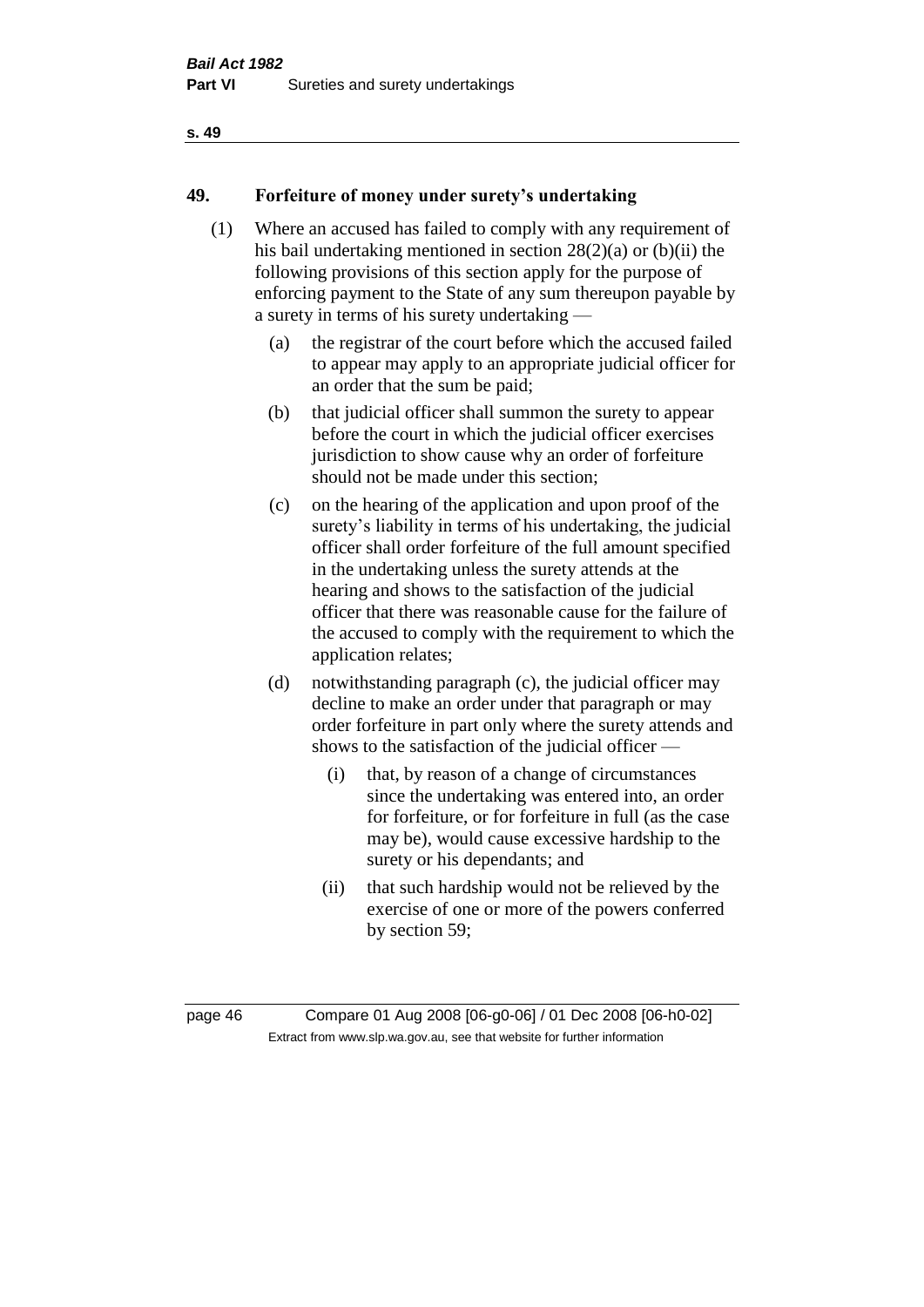- (e) an order may be made under this section whether or not the accused has been convicted of an offence against section 51(1) or (2) but if, after an order has been made, the surety satisfies the Governor that new facts have been discovered or new circumstances have arisen which show that there was reasonable cause for the failure of the accused as mentioned in paragraph (c), the Governor may exercise the power in section 139 of the *Sentencing Act 1995* as if the forfeiture were one to which that section applied.
- (2) An application under subsection (1) must be made, and proceedings on it are to be conducted —
	- (a) in a court of summary jurisdiction in accordance with regulations made under the *Criminal Procedure Act 2004*;
	- (b) in the Supreme Court or the District Court in accordance with rules of court made under the *Criminal Procedure Act 2004*.
- (3) Without prejudice to the recovery of such an amount as a civil debt due to the State, any amount to be paid under an order made under this section is to be paid, and its payment may be enforced under Part 5 of the *Fines, Penalties and Infringement Notices Enforcement Act 1994*, unless an order has been made under subsection (4).
- (4) If under this section the Supreme Court or the District Court makes an order requiring the payment of money, the court may make an order under section 59 of the *Sentencing Act 1995* in respect of the amount payable and for that purpose that section, with any necessary changes, applies as if the amount were a fine imposed on the surety.

*[Section 49 amended by No. 74 of 1984 s. 17; No. 92 of 1994 s. 5; No. 78 of 1995 s. 8; No. 65 of 2003 s. 121(3); No. 74 of 2003 s. 29; No. 59 of 2004 s. 141; No. 84 of 2004 s. 8, 11 and 82.]* 

Compare 01 Aug 2008 [06-g0-06] / 01 Dec 2008 [06-h0-02] page 47 Extract from www.slp.wa.gov.au, see that website for further information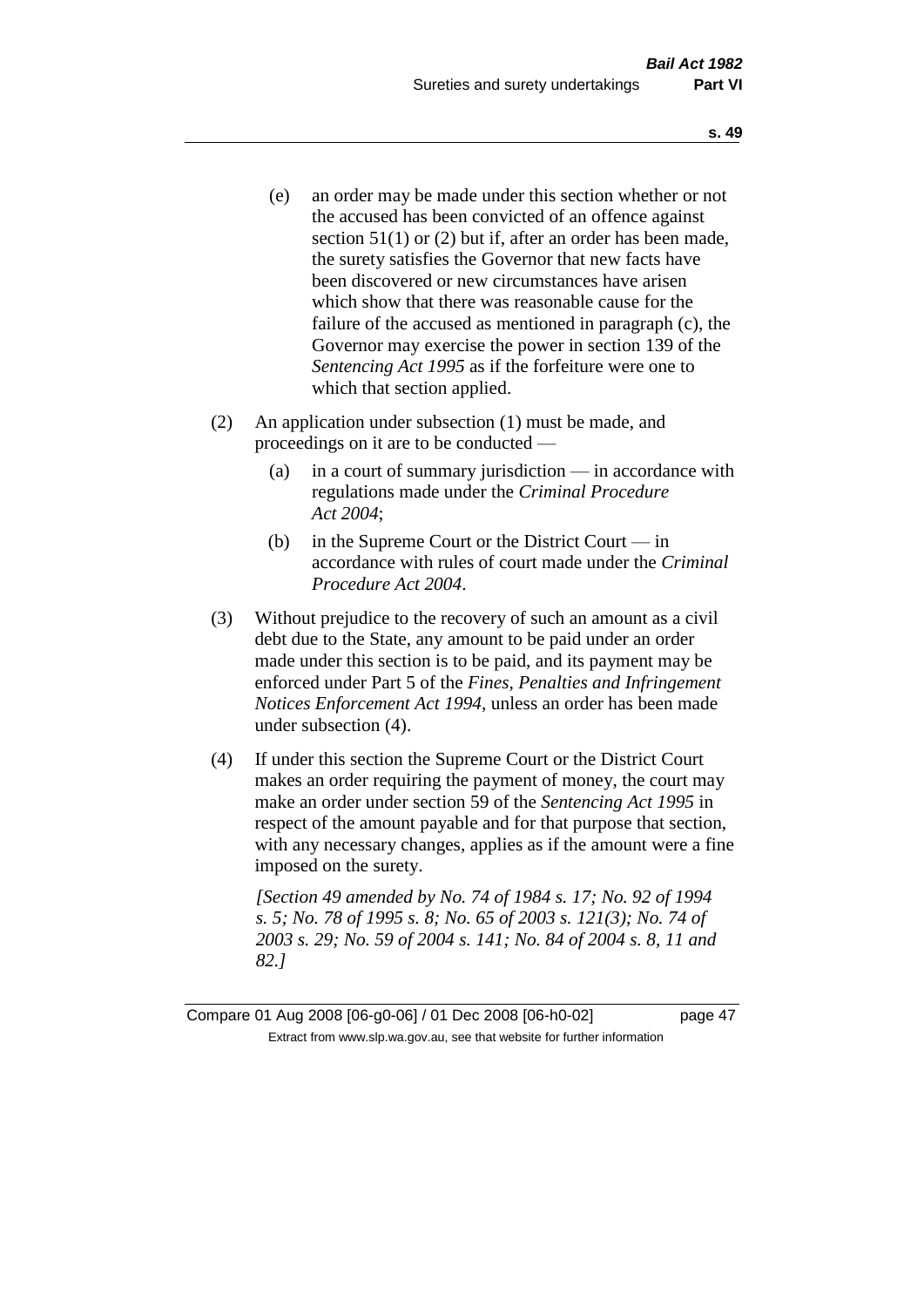#### **50. Offence to indemnify surety**

(1) If a person indemnifies, or agrees to indemnify, a surety or proposed surety against any liability which the surety or proposed surety may incur under this Act (including this section) he and the surety or proposed surety and any person with whom he agrees as aforesaid each commits an offence.

Penalty: \$1 000 or imprisonment for 12 months or both.

- (2) An offence is committed under subsection  $(1)$ 
	- (a) whether the agreement is made before or after the surety undertaking is entered into and whether or not a proposed surety actually becomes a surety; and
	- (b) whether the compensation is to be in money or in money's worth.
- (3) An offence is not committed under subsection (1) by a surety or proposed surety if he shows —
	- (a) that he had no knowledge of an agreement within the meaning of subsection (1) proposed to be entered into between 2 other persons; or
	- (b) that having such knowledge he took all steps reasonably available to him to prevent the agreement being entered into.

*[Section 50 amended by No. 74 of 1984 s. 18.]* 

page 48 Compare 01 Aug 2008 [06-g0-06] / 01 Dec 2008 [06-h0-02] Extract from www.slp.wa.gov.au, see that website for further information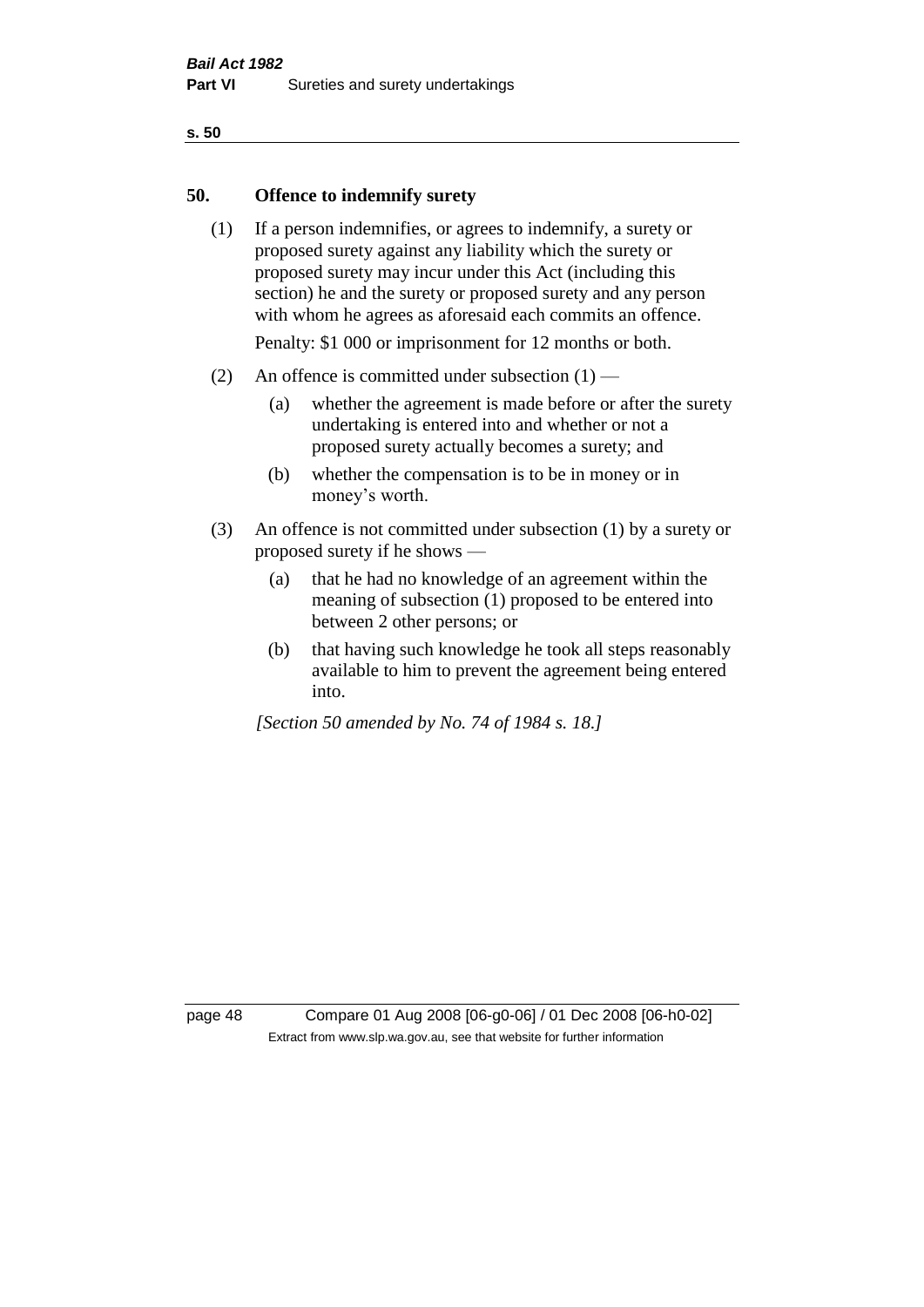#### **s. 50A**

## **Part VIA — Administration of home detention conditions**

*[Heading inserted by No. 61 of 1990 s. 11.]* 

#### **50A. Powers of CEO (corrections)**

The CEO (corrections) has all of the powers conferred under this Act on a community corrections officer and may review, vary, or rescind a direction given by a community corrections officer.

*[Section 50A inserted by No. 61 of 1990 s. 11; amended by No. 31 of 1993 s. 9; No. 65 of 2006 s. 53.]* 

*[50B. Repealed by No. 78 of 1995 s. 8.]* 

#### **50C. Powers and duties of community corrections officers**

- (1) A community corrections officer may give such reasonable directions to an accused subject to a home detention condition as are necessary for the proper administration of the condition and any other condition imposed on the grant of bail to the accused including, without limiting the generality of the foregoing, directions as to —
	- (a) when the accused may leave the place where he is required by the home detention condition to remain;
	- (b) the period of any authorised absence from the place where he is required by the home detention condition to remain;
	- (c) when the accused shall return to the place where he is required by the home detention condition to remain;
	- (d) the method of travel to be used by the accused during any absence from the place where he is required by the home detention condition to remain; and
	- (e) the manner in which the accused shall report his whereabouts.

Compare 01 Aug 2008 [06-g0-06] / 01 Dec 2008 [06-h0-02] page 49 Extract from www.slp.wa.gov.au, see that website for further information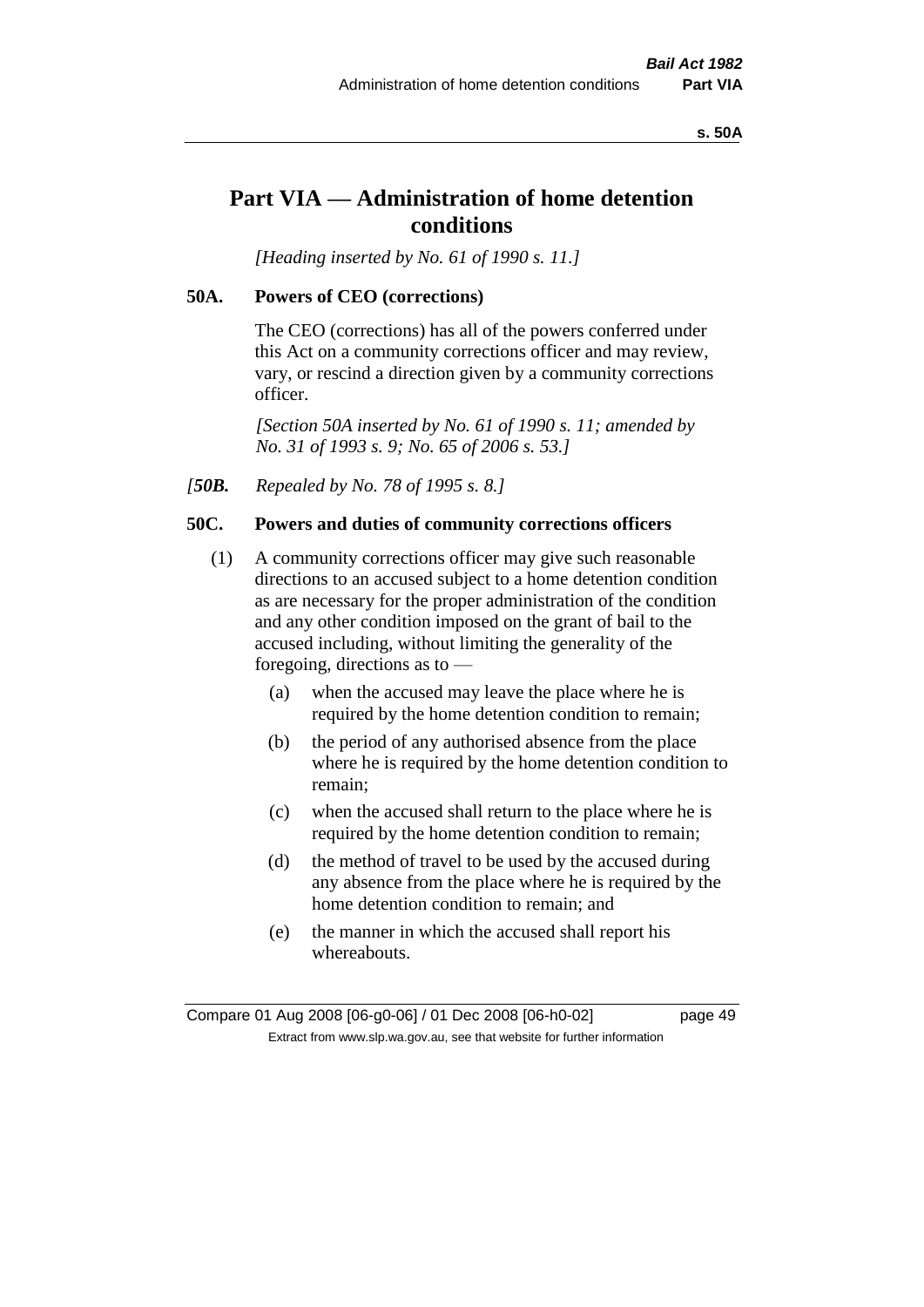**s. 50C**

| (2)     | For the purpose of ascertaining whether or not an accused is<br>complying with a home detention condition or any direction<br>given pursuant to subsection (1), a community corrections<br>officer may, at any time — |                                                                                                                                                                                              |  |  |
|---------|-----------------------------------------------------------------------------------------------------------------------------------------------------------------------------------------------------------------------|----------------------------------------------------------------------------------------------------------------------------------------------------------------------------------------------|--|--|
|         | enter or telephone the place where the accused is<br>(a)<br>required by a home detention condition to remain;                                                                                                         |                                                                                                                                                                                              |  |  |
|         | (b)                                                                                                                                                                                                                   | enter or telephone the accused's place of employment or<br>any other place where the accused is permitted or<br>required to attend; or                                                       |  |  |
|         | (c)                                                                                                                                                                                                                   | question any person at any place referred to in<br>paragraph $(a)$ or $(b)$ .                                                                                                                |  |  |
| (3)     |                                                                                                                                                                                                                       | A person who $-$                                                                                                                                                                             |  |  |
|         | (a)                                                                                                                                                                                                                   | hinders a person exercising powers under subsection (2);<br><sub>or</sub>                                                                                                                    |  |  |
|         | (b)                                                                                                                                                                                                                   | fails to answer a question put pursuant to<br>subsection $(2)(c)$ or gives an answer that the person<br>knows is false or misleading in a material particular,                               |  |  |
|         | commits an offence.                                                                                                                                                                                                   |                                                                                                                                                                                              |  |  |
|         | Penalty: \$2 000 and imprisonment for 12 months.                                                                                                                                                                      |                                                                                                                                                                                              |  |  |
| (4)     | A community corrections officer —                                                                                                                                                                                     |                                                                                                                                                                                              |  |  |
|         | (a)                                                                                                                                                                                                                   | shall keep such records and make such returns and<br>reports in relation to accused persons subject to home<br>detention conditions as the CEO (corrections) directs;<br>and                 |  |  |
|         | (b)                                                                                                                                                                                                                   | shall make any records relating to an accused subject to<br>a home detention condition available on the request of<br>the CEO (corrections) to him.                                          |  |  |
|         |                                                                                                                                                                                                                       | [Section 50C inserted by No. 61 of 1990 s. 11; amended by<br>No. 31 of 1993 s. 9; No. 50 of 2003 s. 37(3); No. 84 of 2004<br>s. 82 and 83(3); No. 65 of 2006 s. 53; No. 2 of 2008 s. 56(2).] |  |  |
|         |                                                                                                                                                                                                                       |                                                                                                                                                                                              |  |  |
| page 50 |                                                                                                                                                                                                                       | Compare 01 Aug 2008 [06-g0-06] / 01 Dec 2008 [06-h0-02]<br>Extract from www.slp.wa.gov.au, see that website for further information                                                          |  |  |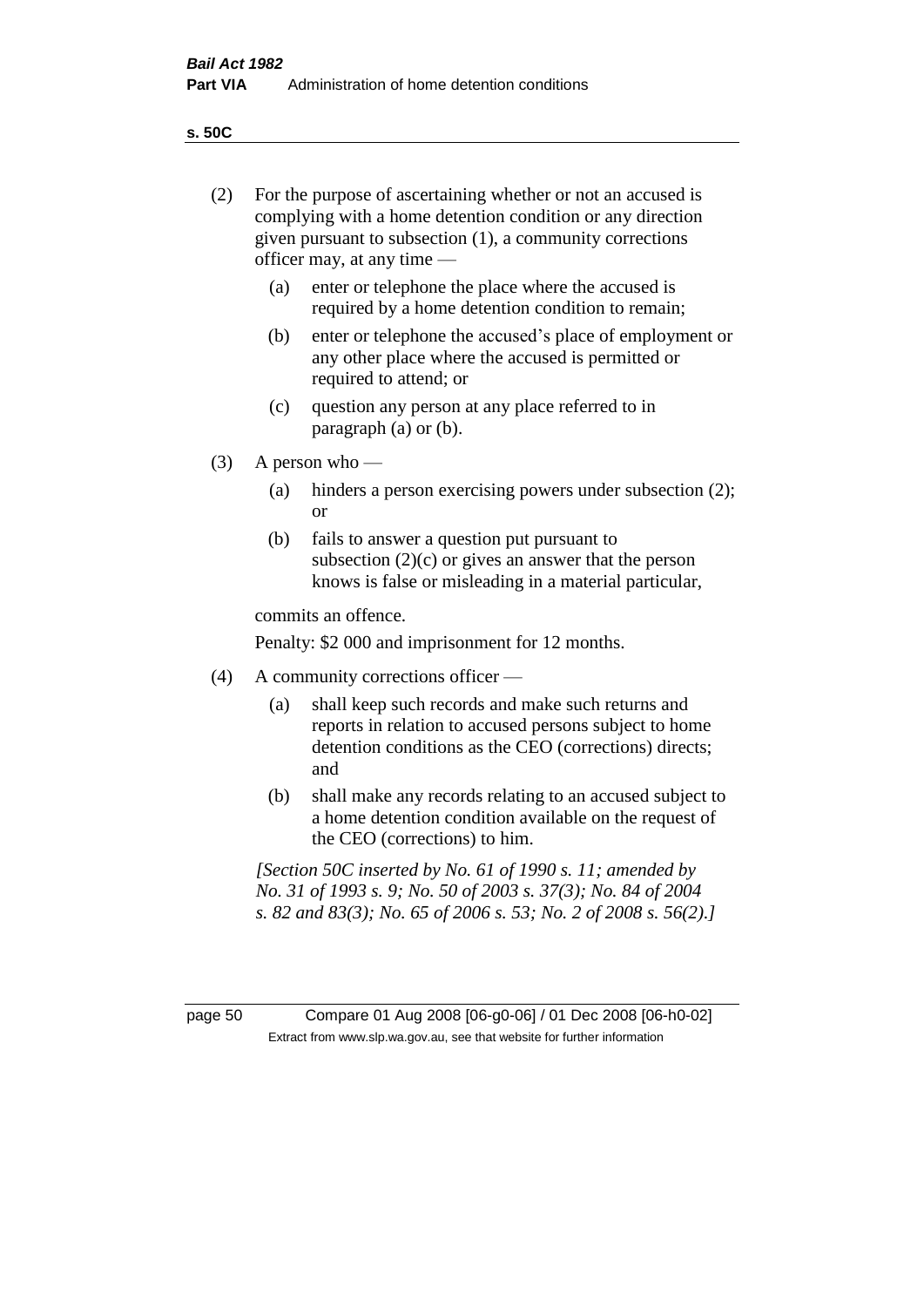#### **50D. Powers of members of the Police Force**

- (1) For the purpose of ascertaining whether or not an accused is complying with a home detention condition, a member of the Police Force may —
	- (a) require the accused to produce a copy of his bail undertaking and any notice by the CEO (corrections) under section 50E(a) for inspection; and
	- (b) require the accused to explain why he is absent from the place where he is required by the home detention condition to remain.
- (2) An accused who fails to comply with subsection  $(1)(a)$  or who fails to explain when required to do so under subsection (1)(b) or who gives an explanation that the accused knows is false or misleading in a material particular, commits an offence.

Penalty: \$2 000.

*[Section 50D inserted by No. 61 of 1990 s. 11; amended by No. 31 of 1993 s. 9; No. 50 of 2003 s. 37(4); No. 84 of 2004 s. 82; No. 65 of 2006 s. 53.]* 

#### **50E. CEO (corrections) may substitute a different place of detention and apply conditions**

The CEO (corrections) may, at any time, by notice in writing given to an accused granted bail subject to a home detention condition —

- (a) substitute a different place for the place where an accused is required by a home detention condition to remain;
- (b) require the accused to comply with such of the conditions specified in the list provided to the accused under section 24A(4) as are specified in the notice.

*[Section 50E inserted by No. 61 of 1990 s. 11; amended by No. 31 of 1993 s. 9; No. 84 of 2004 s. 82; No. 65 of 2006 s. 53.]*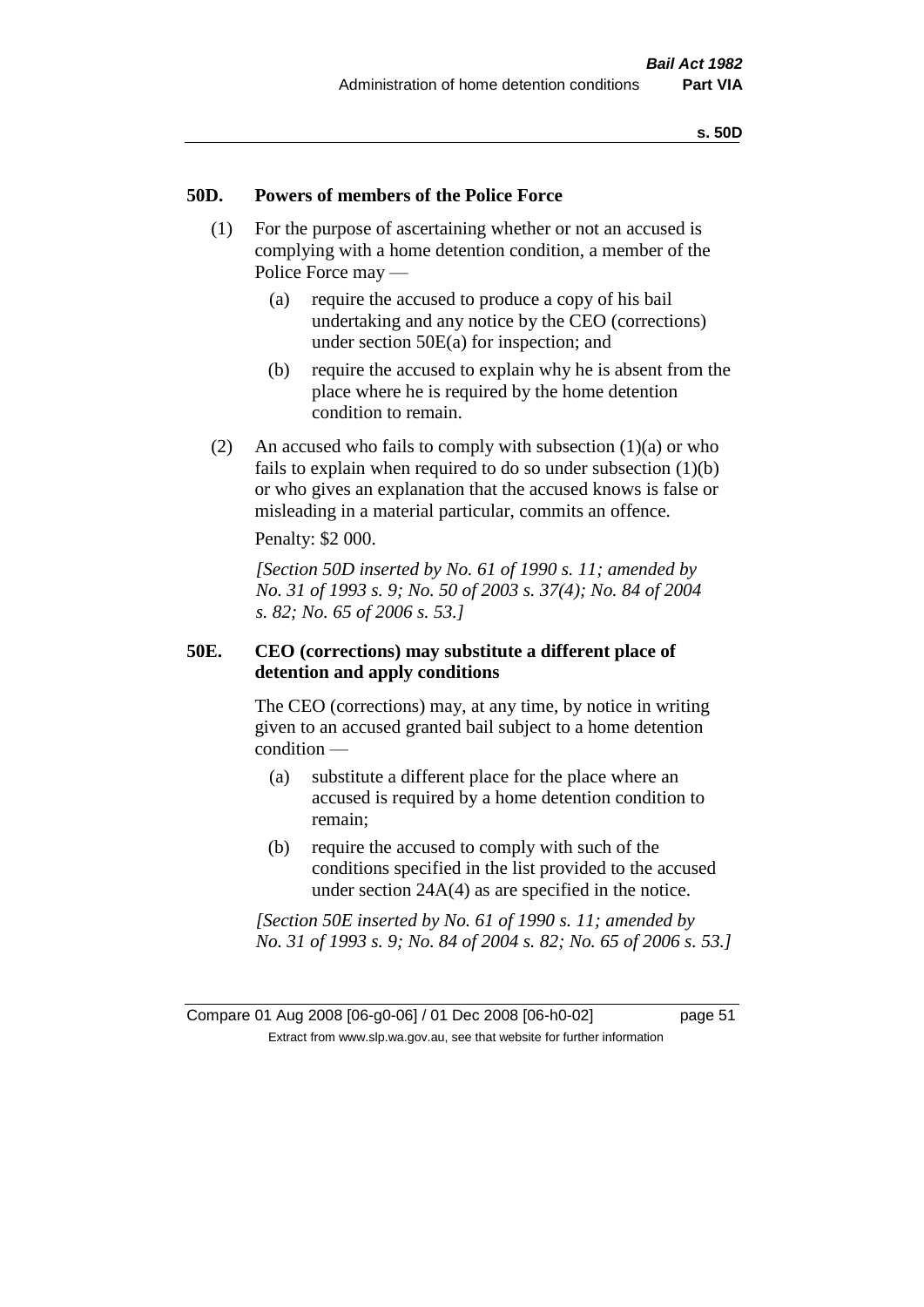| ۰.<br>×<br>-<br>۰.<br>× |  |
|-------------------------|--|
|-------------------------|--|

#### **50F. CEO (corrections) may revoke bail**

- (1) Where a home detention condition has been imposed as a condition on a grant of bail to an accused the CEO (corrections) may, in his absolute discretion, by instrument signed by him and if practicable, given to the accused, revoke the bail.
- (2) Without limiting the generality of subsection (1), the power to revoke bail may be exercised where the accused —
	- (a) is not likely to comply with any requirement of his bail undertaking mentioned in section  $28(2)(a)$  or (b); or
	- (b) is, or has been, or is likely to be in breach of any condition of his bail undertaking mentioned in section  $28(2)(c)$ .
- (3) Subject to subsection (4), where the CEO (corrections) revokes bail he shall include a statement of his reasons for the cancellation in the instrument cancelling the bail.
- (4) Where the CEO (corrections) is of the opinion that it would be in the interest of the accused or any other person, or the public, to withhold from the accused any or all of the reasons referred to in subsection (3), the CEO (corrections) may so withhold the reason or reasons.
- (5) Where the CEO (corrections) revokes bail, he may, whenever necessary, issue a warrant directed to all members of the Police Force to have the accused arrested and brought before an appropriate judicial officer.

*[Section 50F inserted by No. 61 of 1990 s. 11; amended by No. 31 of 1993 s. 9; No. 84 of 2004 s. 82; No. 65 of 2006 s. 53.]* 

#### **50G. Procedure on arrest after revocation of bail**

(1) An accused arrested pursuant to a warrant issued under section 50F shall be taken as soon as is practicable before an appropriate judicial officer unless he is arrested less than

page 52 Compare 01 Aug 2008 [06-g0-06] / 01 Dec 2008 [06-h0-02] Extract from www.slp.wa.gov.au, see that website for further information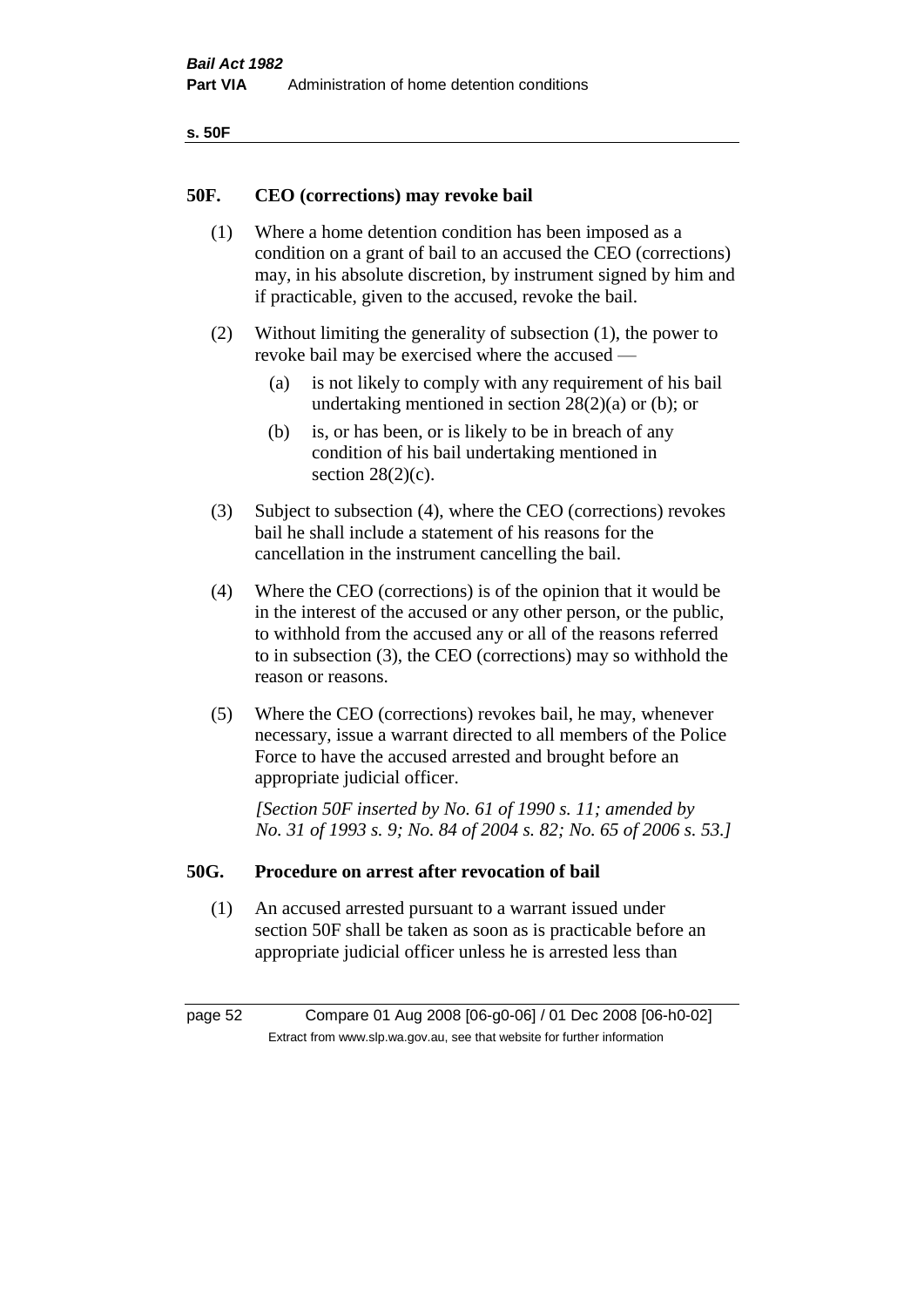24 hours before the time at which he is due to appear in accordance with his bail undertaking, in which case he shall be held in custody and brought before an appropriate judicial officer at that time.

- (2) The judicial officer before whom an accused appears under this section may —
	- (a) remand the accused in custody to appear at the time and place specified, or deemed by section 31(3) to be specified, in his bail undertaking; or
	- (b) grant fresh bail to the accused in accordance with this Act, other than clause 2 of Part B of Schedule 1.

*[Section 50G inserted by No. 61 of 1990 s. 11; amended by No. 45 of 1993 s. 12; No. 84 of 2004 s. 82.]* 

#### **50H. Exclusion of the rules of natural justice**

The rules known as the rules of natural justice (including any duty of procedural fairness) do not apply to or in relation to the doing or omission of any act, matter or thing under this Part by the CEO (corrections).

*[Section 50H inserted by No. 61 of 1990 s. 11; amended by No. 31 of 1993 s. 9; No. 65 of 2006 s. 53.]* 

#### **50J. Delegation by CEO (corrections)**

The CEO (corrections) may, either generally or as otherwise provided by the instrument of delegation, by writing signed by him, delegate to any person any power or duty under this Part, other than this power of delegation.

*[Section 50J inserted by No. 61 of 1990 s. 11; amended by No. 31 of 1993 s. 9; No. 65 of 2006 s. 53.]* 

### **50K. Retrieval of monitoring equipment**

If under rules made under section 50L any device or equipment has been installed at the place where an accused is required by a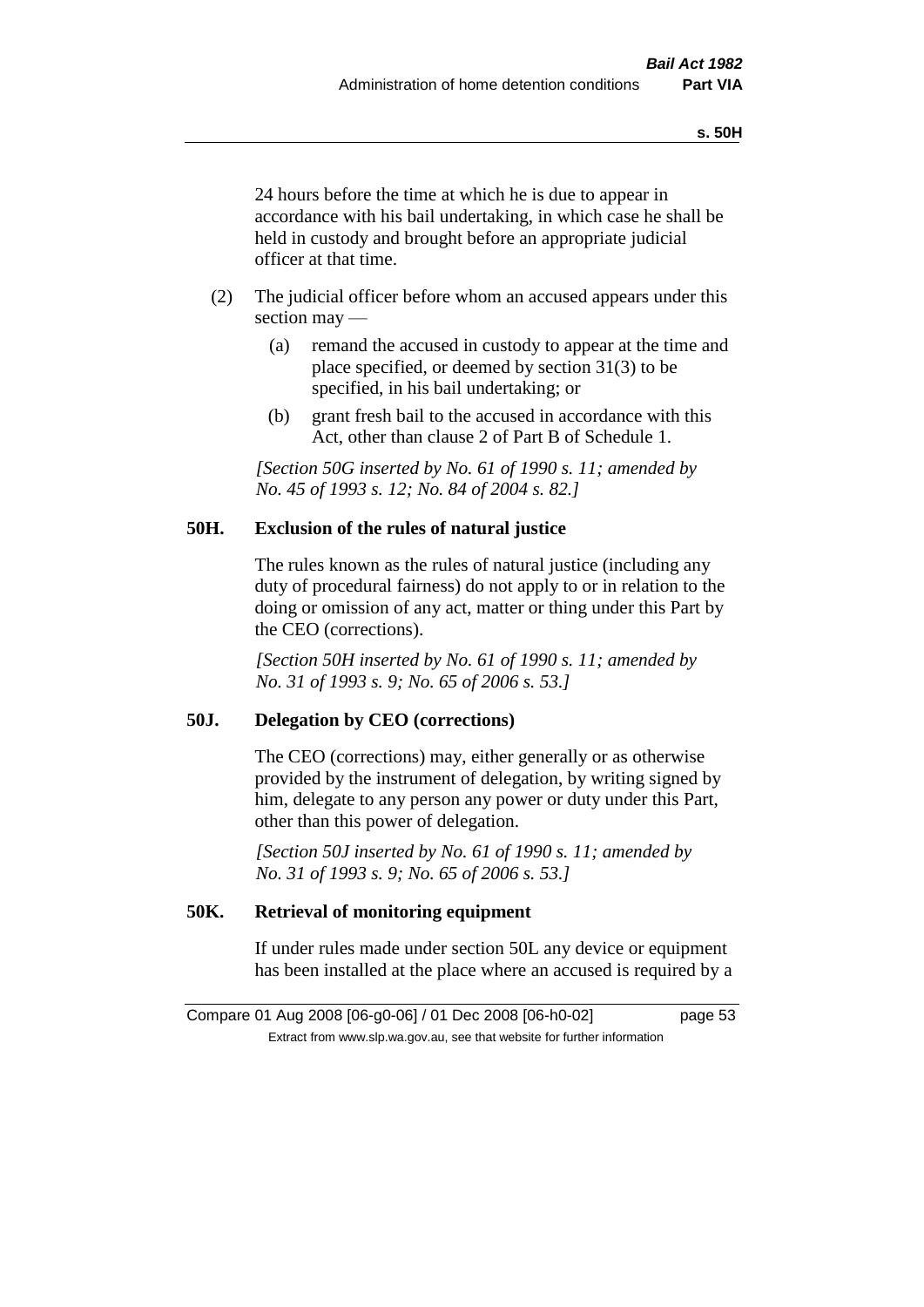#### **s. 50L**

home detention condition to remain, section 118 of the *Sentence Administration Act 2003* applies.

*[Section 50K inserted by No. 78 of 1995 s. 8; amended by No. 50 of 2003 s. 29(3); No. 84 of 2004 s. 82.]* 

#### **50L. Rules**

- (1) The CEO (corrections) may, with the approval of the Minister, make rules for the purposes of this Part which may provide for the manner of ensuring that accused persons are complying with home detention conditions and for conditions to be applied to accused persons granted bail subject to home detention conditions including conditions —
	- (a) requiring an accused to wear any device;
	- (b) requiring an accused to permit the CEO (corrections) to install any device or equipment at the place where the accused is required by a home detention condition to remain.
- (2) Rules made under this section may confer a discretionary authority on any person or class of persons.
- (3) Sections 41 and 42 of the *Interpretation Act 1984* do not apply to rules made under this section.

*[Section 50L inserted by No. 61 of 1990 s. 11; amended by No. 31 of 1993 s. 9; No. 84 of 2004 s. 82 and 83(3); No. 65 of 2006 s. 53; No. 2 of 2008 s. 56(3) and (4).]* 

page 54 Compare 01 Aug 2008 [06-g0-06] / 01 Dec 2008 [06-h0-02] Extract from www.slp.wa.gov.au, see that website for further information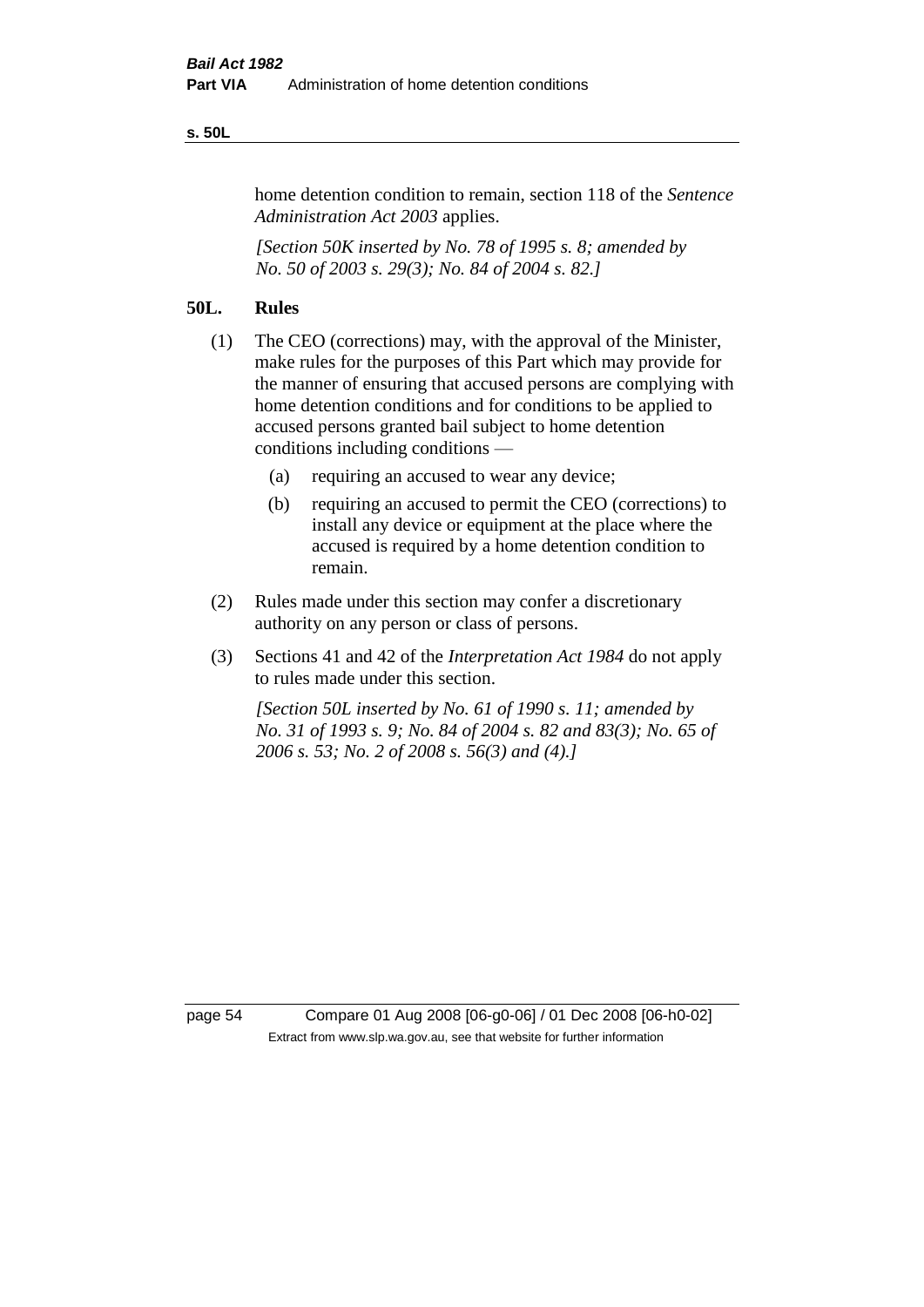# **Part VII — Enforcement of bail undertakings**

### **51. Offence to fail to comply with bail undertaking**

- (1) An accused who, without reasonable cause, fails to comply with the requirement of his bail undertaking mentioned in section 28(2)(a) commits an offence.
- (2) An accused who fails to comply with the requirement of his bail undertaking mentioned in section  $28(2)(b)(ii)$  commits an offence.
- $(2a)$  An accused
	- (a) whose bail undertaking includes any condition imposed for a purpose mentioned in clause  $2(2)(c)$  or (d) of Part D of Schedule 1; and
	- (b) who fails to comply with the condition,

commits an offence.

- (3) An accused shall not be convicted in his absence of an offence against this section.
- (4) An accused who is charged with an offence against subsection (1) or (2) may be convicted of the other of those offences if that other offence is proved by the evidence.
- (5) A prosecution for an offence against subsection (1), (2) or (2a) may be brought at any time.
- (6) A person who is convicted of an offence against subsection (1), (2) or (2a) is liable to a fine not exceeding \$10 000 or imprisonment for a term not exceeding 3 years, or both.
- (7) A court which convicts an accused of an offence against this section may, in addition to any penalty which it may impose, order that the accused pay such sum as it may fix in or towards defraying the costs and expenses of and consequent upon his apprehension following the failure to comply with his bail undertaking for which he was convicted.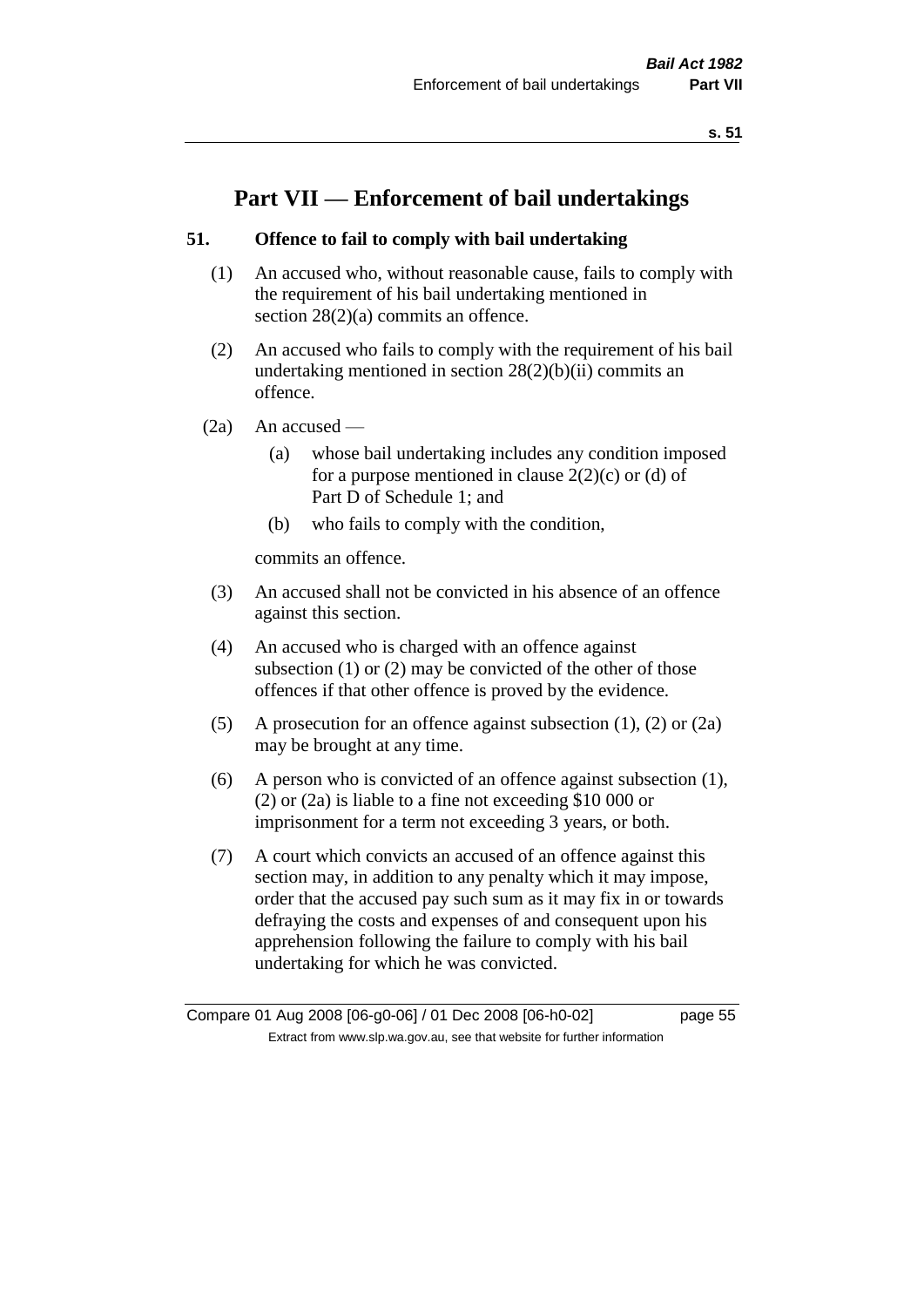- (8) An order made under subsection (7)
	- (a) shall specify to whom and in what manner the sum shall be paid; and
	- (b) may be enforced as though the sum were a penalty imposed under this section.

*[Section 51 amended by No. 54 of 1998 s. 9; No. 59 of 2004 s. 141; No. 84 of 2004 s. 11 and 82.]*

#### **52. Provisions as to summary proceedings before superior courts for an offence under section 51**

- (1) This section applies, notwithstanding any other Act, for the purpose of prosecuting an offence against section 51(1), (2) or (2a) where the court before which the accused is bound to appear at the time when he fails to comply with his bail undertaking is the Supreme Court or the District Court.
- (2) Where this section applies, the accused shall be dealt with summarily for the offence and shall be so dealt with —
	- (a) by a judge of the Supreme Court in any case where the accused was bound to appear before the General Division of the Supreme Court;
	- (ab) by a judge of appeal in any case where the accused was bound to appear before the Court of Appeal;
	- (b) by a judge of the District Court in any case where the accused was bound to appear before that Court.
- (3) A prosecution for an offence which is to be dealt with under this section shall be commenced by the authorised officer (as defined in section 80 of the *Criminal Procedure Act 2004*) who was conducting the proceedings in which the accused failed to comply with his bail undertaking —
	- (a) where subsection  $(2)(a)$  or (ab) applies, in the Supreme Court; and
	- (b) where subsection (2)(b) applies, in the District Court.

page 56 Compare 01 Aug 2008 [06-g0-06] / 01 Dec 2008 [06-h0-02] Extract from www.slp.wa.gov.au, see that website for further information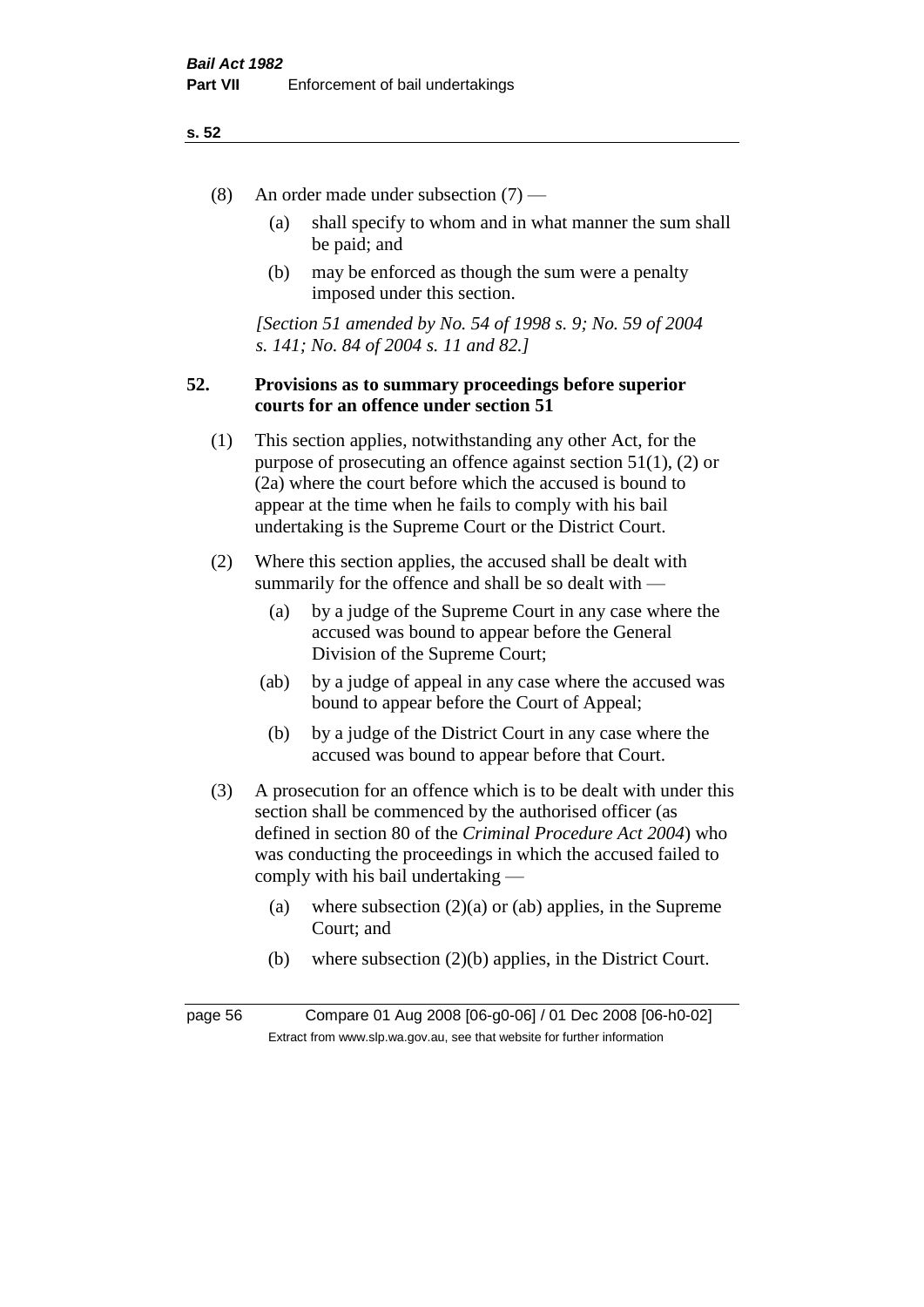- (4) Subject to section 51(3) and (5), a prosecution for an offence which is to be dealt with under this section is to be commenced and conducted under the *Criminal Procedure Act 2004* as if it were a prosecution of a simple offence in a court of summary jurisdiction, but —
	- (a) no fees shall be charged by the Supreme Court or District Court for or in respect of any act or proceeding that relates to the prosecution; and
	- (b) the Supreme Court or District Court cannot order a party to the prosecution to pay another party's costs of or relating to the prosecution, except under section 166(2) of the *Criminal Procedure Act 2004*.
- (5) If under section 51(6) or (7) the Supreme Court or the District Court imposes a pecuniary penalty the court may make an order under section 59 of the *Sentencing Act 1995* in respect of the amount payable.

*[Section 52 amended by No. 92 of 1994 s. 6; No. 78 of 1995 s. 8; No. 54 of 1998 s. 10; No. 45 of 2004 s. 28(2) and (4); No. 59 of 2004 s. 141; No. 84 of 2004 s. 11 and 82; No. 2 of 2008 s. 56(5).]* 

## **53. Appeals against decisions made under s. 52**

- (1) A person who is dissatisfied with a decision (as defined in section 6 of the *Criminal Appeals Act 2004*) made under section 52 may, with the leave of the Court of Appeal, appeal against it.
- (2) For the purposes of subsection (1), Part 2 of the *Criminal Appeals Act 2004*, with any necessary changes, applies as if —
	- (a) the decision referred to in subsection (1) were a decision of a court of summary jurisdiction;
	- (b) a reference in that Part to a court of summary jurisdiction were a reference to the court that made the decision referred to in subsection (1); and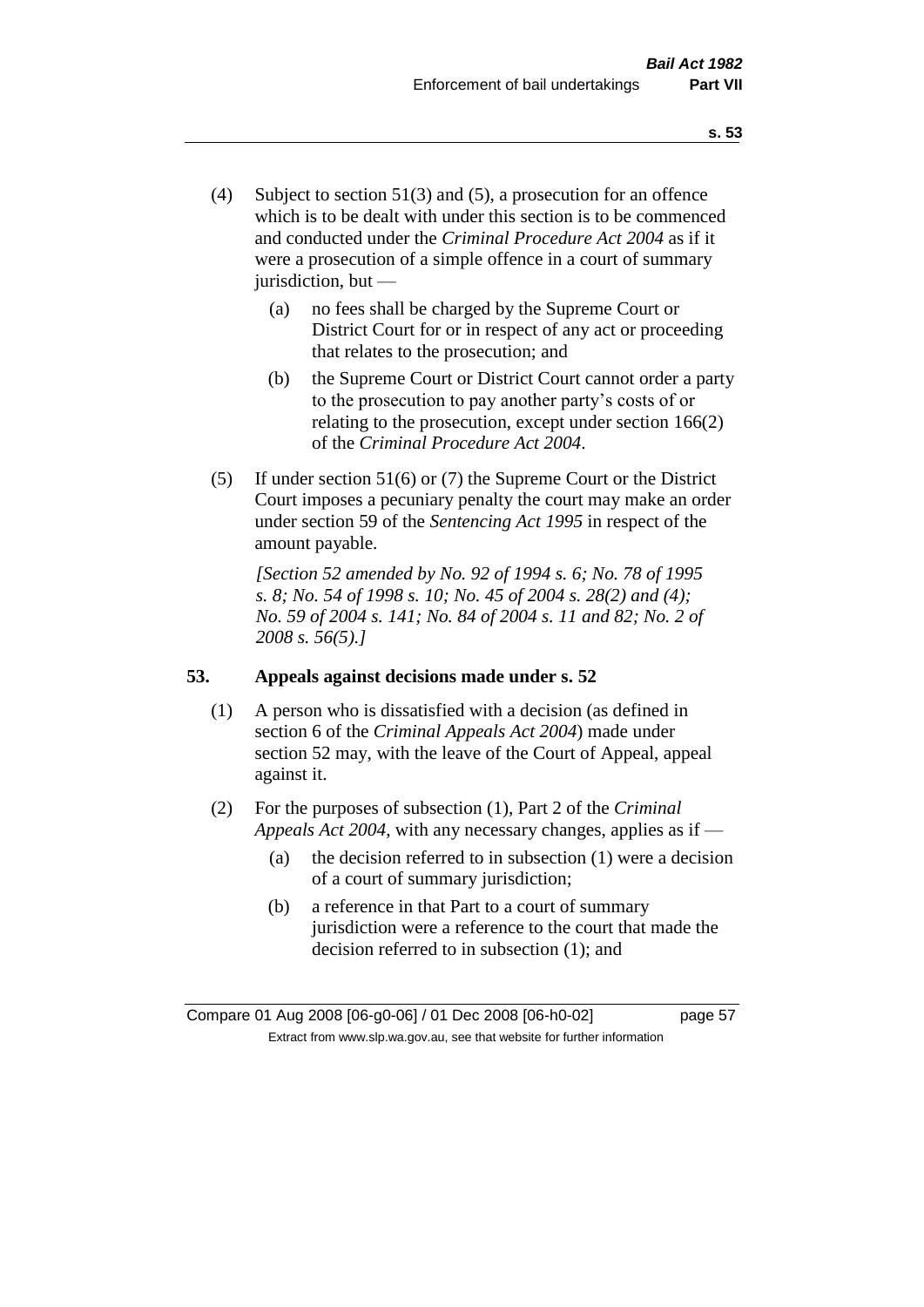- (c) a reference in that Part to commencing an appeal were a reference to applying for leave to appeal.
- (3) Despite section 13(1) of the *Criminal Appeals Act 2004*, the appeal is to be dealt with by the Court of Appeal.

*[Section 53 inserted by No. 45 of 2004 s. 28(3); amended by No. 84 of 2004 s. 11 and 82.]*

#### **54. Accused on bail may be taken before a judicial officer for variation or revocation of bail**

- (1) A police officer may cause an accused who has been released on bail to appear before an appropriate judicial officer to show cause why his bail should not be varied or revoked if the police officer —
	- (a) has reasonable grounds to believe, or is notified in writing by a surety for the accused that the surety has reasonable grounds to believe, that the accused —
		- (i) is not likely to comply with any requirement of his bail undertaking mentioned in section  $28(2)(a)$  or (b);
		- (ii) is, or has been, or is likely to be in breach of any condition of his bail undertaking mentioned in section  $28(2)(c)$ ; or
		- (iii) is, or has been, in breach of a home detention condition mentioned in section 28(2)(d);
	- (b) has reasonable grounds to believe that
		- (i) any surety for the accused's appearance is no longer suitable under section 39 to be a surety, or is dead;
		- (ii) for any reason any security required under Part D of Schedule 1 is no longer sufficient; or
		- (iii) in a case where the accused has been granted bail for the purposes of an appeal, the accused has

page 58 Compare 01 Aug 2008 [06-g0-06] / 01 Dec 2008 [06-h0-02] Extract from www.slp.wa.gov.au, see that website for further information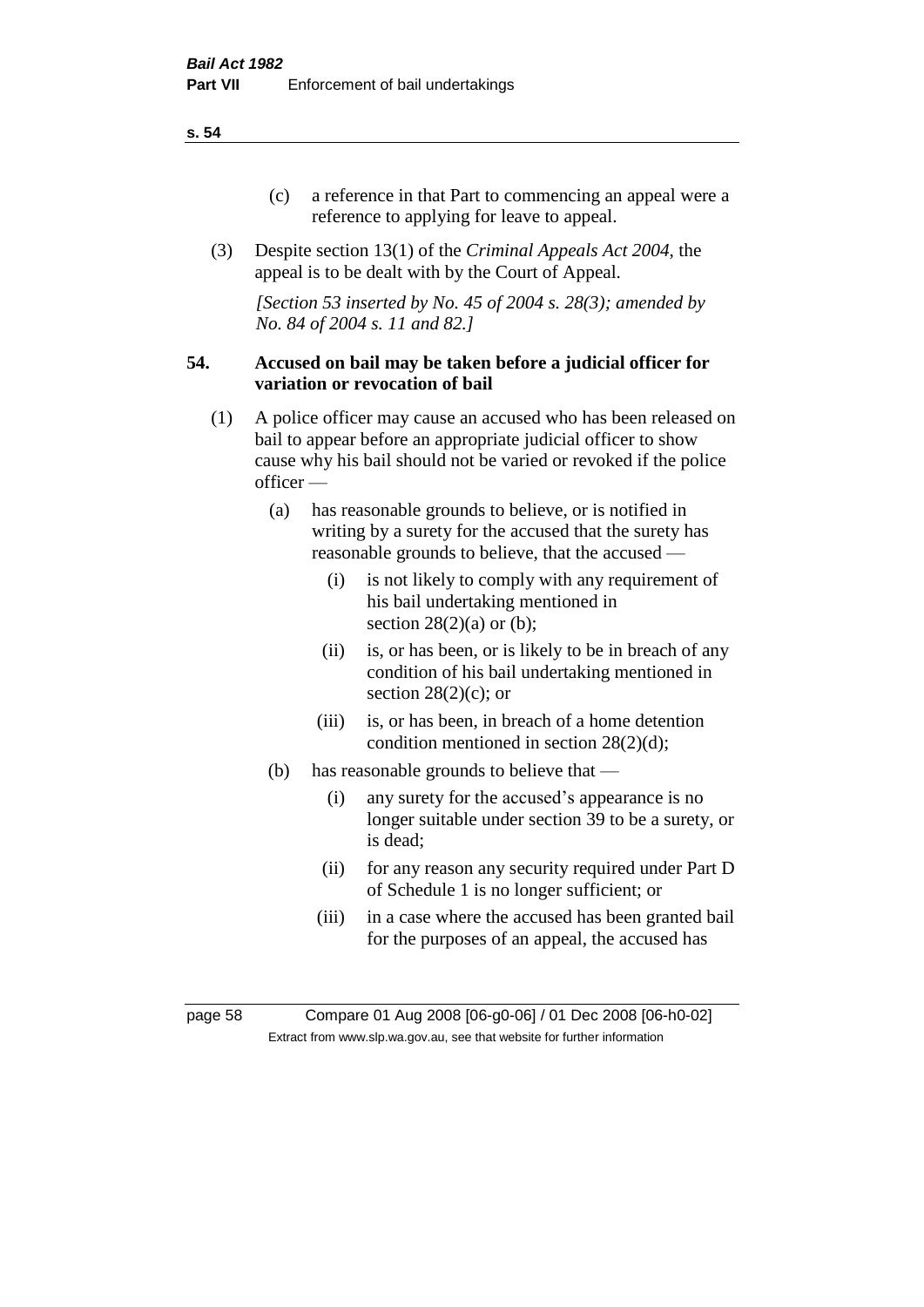discontinued the appeal or has not prosecuted it with all due diligence.

- (2) For the purpose of causing an accused to appear before an appropriate judicial officer as provided in subsection (1) a police officer may —
	- (a) arrest the accused without warrant and bring him before an appropriate judicial officer; or
	- (b) apply to an appropriate judicial officer for a summons or warrant on any ground specified in subsection  $(1)$ .
- (3) An application under subsection (2)(b) must be made, and proceedings on it are to be conducted —
	- (a) in a court of summary jurisdiction in accordance with regulations made under the *Criminal Procedure Act 2004*;
	- (b) in the Supreme Court or the District Court in accordance with rules of court made under the *Criminal Procedure Act 2004*.
- (4) An accused arrested under this section shall be taken as soon as is practicable before an appropriate judicial officer unless he is arrested less than 24 hours before the time at which he is due to appear in accordance with his bail undertaking, in which case he shall be held in custody and brought before an appropriate judicial officer at that time.

*[Section 54 amended by No. 33 of 1989 s. 18; No. 61 of 1990 s. 12; No. 45 of 1993 s. 12; No. 59 of 2004 s. 141; No. 84 of 2004 s. 9, 11 and 82.]* 

#### **55. Powers of judicial officer to revoke or vary bail**

- (1) If the judicial officer before whom an accused appears under section 54 is satisfied that —
	- (a) the accused is not likely to comply with any requirement of his bail undertaking mentioned in section 28(2)(a) or (b);

Compare 01 Aug 2008 [06-g0-06] / 01 Dec 2008 [06-h0-02] page 59 Extract from www.slp.wa.gov.au, see that website for further information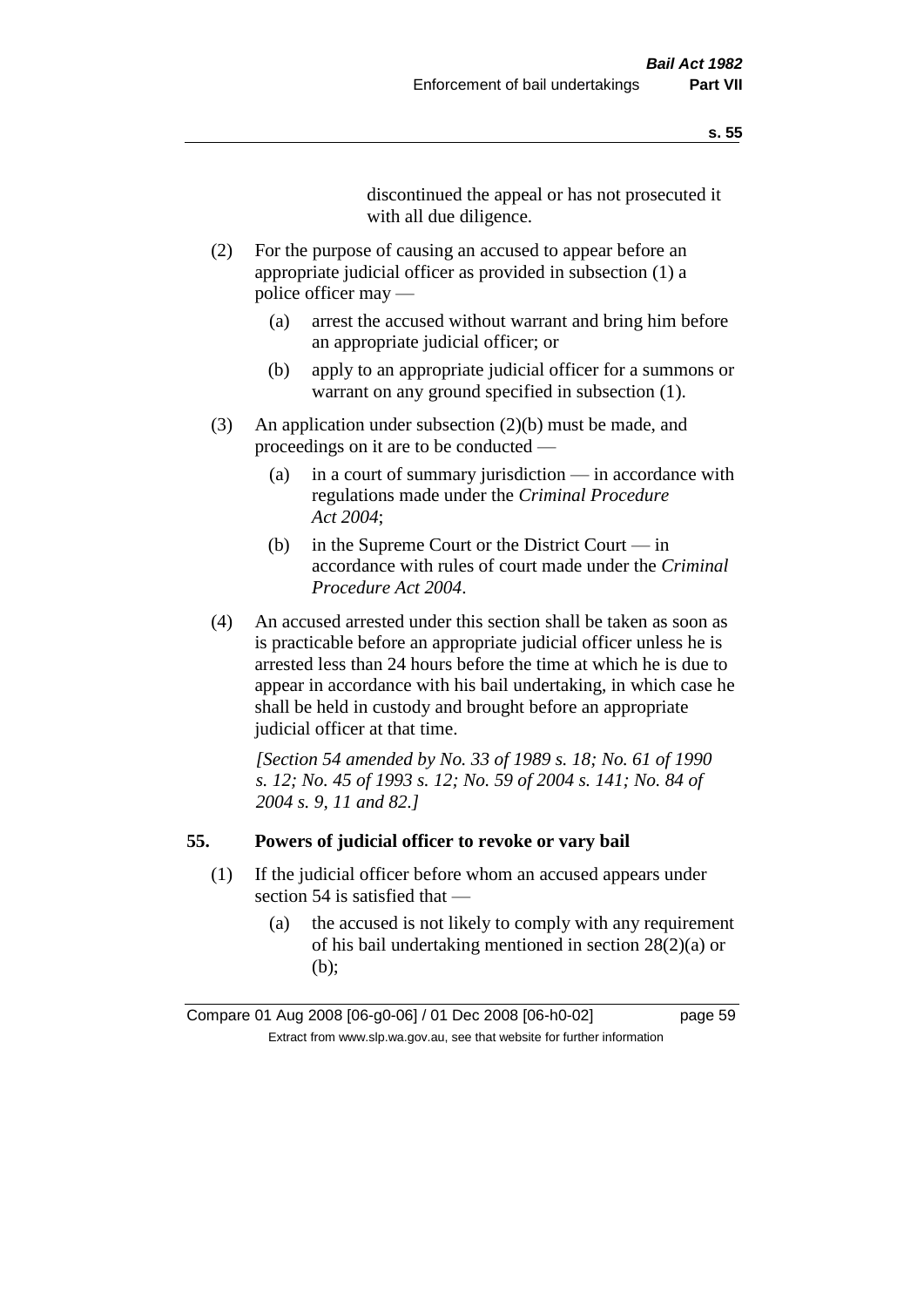- (ba) he is, or has been, in breach of a home detention condition mentioned in section 28(2)(d); or
- (c) any of the grounds set out in section  $54(1)(b)$  has been established,

#### he may —

- (d) revoke the bail and remand the accused in custody to appear at the time and place specified, or deemed by section 31(3) to be specified, in his bail undertaking; or
- (e) revoke the bail and grant fresh bail to the accused in accordance with this Act, other than clause 2 of Part B of Schedule 1.
- (2) If the judicial officer before whom the accused so appears is not satisfied as to any of the matters mentioned in subsection  $(1)(a)$ , (b), or (c) he shall release the accused on his existing bail undertaking and, with the consent in writing of the surety, on any existing surety undertaking.

*[Section 55 amended by No. 61 of 1990 s. 13; No. 45 of 1993 s. 12; No. 84 of 2004 s. 82.]* 

#### **56. Warrant for arrest of absconding accused**

Where at any time after that specified in his bail undertaking for his appearance an accused has failed to comply with the requirements of his bail undertaking mentioned in section  $28(2)(a)$  or (b), the court before which he was required to appear may issue a warrant to arrest the accused and bring him before that court or a court of like jurisdiction.

*[Section 56 amended by No. 15 of 1988 s. 16; No. 84 of 2004 s. 82.]* 

page 60 Compare 01 Aug 2008 [06-g0-06] / 01 Dec 2008 [06-h0-02] Extract from www.slp.wa.gov.au, see that website for further information

#### **s. 56**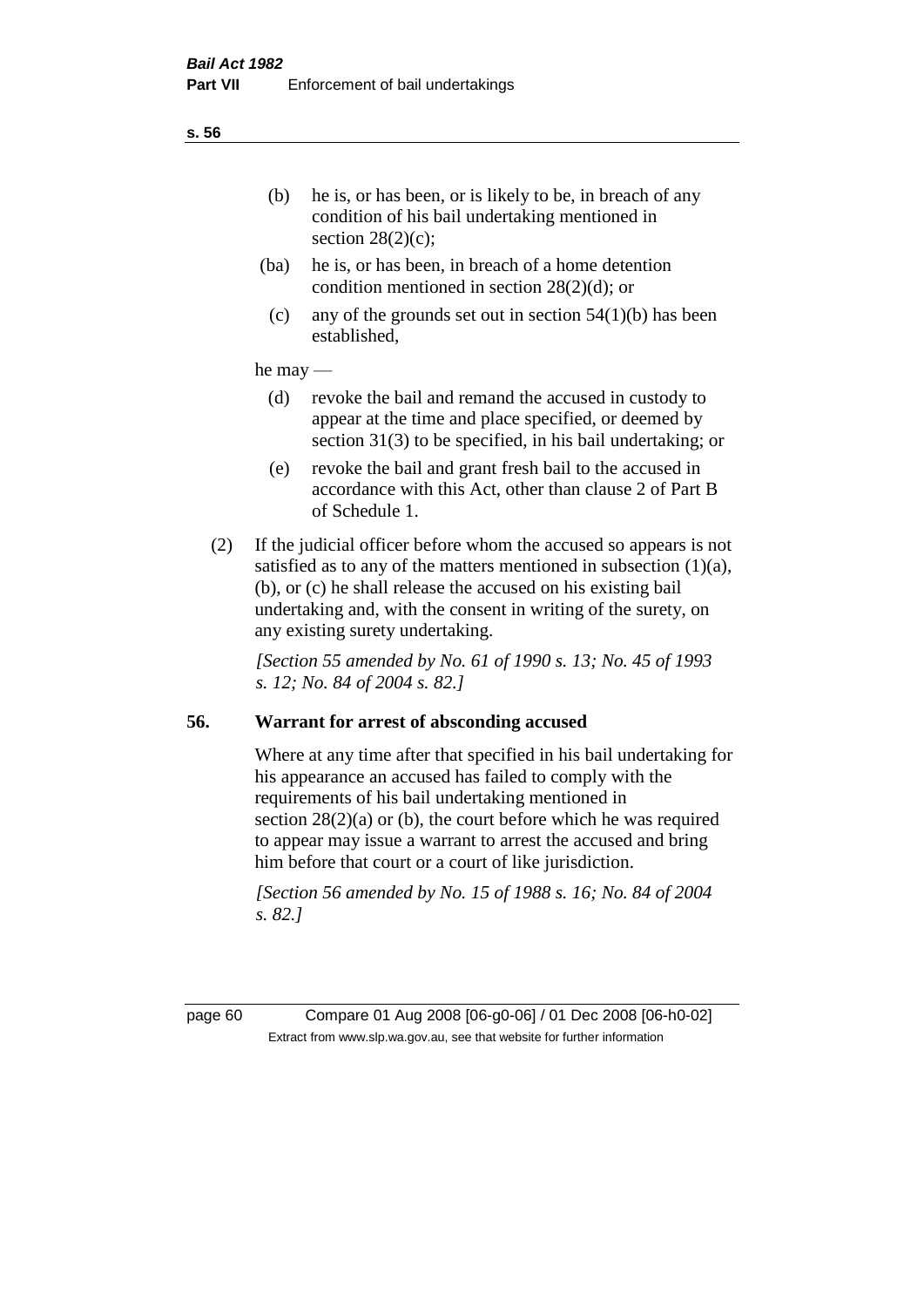#### **57. Forfeiture of money under bail undertaking**

- (1) Where an accused is convicted of an offence against section  $51(1)$ ,  $(2)$  or  $(2a)$ , the court by which he is convicted shall, whether or not an application is made therefor by the prosecutor, order that the full amount agreed to be forfeited, in the accused's bail undertaking, be forfeited to the State.
- (2) Notwithstanding subsection (1), the court may decline to make an order thereunder or may order forfeiture in part only where the accused shows to the satisfaction of the judicial officer —
	- (a) that, by reason of a change of circumstances since the bail undertaking was entered into, an order for forfeiture, or for forfeiture in full (as the case may be), would cause excessive hardship to the accused or his dependants; and
	- (b) that such hardship would not be relieved by the exercise of one of the powers conferred by section 59.
- (3) Without prejudice to the recovery of such an amount as a civil debt due to the State, any amount to be paid under an order made under this section is to be paid, and its payment may be enforced under Part 5 of the *Fines, Penalties and Infringement Notices Enforcement Act 1994*, unless an order has been made under subsection (4).
- (4) If under this section the Supreme Court or the District Court makes an order requiring the payment of money, the court may make an order under section 59 of the *Sentencing Act 1995* in respect of the amount payable and for that purpose that section, with any necessary changes, applies as if the amount were a fine imposed on the accused.

*[Section 57 amended by No. 74 of 1984 s. 19; No. 92 of 1994 s. 7; No. 78 of 1995 s. 8; No. 54 of 1998 s. 11; No. 65 of 2003 s. 121(3); No. 84 of 2004 s. 82.]* 

Compare 01 Aug 2008 [06-g0-06] / 01 Dec 2008 [06-h0-02] page 61 Extract from www.slp.wa.gov.au, see that website for further information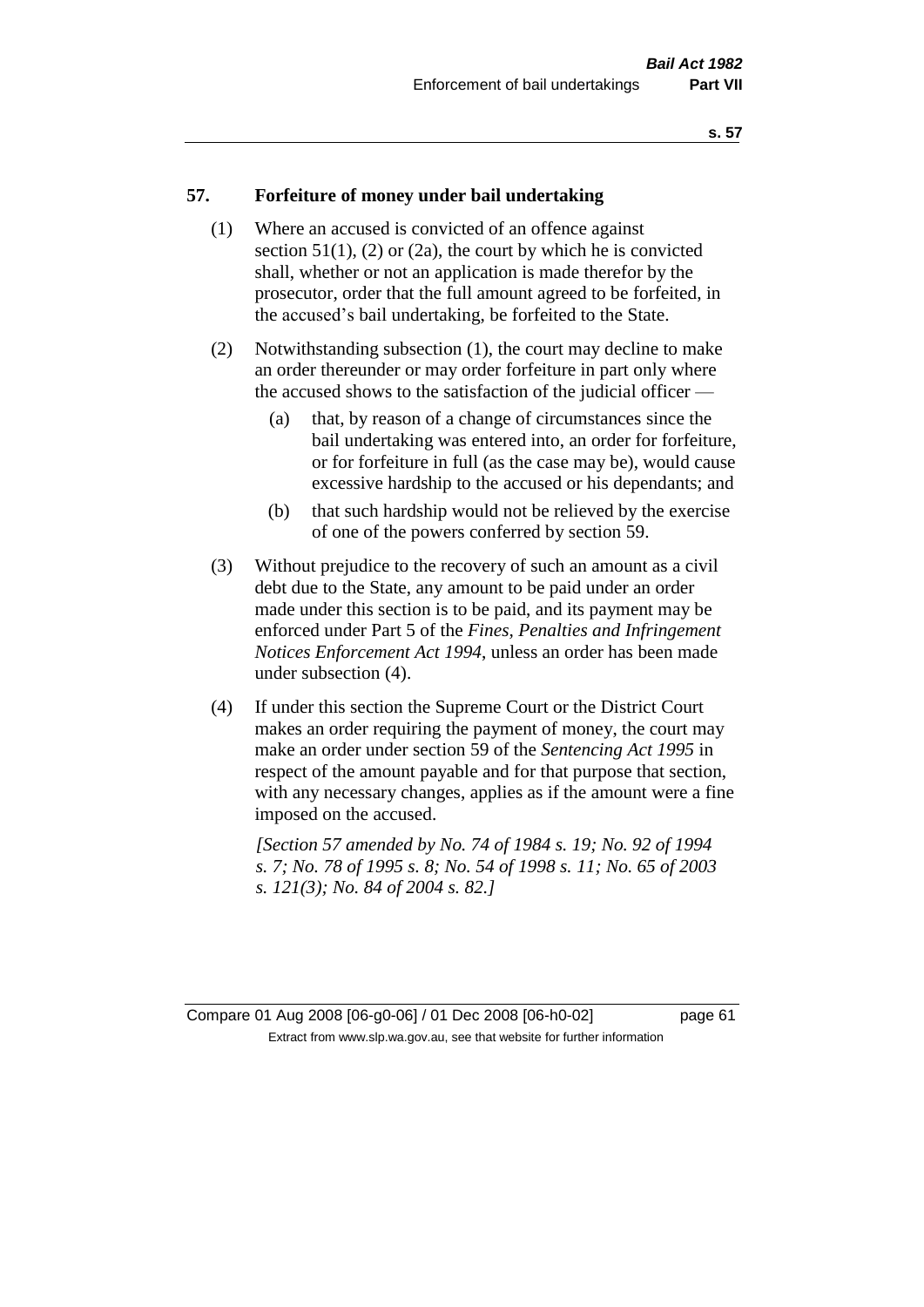## **58. Automatic forfeiture on expiration of one year after absconding**

- (1) If after the expiration of one year from the day on which the accused is required to appear in court in accordance with the requirement of his bail undertaking mentioned in section  $28(2)(a)$  he has not —
	- (a) been arrested under section 56; or
	- (b) appeared in court in accordance with the requirement of his bail undertaking mentioned in section 28(2)(b)(ii); or
	- (c) otherwise surrendered himself or been taken into custody to be dealt with on the charge or charges for which the bail undertaking was entered into,

the full amount specified in the bail undertaking shall, on the expiration of the said period, be forfeited to the State by virtue of this section without any order of the court or other formality.

(2) Upon the occurrence of a forfeiture under subsection (1) any security given by the accused may be resorted to by the State as if an order of forfeiture had been made under section 57(1).

*[Section 58 amended by No. 65 of 2003 s. 121(3); No. 84 of 2004 s. 82.]*

page 62 Compare 01 Aug 2008 [06-g0-06] / 01 Dec 2008 [06-h0-02] Extract from www.slp.wa.gov.au, see that website for further information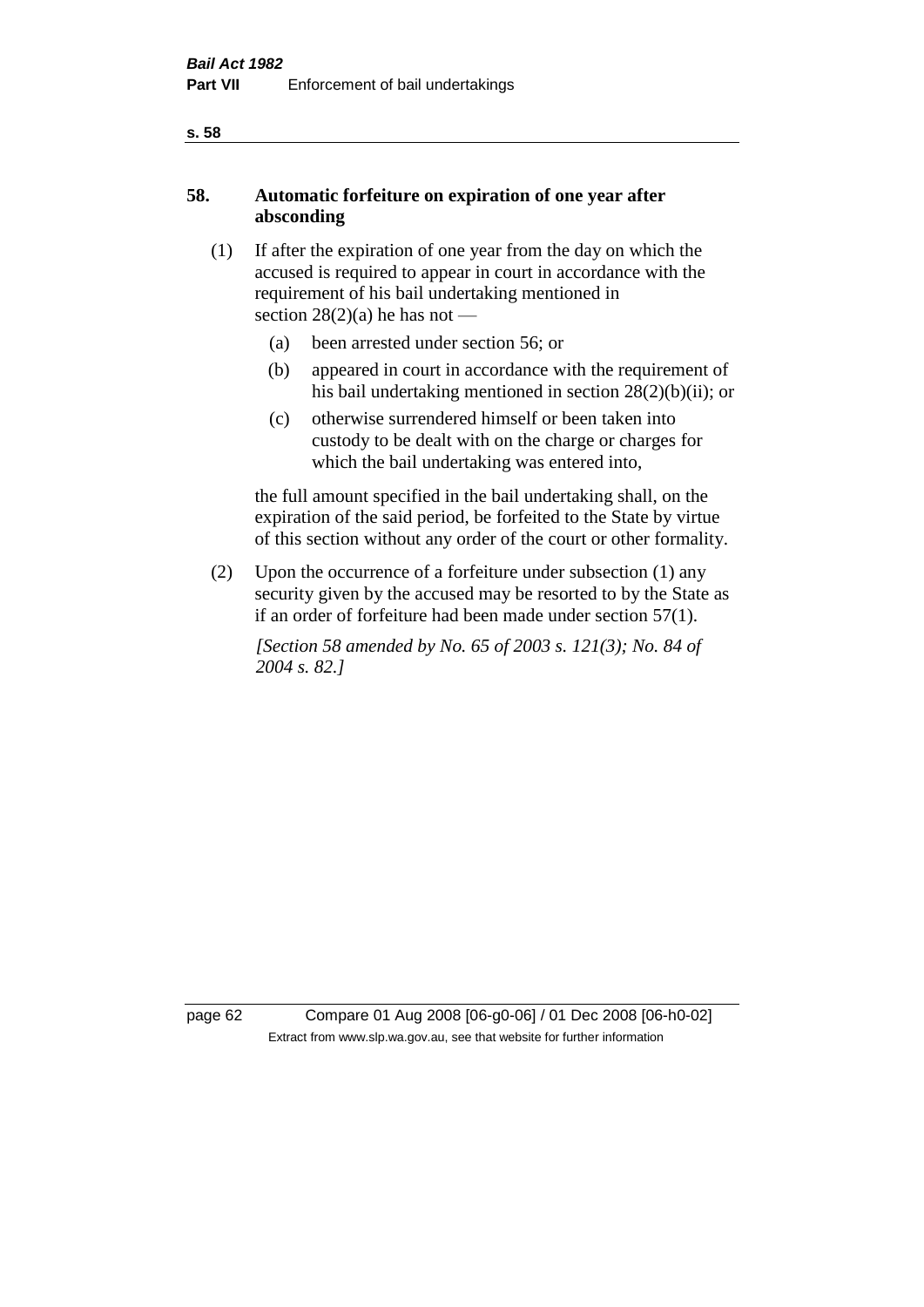## **Part VIII — Miscellaneous**

#### **59. Further power of judicial officer in relation to enforcement of undertakings**

A court or an appropriate judicial officer who makes an order for forfeiture under section 49 or 57 may, when doing so, or at any time thereafter, further order —

- (a) that payment of any sum be made by specified instalments or be postponed to a specified date;
- (b) that any security given be applied in or towards payment of the sum forfeited; or
- (c) that the accused or the surety, as the case may be, do all such things and execute all such documents as may be necessary, or as may be specified in the order, for the purpose of vesting any security in the State or enabling the State to realize the same or to resort thereto to recover the sum forfeited,

and the court or an appropriate judicial officer may at any time vary or revoke an order made under paragraph (a), (b), or (c).

*[Section 59 amended by No. 65 of 2003 s. 121(3); No. 84 of 2004 s. 82.]*

## **60. Accused and surety to notify any change of address**

Where —

- (a) an accused who has been released on bail; or
- (b) a surety,

changes his place of residence, employment, or business from that appearing on his bail undertaking or surety undertaking he shall forthwith, in writing, notify details of the change to the registrar of the court before which, at the time when the change occurs, the accused is required to appear, and if without reasonable cause he fails to do so he commits an offence.

#### Penalty: \$1 000.

*[Section 60 amended by No. 50 of 2003 s. 37(5); No. 59 of 2004* 

Compare 01 Aug 2008 [06-g0-06] / 01 Dec 2008 [06-h0-02] page 63 Extract from www.slp.wa.gov.au, see that website for further information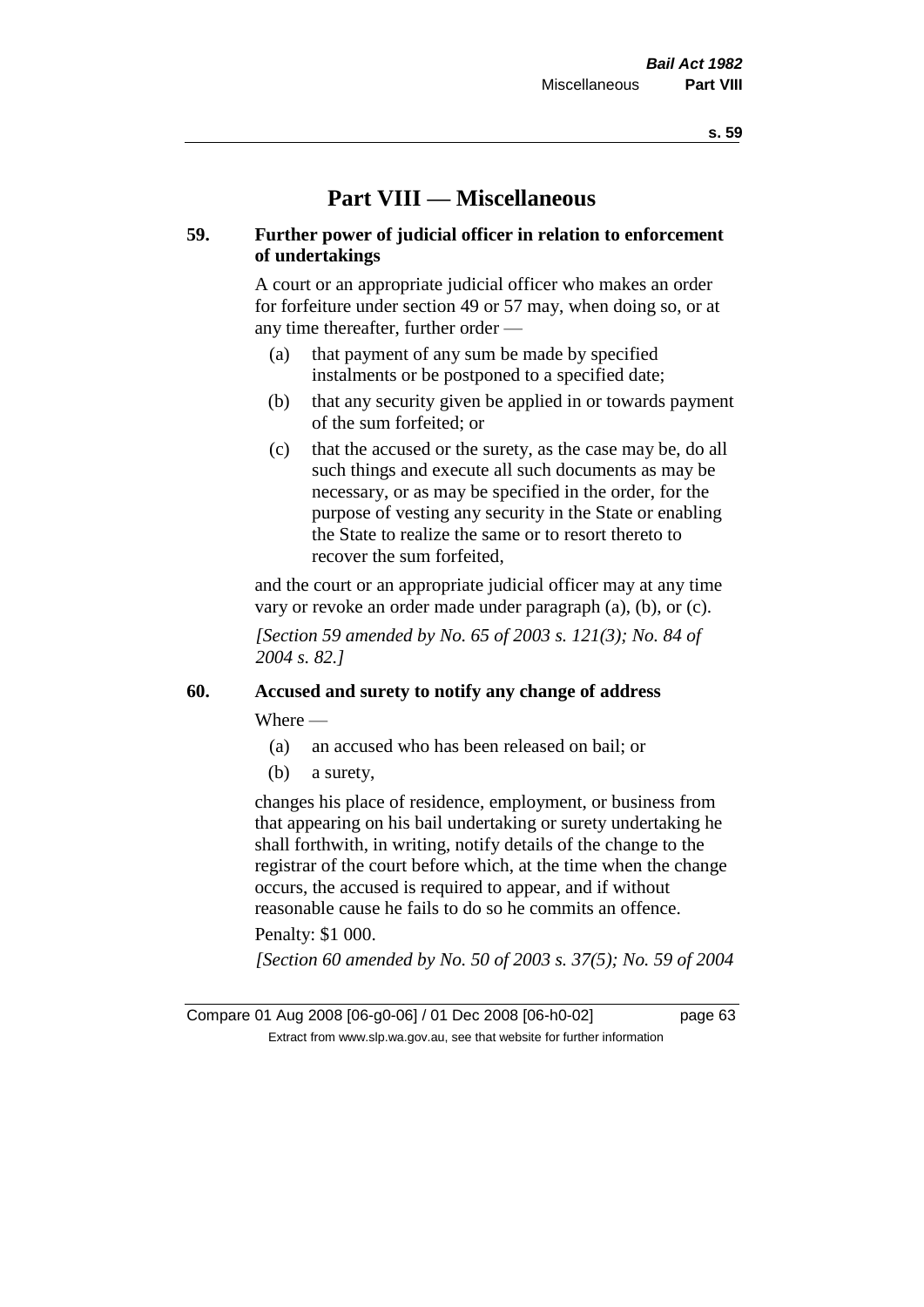*s. 141; No. 84 of 2004 s. 82.]*

## **61. Offence of failing to bring arrested person before court or person able to grant bail**

- (1) A person to whom this section applies commits an offence if, having arrested another for an offence, he wilfully and without reasonable excuse fails to take that other person, or cause him to be taken, as soon as is practicable —
	- (a) before an authorised officer or judicial officer empowered by this Act to grant bail for that offence; or
	- (b) before a court.

Penalty: \$1 000 or imprisonment for 12 months or both.

- (2) This section applies to a person who
	- (a) is not empowered by this Act to grant bail for the offence or by reason of section 16; or
	- (b) being so empowered, elects to act under section 6(7).

*[Section 61 amended by No. 15 of 1988 s. 17; No. 59 of 2006 s. 4(4).]* 

## **62. Offence to give false information for bail purposes**

A person who for the purpose of obtaining —

- (a) a grant of bail for himself or a variation of the terms and conditions thereof; or
- (b) approval of himself as a surety,

makes any statement which he knows is false in a material particular, or recklessly makes any statement which is false in a material particular, commits an offence.

Penalty: \$1 000 or imprisonment for 12 months or both.

## **63. Protection of persons carrying out this Act**

A person shall not be liable in civil proceedings on account of anything done, or omitted to be done, by him in good faith in

page 64 Compare 01 Aug 2008 [06-g0-06] / 01 Dec 2008 [06-h0-02] Extract from www.slp.wa.gov.au, see that website for further information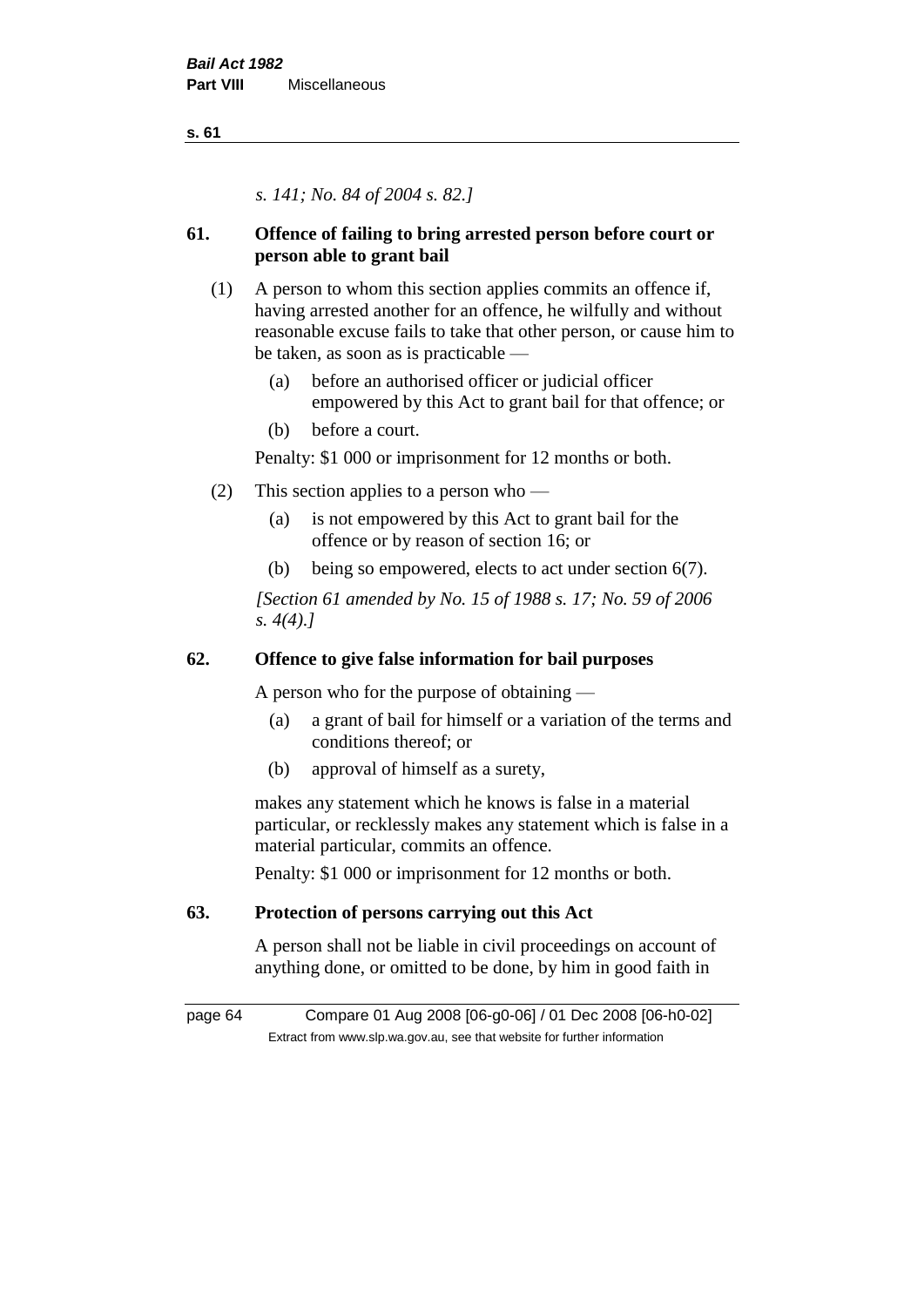the course of carrying out any provision of this Act, or purporting to be so done or omitted; but the liability (if any) of any other person (including the State or the Commonwealth) as his employer is not affected by this section and shall be determined as if it had not been passed.

*[Section 63 amended by No. 65 of 2003 s. 121(4).]*

#### **64. Evidence of non-appearance etc. by an accused**

Where it is required for the purposes of this Act to prove —

- (a) that an accused did not appear before a particular court, at a particular place, on a particular day, at a particular time or during a particular period; or
- (b) the day, time or period when or during which an accused did appear before a particular court at a particular place,

a certificate as to any such matter, purporting to be signed by a judicial officer or registrar of the court before which the accused was required to appear, shall be evidence of the matter so certified.

*[Section 64 amended by No. 59 of 2004 s. 141; No. 84 of 2004 s. 82.]* 

### **65. Bail undertakings by minors**

A bail undertaking entered into by a person who is under the age of 18 years shall bind him as if he were of full age.

#### **66. Abolition of other powers to grant bail**

- (1) Any power or duty that, at the commencement of this Act, exists apart from statute to grant bail to an accused awaiting an appearance in court for an offence, is abolished.
- (2) Subsection (1) has effect notwithstanding anything in section 16 of the *Supreme Court Act 1935*.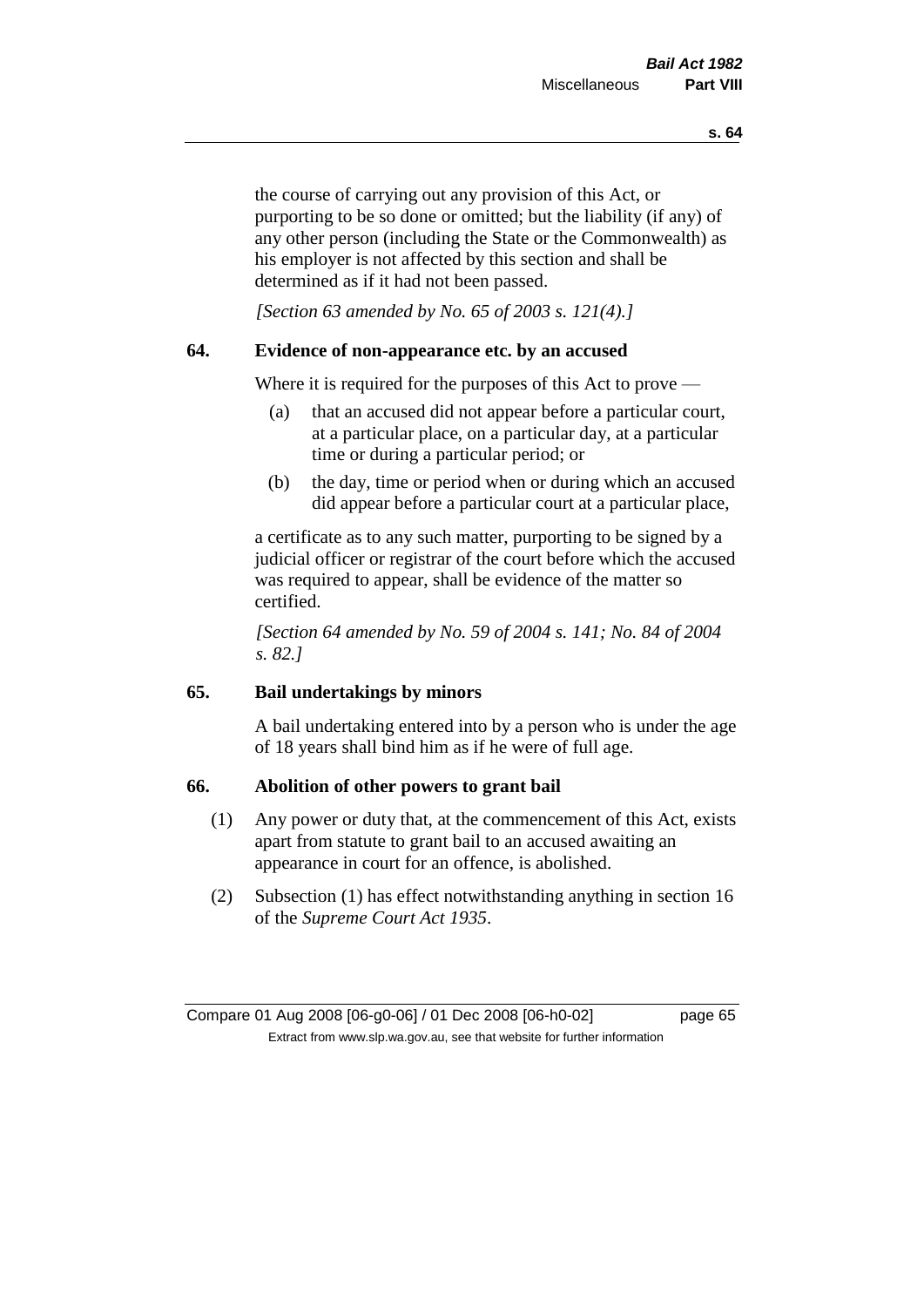#### **s. 66A**

(3) In subsection (1) *statute* means an Act of the Parliament of Western Australia, other than the *Supreme Court Act 1935*.

*[Section 66 amended by No. 84 of 2004 s. 82.]*

## **66A. Delegation by registrar**

- (1) The registrar of a court may, either generally or as otherwise provided by the instrument of delegation, by instrument signed by him, delegate to an officer of that court any function conferred on him by or under this Act other than —
	- (a) this power of delegation; or
	- (b) any function that a judicial officer has required him to perform personally.
- (2) The superintendent of a detention centre under the *Young Offenders Act 1994* may, either generally or as otherwise provided by the instrument of delegation, by instrument signed by him, delegate to an officer of the Public Sector agency principally assisting the Minister administering that Act in its administration any function conferred on him by or under this Act, other than this power of delegation.

*[Section 66A inserted by No. 15 of 1988 s. 18; amended by No. 49 of 1988 s. 89; No. 31 of 1993 s. 8; No. 59 of 2004 s. 141; No. 65 of 2006 s. 52.]* 

## **67. Regulations**

- (1) The Governor may make regulations, not inconsistent with this Act, prescribing such things as are required or permitted by this Act to be prescribed or as it is necessary or expedient to prescribe for the purposes thereof.
- (2) Without limiting the generality of subsection (1) regulations  $may$ —
	- (a) make provision for or with respect to the making of applications —
		- (i) for or in relation to bail;

page 66 Compare 01 Aug 2008 [06-g0-06] / 01 Dec 2008 [06-h0-02] Extract from www.slp.wa.gov.au, see that website for further information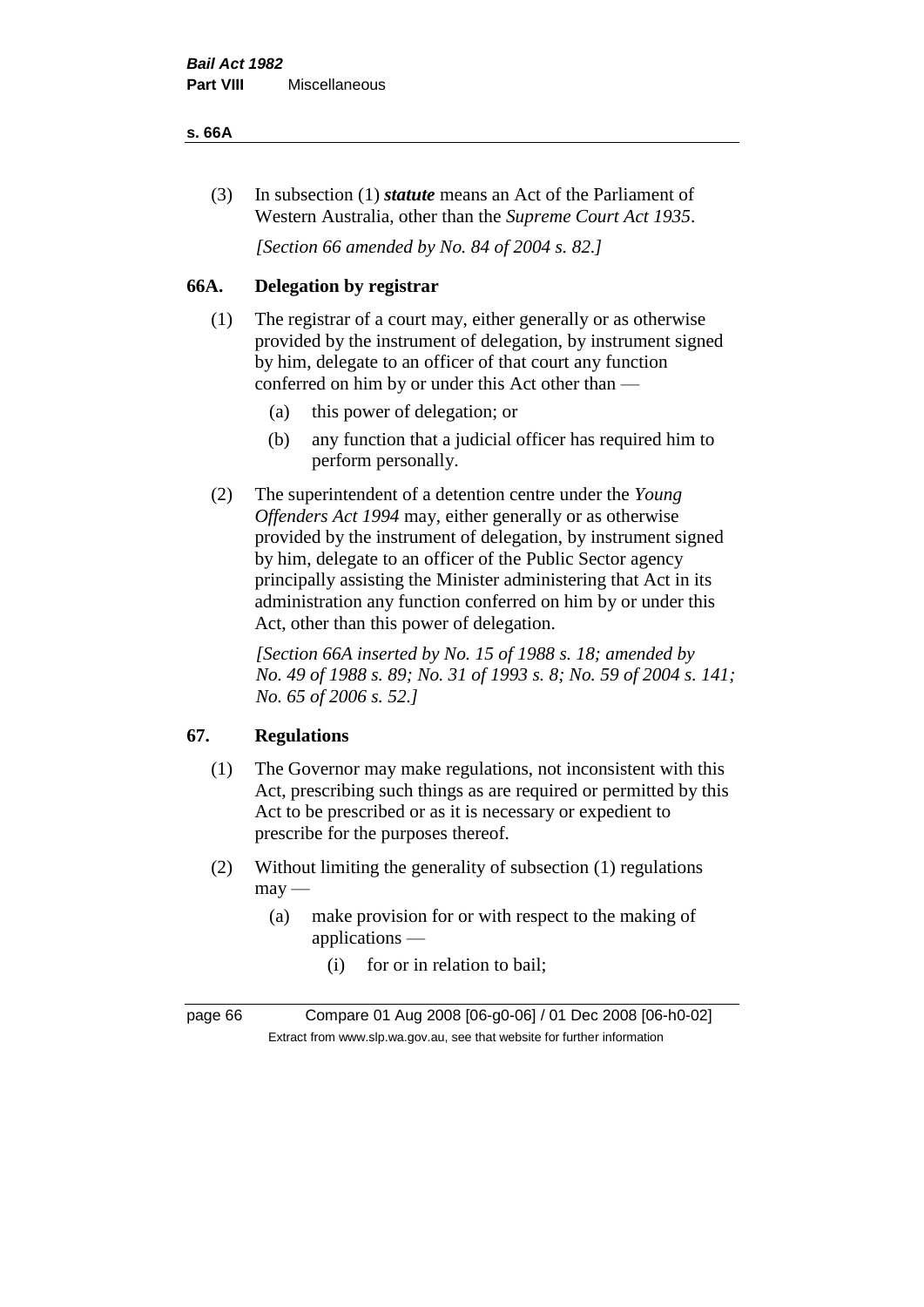- (ii) for the approval of sureties;
- (iii) for the approval of security to be given by accused persons and sureties;
- (iv) for the cancellation of a surety undertaking,

and for the manner in which such applications are to be made and the procedure to be followed on such applications;

- (b) for the purposes of clause 5 of Part A of Schedule 1, prescribe the officer or officers who may grant bail for any prescribed appearance or class of appearance in court by an accused who is in custody;
- (c) make provision for, or with respect to the management, control, supervision and good order of premises established for the accommodation of persons to whom bail has been granted.
- (3) Regulations made under this section may provide that a contravention or failure to comply with a regulation constitutes an offence and may provide for penalties not exceeding a fine of \$500 for offences against the regulations.

*[Section 67 amended by No. 45 of 1993 s. 12; No. 84 of 2004 s. 83(3); No. 2 of 2008 s. 56(6).]* 

*[68. Omitted under the Reprints Act 1984 s. 7(4)(g).]*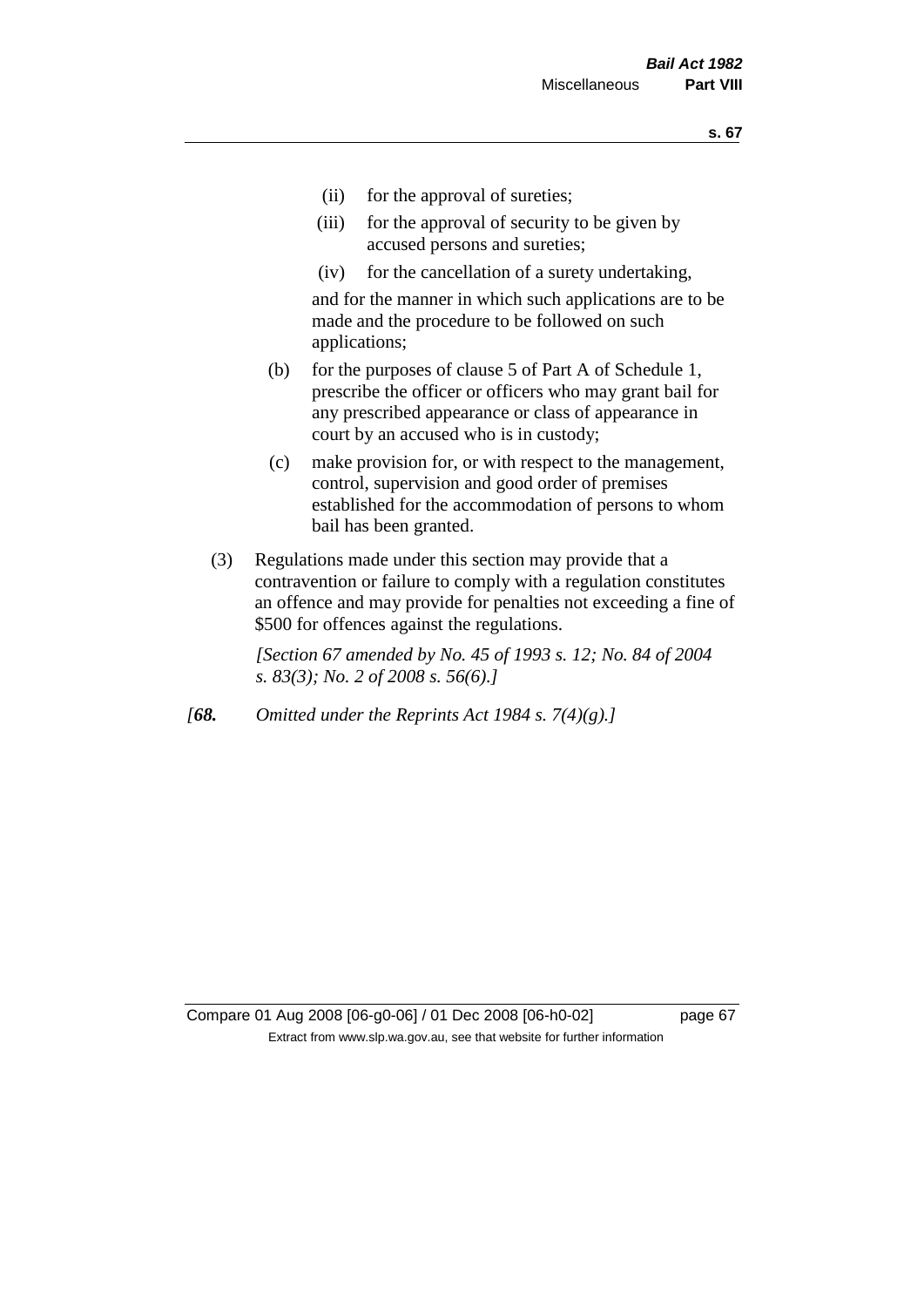## **Schedule 1**

*[Heading amended by No. 45 of 1993 s. 10(1).]*

[Sections 13 and 17]

## **Part A — Jurisdiction to grant bail**

| <b>First Column</b>           | <b>Second Column</b> |  |
|-------------------------------|----------------------|--|
| Appearances in court referred | By whom bail may be  |  |
| to in section 13              | granted              |  |

### **1. Initial appearance**

| (1)        | The initial appearance in a<br>court of summary<br>jurisdiction or the Children's<br>Court by an accused in, or in<br>connection with,<br>proceedings for an offence. | In any case $-$<br>a justice; or<br>(a)<br>an authorised police<br>(b)<br>officer; and<br>in addition, in the case of a child,<br>an authorised community<br>services officer. |
|------------|-----------------------------------------------------------------------------------------------------------------------------------------------------------------------|--------------------------------------------------------------------------------------------------------------------------------------------------------------------------------|
| $\sqrt{2}$ |                                                                                                                                                                       | $\mathbf{m}$ . The state of $\mathbf{m}$ is the state of $\mathbf{m}$                                                                                                          |

(2) The initial appearance in the A judge of the District Court or a District Court or the Supreme Court, not being the initial appearance to which clause 3 applies.

judge of the Supreme Court, as the case requires.

*[Clause 1 amended by No. 15 of 1988 s. 19; No. 49 of 1988 s. 90(a)(i); No. 59 of 2004 s. 141; No. 84 of 2004 s. 10(1) and 82.]*

**2. Appearance after adjournment**

Appearance in any court or before The judicial officer who orders a judicial officer by an accused after any adjournment of proceedings for an offence, not being a committal under clause 3. the adjournment.

*[Clause 2 amended by No. 84 of 2004 s. 82.]*

page 68 Compare 01 Aug 2008 [06-g0-06] / 01 Dec 2008 [06-h0-02] Extract from www.slp.wa.gov.au, see that website for further information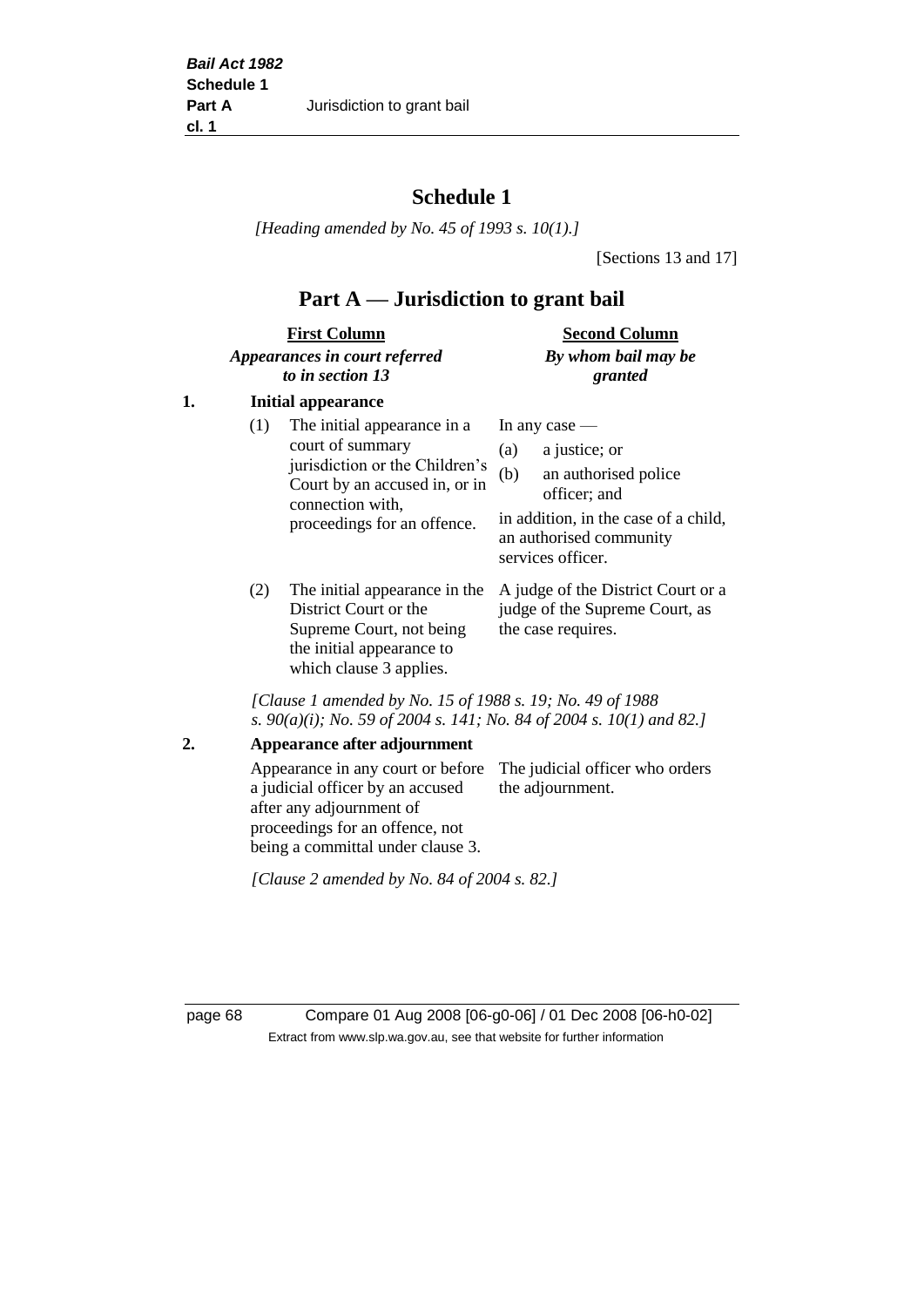## **First Column** *Appearances in court referred to in section 13*

### **Second Column** *By whom bail may be granted*

### **3. Appearance on committal to Supreme Court or District Court**

The initial appearance by an accused in the Supreme Court or District Court after he has been committed thereto under any Act to be tried or sentenced or otherwise dealt with.

The judicial officer who orders the committal.

*[Clause 3 amended by No. 84 of 2004 s. 82.]*

#### **4. Appearance in connection with appeal etc.**

| (1) | Appearance in connection<br>with an application or appeal<br>made under the <i>Criminal</i><br><i>Appeals Act 2004</i> or with<br>any order made in<br>determining the application<br>or appeal. | If the appeal is being determined<br>by a single judge of the Supreme<br>Court, a single judge of the<br>Supreme Court;<br>If the appeal is being determined<br>by the Court of Appeal, the Court<br>of Appeal or a single judge of<br>appeal. |
|-----|--------------------------------------------------------------------------------------------------------------------------------------------------------------------------------------------------|------------------------------------------------------------------------------------------------------------------------------------------------------------------------------------------------------------------------------------------------|
| (2) | Appearance in connection<br>with a rehearing of<br>proceedings ordered under<br>section 28 of the <i>Children's</i><br>Court of Western Australia<br>Act 1988.                                   | The Children's Court.                                                                                                                                                                                                                          |
| (3) | Appearance in connection<br>with the reconsideration of<br>an order under section 40 of<br>the Children's Court of<br>Western Australia Act 1988.                                                | The Children's Court constituted<br>by the President.                                                                                                                                                                                          |

*[Clause 4 inserted by No. 84 of 2004 s. 10(2).]*

Compare 01 Aug 2008 [06-g0-06] / 01 Dec 2008 [06-h0-02] page 69 Extract from www.slp.wa.gov.au, see that website for further information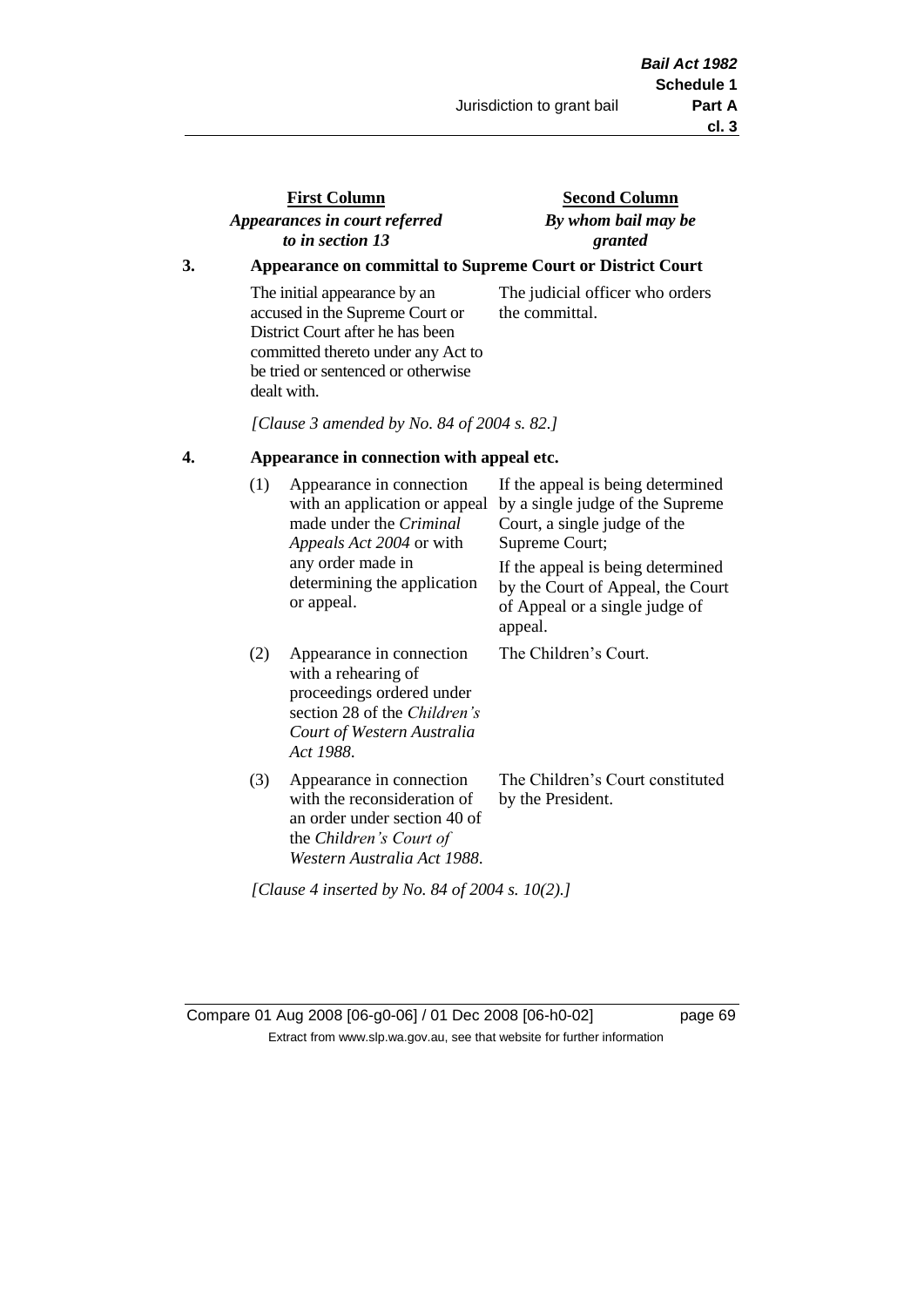|    | <b>First Column</b><br>Appearances in court referred<br>to in section 13                                                         | <b>Second Column</b><br>By whom bail may be<br>granted              |  |
|----|----------------------------------------------------------------------------------------------------------------------------------|---------------------------------------------------------------------|--|
| 5. | Appearance prescribed by regulation                                                                                              |                                                                     |  |
|    | Appearance in a court for any<br>other purpose or following any<br>other occurrence prescribed by<br>regulations under this Act. | The judicial or other officer<br>prescribed by such regulations.    |  |
| 6. | Appearances not otherwise provided for                                                                                           |                                                                     |  |
|    | Any appearance in a court not<br>otherwise provided for in this<br>Part or by regulations under this<br>Act.                     | The judicial officer who, or court<br>which, orders the appearance. |  |
| 7. | Term used in this Part                                                                                                           |                                                                     |  |
|    | In this Part, unless the contrary intention appears —                                                                            |                                                                     |  |
|    |                                                                                                                                  |                                                                     |  |

*proceedings for an offence* in clause 2 (but not in clause 1) includes any of the following proceedings relating to that offence —

- (a) appeal proceedings;
- (b) proceedings on a writ of *habeas corpus*; and
- (c) proceedings on the re-appearance of an offender under section 50 of the *Sentencing Act 1995*.

*[Clause 7 inserted by No. 84 of 2004 s. 10(3).]*

## **Part B — Cessation of power to grant bail**

#### **1. Upon decision by judge, power of other officers ceases**

After a judge of the Supreme Court has granted or refused bail for an appearance by an accused the power to grant bail for that appearance ceases to be vested in any judicial officer whose jurisdiction is inferior to that of such judge or in any authorised officer.

*[Clause 1 amended by No. 84 of 2004 s. 82.]*

page 70 Compare 01 Aug 2008 [06-g0-06] / 01 Dec 2008 [06-h0-02] Extract from www.slp.wa.gov.au, see that website for further information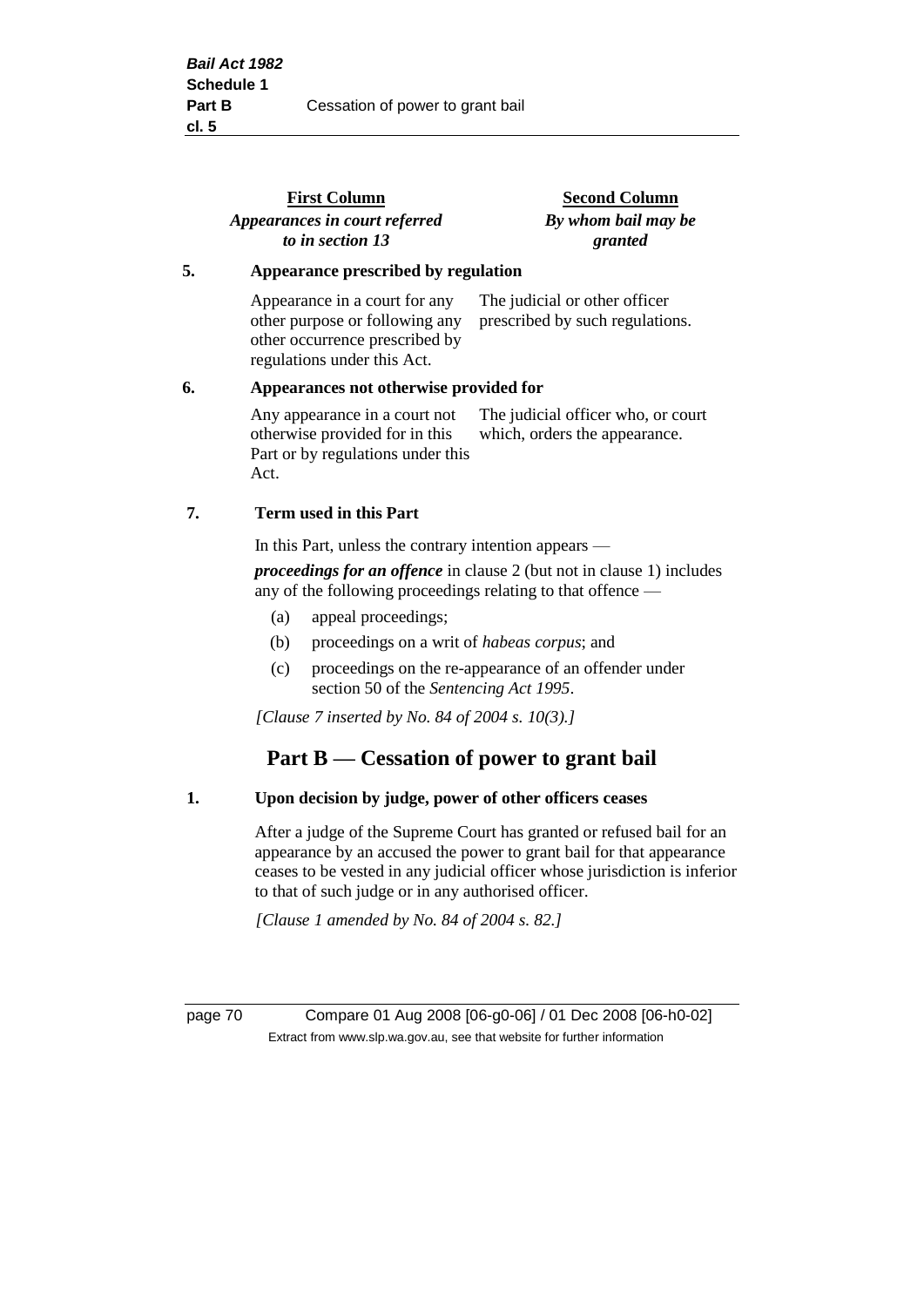# **2. Upon decision by judicial officer, his power and that of his peers ceases**

Except where clause 4 applies, the power to grant bail for an appearance by an accused ceases to be vested in any judicial officer (including a judge of the Supreme Court) after he, or another judicial officer whose jurisdiction is co-extensive with his, has granted or refused bail for that appearance.

*[Clause 2 amended by No. 84 of 2004 s. 82.]*

# **3. Upon refusal by justice power of authorised officer or justice ceases**

After a justice has refused bail for an initial appearance by an accused, the power to grant bail for that appearance ceases to be vested in an authorised officer or another justice, but an authorised officer or a justice may grant bail for an initial appearance notwithstanding that one or more other authorised officers have previously refused bail for that appearance.

*[Clause 3 amended by No. 34 of 1988 s. 90(b); No. 59 of 2004 s. 141; No. 84 of 2004 s. 82.]*

# **4. Judicial officer's powers where accused proves new facts or changed circumstances**

Notwithstanding clause 2, where an accused has been refused bail for an appearance or has been granted bail therefor on terms or conditions with which he is unable or unwilling to comply, the judicial officer who granted or refused bail or another judicial officer whose jurisdiction is co-extensive with his has power to grant bail for that appearance or to vary the terms or conditions of bail previously granted therefor if the accused makes application and satisfies him  $that -$ 

- (a) new facts have been discovered, new circumstances have arisen or the circumstances have changed since bail was previously granted or refused for that appearance;
- (b) he failed to adequately present his case for bail on the previous occasion when it was considered; or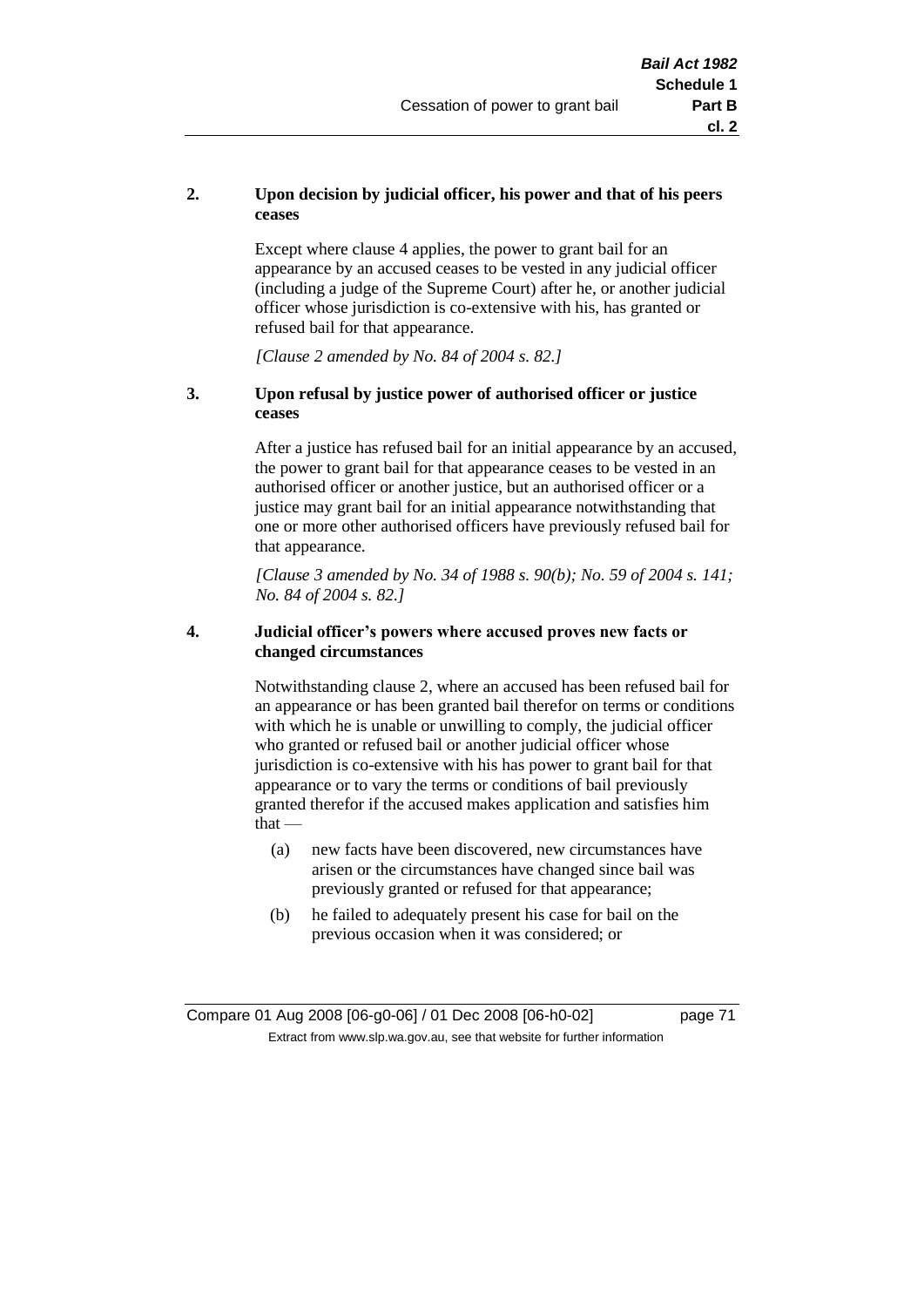(c) where bail was granted subject to a home detention condition, he has, since the previous occasion when his case for bail was considered, complied with the home detention condition for a period of one month or more.

*[Clause 4 amended by No. 61 of 1990 s. 14; No. 84 of 2004 s. 82.]*

# **Part C — Manner in which jurisdiction to be exercised**

Principles governing grant or refusal of bail

# **1. Bail before conviction to be at discretion of bail authority, except for a child**

Subject to clause 3A, the grant or refusal of bail to an accused, other than a child, who is in custody awaiting an appearance in court before conviction for an offence shall be at the discretion of the judicial officer or authorised officer in whom jurisdiction is vested, and that discretion shall be exercised having regard to the following questions as well as to any others which he considers relevant —

- (a) whether, if the accused is not kept in custody, he may
	- (i) fail to appear in court in accordance with his bail undertaking;
	- (ii) commit an offence;
	- (iii) endanger the safety, welfare, or property of any person; or
	- (iv) interfere with witnesses or otherwise obstruct the course of justice, whether in relation to himself or any other person;
- (b) whether the accused needs to be held in custody for his own protection;
- (c) whether the prosecutor has put forward grounds for opposing the grant of bail;
- (d) whether, as regards the period when the accused is on trial, there are grounds for believing that, if he is not kept in custody, the proper conduct of the trial may be prejudiced;
- (e) whether there is any condition which could reasonably be imposed under Part D which would —

page 72 Compare 01 Aug 2008 [06-g0-06] / 01 Dec 2008 [06-h0-02] Extract from www.slp.wa.gov.au, see that website for further information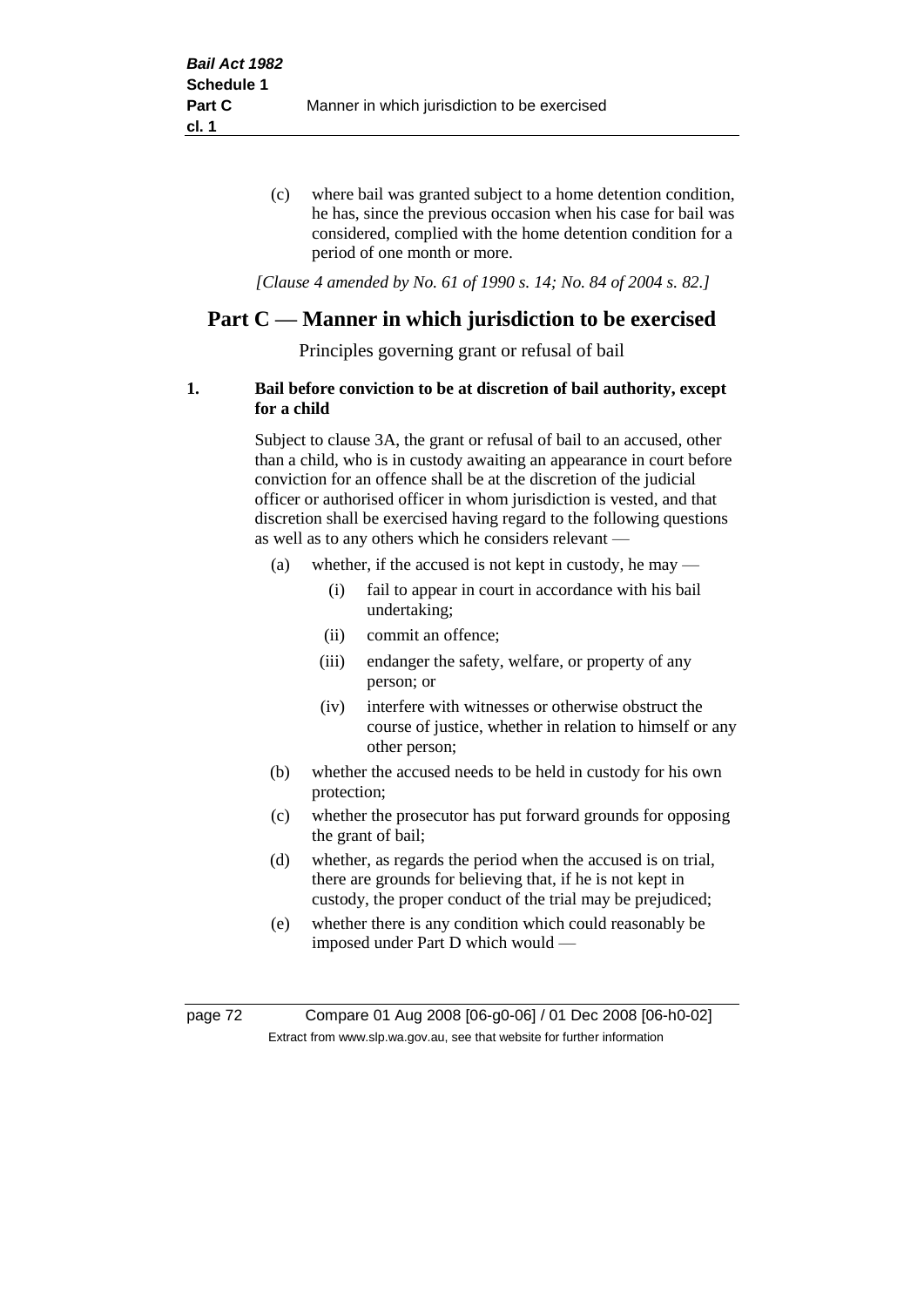- (i) sufficiently remove the possibility referred to in paragraphs (a) and (d);
- (ii) obviate the need referred to in paragraph (b); or
- (iii) remove the grounds for opposition referred to in paragraph (c);
- (f) where the accused is charged with an offence that is alleged to have been committed in respect of a child, whether a condition should be imposed under Part D requiring the accused to reside at a place other than the place where the child resides;
- (g) whether the alleged circumstances of the offence or offences amount to wrongdoing of such a serious nature as to make a grant of bail inappropriate.

*[Clause 1 amended by No. 14 of 1992 s. 11; No. 45 of 1993 s. 10(2)(a); No. 54 of 1998 s. 8(a) and (b); No. 84 of 2004 s. 82.]*

# **2. Child to have qualified right to bail**

 $(1)$  In this clause —

*responsible person* means a parent, relative, employer or other person who, in the opinion of the judicial officer or authorised officer, is in a position to both influence the conduct of the child and provide the child with support and direction.

- (2) Subject to subclause (3), a child accused who is in custody awaiting an appearance in court before conviction for an offence has a right to be granted bail unless —
	- (a) in the opinion of the judicial officer or authorised officer in whom jurisdiction is vested —
		- (i) one or more of the questions set out in clause  $1(a)$ , (b), (d) and (g) must be answered in the affirmative; and
		- (ii) there is no condition which he could reasonably impose under Part D which would satisfy the relevant provision of clause 1(e);

or

(b) there is no responsible person willing to enter into an undertaking of the kind described in subclause  $(3)(c)$ ,

Compare 01 Aug 2008 [06-g0-06] / 01 Dec 2008 [06-h0-02] page 73 Extract from www.slp.wa.gov.au, see that website for further information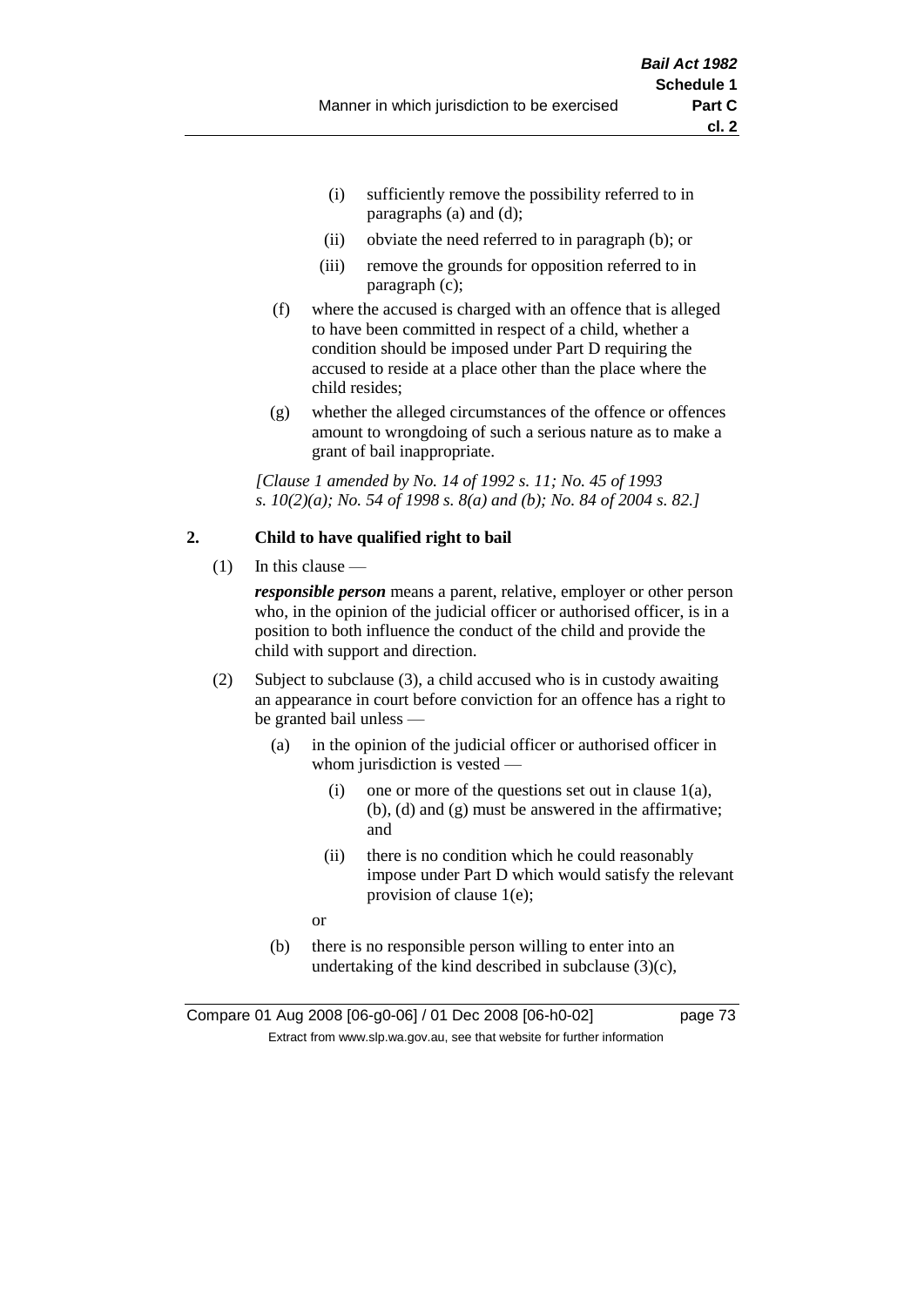and if the child is refused bail he shall be dealt with in accordance with section 19(2) of the *Young Offenders Act 1994*.

- (3) The right of a child accused under subclause (2) is subject to  $-$ 
	- (a) clause 3A; and
	- *[(b) deleted]*
	- (c) there being imposed as a condition on the grant of bail a requirement that before the release of the child on bail a responsible person undertakes in writing in the prescribed form to ensure that the child complies with any requirement of his bail undertaking mentioned in section 28(2)(a), (b), (c) and (d).
- (4) Subclauses (2)(b) and (3)(c) do not apply to a child accused if it appears to the judicial officer or authorised officer that the accused —
	- (a) is over the age of 17 years; and
	- (b) has sufficient maturity to live independently without the guidance or control of a parent or guardian.
- (5) For the purposes of this clause, the provisions of sections 46, 47, 48, 54, 55(2), 60 and  $67(2)(a)(iv)$  apply with all necessary changes as  $if -$ 
	- (a) references in those provisions to a surety and a surety undertaking were references to a responsible person and to an undertaking referred to in subclause (3)(c) respectively; and
	- (b) section  $54(1)(b)(i)$  read as follows
		- $\ddot{a}$
- (i) a person who has entered into an undertaking referred to in clause 2(3)(c) of Part C of Schedule 1 should no longer be regarded as a responsible person for the purposes of that clause, or is dead;

".

page 74 Compare 01 Aug 2008 [06-g0-06] / 01 Dec 2008 [06-h0-02] Extract from www.slp.wa.gov.au, see that website for further information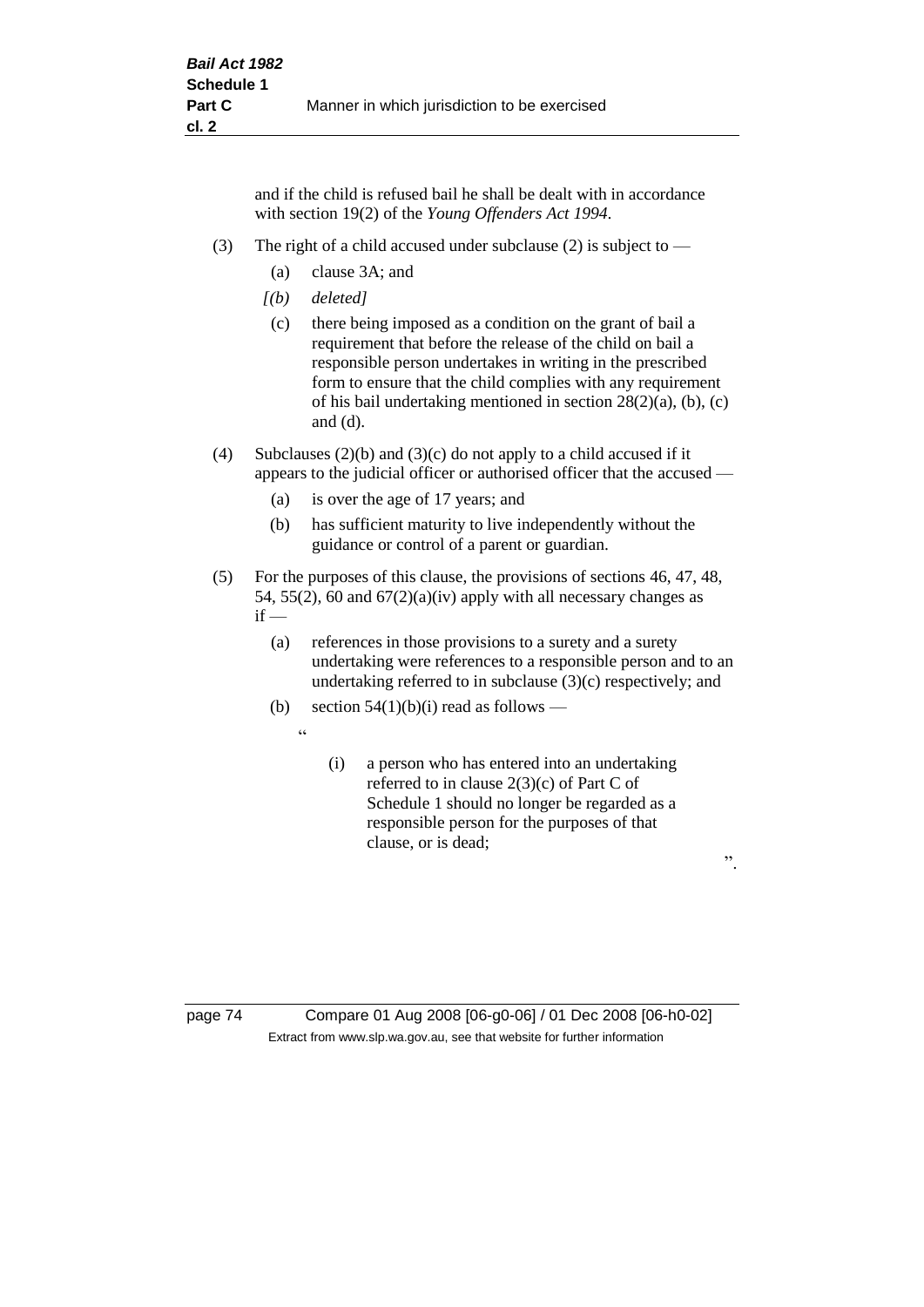(6) Where a child accused is released on bail his right to be at liberty is subject to the exercise of the powers in section 17A.

*[Clause 2 inserted by No. 45 of 1993 s. 10(2)(b); amended by No. 57 of 1997 s. 21(3)(a); No. 54 of 1998 s. 8(c); No. 34 of 2004 s. 251; No. 84 of 2004 s. 82.]*

# **3. Matters relevant to consideration of clause 1(a)**

In considering whether an accused may do any of the things mentioned in clause 1(a), the judicial officer or authorised officer shall have regard to the following matters, as well as to any others which he considers relevant —

- (a) the nature and seriousness of the offence or offences (including any other offence or offences for which he is awaiting trial) and the probable method of dealing with the accused for it or them, if he is convicted;
- (b) the character, previous convictions, antecedents, associations, home environment, background, place of residence, and financial position of the accused;
- (c) the history of any previous grants of bail to him; and
- (d) the strength of the evidence against him.

*[Clause 3 amended by No. 84 of 2004 s. 82.]*

# **3A. Bail where serious offence committed while accused on bail for another serious offence**

- (1) Notwithstanding clause 1 or 2 or any other provision of this Act, where —
	- (a) an accused is in custody awaiting an appearance in court before conviction for a serious offence; and
	- (b) the serious offence is alleged to have been committed while the accused was —
		- (i) on bail for; or
		- (ii) at liberty under an early release order made in respect of,

another serious offence,

Compare 01 Aug 2008 [06-g0-06] / 01 Dec 2008 [06-h0-02] page 75 Extract from www.slp.wa.gov.au, see that website for further information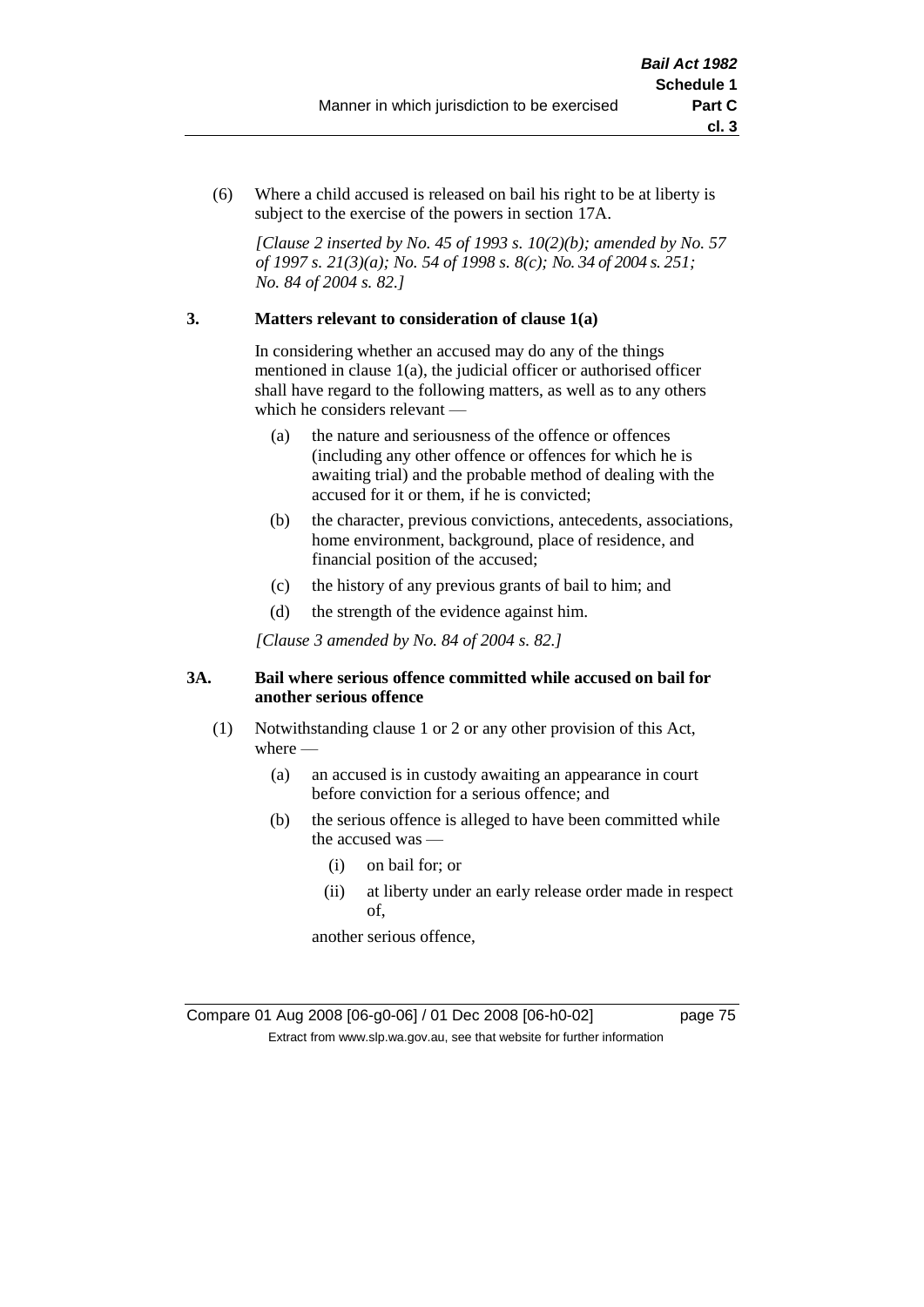the judicial officer or (if section 16A does not apply) the authorised officer in whom jurisdiction is vested shall refuse to grant bail for the serious offence referred to in paragraph (a) unless the judicial officer or authorised officer —

- (c) is satisfied that there are exceptional reasons why the accused should not be kept in custody and, if clause 3B applies, is so satisfied only after complying with that clause; and
- (d) is also satisfied that bail may properly be granted having regard to the provisions of clauses 1 and 3 or, in the case of a child accused, clauses 2 and 3.
- (2) Notwithstanding section 7(1), where an accused is refused bail under subclause (1) for an appearance for a serious offence his case for bail need not be considered again under that subsection for an appearance for that offence unless he satisfies the judicial officer who may order his detention that —
	- (a) new facts have been discovered, new circumstances have arisen or the circumstances have changed since bail was refused; or
	- (b) he failed to adequately present his case for bail on the occasion of that refusal.
- (3) Where a child accused is refused bail under subclause (1) he shall be dealt with in accordance with section 19(2) of the *Young Offenders Act 1994*.

*[Clause 3A inserted by No. 45 of 1993 s. 10(2)(c); amended by No. 57 of 1997 s. 21(3)(b); No. 54 of 1998 s. 7 and 13(1); No. 84 of 2004 s. 82.]*

# **3B. Determination of exceptional reasons under clause 3A(1)**

- (1) This clause applies where it appears to the judicial officer or (if section 16A does not apply) the authorised officer that all or any of the acts alleged to constitute a serious offence referred to in clause 3A(1)(b) would, if proved in the appropriate proceedings, amount to a breach by the accused of a protective condition or order.
- (2) The judicial officer or authorised officer shall, before making a decision that there are exceptional reasons for the purposes of

page 76 Compare 01 Aug 2008 [06-g0-06] / 01 Dec 2008 [06-h0-02] Extract from www.slp.wa.gov.au, see that website for further information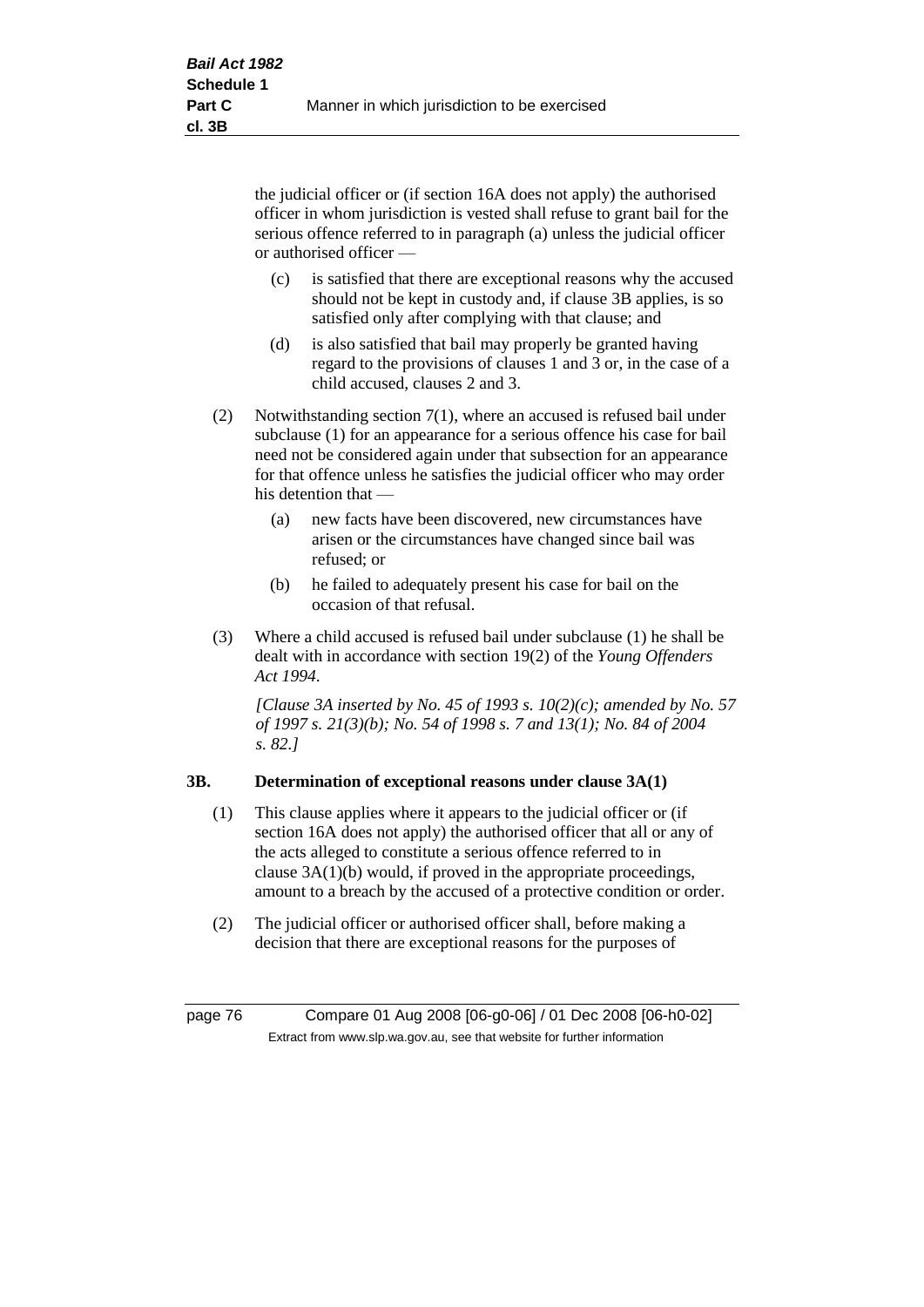clause  $3A(1)(c)$ , make enquiry, or cause enquiry to be made, whether there has already been —

- (a) any breach by the accused of the protective condition or order that has been proved in proceedings;
- (b) any alleged breach by the accused of the protective condition or order that has not been so proved, including an allegation that has not been the subject of a prosecution or any other communication to any relevant official; or
- (c) any alleged breach by the accused of any other protective condition or order that has been the subject of a prosecution.
- (3) On becoming aware of any such alleged breach, the judicial officer or authorised officer shall give each person for whose protection a protective condition or order referred to in subclause (2) was imposed or made (a **"relevant person"**) a reasonable opportunity to give evidence by affidavit on matters relating to that protective condition or order.
- (4) The judicial officer or authorised officer shall in making any decision for the purposes of clause  $3A(1)(c)$  —
	- (a) give due weight to  $-$ 
		- (i) any evidence given under subclause (3);
		- (ii) any adverse effect that a grant of bail to the accused would have on a relevant person; and
		- (iii) any difficulty that a relevant person might have in proving any future breach of a protective condition or order;
	- (b) consider whether it would be appropriate to refuse bail and make a hospital order under section 5 of the *Criminal Law (Mentally Impaired Accused) Act 1996*;
	- (c) in the case of a condition imposed for a purpose mentioned in clause 2(2)(c) or (d) of Part D, treat any alleged breach of the condition as a serious matter even if the conduct alleged to amount to the breach in itself appears to be trivial; and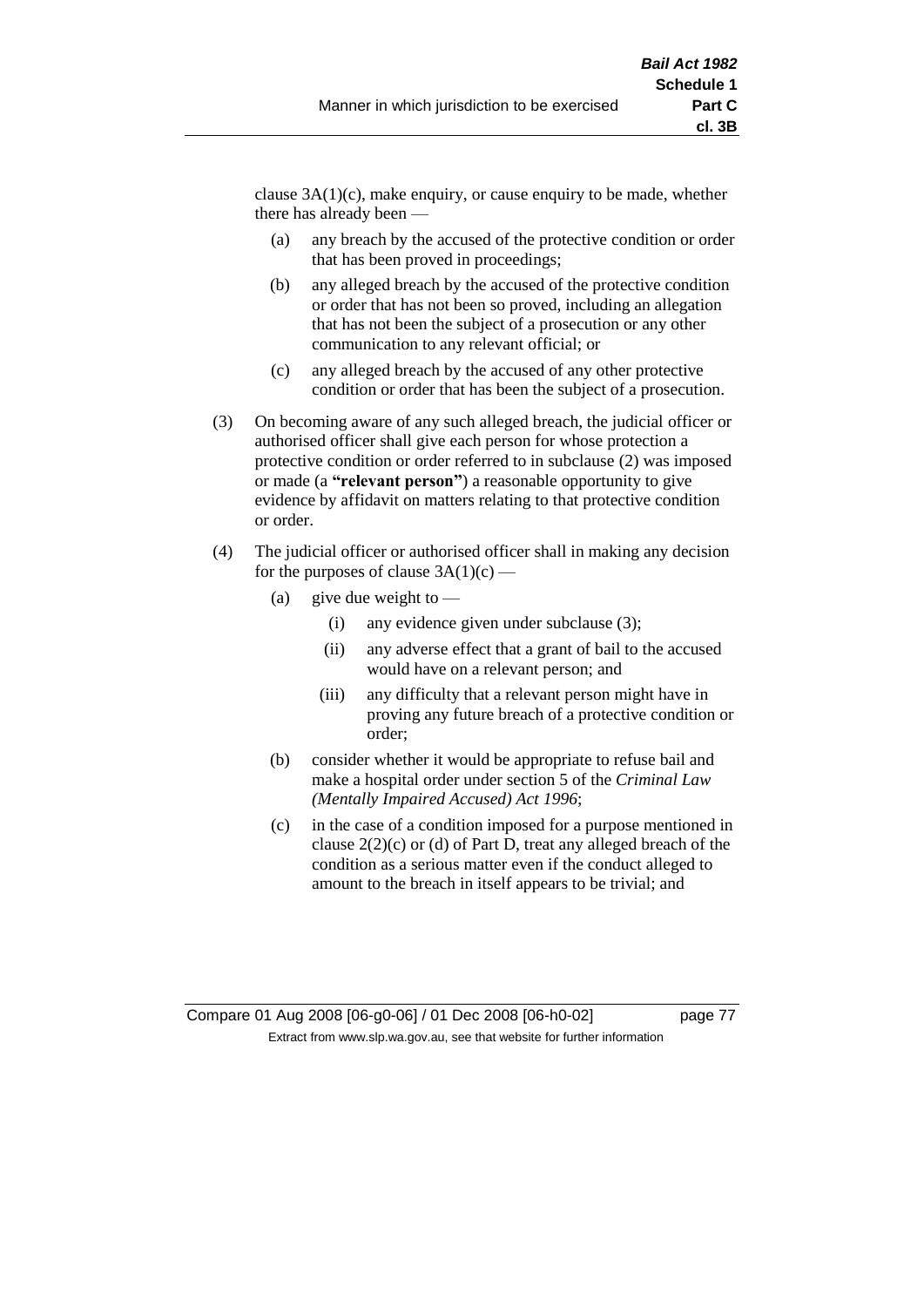- (d) consider whether any alleged breach of a protective condition or order that has occurred shows that the purpose of the condition or order has not been achieved and that the accused should be kept in custody.
- (5) The provisions of this clause do not limit the matters that the judicial officer or authorised officer may take into account for the purposes of clause  $3A(1)(c)$ .
- (6) In this clause —

# *protective condition or order* means —

- (a) a condition imposed for a purpose mentioned in clause  $2(2)(c)$  or (d) of Part D;
- (b) a violence restraining order or a police order under the *Restraining Orders Act 1997*; or
- (c) a Part VII order under the *Justices Act 1902* <sup>2</sup>
	- (i) that under section 86 of the *Restraining Orders Act 1997* is taken to be a misconduct restraining order under that Act; and
	- (ii) that shows on the face of the order that the causing or threatening of personal injury by the accused was a ground for the making of the order.

*[Clause 3B inserted by No. 54 of 1998 s. 13(2); amended by No. 38 of 2004 s. 60; No. 59 of 2004 s. 141; No. 84 of 2004 s. 11 and 82.]*

# **4. When bail to be granted after conviction**

In deciding whether or not to grant bail to an accused who is in custody waiting to be sentenced or otherwise dealt with for an offence of which he has been convicted or awaiting the disposal of appeal proceedings, the judicial officer shall, subject to clauses 5 and 6, consider whether -

- (a) in the case of an accused waiting to be sentenced, there is a strong likelihood that he will impose a non-custodial sentence; or
- (b) in either case, there are exceptional reasons why the accused should not be kept in custody,

page 78 Compare 01 Aug 2008 [06-g0-06] / 01 Dec 2008 [06-h0-02] Extract from www.slp.wa.gov.au, see that website for further information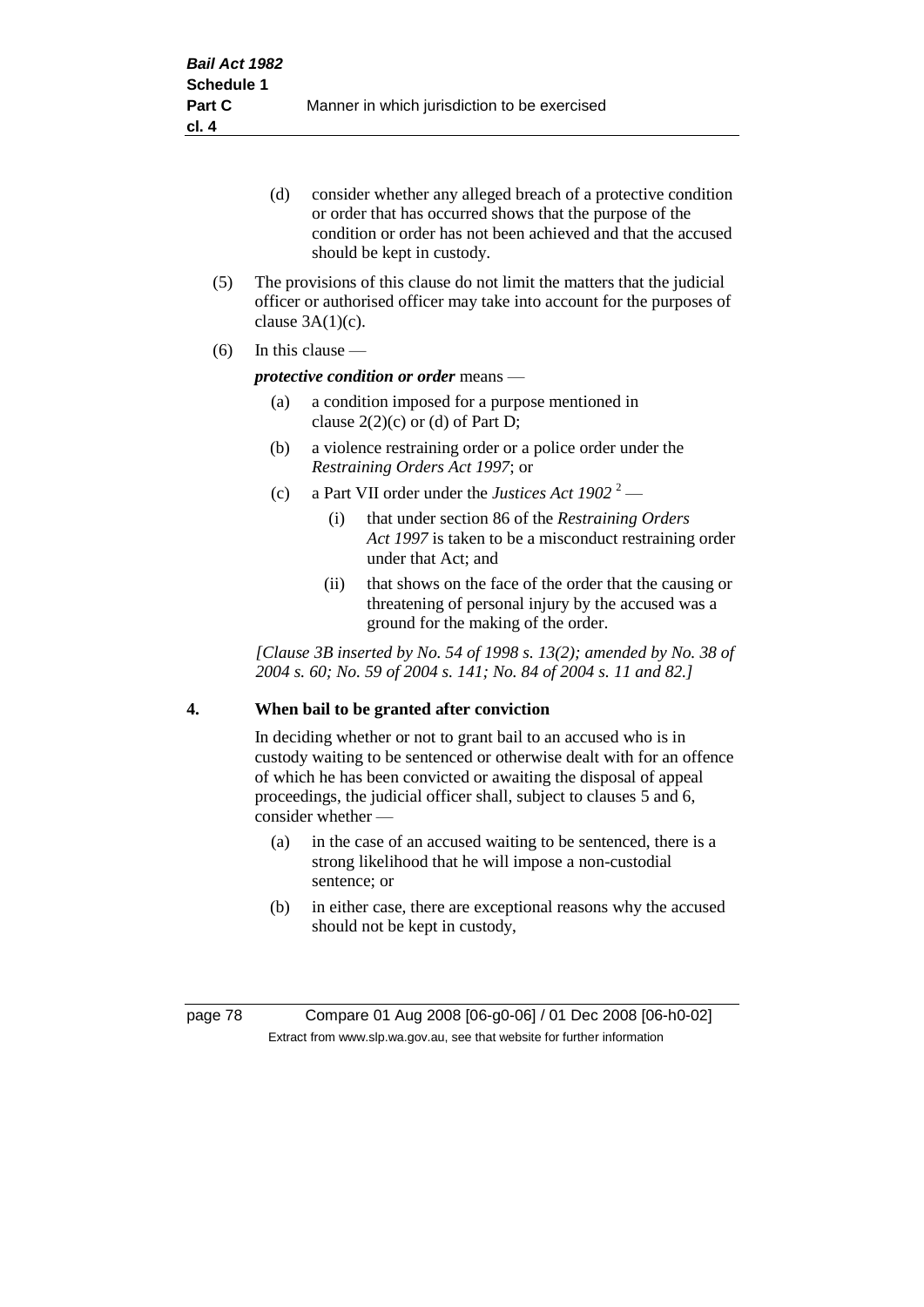and shall only grant bail to him if he is satisfied that —

- (c) in the case of an accused waiting to be sentenced, at least one of those reasons exists and, in the case of an appellant, the reason mentioned in paragraph (b) exists; and
- (d) he may properly do so having regard to the provisions of clauses 1 and 3 or, in the case of a child, clauses 2 and 3.

*[Clause 4 amended by No. 84 of 2004 s. 82.]*

# **5. Exception for bail for an appeal under the** *Criminal Appeals Act 2004* **Part 2**

Clause 4 does not apply to the bail of a person who is awaiting the disposal of appeal proceedings under Part 2 of the *Criminal Appeals Act 2004*; such a person shall be deemed for the purposes of this Part to be awaiting an appearance in court before conviction for an offence.

*[Clause 5 inserted by No. 33 of 1989 s. 18; amended by No. 59 of 2004 s. 141; No. 84 of 2004 s. 11.]*

# **6. Bail of people on community orders etc.**

For the purpose of determining whether clause 4 applies, a person in custody —

- (a) under section 50, 79, 84E, 128, 129 or 132 of the *Sentencing Act 1995* in connection with a possible breach of a conditional release order, a sentence of suspended imprisonment or conditional suspended imprisonment or a community order imposed under that Act; or
- (b) under section 43 of the *Young Offenders Act 1994* in respect of an alleged breach of a youth community based order, an intensive youth supervision order or a conditional release order made under that Act,

is to be taken as not having been convicted of the offence for which the sentence was imposed.

*[Clause 6 inserted by No. 78 of 1995 s. 8; amended by No. 27 of 2004 s. 13(3).]*

Compare 01 Aug 2008 [06-g0-06] / 01 Dec 2008 [06-h0-02] page 79 Extract from www.slp.wa.gov.au, see that website for further information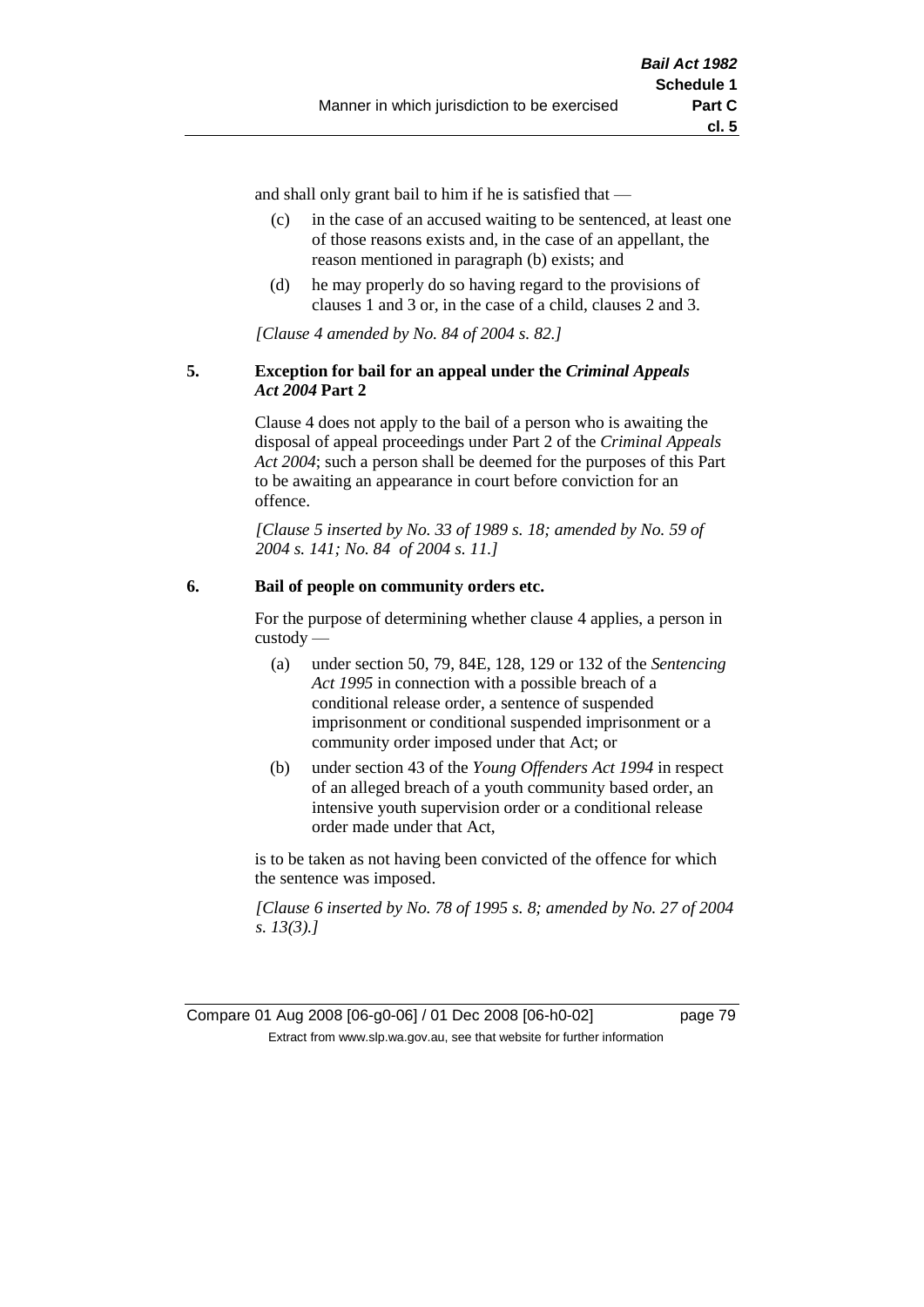Limitation on period of bail

# **7. Bail for initial appearance to be for not more than 7 days**

In fixing the terms of bail of an accused for his initial appearance in court for an offence, a justice or an authorised officer shall require him to make the appearance within the period of 7 days commencing on and including the day on which the accused was arrested for the offence.

*[Clause 7 amended by No. 84 of 2004 s. 82.]*

# **8. Bail on adjournment in court of summary jurisdiction to be for not more than 30 days except by consent**

In fixing the terms of bail of an accused for an appearance in court after an adjournment of proceedings for an offence, a judicial officer sitting as a court of summary jurisdiction shall require him to make the appearance within the period of 30 days commencing on and including the day on which the proceedings are adjourned, unless the accused consents to appear on a later day.

*[Clause 8 amended by No. 49 of 1988 s. 90(c); No. 59 of 2004 s. 141; No. 84 of 2004 s. 82.]*

# **9. Provision as to calculation of time**

The periods specified in clauses 7 and 8 shall be calculated to include any Sunday or public holiday.

# **Part D — Conditions which may be imposed on a grant of bail**

# **1. Conditions as to forfeiture and giving security may be imposed on the accused and sureties**

- (1) A judicial officer or authorised officer, on a grant of bail, may impose conditions under this clause if he considers that it is desirable to do so to ensure the performance of the accused's bail undertaking.
- (2) If a judicial officer or authorised officer considers that it is desirable as mentioned in subclause (1), he may in addition to releasing the

page 80 Compare 01 Aug 2008 [06-g0-06] / 01 Dec 2008 [06-h0-02] Extract from www.slp.wa.gov.au, see that website for further information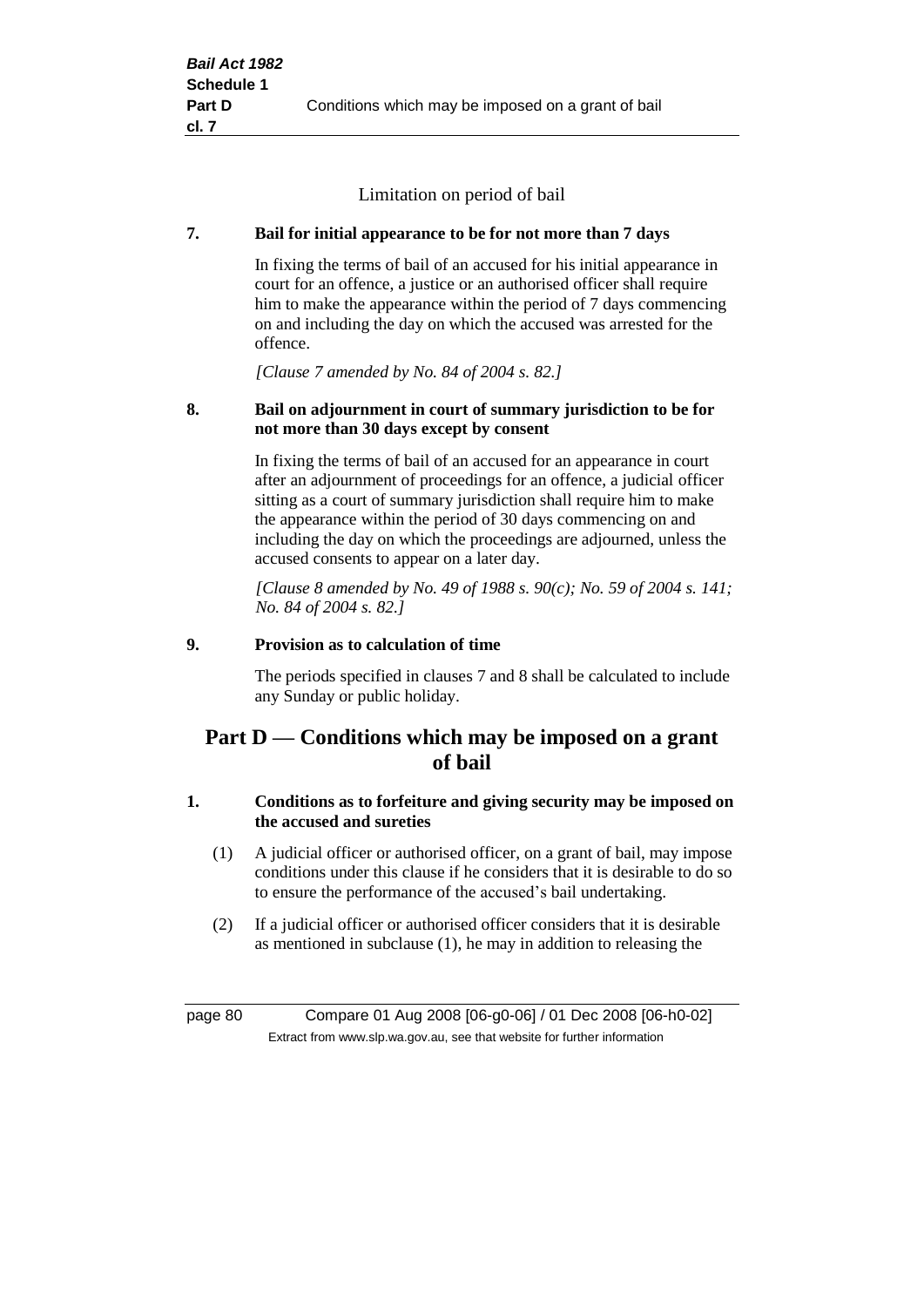accused on his bail undertaking impose any one or more of the following conditions —

- (a) that the accused in his bail undertaking agree to forfeit a specified amount of money if he fails to comply with any requirement of his bail undertaking mentioned in section  $28(2)(a)$  or  $(b)(ii)$ ;
- (b) that a surety or a specified number of sureties enter into a surety undertaking or surety undertakings whereby he or they agree to forfeit a specified amount or specified amounts of money if the accused fails to comply with any requirement of his bail undertaking mentioned in section  $28(2)(a)$  or (b)(ii);
- (c) that any of them the accused and the surety or sureties give security of a specified value, including the deposit of a specified amount of cash, for the performance of their respective obligations;
- (d) that any of them the accused and the surety or sureties deposit with a specified officer any specified passbook or document relating to the title to, or ownership of, any account or other asset offered as security for the performance of their respective obligations; or
- (e) that any of them the accused and the surety or sureties, at his or their own expense or otherwise, enter into such mortgage, charge, assignment or other transaction, or take such other step, as may be required, including completion of the necessary documents, to render any security effective and enforceable by the State.
- (3) The nature and sufficiency of any security, and the documentation therefor, required under subclause (2) shall be determined by the judicial officer or authorised officer who imposed the condition or, if no determination is so made —
	- (a) by the person before whom the bail undertaking is entered into, where the security is to be given by the accused; and
	- (b) where the security is to be given by a surety, by any person authorised under section 36 to approve the surety or before whom the surety undertaking is entered into.
- (4) When a bail undertaking ceases to have effect as provided in section 34(a) to (d), or upon an accused being acquitted of a charge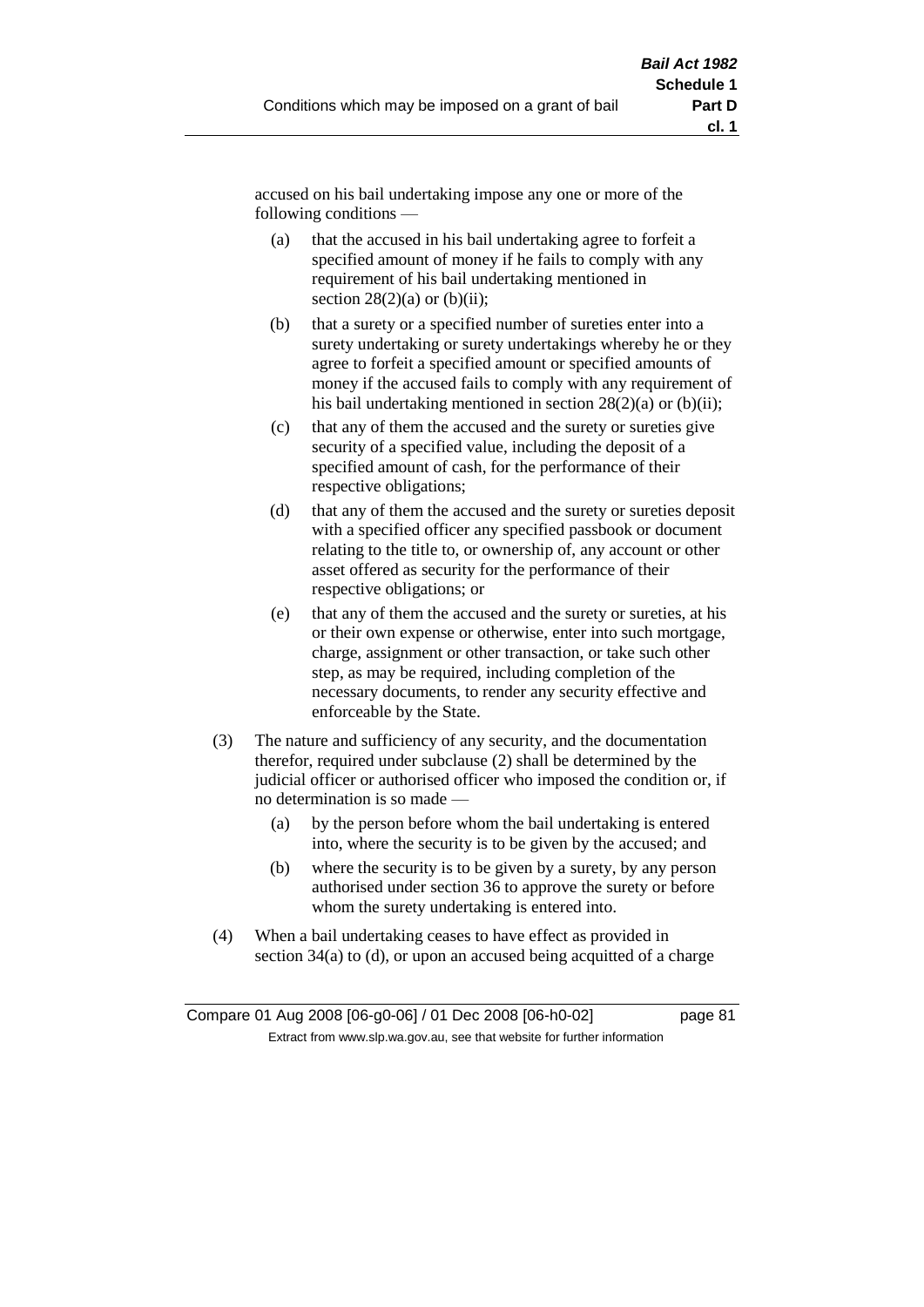under section 51(1) or (2) or discharged from further proceedings therefor, each of them the accused, or where section 34(b) applies his personal representative, and any surety is entitled to have returned to him any security given under subclause (2).

(5) When a surety undertaking ceases to have effect as provided in section 47(a) to (f), a surety is entitled to have returned to him any security given under subclause (2).

*[Clause 1 amended by No. 65 of 2003 s. 121(3); No. 84 of 2004 s. 82.]*

# **2. Other conditions which may be imposed**

- (1) A judicial officer or authorised officer, on a grant of bail, may impose conditions —
	- (a) to be complied with before the accused is released on bail or while the accused is on bail;
	- (b) as to the accused's conduct while on bail; or
	- (c) as to where the accused shall reside while on bail,

if he considers that it is desirable for any purpose mentioned in subclause (2), (2b), (3) or (4).

- (1a) Without limiting subclause (1), a judicial officer or authorised officer shall, on a grant of bail to a child accused, consider whether it is desirable for any purpose mentioned in subclause (2) to impose a condition as to —
	- (a) any period in each day during which the child is to remain at a particular place;
	- (b) any person with whom the child is not to associate or communicate;
	- (c) any place that the child is not to frequent;
	- (d) the attendance by the child at a school or other educational institution; or
	- (e) any other matter,

and the judicial officer or authorised officer may impose any such condition.

page 82 Compare 01 Aug 2008 [06-g0-06] / 01 Dec 2008 [06-h0-02] Extract from www.slp.wa.gov.au, see that website for further information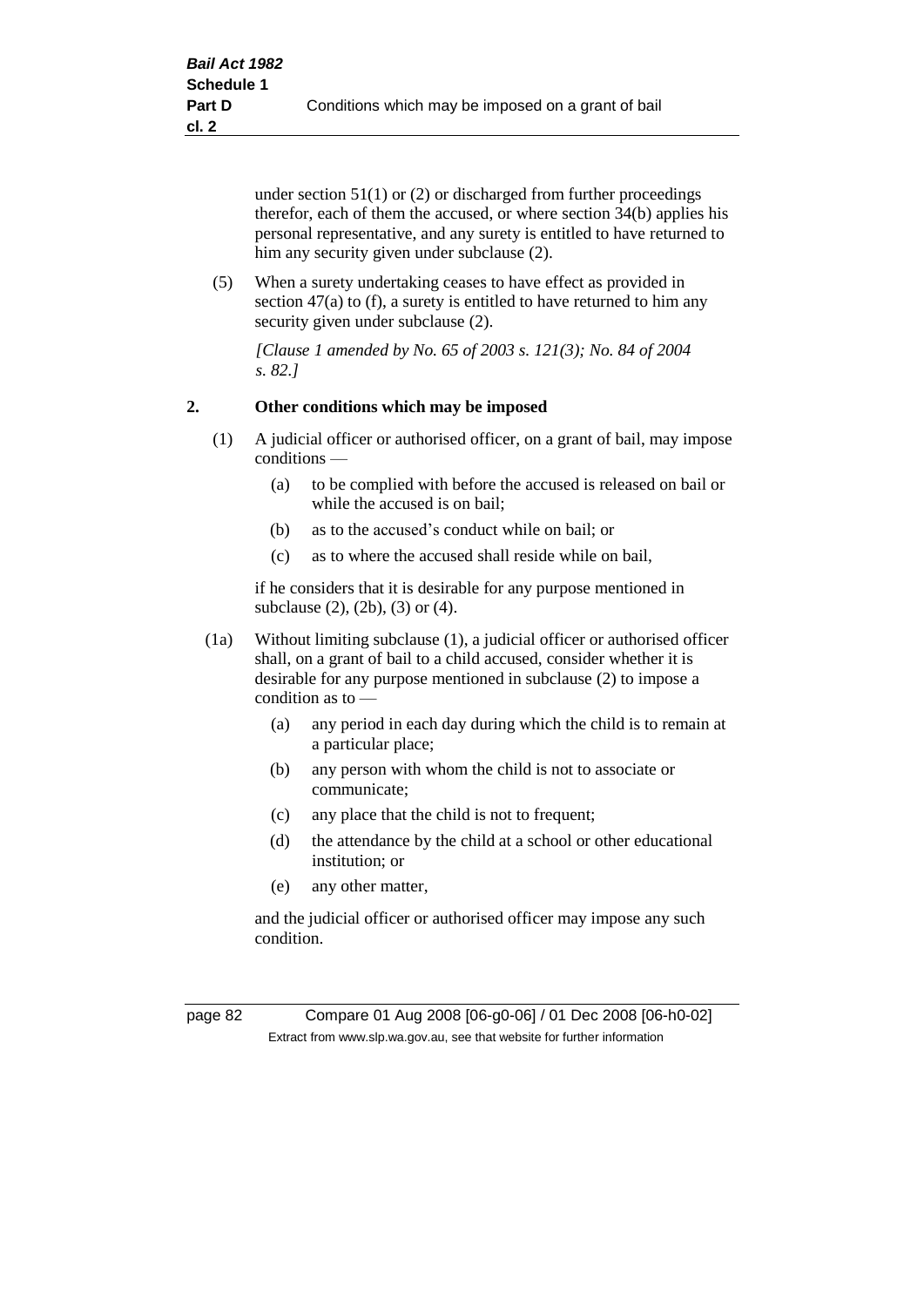- (2) Any condition may be imposed under subclause (1) or (1a) to ensure that an accused —
	- (a) appears in court in accordance with his bail undertaking;
	- (b) does not while on bail commit an offence;
	- (c) does not endanger the safety, welfare or property of any person;
	- (d) does not interfere with witnesses or otherwise obstruct the course of justice, whether in relation to himself or any other person; or
	- (e) as regards the period when the accused is on trial, does not prejudice the proper conduct of the trial.
- (2a) Before imposing a condition on a grant of bail for a purpose mentioned in subclause (2)(c) or (d) a judicial officer or authorised officer is to consider whether that purpose would be better served, or could be better assisted, by a restraining order made under the *Restraining Orders Act 1997* and whether, in the case of a judicial officer, to exercise the power in section 63 of that Act or, in the case of an authorised officer, to make a telephone application under that Act.
- (2b) Where a judicial officer is of the opinion that the accused should while on bail -
	- (a) be counselled for a behavioural problem; or
	- (b) attend a course or programme that may assist with such a problem,

the judicial officer may under subclause (1) impose a condition for that purpose that requires the accused to —

- (c) attend a prescribed person to be counselled; or
- (d) attend a prescribed course or programme,

that is specified by the judicial officer in the condition.

(3) Where a judicial officer who grants bail to an accused is of the opinion that the accused's physical condition ought to be examined the officer may, under subclause (1), impose any condition which the officer considers desirable for the purpose of ensuring that the accused is examined by a medical practitioner.

Compare 01 Aug 2008 [06-g0-06] / 01 Dec 2008 [06-h0-02] page 83 Extract from www.slp.wa.gov.au, see that website for further information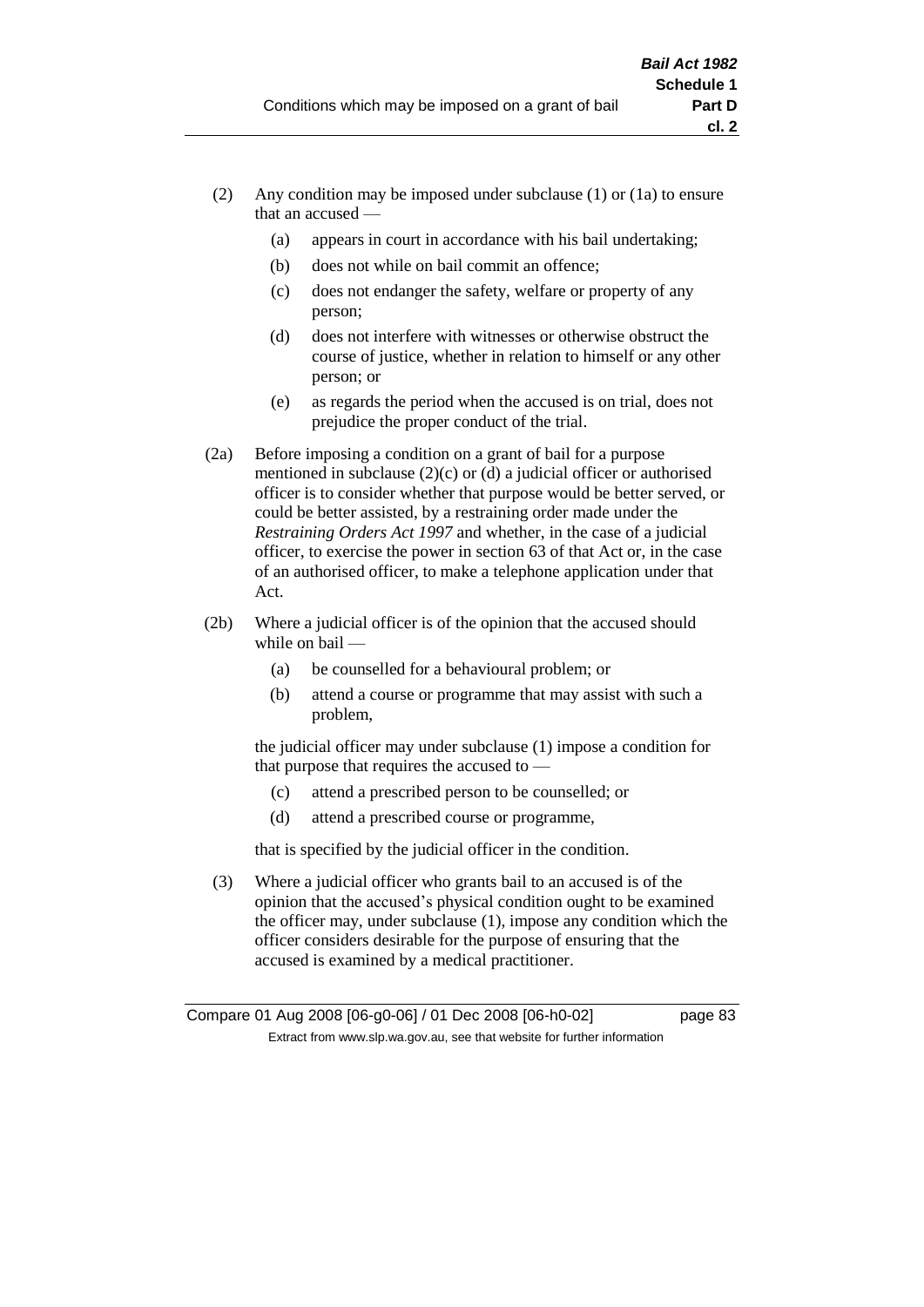- (3a) Where a judicial officer who grants bail to an accused is of the opinion that the accused's mental condition ought to be examined the officer may, under subclause (1), impose any condition which the officer considers desirable for the purpose of ensuring that the accused's mental condition is examined including a condition —
	- (a) that the accused be examined by a medical practitioner or an authorised mental health practitioner (as defined in the *Mental Health Act 1996*) for the purpose of deciding whether to make a referral under section 29 of that Act;
	- (b) that the accused be admitted to an authorised hospital (as defined in the *Mental Health Act 1996*);
	- (c) that the accused be examined by a psychiatrist.
- (4) Where a judicial officer is of the opinion that an accused is suffering from alcohol or drug abuse and is in need of care or treatment either on that account, or to enable him to be prepared for his trial, the judicial officer may, under subclause (1), impose any condition which he considers desirable for the purpose of ensuring that the accused receives such care or treatment, including that he lives in, or from time to time attends at, a specified institution or place in order to receive such care or treatment.
- (5) Where a judicial officer imposes a condition for a purpose mentioned in subclause (2b), (3), (3a) or (4), the judicial officer shall cause to be sent to the person who is to counsel or examine the accused, or the place at which the accused is to attend, a statement of the reasons for imposing the condition.
- (6) Where a condition is imposed under this clause that an accused shall reside in premises established for the accommodation of persons to whom bail has been granted, that condition shall be deemed to include a further condition that the accused shall comply with such rules as are for the time being laid down for the maintenance of the good order of those premises, whether such rules are made under section 67 or by the authority responsible for the good order of the premises.
- (7) In this clause —

*medical practitioner* means a medical practitioner withinhas the meaning ofgiven to that term in the *Medical Practitioners Act 1894*; and*2008* section 4;

page 84 Compare 01 Aug 2008 [06-g0-06] / 01 Dec 2008 [06-h0-02] Extract from www.slp.wa.gov.au, see that website for further information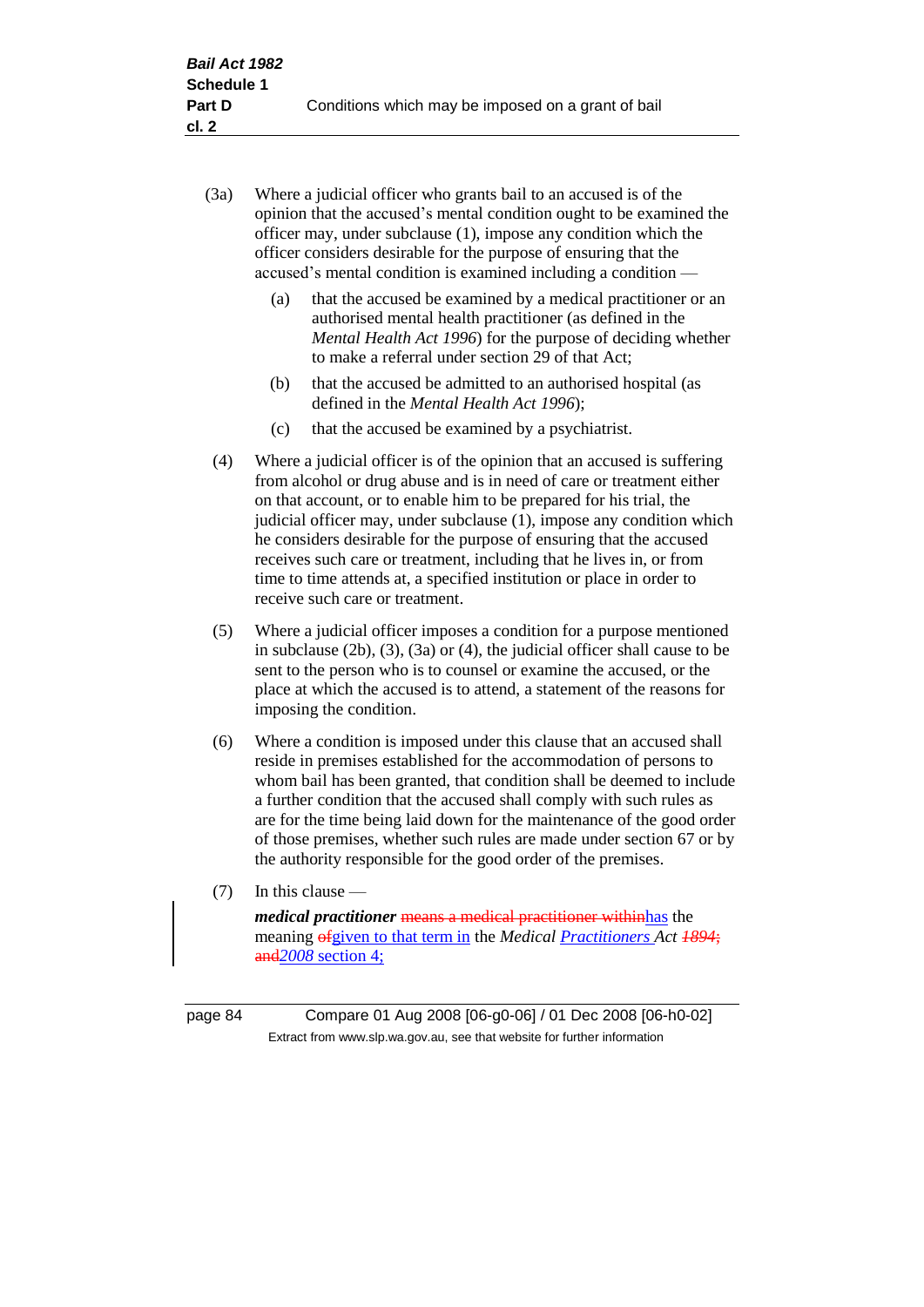*psychiatrist* has the same meaning as it has in the *Mental Health Act 1996*.

*[Clause 2 amended by No. 45 of 1993 s. 10(3); No. 69 of 1996 s. 3; No. 54 of 1998 s. 12; No. 84 of 2004 s. 8282; No. 22 of 2008 s. 162.]*

# **3. Home detention condition may be imposed**

- (1) A judicial officer may, subject to this clause, impose a home detention condition as a condition on a grant of bail.
- (2) A home detention condition shall not be imposed unless the accused is over the age of 17 years and the judicial officer is satisfied —
	- (a) after considering a report from a community corrections officer about the accused and his circumstances, that the accused is suitable to be subject to a home detention condition;
	- (b) that the place where it is proposed the accused will remain while subject to the home detention condition is a suitable place; and
	- (c) that unless a home detention condition is imposed, the accused will not be released on bail.
- (3) A home detention condition is a condition that while the accused is on bail the accused shall —
	- (a) remain at and not leave the place specified in the bail record form and in the bail undertaking (or in a notice under section 50E) until the time specified, or deemed by section 31(3) to be specified, in the bail undertaking except —
		- (i) to work in gainful employment approved by a community corrections officer;
		- (ii) with the approval of a community corrections officer, to seek gainful employment;
		- (iii) to obtain urgent medical or dental treatment for the accused;
		- (iv) for the purpose of averting or minimizing a serious risk of death or injury to the accused or to another person;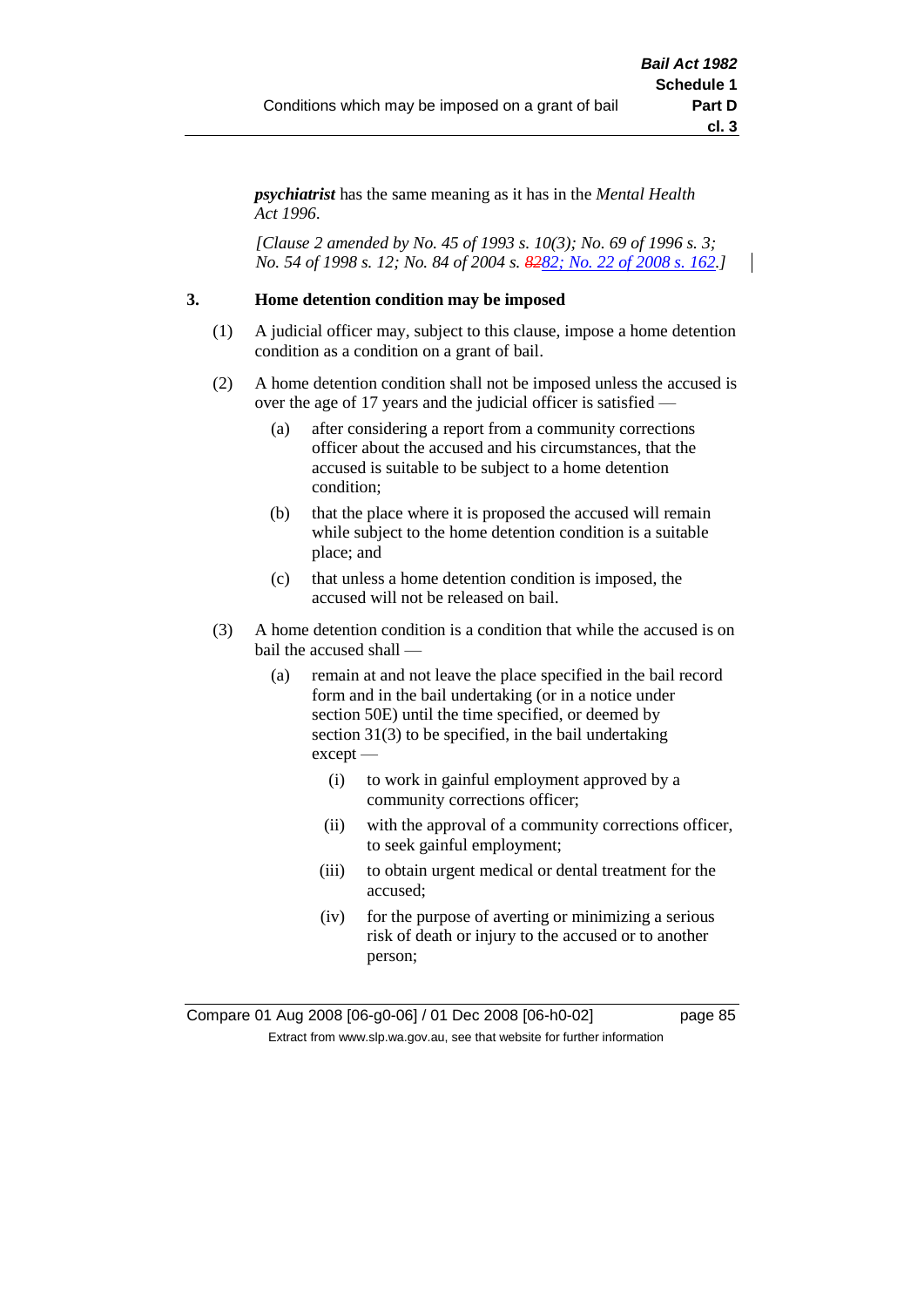|     | (v)                                                                                                                                                            | to obey an order issued under a written law (such as a<br>summons) requiring the accused's presence<br>elsewhere;                                                                                                     |  |  |
|-----|----------------------------------------------------------------------------------------------------------------------------------------------------------------|-----------------------------------------------------------------------------------------------------------------------------------------------------------------------------------------------------------------------|--|--|
|     | (vi)                                                                                                                                                           | for a purpose approved of by a community<br>corrections officer; or                                                                                                                                                   |  |  |
|     | (vii)                                                                                                                                                          | on the direction of a community corrections officer;                                                                                                                                                                  |  |  |
| (b) |                                                                                                                                                                | not leave the State;                                                                                                                                                                                                  |  |  |
| (c) | comply with every reasonable direction of a community<br>corrections officer;                                                                                  |                                                                                                                                                                                                                       |  |  |
| (d) | comply with such of the conditions specified in the list<br>provided under section $24A(4)$ as may be specified in a notice<br>given under section 50E(b); and |                                                                                                                                                                                                                       |  |  |
| (e) |                                                                                                                                                                | when requested to do so, produce a copy of his bail<br>undertaking and any notice by the CEO (corrections) under<br>section 50E for inspection by a community corrections officer<br>or a member of the Police Force. |  |  |
|     |                                                                                                                                                                | [Clause 3 inserted by No. 61 of 1990 s. 15; amended by No. 31 of<br>1993 s. 9; No. 84 of 2004 s. 82; No. 65 of 2006 s. 53.]                                                                                           |  |  |

page 86 Compare 01 Aug 2008 [06-g0-06] / 01 Dec 2008 [06-h0-02] Extract from www.slp.wa.gov.au, see that website for further information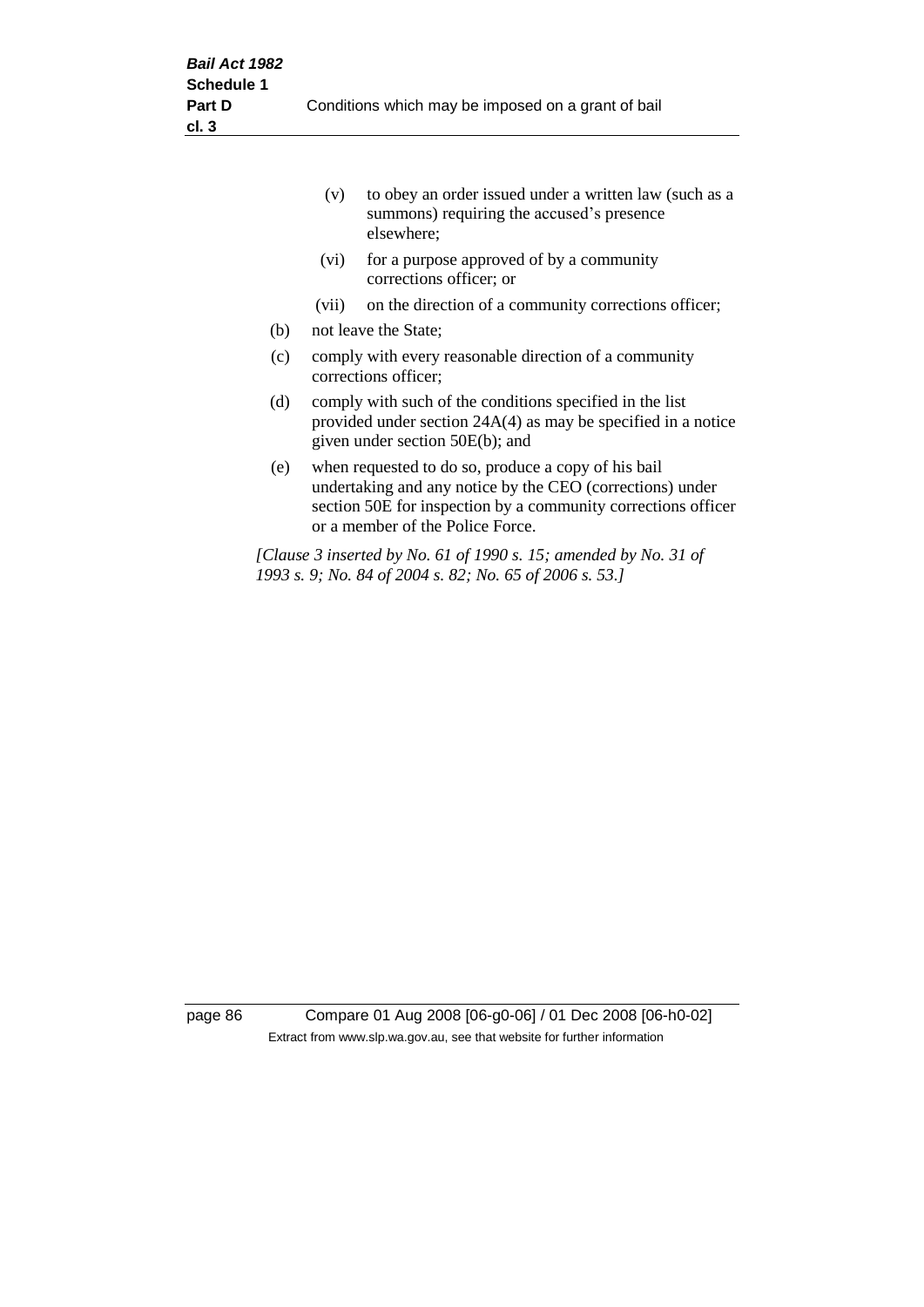**cl. 1**

# **Schedule 2**

*[Heading inserted by No. 45 of 1993 s. 11.]*

[Section 3(1)]

# **Serious offences**

|    | <b>Enactment</b>         | <b>Description of offence</b>                                                    |
|----|--------------------------|----------------------------------------------------------------------------------|
| 1. | <b>The Criminal Code</b> |                                                                                  |
|    | s. 279                   | Murder                                                                           |
|    | s. 280                   | Manslaughter                                                                     |
|    | s. 281                   | Unlawful assault causing death                                                   |
|    | s. 292                   | Disabling in order to commit<br>indictable offence                               |
|    | s. 294                   | Acts intended to cause grievous<br>bodily harm or to resist or prevent<br>arrest |
|    | s. 297                   | Grievous bodily harm                                                             |
|    | s. 301                   | Wounding and similar acts                                                        |
|    | s. $304(2)$              | Acts or omissions, with intent to<br>harm, causing bodily harm or<br>danger      |
|    | s. 317                   | Assault occasioning bodily harm                                                  |
|    | s. $317A(a)$             | Assault with intent to commit or<br>facilitate a crime                           |
|    | s. $317A(b)$             | Assault with intent to do grievous<br>bodily harm                                |
|    | s. 318                   | Serious assaults                                                                 |
|    | s. 323                   | Indecent assault                                                                 |
|    | s. 324                   | Aggravated indecent assault                                                      |
|    | s. 325                   | Sexual penetration without consent                                               |
|    |                          |                                                                                  |

Compare 01 Aug 2008 [06-g0-06] / 01 Dec 2008 [06-h0-02] page 87 Extract from www.slp.wa.gov.au, see that website for further information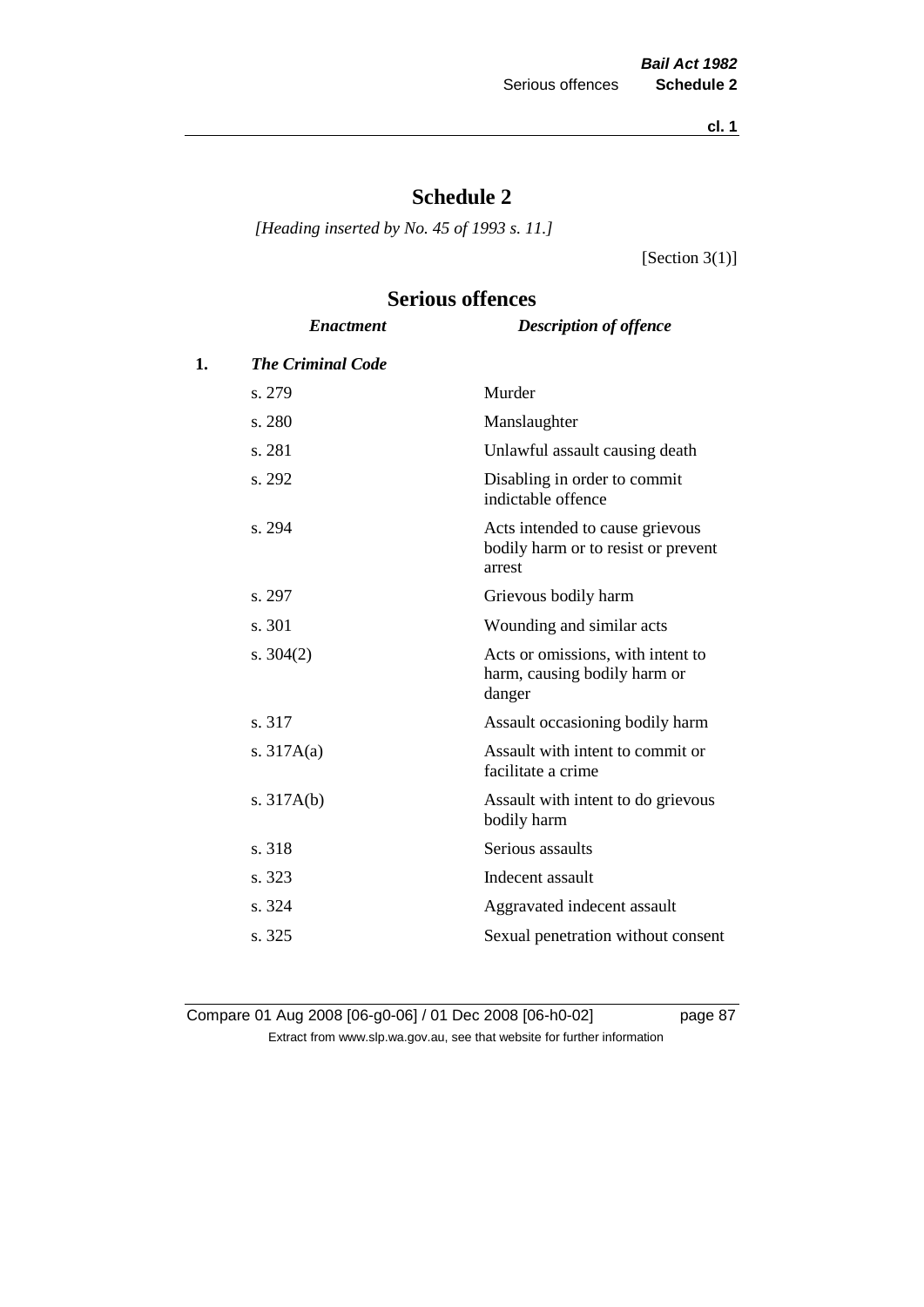**cl. 2**

|     | <b>Enactment</b>                | <b>Description of offence</b>                                                                                                                      |
|-----|---------------------------------|----------------------------------------------------------------------------------------------------------------------------------------------------|
|     | s. 326                          | Aggravated sexual penetration<br>without consent                                                                                                   |
|     | s. 331B                         | Sexual servitude                                                                                                                                   |
|     | s. 331C                         | Conducting business involving<br>sexual servitude                                                                                                  |
|     | s.331D                          | Deceptive recruiting for<br>commercial sexual services                                                                                             |
|     | s. 332                          | Kidnapping                                                                                                                                         |
|     | s. 333                          | Deprivation of liberty                                                                                                                             |
|     | s. 338E                         | Stalking                                                                                                                                           |
|     | s. 378                          | Stealing a motor vehicle                                                                                                                           |
|     | s. 392                          | Robbery                                                                                                                                            |
|     | s. 393                          | Assault with intent to rob                                                                                                                         |
|     | s. 401                          | <b>Burglary</b>                                                                                                                                    |
|     | s.444                           | Criminal damage, if the property is<br>destroyed or damaged by fire                                                                                |
| 2.  | <b>Bush Fires Act 1954</b>      |                                                                                                                                                    |
|     | s. 32                           | Wilfully lighting a fire or causing a<br>fire to be lit under such<br>circumstances as to be likely to<br>injure or damage a person or<br>property |
| 2a. | <b>Misuse of Drugs Act 1981</b> |                                                                                                                                                    |
|     | s. $6(1)$                       | Offences concerned with<br>prohibited drugs generally                                                                                              |
|     | s. $7(1)$                       | Offences concerned with<br>prohibited plants generally                                                                                             |
|     | s. $33(1)(a)$                   | Attempting to commit an offence<br>under section $6(1)$ or $7(1)$                                                                                  |
|     |                                 |                                                                                                                                                    |

# page 88 Compare 01 Aug 2008 [06-g0-06] / 01 Dec 2008 [06-h0-02] Extract from www.slp.wa.gov.au, see that website for further information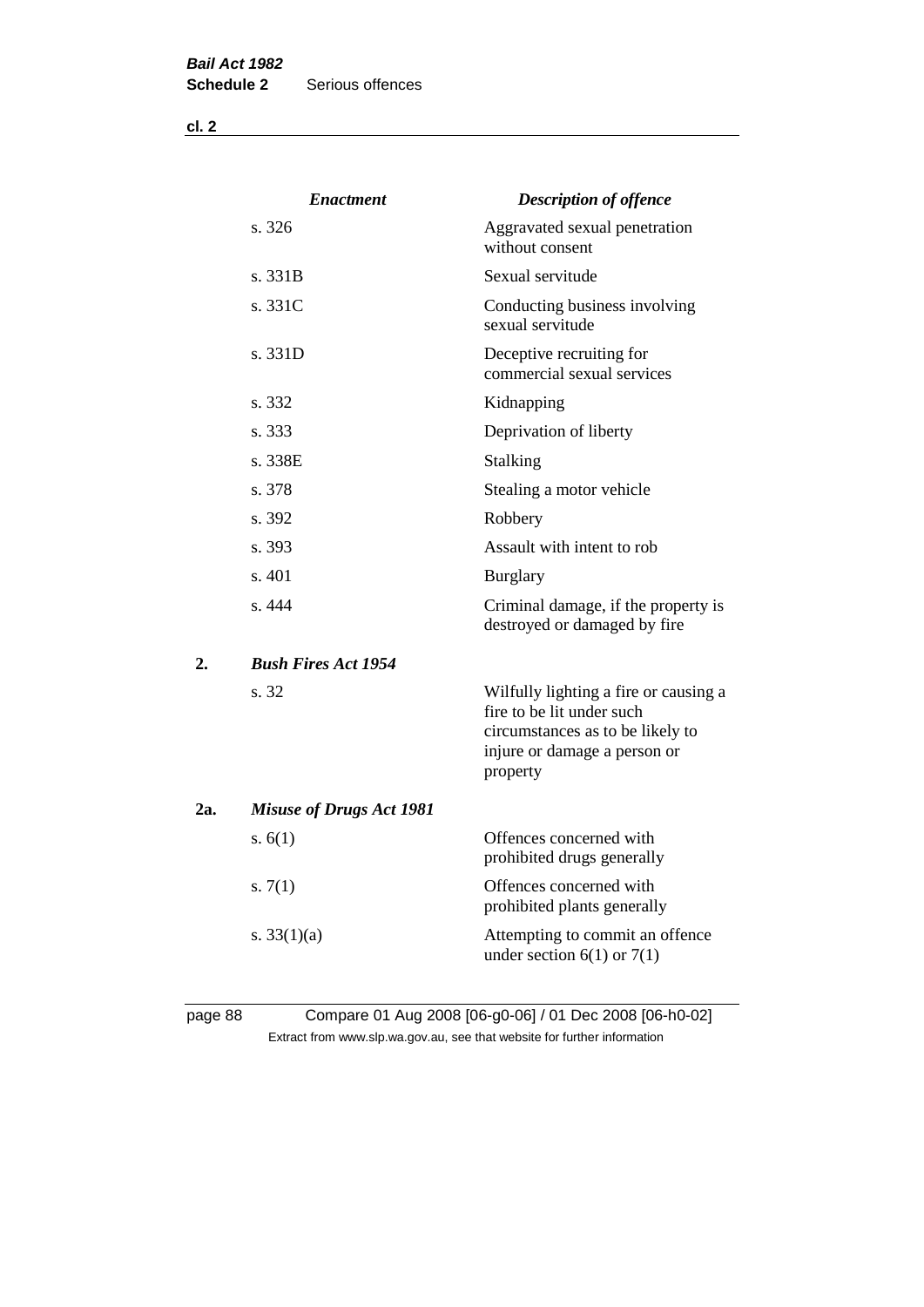## **cl. 2b**

|     | <b>Enactment</b>                                                                                                                                                                                                                                                                                               |                                                                          | <b>Description of offence</b>                                                                                                                                  |  |  |
|-----|----------------------------------------------------------------------------------------------------------------------------------------------------------------------------------------------------------------------------------------------------------------------------------------------------------------|--------------------------------------------------------------------------|----------------------------------------------------------------------------------------------------------------------------------------------------------------|--|--|
|     | s. $33(2)(a)$                                                                                                                                                                                                                                                                                                  |                                                                          | Conspiracy to commit an offence<br>under s. $6(1)$ or $7(1)$                                                                                                   |  |  |
| 2b. | <b>Restraining Orders Act 1997</b>                                                                                                                                                                                                                                                                             |                                                                          |                                                                                                                                                                |  |  |
|     | s. $61(1)$                                                                                                                                                                                                                                                                                                     | order                                                                    | Breach of a violence restraining                                                                                                                               |  |  |
|     | s. $61(2a)$                                                                                                                                                                                                                                                                                                    |                                                                          | Breach of a police order                                                                                                                                       |  |  |
|     | s. $86(2)$                                                                                                                                                                                                                                                                                                     | Breach of a Part VII order under<br>the Justices Act 1902 <sup>2</sup> — |                                                                                                                                                                |  |  |
|     |                                                                                                                                                                                                                                                                                                                | (a)                                                                      | that under section 86 of the<br><b>Restraining Orders Act 1997</b><br>is taken to be a misconduct<br>restraining order under that<br>Act; and                  |  |  |
|     |                                                                                                                                                                                                                                                                                                                | (b)                                                                      | that shows on the face of the<br>order that the causing or<br>threatening of personal<br>injury by the accused was a<br>ground for the making of the<br>order. |  |  |
| 3.  | Road Traffic Act 1974                                                                                                                                                                                                                                                                                          |                                                                          |                                                                                                                                                                |  |  |
|     | s. 59                                                                                                                                                                                                                                                                                                          |                                                                          | Dangerous driving causing death,<br>injury, etc.                                                                                                               |  |  |
|     | s. 59A                                                                                                                                                                                                                                                                                                         | harm                                                                     | Dangerous driving causing bodily                                                                                                                               |  |  |
|     | $\mathcal{L}$ contains $\mathcal{L}$ is a contradict in $\mathcal{L}$ of $\mathcal{L}$ and $\mathcal{L}$ are in $\mathcal{L}$ and $\mathcal{L}$ and $\mathcal{L}$ and $\mathcal{L}$ and $\mathcal{L}$ and $\mathcal{L}$ and $\mathcal{L}$ and $\mathcal{L}$ and $\mathcal{L}$ and $\mathcal{L}$ and $\mathcal$ |                                                                          |                                                                                                                                                                |  |  |

*[Schedule 2 inserted by No. 45 of 1993 s. 11; amended by No. 82 of 1994 s. 13; No. 38 of 1998 s. 4(2); No. 54 of 1998 s. 15; No. 23 of 2001 s. 10(1); No. 4 of 2004 s. 24 and 26; No. 38 of 2004 s. 61; No. 62 of 2004 s. 9(1); No. 84 of 2004 s. 82; No. 29 of 2008 s. 24(8).]* 

| Compare 01 Aug 2008 [06-g0-06] / 01 Dec 2008 [06-h0-02]                  |
|--------------------------------------------------------------------------|
| Extract from www.slp.wa.gov.au, see that website for further information |

page 89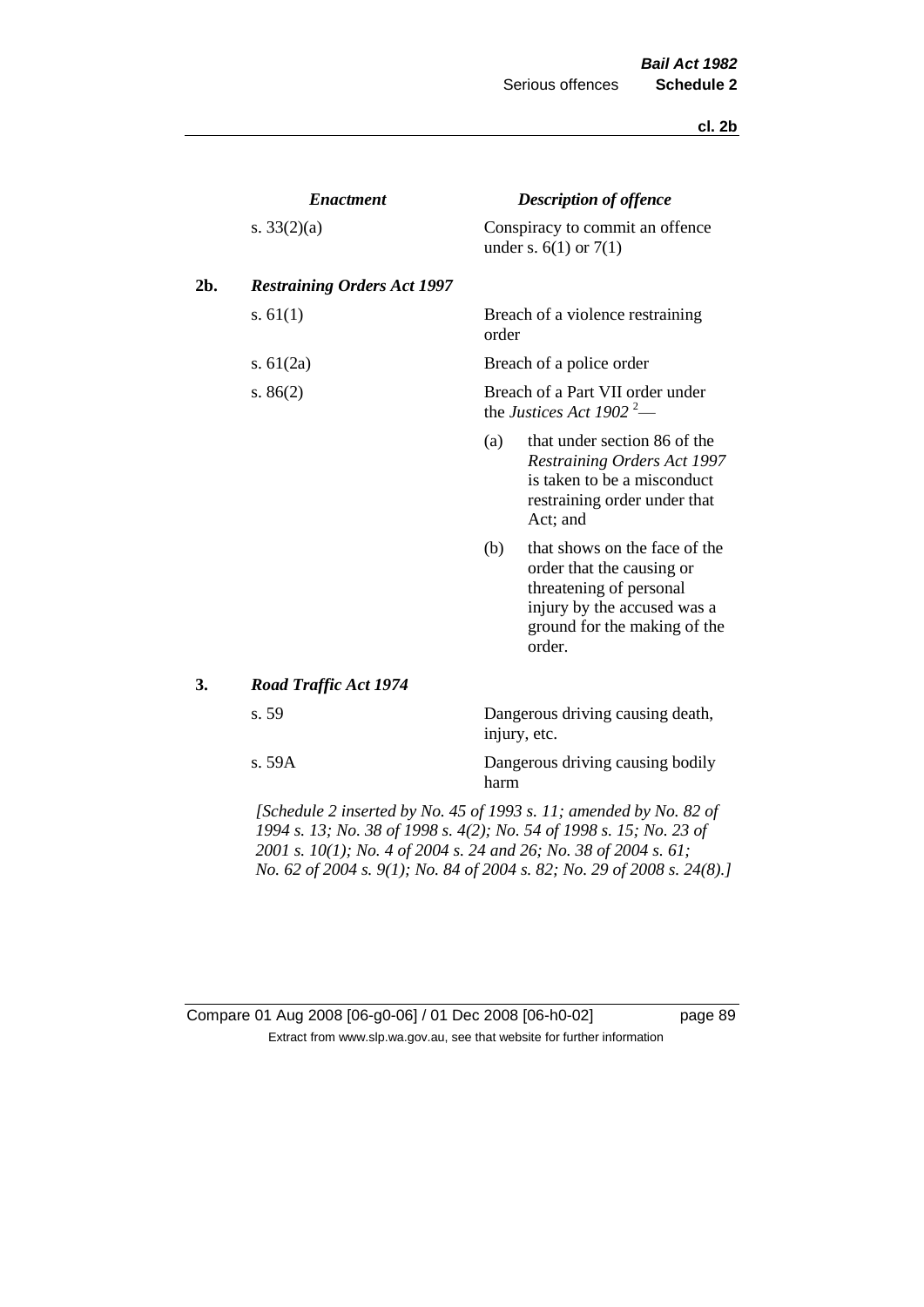# **Notes**

<sup>1</sup> This is a compilation of the *Bail Act 1982* and includes the amendments made by the other written laws referred to in the following table  $\frac{1}{a}$ , The table also contains information about any reprint.

# **Compilation table**

| <b>Short title</b>                                                                                                                                          | <b>Number</b><br>and year | Assent     | Commencement                                                                                      |
|-------------------------------------------------------------------------------------------------------------------------------------------------------------|---------------------------|------------|---------------------------------------------------------------------------------------------------|
| Bail Act 1982                                                                                                                                               | 86 of 1982                |            | 18 Nov 1982 6 Feb 1989 (see s. 2 and<br><i>Gazette</i> 27 Jan 1989 p. 263)                        |
| Acts Amendment<br>(Abolition of Capital)<br>Punishment) Act 1984<br>Pt. III                                                                                 | 52 of 1984                | 5 Sep 1984 | 3 Oct 1984                                                                                        |
| <b>Bail Amendment</b><br>Act 1984 <sup>4</sup>                                                                                                              | 74 of 1984                |            | 29 Nov 1984 6 Feb 1989 (see s. 2 and<br><i>Gazette</i> 27 Jan 1989 p. 263)                        |
| <b>Bail Amendment</b><br>Act 1988                                                                                                                           | 15 of 1988                | 6 Sep 1988 | 6 Feb 1989 (see s. 2 and<br><i>Gazette</i> 27 Jan 1989 p. 263)                                    |
| Reprint of the Bail Act 1982 under the Reprints Act 1984 and s. 21 of the Bail<br><b>Amendment Act 1988</b> <sup>5</sup> (includes amendments listed above) |                           |            |                                                                                                   |
| Criminal Law<br>$A_{222}$ and dragger $A_{04}$ 1000                                                                                                         | 70 of 1988                |            | 15 Dec 1988 6 Feb 1989 (see s. 2(2)(b) and<br>$C_{\text{cosatto}}$ 27 I <sub>an</sub> 1000 - 262) |

| Criminal Law<br>Amendment Act 1988<br>Pt.4                                        | 70 OF 1988 |             | 15 Dec 1988 6 Feb 1989 (see s. $2(2)(0)$ and<br>Gazette 27 Jan 1989 p. 263) |
|-----------------------------------------------------------------------------------|------------|-------------|-----------------------------------------------------------------------------|
| Acts Amendment<br>(Children's Court)<br>Act 1988 Pt. 13                           | 49 of 1988 | 22 Dec 1988 | 1 Dec 1989 (see s. 2 and<br><i>Gazette</i> 24 Nov 1989 p. 4327)             |
| Justices Amendment<br>Act 1989 s. 18                                              | 33 of 1989 | 22 Dec 1989 | 1 Jun 1991 (see s. 2 and<br><i>Gazette</i> 17 May 1991 p. 2455)             |
| <b>Community Corrections</b><br><b>Legislation Amendment</b><br>Act 1990 Pt. 2    | 61 of 1990 | 17 Dec 1990 | 3 Apr 1991 (see s. 2 and<br><i>Gazette</i> 22 Mar 1991 p. 1209)             |
| Child Welfare<br>Amendment Act<br>$(No. 2)$ 1990 s. 15                            | 83 of 1990 | 22 Dec 1990 | 1 Aug 1991 (see s. 2 and<br><i>Gazette</i> 1 Aug 1991 p. 3983)              |
| Children's Court of<br>Western Australia<br>Amendment Act<br>$(No. 2)$ 1991 s. 21 | 15 of 1991 | 21 Jun 1991 | 9 Aug 1991 (see s. 2(2) and<br><i>Gazette</i> 9 Aug 1991 p. 4101)           |

**Reprint of the** *Bail Act 1982* **as at 17 Oct 1991** (includes amendments listed above)

page 90 Compare 01 Aug 2008 [06-g0-06] / 01 Dec 2008 [06-h0-02] Extract from www.slp.wa.gov.au, see that website for further information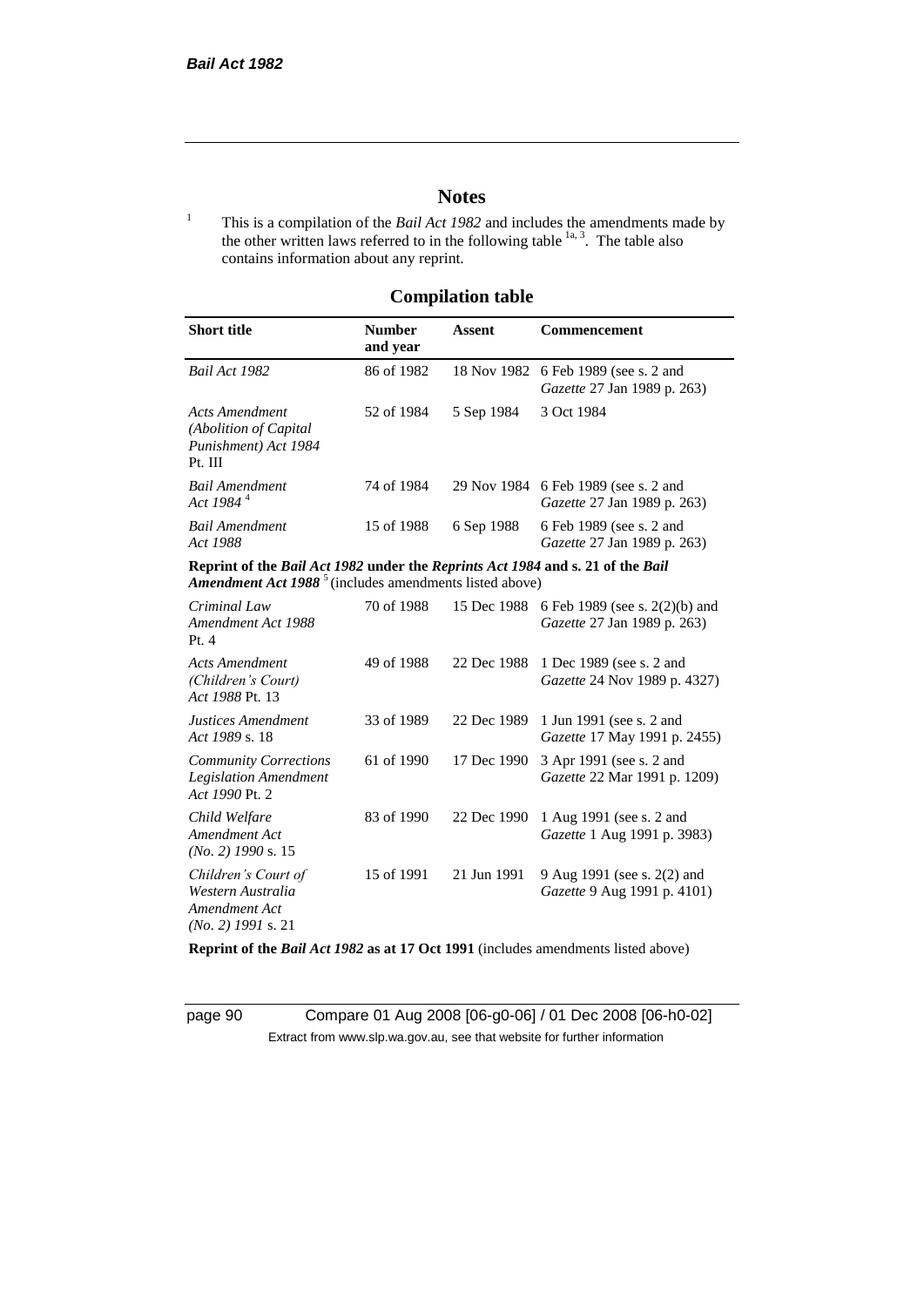| <b>Short title</b>                                                                         | <b>Number</b><br>and year | <b>Assent</b> | <b>Commencement</b>                                                                                                                                                        |
|--------------------------------------------------------------------------------------------|---------------------------|---------------|----------------------------------------------------------------------------------------------------------------------------------------------------------------------------|
| Acts Amendment (Sexual<br>Offences) Act 1992 Pt. 3                                         | 14 of 1992                | 17 Jun 1992   | 1 Aug 1992 (see s. 2 and<br>Gazette 28 Jul 1992 p. 3671)                                                                                                                   |
| <b>Acts Amendment</b><br>(Ministry of Justice)<br>Act 1993 Pt. 3 <sup>6</sup>              | 31 of 1993                | 15 Dec 1993   | 1 Jul 1993 (see s. 2)                                                                                                                                                      |
| Criminal Procedure<br>Amendment Act 1993<br>Pt. $2^7$                                      | 45 of 1993                | 20 Dec 1993   | Act other than s. 7-9 and<br>$10(2)(b)$ : 17 Jan 1994 (see<br>s. $2(1)$ ;<br>s. 7-9 and $10(2)(b)$ : 4 Mar 1994<br>(see s. $2(2)$ and <i>Gazette</i><br>4 Mar 1994 p. 915) |
| Criminal Law<br>Amendment Act 1994<br>s. $13(1)$ and $(2)$                                 | 82 of 1994                | 23 Dec 1994   | 20 Jan 1995 (see s. 2(2))                                                                                                                                                  |
| Acts Amendment (Fines,<br>Penalties and<br><b>Infringement Notices</b> )<br>Act 1994 Pt. 3 | 92 of 1994                | 23 Dec 1994   | 1 Jan 1995 (see s. 2(1) and<br>Gazette 30 Dec 1994 p. 7211)                                                                                                                |
| Sentencing<br>(Consequential<br>Provisions) Act 1995 Pt. 5                                 | 78 of 1995                | 16 Jan 1996   | 4 Nov 1996 (see s. 2 and<br>Gazette 25 Oct 1996 p. 5632)                                                                                                                   |
| Coroners Act 1996 s. 61                                                                    | 2 of 1996                 |               | 24 May 1996 7 Apr 1997 (see s. 2 and<br>Gazette 18 Mar 1997 p. 1529)                                                                                                       |
| <b>Mental Health</b><br>(Consequential<br>Provisions) Act 1996 Pt. 2                       | 69 of 1996                |               | 13 Nov 1996 13 Nov 1997 (see s. 2)                                                                                                                                         |

**Reprint of the** *Bail Act 1982* **as at 13 Mar 1997** (includes amendments listed above except those in the *Coroners Act 1996* and the *Mental Health (Consequential Provisions) Act 1996*) (corrections in *Gazette* 25 Jul 1997 p. 3909 and 14 Nov 1997 p. 6426)

*Statutes (Repeals and Minor Amendments) Act 1997* s. 21 57 of 1997 15 Dec 1997 15 Dec 1997 (see s. 2(1)) *Criminal Law Amendment Act (No. 1) 1998* s. 4(2) 38 of 1998 25 Sep 1998 23 Oct 1998

Compare 01 Aug 2008 [06-g0-06] / 01 Dec 2008 [06-h0-02] page 91 Extract from www.slp.wa.gov.au, see that website for further information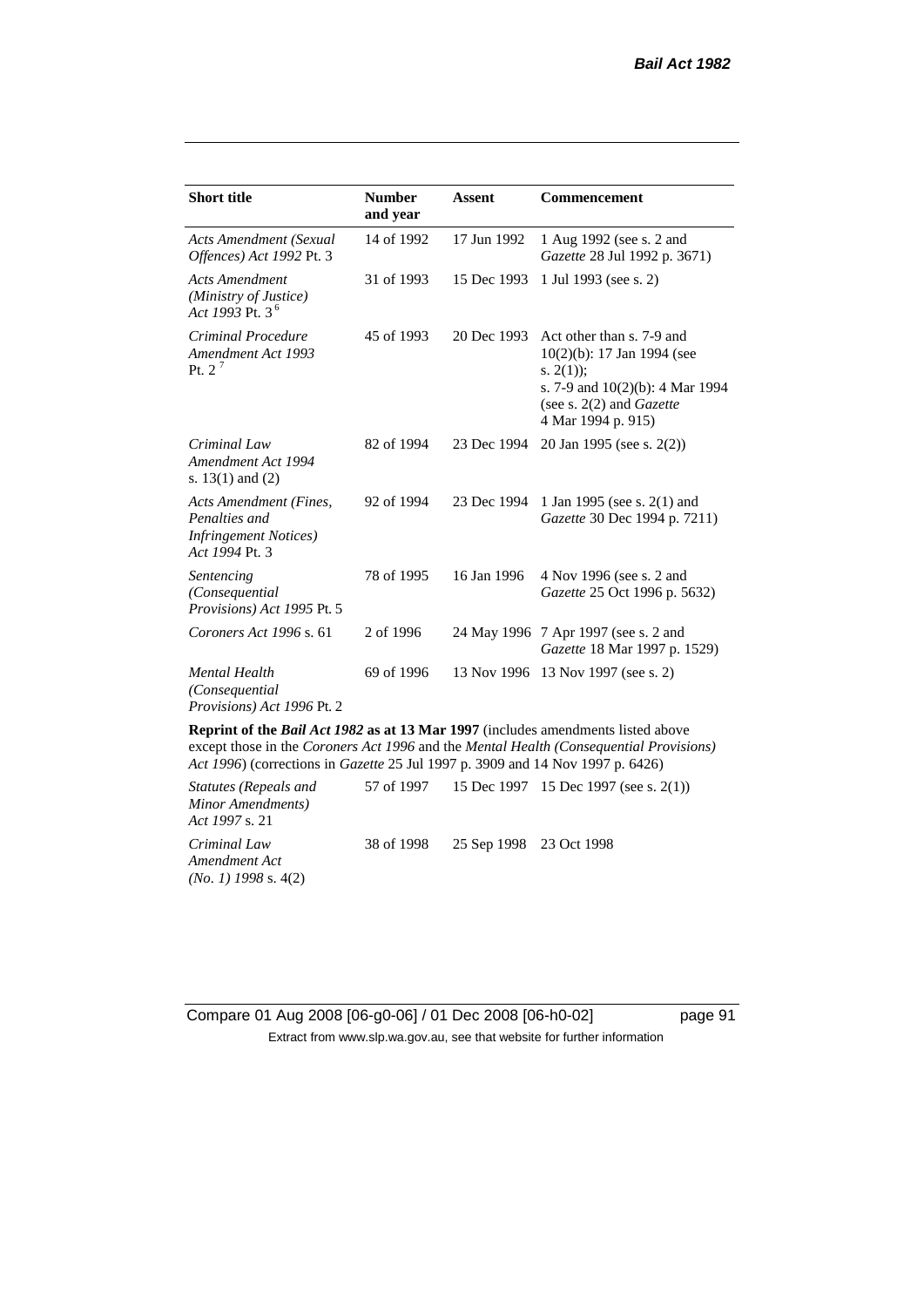| <b>Short title</b>                                                                                                                                 | <b>Number</b> | Assent      | Commencement                                                                                                                                                                                                                                                                                                                                            |
|----------------------------------------------------------------------------------------------------------------------------------------------------|---------------|-------------|---------------------------------------------------------------------------------------------------------------------------------------------------------------------------------------------------------------------------------------------------------------------------------------------------------------------------------------------------------|
|                                                                                                                                                    | and year      |             |                                                                                                                                                                                                                                                                                                                                                         |
| <b>Bail Amendment</b><br>Act 1998 <sup>8</sup>                                                                                                     | 54 of 1998    | 11 Jan 1999 | s. 1 and 2: 11 Jan 1999;<br>Pt. 4 and 7: 15 May 1999<br>(see s. 2 and <i>Gazette</i> )<br>11 May 1999 p. 1905);<br>Pt. 2, 3 and 5 (other than s. 12):<br>8 Mar 2000 (see s. 2 and<br>Gazette 7 Mar 2000 p. 1039);<br>s. 12: 1 Sep 2000 (see s. 2 and<br>Gazette 29 Aug 2000 p. 4985);<br>Pt. 6: 4 Dec 2000 (see s. 2 and<br>Gazette 4 Dec 2000 p. 6799) |
| Reprint of the Bail Act 1982 as at 27 Aug 1999 (includes amendments listed above<br>except those in the Bail Amendment Act 1998 Pt. 2, 3, 5 and 6) |               |             |                                                                                                                                                                                                                                                                                                                                                         |
| Court Security and<br><b>Custodial Services</b><br>(Consequential)<br>Provisions) Act 1999 Pt. 3                                                   | 47 of 1999    | 8 Dec 1999  | 18 Dec 1999 (see s. 2 and<br>Gazette 17 Dec 1999 p. 6175-6)                                                                                                                                                                                                                                                                                             |
| Criminal Law Amendment<br>Act 2001 s. $10(1)$                                                                                                      | 23 of 2001    | 26 Nov 2001 | 24 Dec 2001                                                                                                                                                                                                                                                                                                                                             |
| Criminal Investigation<br><i>(Identifying People)</i><br>Act 2002 s. 96                                                                            | 6 of 2002     | 4 Jun 2002  | 20 Nov 2002 (see s. 2 and<br>Gazette 19 Nov 2002 p. 5505)                                                                                                                                                                                                                                                                                               |
| Criminal Law (Procedure)<br>Amendment Act 2002 Pt. 4<br>Div. 1                                                                                     | 27 of 2002    | 25 Sep 2002 | 27 Sep 2002 (see s. 2 and<br>Gazette 27 Sep 2002 p. 4875)                                                                                                                                                                                                                                                                                               |
| Sentencing Legislation<br>Amendment and Repeal<br>Act 2003 s. 29(3) and 37                                                                         | 50 of 2003    | 9 Jul 2003  | s. 29(3): 31 Aug 2003 (see s. 2<br>and Gazette 29 Aug 2003<br>p. 3833);<br>s. 37: 15 May 2004 (see s. 2 and<br>Gazette 14 May 2004 p. 1445)                                                                                                                                                                                                             |
| Acts Amendment and<br>Repeal (Courts and Legal<br>Practice) Act 2003 s. 88<br>and 121                                                              | 65 of 2003    | 4 Dec 2003  | 1 Jan 2004 (see s. 2 and Gazette<br>30 Dec 2003 p. 5722)                                                                                                                                                                                                                                                                                                |
| Statutes (Repeals and<br>Minor Amendments)<br>Act 2003 s. 29                                                                                       | 74 of 2003    | 15 Dec 2003 | 15 Dec 2003 (see s. 2)                                                                                                                                                                                                                                                                                                                                  |
| Criminal Code Amendment<br>Act 2004 s. 24, 26 and 58                                                                                               | 4 of 2004     | 23 Apr 2004 | 21 May 2004 (see s. 2)                                                                                                                                                                                                                                                                                                                                  |

page 92 Compare 01 Aug 2008 [06-g0-06] / 01 Dec 2008 [06-h0-02] Extract from www.slp.wa.gov.au, see that website for further information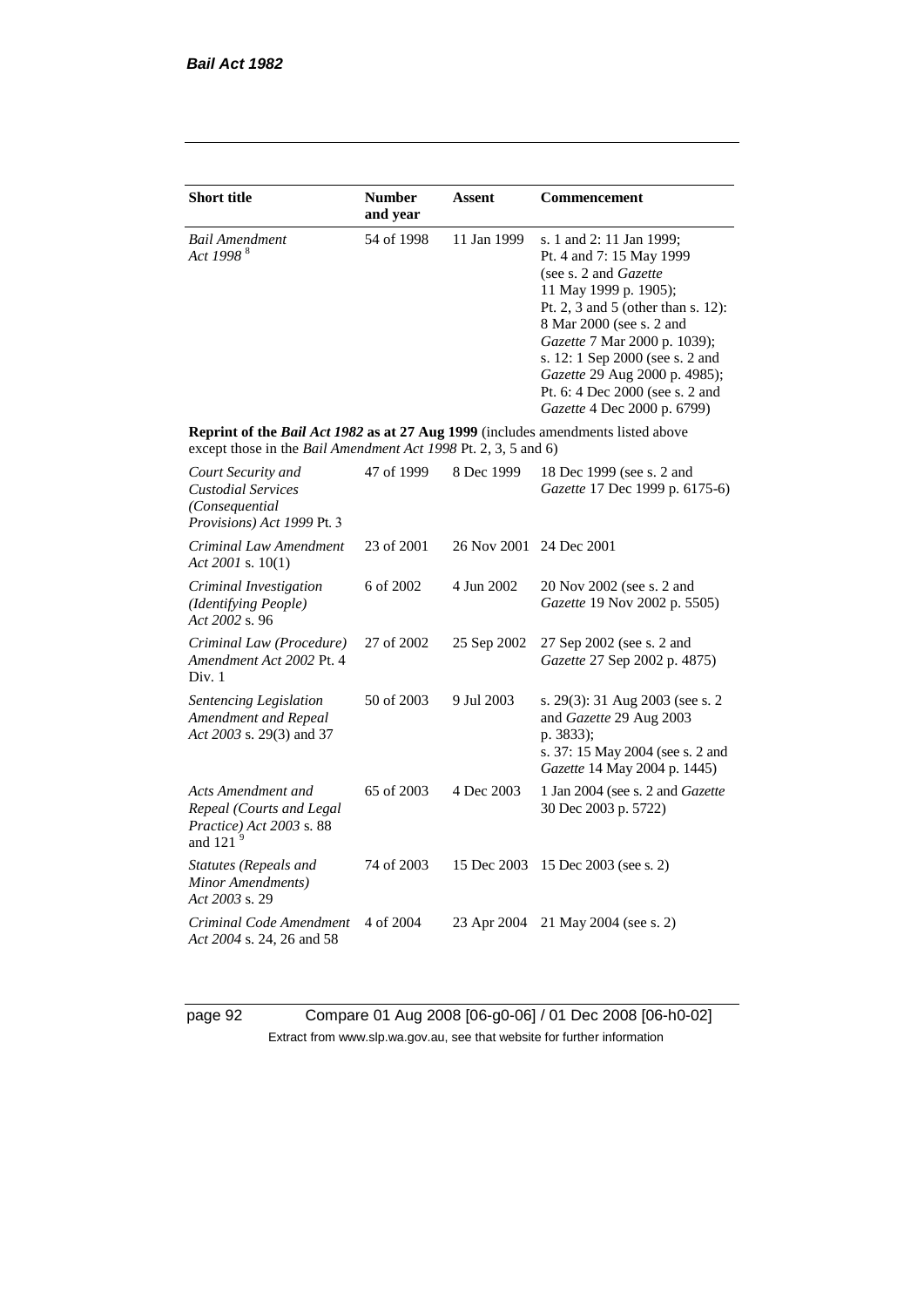| <b>Short title</b>                                                                                                                                                                                                                                                                                                                                                                                                                                     | <b>Number</b><br>and year | <b>Assent</b> | Commencement                                                                                                                                                                                                                                             |  |  |
|--------------------------------------------------------------------------------------------------------------------------------------------------------------------------------------------------------------------------------------------------------------------------------------------------------------------------------------------------------------------------------------------------------------------------------------------------------|---------------------------|---------------|----------------------------------------------------------------------------------------------------------------------------------------------------------------------------------------------------------------------------------------------------------|--|--|
| Sentencing Legislation<br>Amendment Act 2004 s. 13                                                                                                                                                                                                                                                                                                                                                                                                     | 27 of 2004                | 14 Oct 2004   | 31 May 2006 (see s. 2 and<br>Gazette 30 May 2006 p. 1965)                                                                                                                                                                                                |  |  |
| Children and Community<br><i>Services Act 2004 s. 251</i>                                                                                                                                                                                                                                                                                                                                                                                              | 34 of 2004                | 20 Oct 2004   | 1 Mar 2006 (see s. 2 and<br>Gazette 14 Feb 2006 p. 695)                                                                                                                                                                                                  |  |  |
| <b>Acts Amendment (Family</b><br>and Domestic Violence)<br>Act 2004 Pt. 3                                                                                                                                                                                                                                                                                                                                                                              | 38 of 2004                | 9 Nov 2004    | 1 Dec 2004 (see s. 2 and<br>Gazette 26 Nov 2004 p. 5309)                                                                                                                                                                                                 |  |  |
| Acts Amendment (Court of<br>Appeal) Act 2004 s. 28                                                                                                                                                                                                                                                                                                                                                                                                     | 45 of 2004                | 9 Nov 2004    | s. $28(1)$ , (2) and (4) (other than<br>the amendment to s. $7A(1)$ :<br>1 Feb 2005 (see. s. 2 and<br>Gazette 14 Jan 2005 p. 163);<br>s. $28(3)$ and $(4)$ (the<br>amendment to s. $7A(1)$ :<br>2 May 2005 (see. s. 2 and<br>Gazette 14 Jan 2005 p. 163) |  |  |
| <b>Courts Legislation</b><br>Amendment and Repeal<br>Act 2004 s. 141 <sup>10</sup>                                                                                                                                                                                                                                                                                                                                                                     | 59 of 2004                | 23 Nov 2004   | 1 May 2005 (see s. 2 and<br>Gazette 31 Dec 2004 p. 7128)                                                                                                                                                                                                 |  |  |
| Misuse of Drugs<br>Amendment Act 2004 s. 9(1)                                                                                                                                                                                                                                                                                                                                                                                                          | 62 of 2004                | 24 Nov 2004   | 1 Jan 2005 (see s. 2 and <i>Gazette</i><br>10 Dec 2004 p. 5965)                                                                                                                                                                                          |  |  |
| Criminal Procedure and<br>Appeals (Consequential and<br>Other Provisions) Act 2004<br>Pt. 3 and s. 82 and 83                                                                                                                                                                                                                                                                                                                                           | 84 of 2004                | 16 Dec 2004   | 2 May 2005 (see s. 2 and<br>Gazette 31 Dec 2004 p. 7129<br>(correction in Gazette<br>7 Jan 2005 p. 53))                                                                                                                                                  |  |  |
| <b>Reprint 5: The Bail Act 1982 as at 1 Apr 2005</b> (includes amendments listed above except<br>those in the Sentencing Legislation Amendment Act 2004, the Acts Amendment (Court of<br>Appeal) Act 2004 s. 28(3) and (4) (the amendment to s. 7A(1)), the Children and<br>Community Services Act 2004, the Courts Legislation Amendment and Repeal Act 2004<br>and the Criminal Procedure and Appeals (Consequential and Other Provisions) Act 2004) |                           |               |                                                                                                                                                                                                                                                          |  |  |

*Planning and Development (Consequential and Transitional Provisions) Act 2005* s. 15 12 Dec 2005 9 Apr 2006 (see s. 2 and *Gazette* 21 Mar 2006 p. 1078) *Criminal Investigation (Consequential Provisions) Act 2006* Pt. 2 59 of 2006 16 Nov 2006 1 Jul 2007 (see s. 2 and *Gazette* 22 Jun 2007 p. 2838) *Prisons and Sentencing Legislation Amendment Act 2006* Pt. 5 65 of 2006 8 Dec 2006 4 Apr 2007 (see s. 2 and *Gazette* 3 Apr 2007 p. 1491)

**Reprint 6: The** *Bail Act 1982* **as at 14 Sep 2007** (includes amendments listed above)

Compare 01 Aug 2008 [06-g0-06] / 01 Dec 2008 [06-h0-02] page 93 Extract from www.slp.wa.gov.au, see that website for further information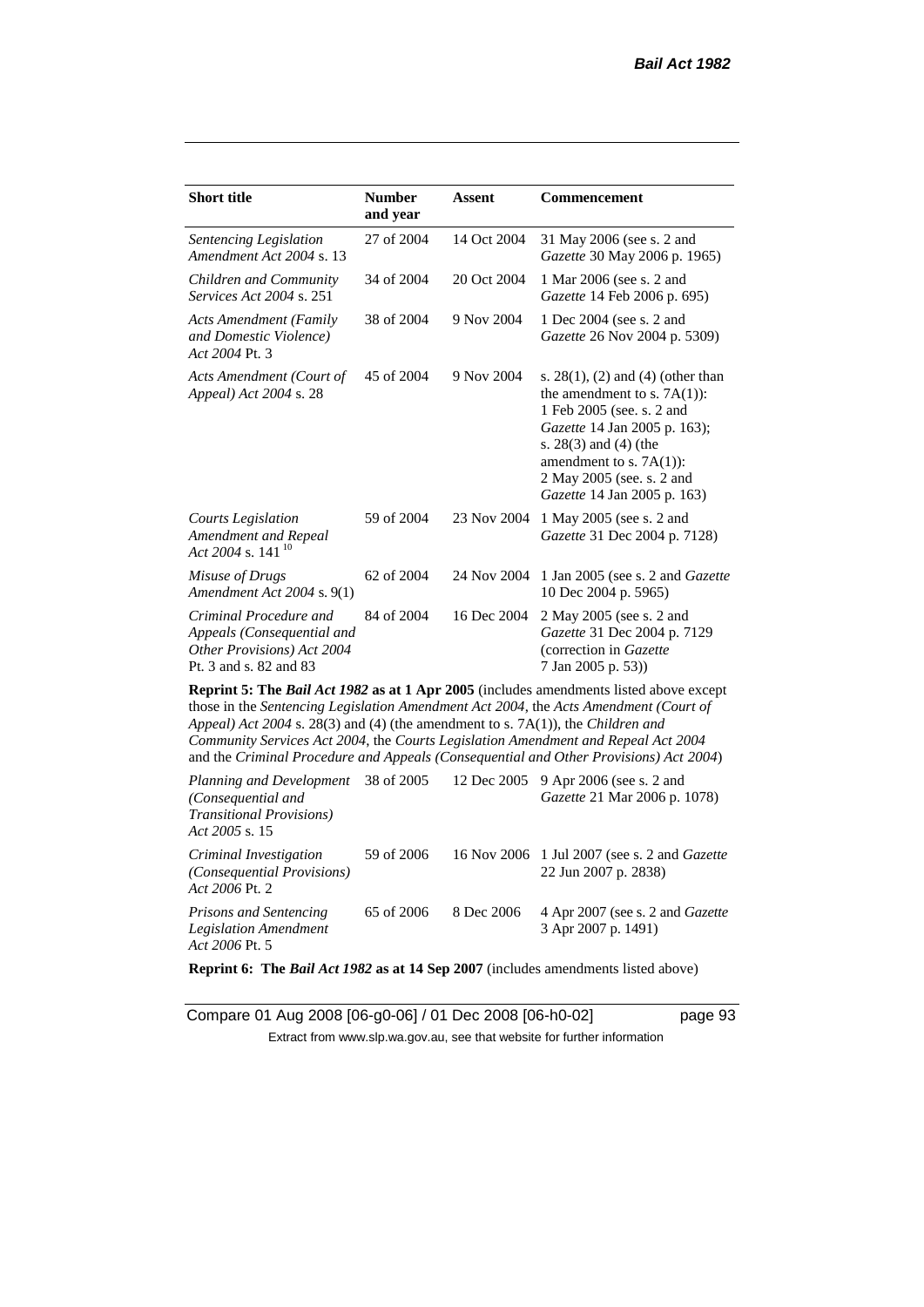| <b>Short title</b>                                    | <b>Number</b><br>and year | Assent      | <b>Commencement</b>                                                         |
|-------------------------------------------------------|---------------------------|-------------|-----------------------------------------------------------------------------|
| Criminal Law and Evidence<br>Amendment Act 2008 s. 56 | 2 of 2008                 |             | 12 Mar 2008 27 Apr 2008 (see s. 2 and<br>Gazette 24 Apr 2008 p. 1559)       |
| <b>Medical Practitioners</b><br>Act 2008 s. 162       | 22 of 2008                |             | 27 May 2008 1 Dec 2008 (see s. 2 and<br><i>Gazette</i> 25 Nov 2008 p. 4989) |
| Criminal Law Amendment<br>(Homicide) Act $2008$ s. 24 | 29 of 2008                | 27 Jun 2008 | 1 Aug $2008$ (see s. $2(d)$ and<br>Gazette 22 Jul 2008 p. 3353)             |

<sup>1a</sup> On the date as at which this compilation was prepared, provisions referred to in the following table had not come into operation and were therefore not included in this compilation. For the text of the provisions see the endnotes referred to in the table.

| <b>Short title</b>                                                                       | <b>Number</b><br>and year                                                | Assent      | Commencement                                            |
|------------------------------------------------------------------------------------------|--------------------------------------------------------------------------|-------------|---------------------------------------------------------|
| <b>Machinery of Government</b><br>(Miscellaneous<br>Amendments) Act 2006<br>Pt. 3 Div. 1 | 28 of 2006                                                               | 26 Jun 2006 | To be proclaimed (see s. 2)                             |
| <b>Bail Amendment Act 2008</b><br>Pt. $2^{14}$                                           | amended by<br>No. 29 of<br>2008<br>s. $24(2)-(4)$ ,<br>$(6)$ and $(7)$ ) |             | 6 of 2008 (as $31$ Mar 2008 To be proclaimed (see s. 2) |
| edical Dractitioners                                                                     | 22 SE 2008                                                               |             | 27 May 2008 To be proclaimed (see s. 2)                 |

## **Provisions that have not come into operation**

- <sup>2</sup> The short title of the *Justices Act 1902* was changed to the *Criminal Procedure (Summary) Act 1902* by the *Courts Legislation Amendment and Repeal Act 2004*  s. 25. The Act was then repealed by the *Criminal Procedure and Appeal (Consequential and Other Provisions) Act 2004.*
- <sup>3</sup> The amendment in the *Sentencing Legislation Amendment and Repeal Act 1999* s. 26 had not come into operation when it was repealed by the *Sentencing Legislation Amendment and Repeal Act 2003* s. 31.
- <sup>4</sup> The *Bail Amendment Act 1984* s. 10 and 11 were repealed by the *Bail Amendment Act 1988* s. 20.

page 94 Compare 01 Aug 2008 [06-g0-06] / 01 Dec 2008 [06-h0-02] Extract from www.slp.wa.gov.au, see that website for further information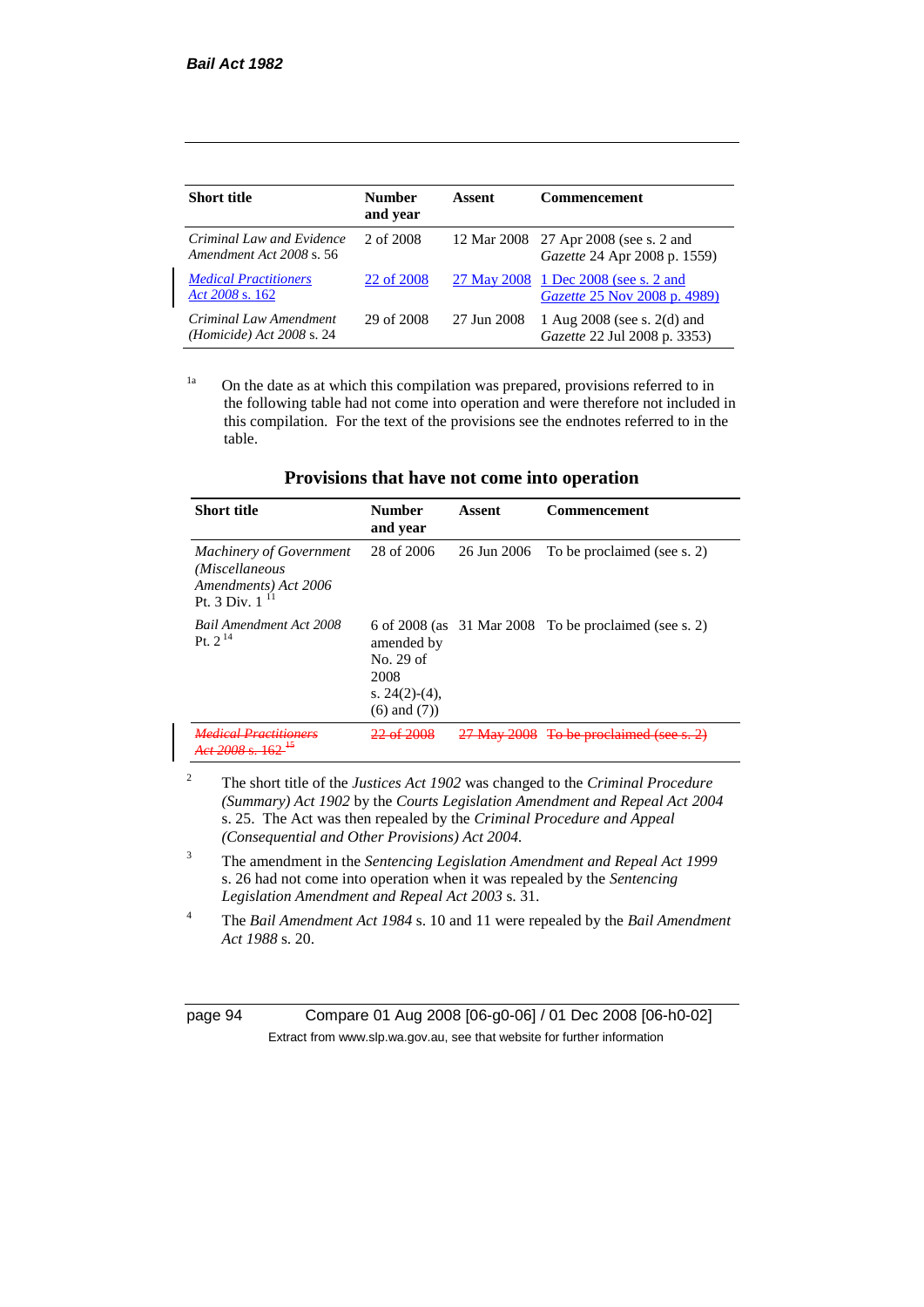- <sup>5</sup> The *Bail Act 1982* was not in operation at the time when the reprint was compiled, but the reprinting was authorised by s. 21 of the *Bail Amendment Act 1988*.
- <sup>6</sup> The *Acts Amendment (Ministry of Justice) Act 1993* Pt. 19 is a transitional provision that is of no further effect.
- <sup>7</sup> The *Criminal Procedure Amendment Act 1993* s. 13 reads as follows:

"

# **13. Transitional**

- (1) The amendments to the principal Act effected by a provision of this Part apply in relation to —
	- (a) a child arrested for any offence; and
	- (b) a person, other than a child, arrested for a serious offence,

on or after the day on which that provision comes into operation.

(2) In subsection (1) **"child"** and **"serious offence"** have the same meanings as in the principal Act.

".

- <sup>8</sup> The *Bail Amendment Act 1998* s. 6(2) is a transitional provision that is of no further effect.
- <sup>9</sup> The *Acts Amendment and Repeal (Courts and Legal Practice) Act 2003* s. 97 reads as follows:

 $\epsilon$ 

#### **97. References to Crown Solicitor**

If in a written law or other document or instrument there is a reference to the Crown Solicitor that reference may, where the context so requires, be read as if it had been amended to be a reference to the State Solicitor.

".

- <sup>10</sup> The amendment in the *Courts Legislation Amendment and Repeal Act 2004* s. 141 (amending Sch. 1 Pt. A cl. 4) is not included because the clause it sought to amend had been amended by the *Acts Amendment (Court of Appeal) Act 2004* s. 28(4) before the amendment purported to come into operation.
- <sup>11</sup> On the date as at which this compilation was prepared, the *Machinery of Government (Miscellaneous Amendments) Act 2006* Pt. 3 Div. 1 had not come into operation. It reads as follows:

Compare 01 Aug 2008 [06-g0-06] / 01 Dec 2008 [06-h0-02] page 95 Extract from www.slp.wa.gov.au, see that website for further information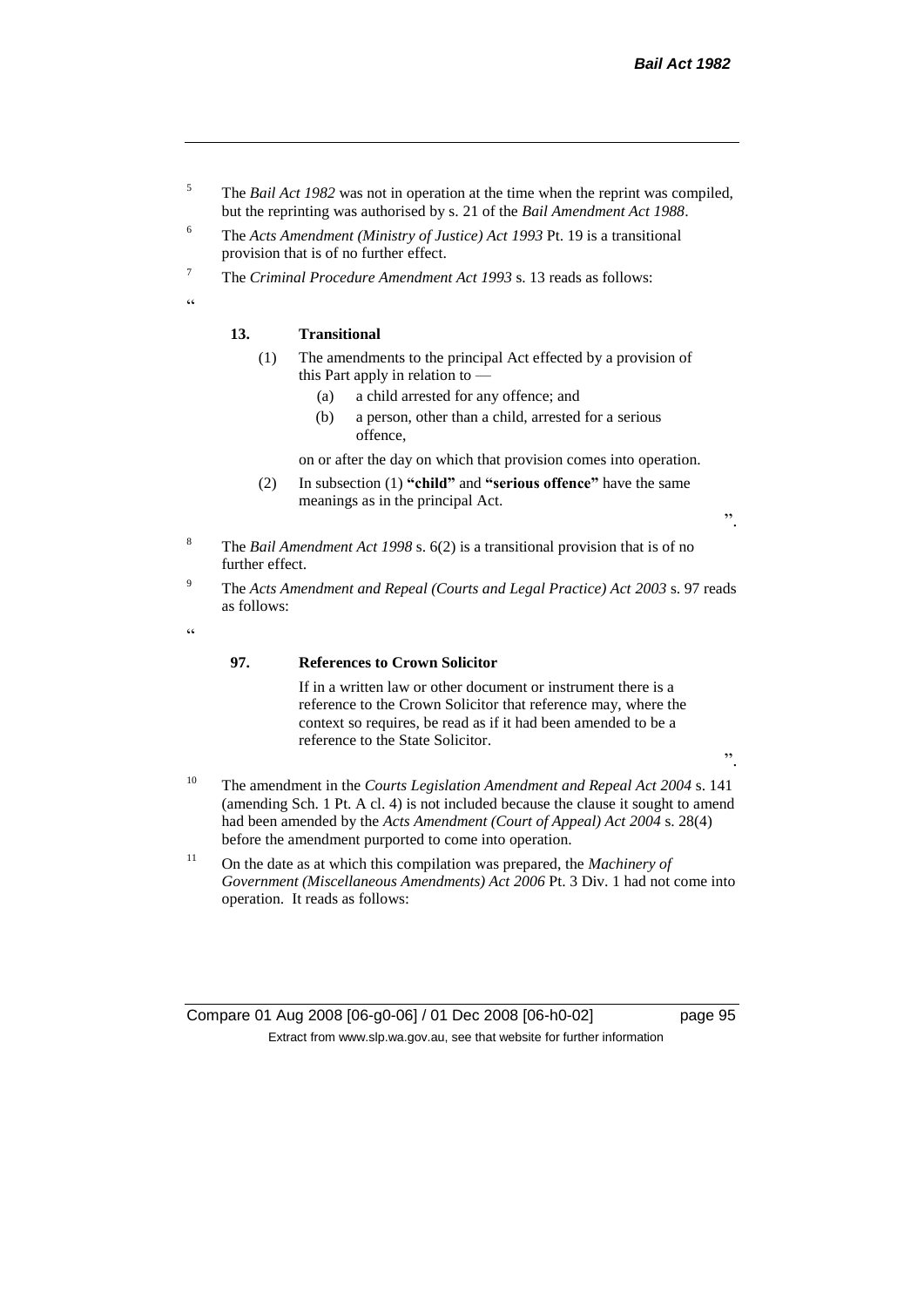.<br>C

# **Part 3 — Attorney General, and Justice**

## **Division 1 —** *Bail Act 1982*

## **30. The Act amended**

The amendments in this Division are to the *Bail Act 1982*.

#### **31. Section 3 amended**

- (1) Section 3(1) is amended as follows:
	- (a) by inserting the following definitions in the appropriate alphabetical positions —
- $\epsilon$

*CEO* means the chief executive officer of the Department; *Department* means the department of the Public Service principally assisting in the administration of this Act;

- (b) in the definition of "authorised community services officer" in paragraph (a) by deleting "(Justice)" in both places where it occurs  $12$ ;
- (c) by deleting the definition of "CEO (Justice)"  $^{12}$ .
- (2) Section 3(5) is amended by deleting "department of which he is the chief executive officer" and inserting instead —

" Department ".

## **32. Section 66A amended** <sup>12</sup>

Section 66A(2) is amended by deleting "department of which the CEO (Justice) is the chief executive officer" and inserting instead —

" Department ".

### **33. Various references to CEO (Justice) changed to CEO** <sup>12</sup>

Each provision listed in the Table to this section is amended by deleting "CEO (Justice)" in each place where it occurs and inserting instead —

" CEO ".

# **Table** s. 3(5) s. 50E s.  $24A(4)$  s.  $50F(1), (3), (4)$  and (5) s. 27A s. 50H s. 50A s. 50J

page 96 Compare 01 Aug 2008 [06-g0-06] / 01 Dec 2008 [06-h0-02] Extract from www.slp.wa.gov.au, see that website for further information

";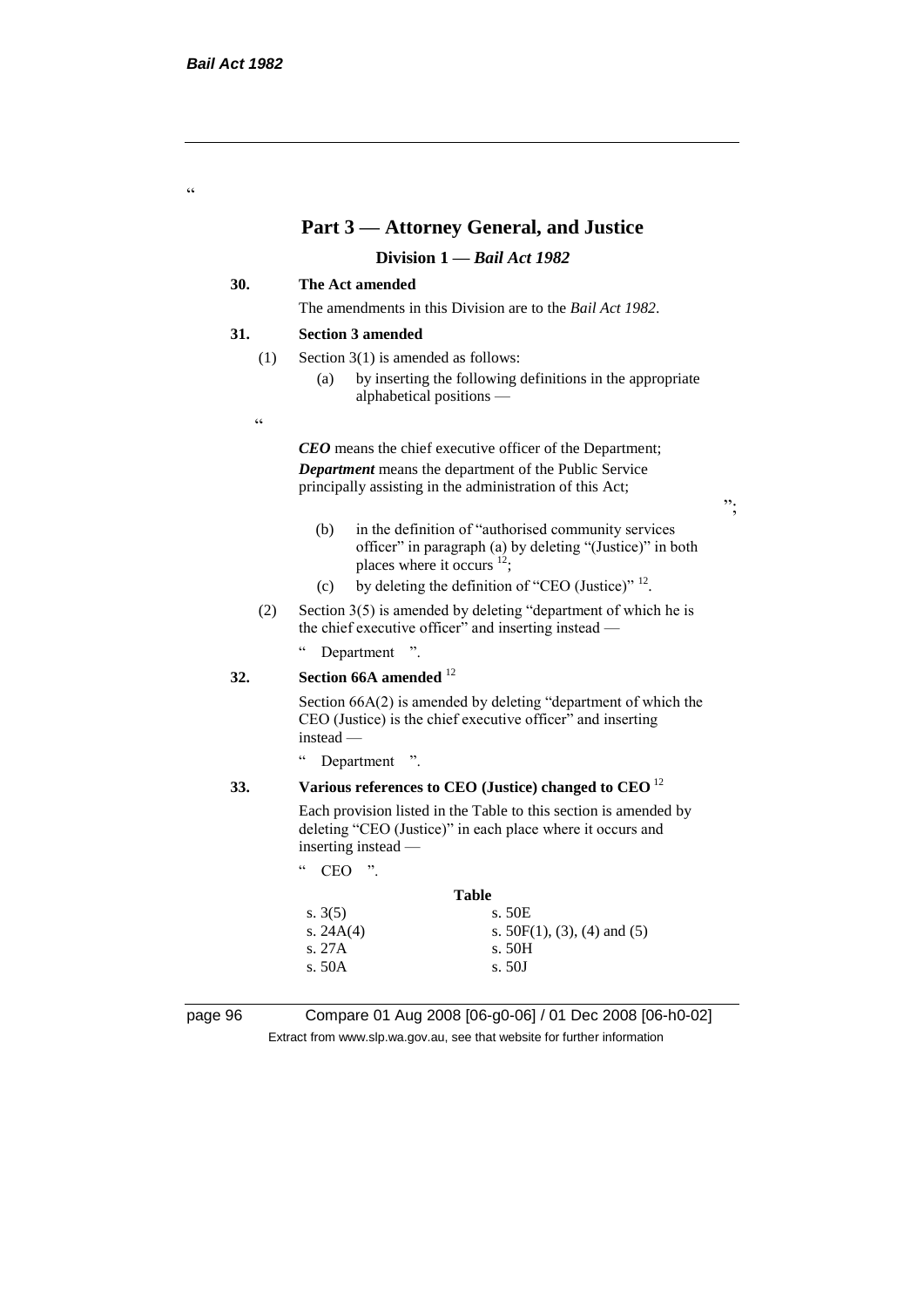s.  $50C(4)(a)$  and (b) s.  $50L(1)$ s.  $50D(1)(a)$  Sch. 1 Part D cl.  $3(3)(e)$ Note: The headings to sections 27A, 50A, 50E, 50F and 50J will be altered by deleting "(Justice)".

- <sup>12</sup> The amendments to the *Bail Act 1982* in the *Machinery of Government (Miscellaneous Amendments) Act 2006* Pt. 3 Div. 1 cl. 31(1)(b) and (c), cl. 32 and 33 would conflict with amendments by the *Prisons and Sentencing Legislation Amendment Act 2006* Pt. 5.
- <sup>13</sup> Footnote no longer applicable.
- <sup>14</sup> On the date as at which this compilation was prepared, the *Bail Amendment Act 2008* Pt. 2 (as amended by No. 29 of 2008) had not come into operation. It reads as follows:

 $\epsilon$ 

# **Part 2 —** *Bail Act 1982* **amended**

### **3. The Act amended in this Part**

The amendments in this Part are to the *Bail Act 1982*.

#### **4. Section 3 amended**

Section 3(1) is amended as follows:

(a) by deleting the definition of "appropriate judicial officer" and inserting instead —

 $\epsilon$ 

# *appropriate judicial officer* means —

- (a) subject to paragraphs (b), (c) and (d), a judicial officer who is empowered to exercise jurisdiction in the court before which the accused is required to appear pursuant to his bail undertaking; or
- (b) if the court is the Court of Appeal, a judge of appeal; or
- (c) except in section 49, a Judge of the Supreme Court or of the Children's Court, as the case may require, in any case where —
	- (i) under section 15 only a Judge of the Supreme Court or of the Children's Court has power to grant bail; or
	- (ii) a judicial officer has exercised the power contained in section 31(2)(d),

for the appearance in question; or

".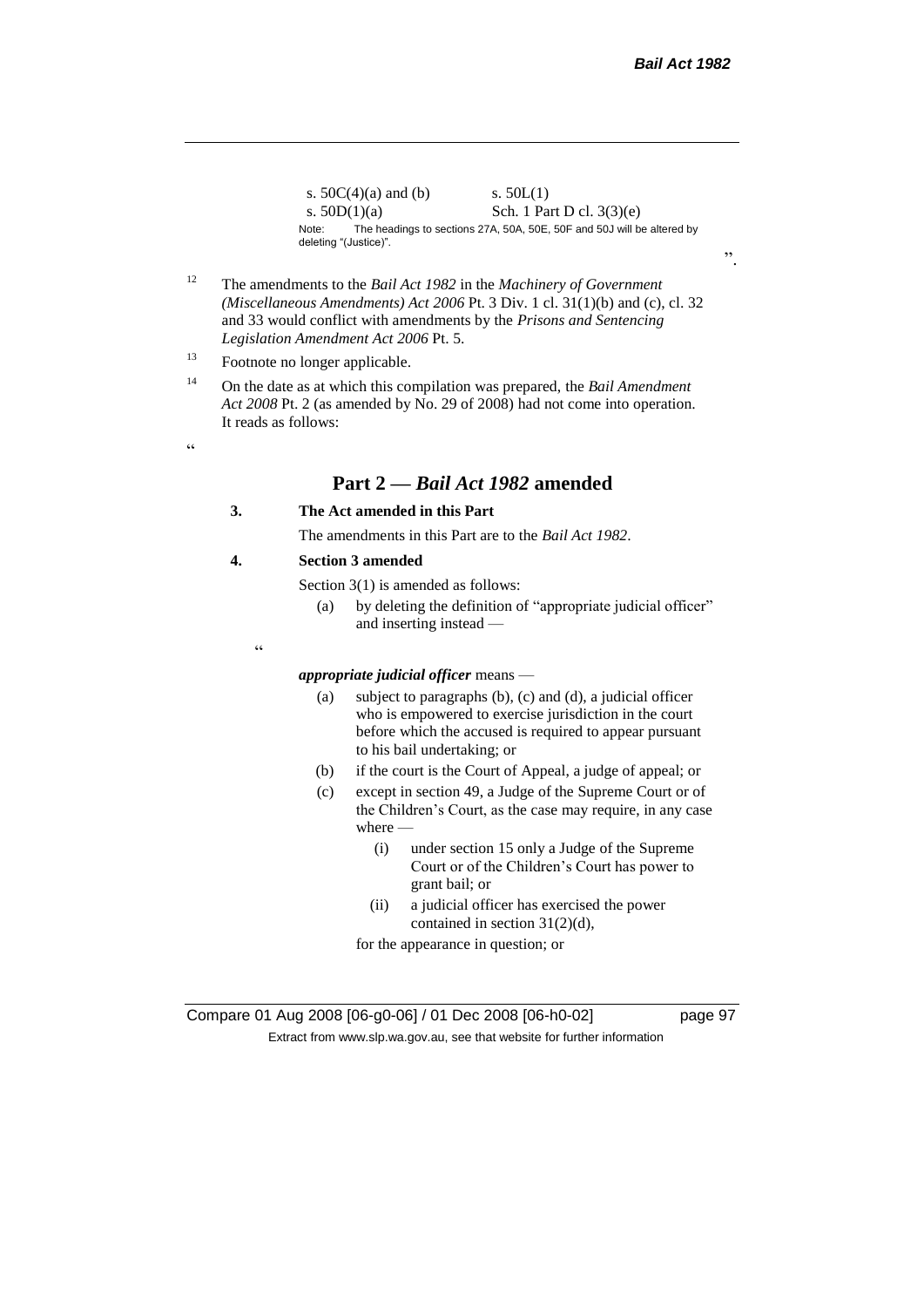| page 98    | Compare 01 Aug 2008 [06-g0-06] / 01 Dec 2008 [06-h0-02]                                                                                                                                                                                          |    |
|------------|--------------------------------------------------------------------------------------------------------------------------------------------------------------------------------------------------------------------------------------------------|----|
|            |                                                                                                                                                                                                                                                  |    |
|            | judge of appeal has the meaning given in the Supreme Court<br>Act 1935 section 4(1);<br>registrar of a court means —                                                                                                                             |    |
|            | electronic communication means facsimile transmission, email or<br>other form of electronic communication as defined in the<br>Electronic Transactions Act 2003 section 5;                                                                       |    |
|            | electronic address means a facsimile number, email address or<br>other electronic address, as the case requires;                                                                                                                                 |    |
|            | as the case requires;                                                                                                                                                                                                                            |    |
|            | the officer in charge in the State of the Commonwealth<br>(b)<br>Office of the Director of Public Prosecutions,                                                                                                                                  |    |
|            | the Director of Public Prosecutions for the State; or<br>(a)                                                                                                                                                                                     |    |
|            | Director of Public Prosecutions means -                                                                                                                                                                                                          |    |
|            | and Custodial Services Act 1999 section 3;                                                                                                                                                                                                       |    |
|            | <b>Chief Justice</b> means the Chief Justice of Western Australia;<br>court custody centre has the meaning given in the Court Security                                                                                                           |    |
|            | <b>Chief Judge</b> means the Chief Judge of the District Court;                                                                                                                                                                                  |    |
|            | <i>approved</i> , in relation to a form, means approved by the chief<br>executive officer of the department of the Public Service<br>principally assisting in the administration of this Act;                                                    |    |
| $\epsilon$ | (d)<br>by inserting in the appropriate alphabetical positions —                                                                                                                                                                                  |    |
|            | and, where the context so requires, the Court of Appeal exercising<br>jurisdiction under this Act                                                                                                                                                | ". |
|            | $\epsilon$                                                                                                                                                                                                                                       |    |
|            | in the definition of "judicial officer" by inserting after<br>(c)<br>"justice" $-$                                                                                                                                                               |    |
|            | the Coroner's Court of Western Australia;<br>(c)                                                                                                                                                                                                 | ". |
|            | in the definition of "court" by deleting paragraph (c) and<br>(b)<br>inserting instead —<br>$\epsilon$                                                                                                                                           |    |
|            | (d)<br>except in section 49, a Judge of the Supreme Court, of<br>the District Court, or of the Children's Court, as the case<br>may require, in any case where such a Judge has granted<br>bail under section 14 for the appearance in question; | ". |
|            |                                                                                                                                                                                                                                                  |    |

Extract from www.slp.wa.gov.au, see that website for further information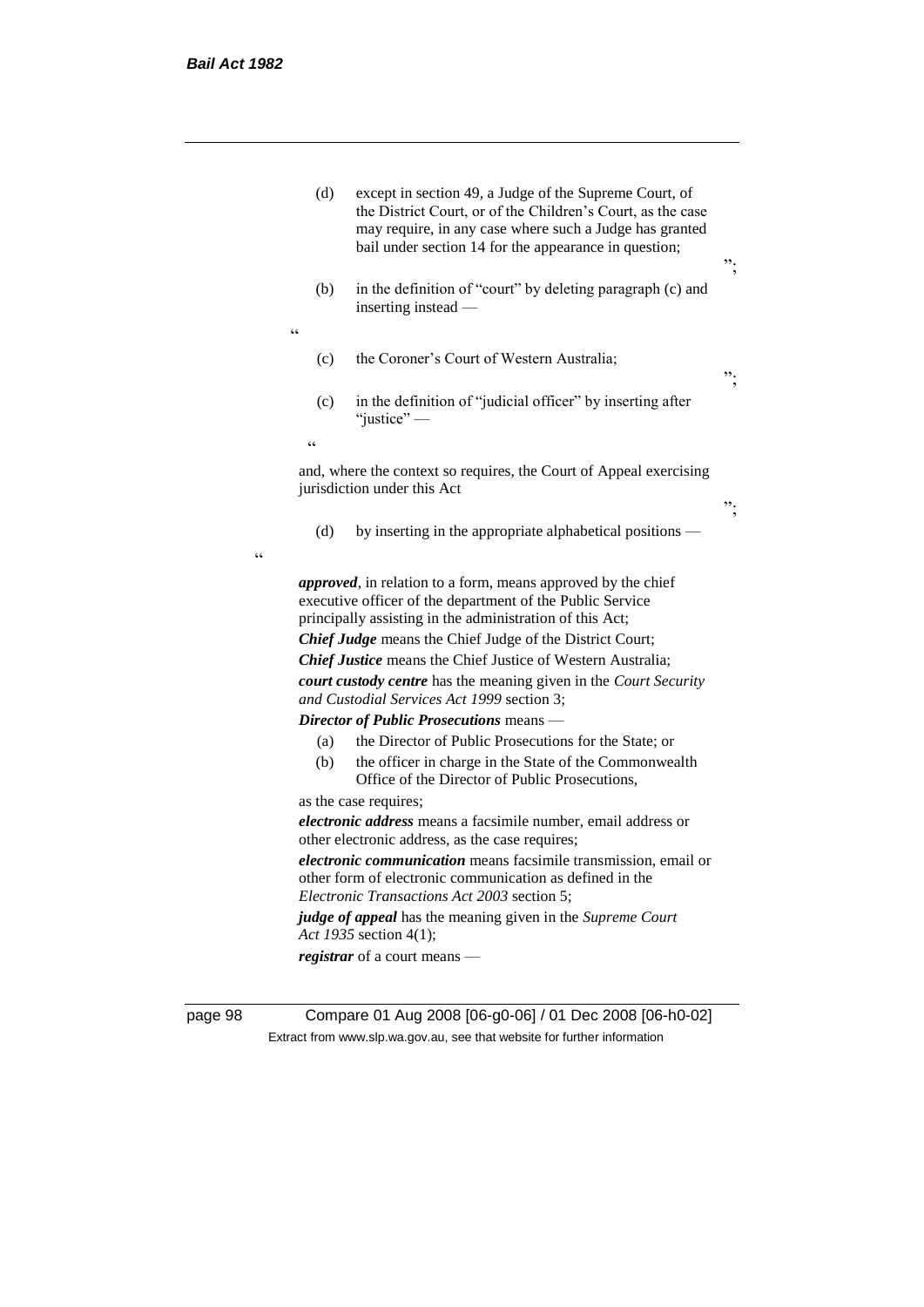- (a) for a court other than the Coroner's Court of Western Australia, the principal registrar, a registrar or a deputy registrar of the court; or
- (b) for the Coroner's Court of Western Australia, a coroner's registrar as defined in the *Coroners Act 1996* section 3;

## **5. Section 3A inserted**

After section 3 the following section is inserted —

<u>،</u>

#### **3A. Sending notices by electronic communication**

- (1) A reference in this Act, however expressed, to a notice being sent to a person (the *addressee*) by electronic communication is a reference to the notice being sent by electronic communication —
	- (a) to an electronic address provided by the addressee for the purpose of being served with the notice; and
	- (b) in an electronic format that enables it to be printed or otherwise generated by the addressee.
- (2) If a notice is sent in accordance with subsection (1), the notice is to be presumed, unless the contrary is shown, to have been received at the time when, in the ordinary course of events, the electronic communication would have entered the information system, as defined in the *Electronic Transactions Act 2003* section 5, of the addressee.

".

".

## **6. Section 4A inserted and transitional provision**

(1) After section 4 the following section is inserted in Part I —

## "

### **4A. Detention and bail where accused appears in response to summons or court hearing notice**

- $(1)$  Where
	- (a) an accused has appeared in court for an offence pursuant to a summons or court hearing notice issued under the *Criminal Procedure Act 2004*; and
	- (b) a judicial officer adjourns the proceedings,

the accused is not to be detained in custody to further appear before the court for that offence unless the judicial officer so orders.

Compare 01 Aug 2008 [06-g0-06] / 01 Dec 2008 [06-h0-02] page 99 Extract from www.slp.wa.gov.au, see that website for further information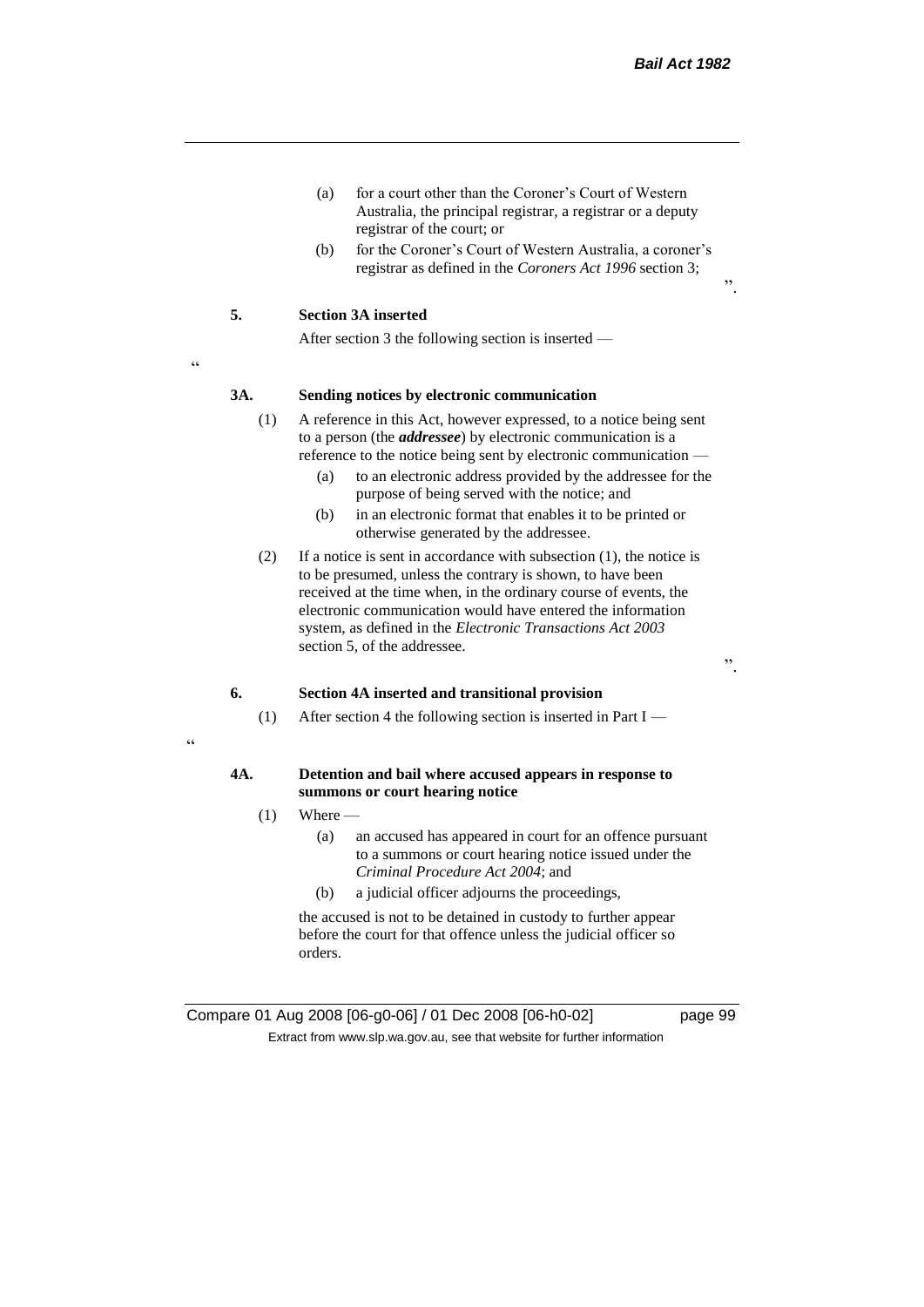- (2) If an order is made under subsection (1), the duty described in section 7(1) applies.
- (3) On any appearance in court by the accused a judicial officer to whom section 7(1) applies may revoke an order made under subsection  $(1)$ .
- ".
- (2) The *Bail Act 1982* section 4A as inserted by subsection (1) applies to appearances in court referred to in subsection  $(1)(a)$  of that section that occur after the commencement of this section.

## **7. Section 5 amended**

Section  $5(2)$  is amended by deleting "7(3)" and inserting instead —

" 7B, 7C, 7E ".

## **8. Section 7 amended**

- (1) Section 7(1) is amended as follows:
	- (a) by deleting "(including detention during the period of his trial)";
	- (b) by deleting "subsection (2)" and inserting instead " section 7B, 7C or 7E ".
- (2) Section  $7(2)$ , (3) and (4) are repealed.
- (3) Section 7(5) is amended by deleting "power conferred by section 9" and inserting instead
	- powers conferred by sections 7A and 9  $\degree$ ".
- **9. Section 7A replaced by sections 7A to 7F, related amendments to sections 8 and 21 and transitional provisions**
	- (1) Section 7A is repealed and the following sections are inserted instead —

# **7A. Bail may be dispensed with by court**

- (1) A judicial officer referred to in section 7(1) may, instead of discharging the duty imposed by that subsection, dispense with the requirement for bail for an appearance in court for an offence by an accused if the judicial officer —
	- (a) has jurisdiction to do so under section 13A(1); and
	- (b) may properly do so under section 13A(2).

page 100 Compare 01 Aug 2008 [06-g0-06] / 01 Dec 2008 [06-h0-02] Extract from www.slp.wa.gov.au, see that website for further information

"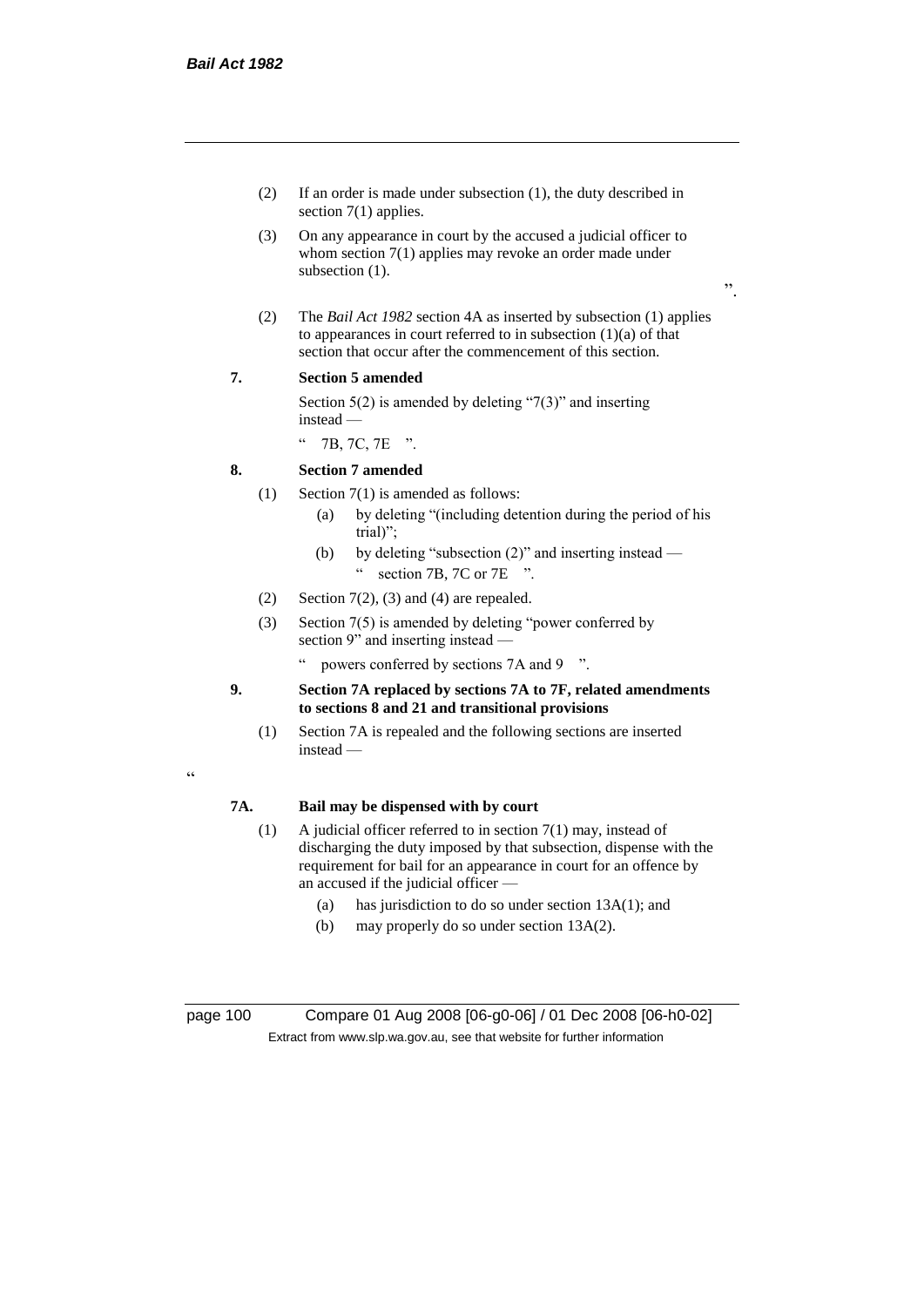- (2) Where the requirement for bail is dispensed with under this section, the accused has a right to be at liberty until the accused is required to appear before a court for the offence, but subject to —
	- (a) section 59A; and
	- (b) any requirement that the accused be in custody for some other offence or reason.

### **7B. Special provision for adult accused in murder cases**

#### (1) In this section —

*Judge* means a Judge of the Supreme Court.

- (2) This section applies where
	- (a) an accused is in custody for an offence of murder so that under section 15 only a Judge has power to grant bail; and
	- (b) the accused is not a child.
- (3) Where this section applies the accused, or a person on the accused's behalf, may make an application to a Judge for bail at any time before conviction for the offence.
- (4) Upon an accused's initial appearance in court for an offence of murder, the judicial officer who may order the accused's detention in custody is under a duty to inform the accused of the right conferred by subsection (3).
- $(5)$  Where
	- (a) an accused's case for bail has been considered by a Judge on an application under subsection (3); and
	- (b) bail has been refused,

the accused's case for bail shall not be considered on any subsequent occasion in the same case when the accused's continued detention may be ordered unless subsection (6) applies.

- (6) The accused's case for bail shall again be considered by a Judge if the accused, or a person on the accused's behalf, applies to a Judge and satisfies the Judge that —
	- (a) new facts have been discovered, new circumstances have arisen or the circumstances have changed since bail was refused; or
	- (b) the accused failed to adequately present the accused's case for bail on the previous occasion.
- (7) Where
	- (a) an accused's case for bail has been considered by a Judge on an application under subsection (3); and

Compare 01 Aug 2008 [06-g0-06] / 01 Dec 2008 [06-h0-02] page 101 Extract from www.slp.wa.gov.au, see that website for further information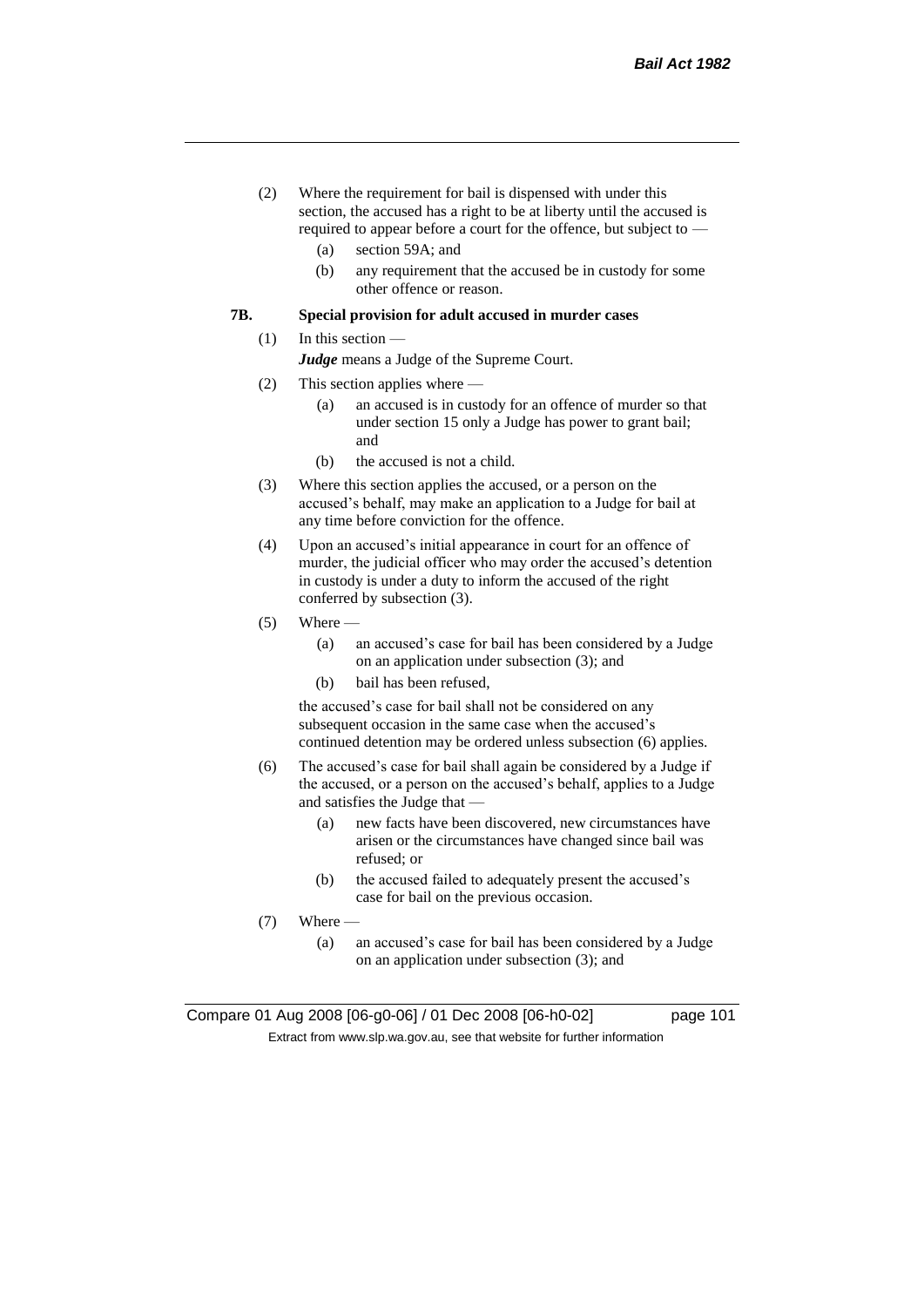(b) bail has been granted,

on any subsequent appearance in the same case a judicial officer may order, notwithstanding section 15, that bail is to continue on the same terms and conditions.

(8) The accused is to be taken before a Judge for the purposes of an application under this section only if the Judge so orders.

*[Section 7B amended by No. 29 of 2008 s. 24(2) and (3).]*

### **7C. Special provision for child accused in murder cases**

- (1) This section applies where a child accused is in custody for an offence of murder so that under section 15 only a Judge of the Children's Court has power to grant bail.
- (2) Where this section applies, the judicial officer referred to in section 7(1) other than a Judge of the Children's Court, shall, whether or not an application for bail is made by the accused or on the accused's behalf, cause the accused to be taken as soon as is practicable before a Judge of the Children's Court for the purpose of having the accused's case for bail considered by the Judge.
- (3) Notwithstanding subsection (2), where
	- (a) the duty described in that subsection has been discharged once in relation to a child accused's case for bail; and
	- (b) bail has on that occasion been refused by a Judge of the Children's Court,

the accused's case for bail need not be considered on any subsequent occasion in the same case when the accused's continued detention may be ordered unless subsection (4) applies.

- (4) On a subsequent occasion the accused may apply to the judicial officer who may order the accused's continued detention for a reconsideration of the accused's case for bail on the ground that —
	- (a) new facts have been discovered, new circumstances have arisen or the circumstances have changed since bail was refused on the occasion mentioned in subsection (3); or
	- (b) the accused failed to adequately present the accused's case for bail on that occasion.
- (5) If the judicial officer is satisfied as to one or more of those grounds the judicial officer shall cause the accused to be taken as soon as is practicable before a Judge of the Children's Court for the purpose of having the accused's case for bail considered by the Judge.

page 102 Compare 01 Aug 2008 [06-g0-06] / 01 Dec 2008 [06-h0-02] Extract from www.slp.wa.gov.au, see that website for further information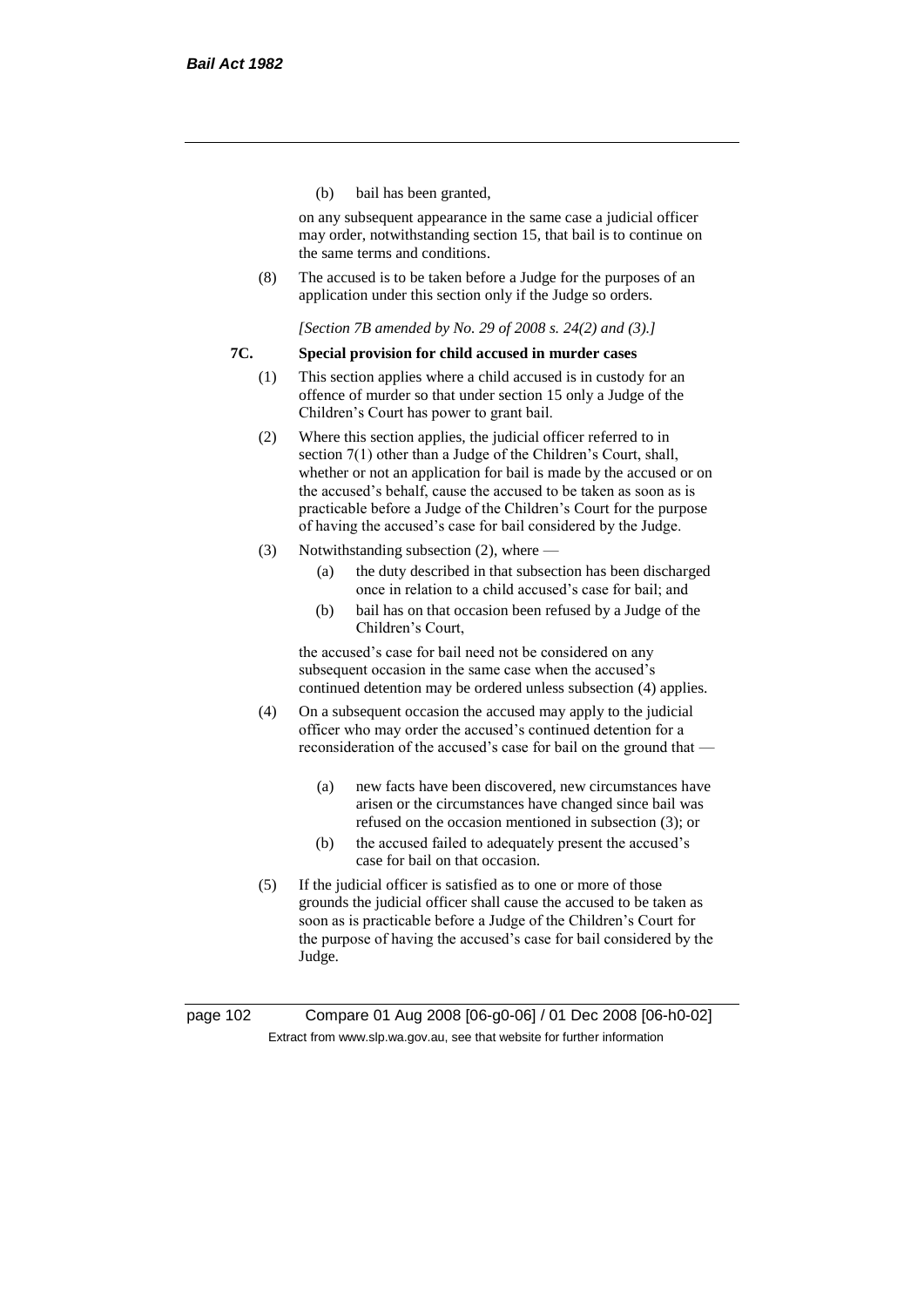*[Section 7C amended by No. 29 of 2008 s. 24(4).]*

#### **7D. Previous decision may be adopted**

- (1) Notwithstanding section 7(1), after
	- (a) the duty described in that subsection has been discharged once in relation to an accused's case for bail; or
	- (b) a Judge of the Children's Court has considered the case under section 15,

it is sufficient on any subsequent consideration of bail in the same case for a judicial officer, including a Judge of the Children's Court acting under section 15, to make inquiry of the accused in terms of subsection (2).

- (2) The inquiry to be so made is  $-$ 
	- (a) whether any new fact has been discovered or new circumstance has arisen, or whether the circumstances have changed, since bail was previously granted or refused; and
	- (b) whether the accused considers that the accused failed to adequately present the accused's case for bail on a previous occasion.
- (3) Unless the judicial officer is satisfied that there is any reason of the kind mentioned in subsection (2) for not doing so, the judicial officer may adopt the decision previously made in the case, but with power to make such variations of the terms and conditions of bail as the judicial officer thinks fit.

# **7E. Bail during trial**

- $(1)$  Where
	- (a) an accused has been refused bail for the accused's appearance for trial for an offence; and
	- (b) the trial extends beyond one day,

a judicial officer referred to in section 7(1) need not comply with that subsection unless the accused, or a person on the accused's behalf, applies for bail.

(2) In subsection  $(1)$  —

*trial* means that part of proceedings for an offence when evidence is being received by the court in respect of the offence and also extends to any time when —

- (a) legal argument is being heard; or
- (b) a judicial officer or a jury is deliberating.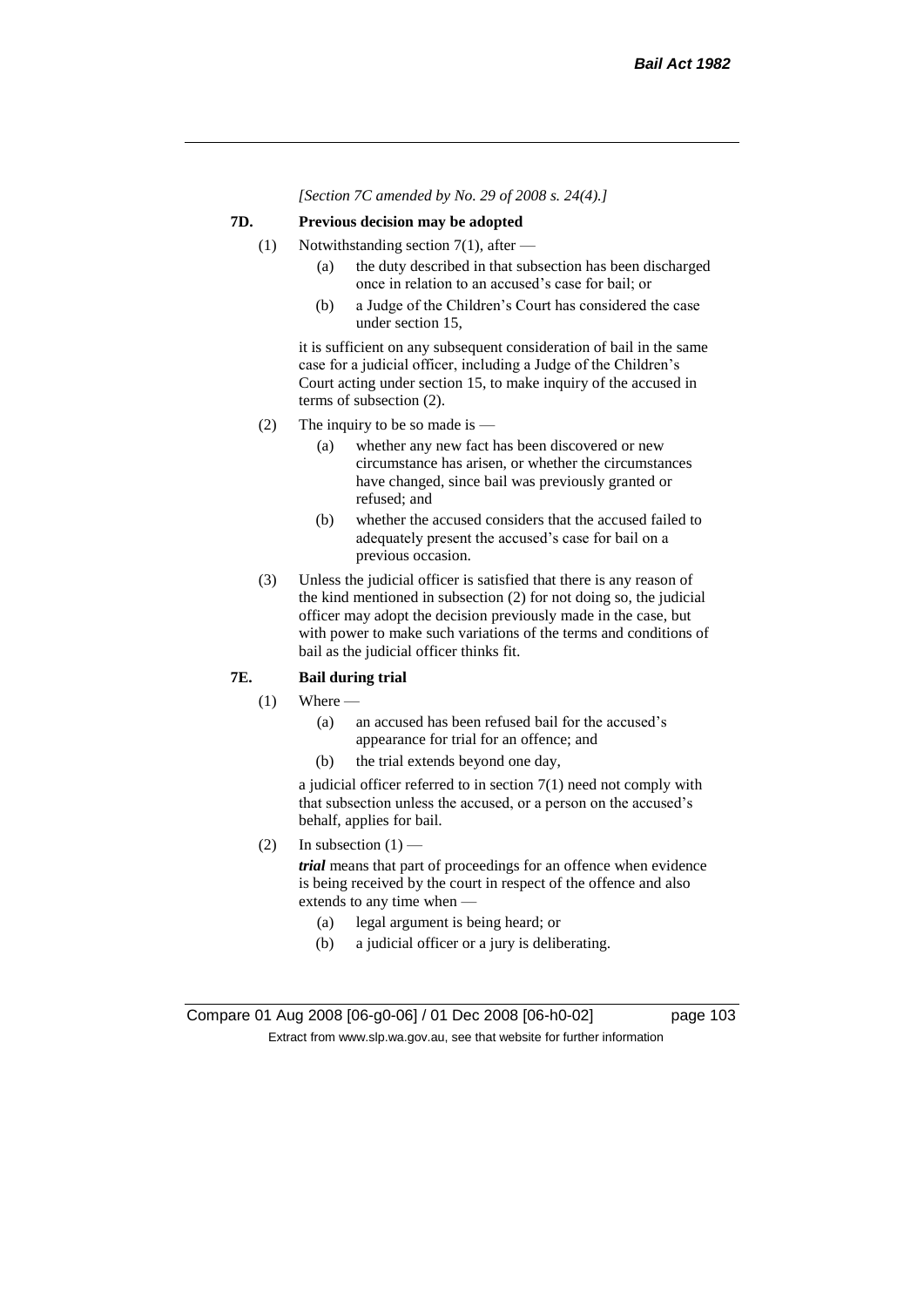| 7F.<br>Bail for appeal from courts of summary jurisdiction |  |
|------------------------------------------------------------|--|
|------------------------------------------------------------|--|

- (1) If a person is in custody and an appeal has been commenced under the *Criminal Appeals Act 2004* Part 2 in connection with the decision by virtue of which the person is in custody, the person may apply for bail —
	- (a) if the appeal is to be heard and determined by the Court of Appeal or if an application has been made to the Court of Appeal for leave to appeal to the Court of Appeal to a judge of appeal; or
	- (b) in any other case to a Judge of the Supreme Court.
- (2) Bail shall not be granted to an applicant for bail under subsection (1) unless —
	- (a) the applicant has given notice of the application for bail  $to -$ 
		- (i) the Director of Public Prosecutions; or
		- (ii) the State Solicitor,
		- as the case may require; and
	- (b) that official has been given an opportunity to be heard on the application.

".

".

(2) Section 8(5) is amended by deleting "7A(1)" and inserting instead —

 $"$  7F(1) ".

- (3) Section 21(2) is amended as follows:
	- (a) after paragraph (a) by inserting  $\alpha$  or ";
	- (b) by deleting paragraph (b) and "or" after it and inserting instead —
	- "
- (b) the Director of Public Prosecutions or the State Solicitor to receive notice and be heard under section 7F(2); or
- (4) The *Bail Act 1982* section 7A as inserted by subsection (1) applies in relation to appearances in court coming within the *Bail Act 1982* section 7(1) that occur after the commencement of this section.
- (5) The *Bail Act 1982* section 7B(3) as inserted by subsection (1) applies so as to enable an accused who is detained in custody after

page 104 Compare 01 Aug 2008 [06-g0-06] / 01 Dec 2008 [06-h0-02] Extract from www.slp.wa.gov.au, see that website for further information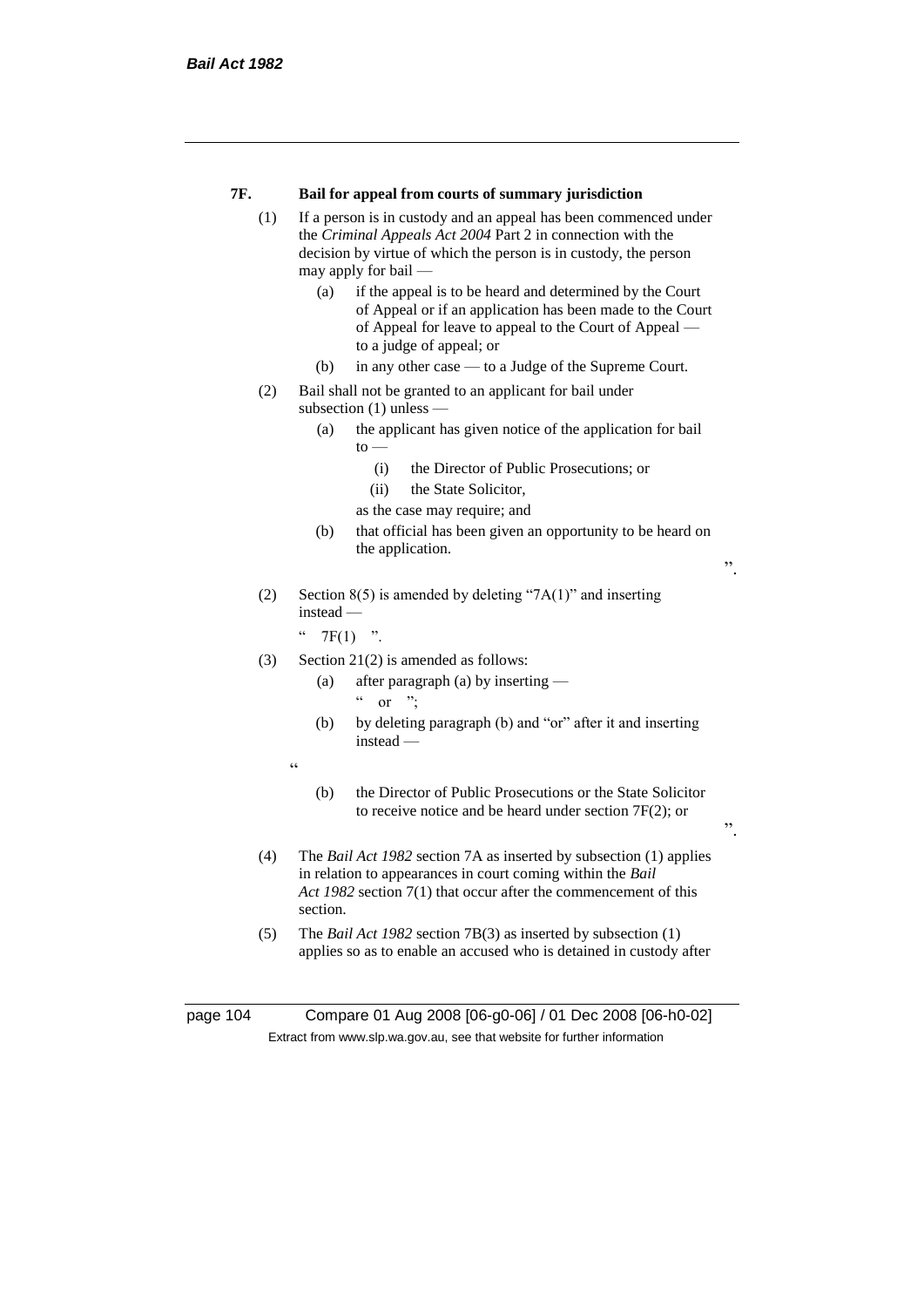the commencement of this section to make an application allowed for by that subsection.

- (6) The *Bail Act 1982* section 7B(4) as inserted by subsection (1) applies in relation to appearances in court coming within that subsection that occur after the commencement of this section.
- (7) The *Bail Act 1982* section 7B(5) as inserted by subsection (1) applies in relation to an accused who is in custody on the commencement of this section as if the reference in section 7B(5)(a) to an application under subsection (3) included a reference to an application under the *Bail Act 1982* as in force immediately before the commencement of this section.
- (8) The *Bail Act 1982* section 7C(2) as inserted by subsection (1) applies in relation to appearances in court coming within that subsection that occur after the commencement of this section.
- (9) The *Bail Act 1982* section 7D as inserted by subsection (1) applies to any subsequent consideration of bail referred to in section 7D(1) that occurs after the commencement of this section.
- (10) The *Bail Act 1982* section 7E as inserted by subsection (1) applies to any trial as defined in section 7E(2), or part of a trial, that takes place after the commencement of this section.
- (11) The *Bail Act 1982* section 7F(2) as inserted by subsection (1) applies in relation to a pending application for bail under the *Bail Act 1982* section 7A(1), as in force immediately before the commencement of this section, as if it were an application for bail under the *Bail Act 1982* section 7F(1) as inserted by subsection  $(1)$ .

## **10. Section 9 amended and transitional provision**

- (1) Section 9(1)(b) is amended by inserting after "24(1)" " or  $24A(1)$  or  $(2)$  ".
- (2) The *Bail Act 1982* section 9(1)(b) as amended by subsection (1) applies to any consideration of a case for bail that occurs after the commencement of this section.

#### **11. Section 11 amended and transitional provision**

- (1) Section 11(1)(e) is amended by inserting after "46,"  $\degree$  50F, ".
- (2) Section 11(2) and (3) are repealed and the following subsections are inserted instead —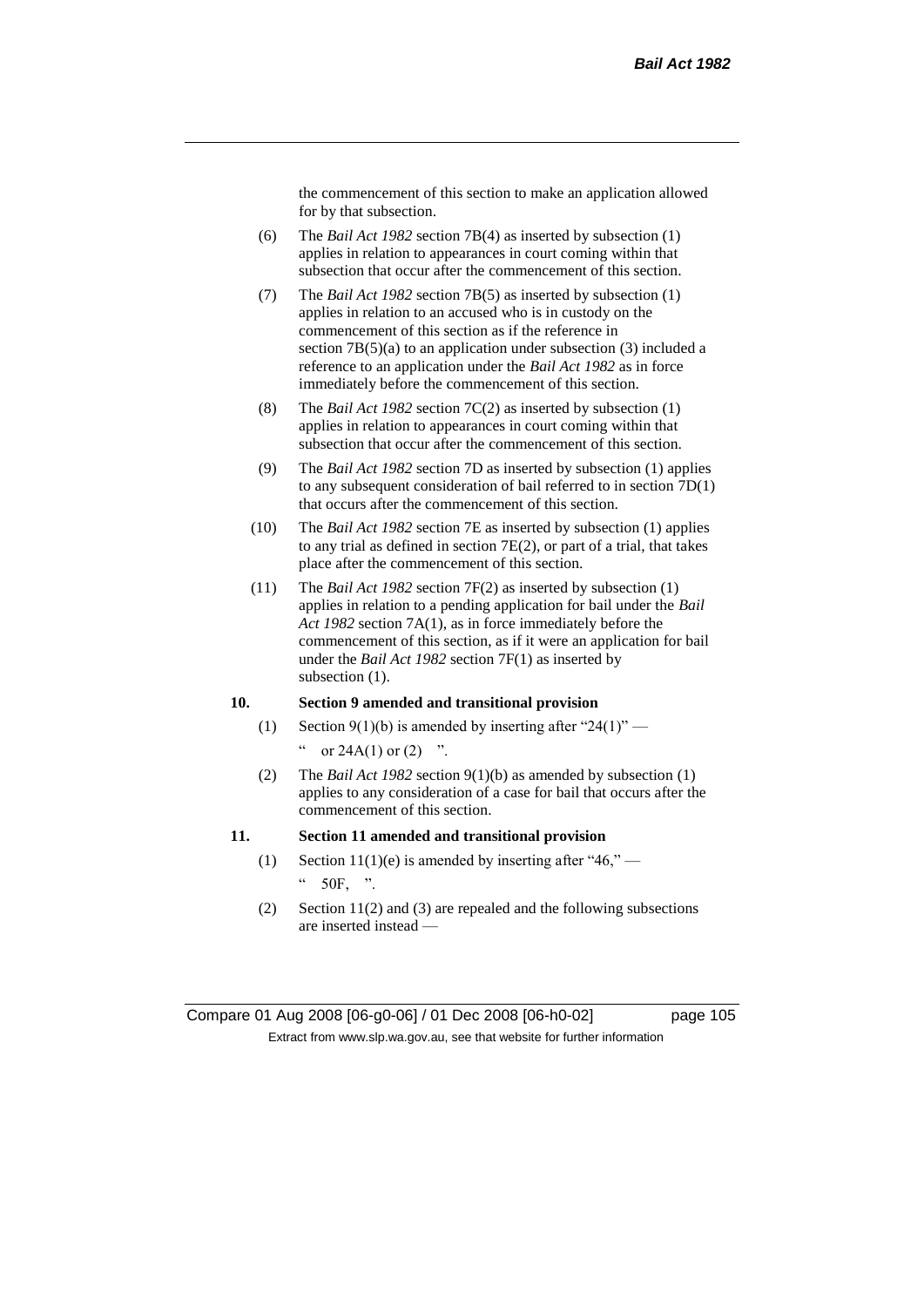- (2) Where the accused is in custody in a lock-up, court custody centre or prison, the right conferred by subsection (1) is also subject to the person in charge of the lock-up, court custody centre or prison either —
	- (a) signing a certificate under subsection (3); or
	- (b) receiving notice that a certificate has been signed by another person under that subsection.
- (3) After an accused becomes entitled to be at liberty as provided in subsection (1), a person referred to in section 29 may sign a certificate to that effect in the prescribed form.
- (4) The person in charge of a lock-up, court custody centre or prison in which the accused is in custody shall release the accused from custody as soon as is practicable after —
	- (a) the person in charge signs the certificate; or
	- (b) if the certificate is signed by a person other than the person in charge, the person in charge receives notice as described in subsection (2)(b).

".

".

(3) A certificate under the *Bail Act 1982* section 11(2) as in force immediately before the commencement of this section that has not been fully acted upon is to be treated after that commencement as a certificate under the *Bail Act 1982* section 11(3) as inserted by subsection (2).

#### **12. Section 12 amended**

Section 12 is amended by deleting "section 11(1)" and inserting instead —

sections  $7A(2)$  and  $11(1)$  ".

## **13. Heading to Part III replaced**

The heading to Part III is deleted and the following heading is inserted instead —

 $\epsilon$ 

# **Part III — Jurisdiction relating to bail**

#### **14. Sections 13A and 13B inserted**

After section 13 the following sections are inserted —

page 106 Compare 01 Aug 2008 [06-g0-06] / 01 Dec 2008 [06-h0-02] Extract from www.slp.wa.gov.au, see that website for further information

"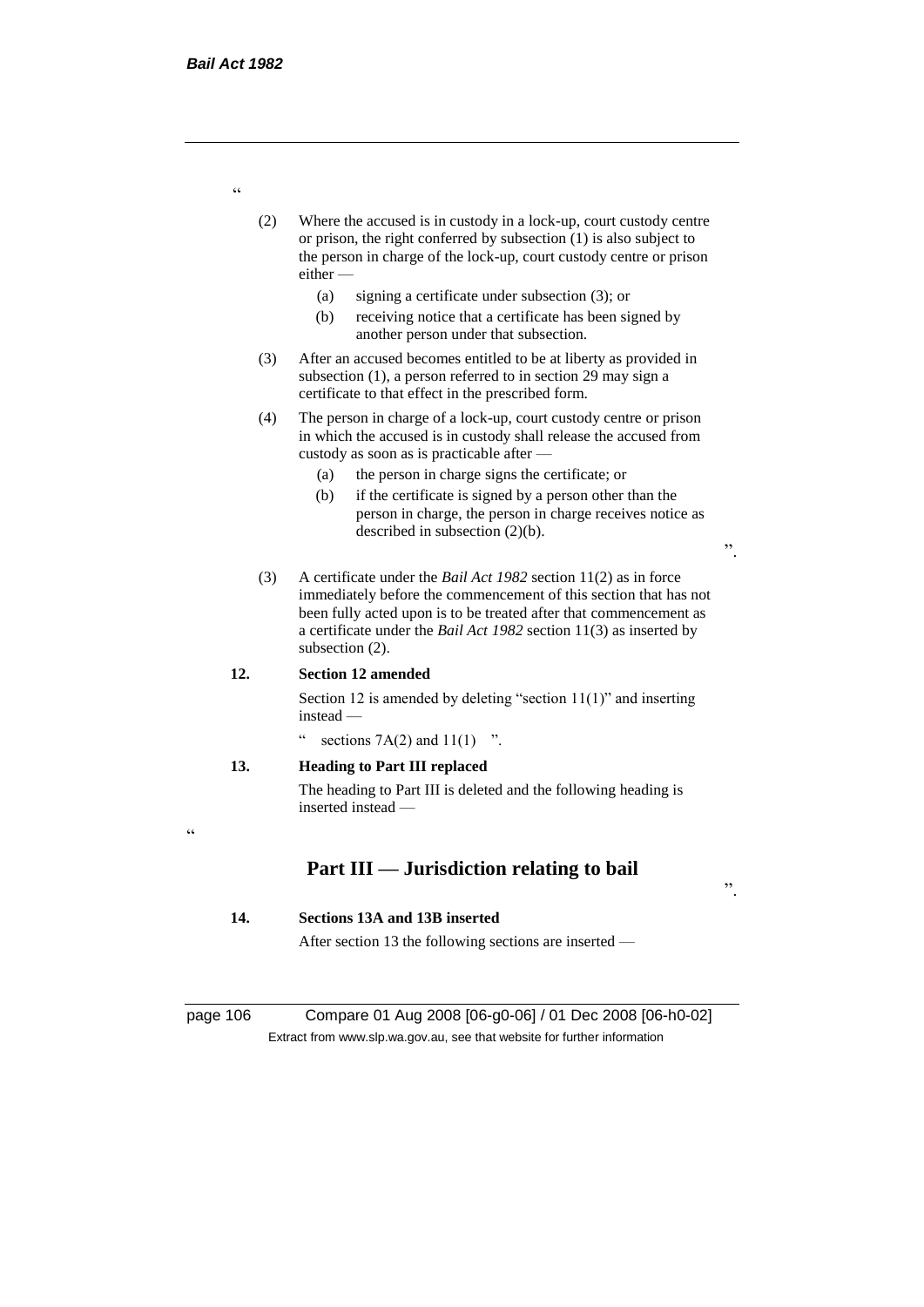#### **13A. Jurisdiction to dispense with bail and how jurisdiction to be exercised**

 $\epsilon$ 

- (1) Jurisdiction to dispense with the requirement for bail under section 7A for any appearance described in the first column of Schedule 1 Part A clause 2 or 3 is vested, subject to Schedule 1 Part B, in the judicial officer specified in the second column of that clause opposite that description, but Schedule 1 Part A clause 7 does not apply for the purposes of this subsection.
- (2) The jurisdiction referred to in subsection (1) is exercisable only
	- (a) in respect of an appearance in court before conviction for an offence; and
	- (b) if it appears to the judicial officer that bail would be granted in accordance with Schedule 1 Part C clause 1 or 2 but that in the circumstances the completion of bail papers is an unnecessary imposition.
- (3) Where a judicial officer dispenses with the requirement for bail for an appearance by an accused the registrar of the court shall, in accordance with section 13B, give written notice to the accused of the time and place for the appearance.

#### **13B. Giving and proof of notices under section 13A(3)**

- (1) A written notice to an accused under section  $13A(3)$  shall be
	- (a) given to the accused personally; or
	- (b) sent to the accused
		- (i) by post to the accused's address appearing in the records of the court; or
		- (ii) in urgent cases or with the accused's consent, by electronic communication.
- (2) A person who gives or sends a notice in accordance with subsection (1) shall endorse on a file copy of the notice a certificate showing —
	- (a) that the person has done so; and
	- (b) the time of doing so.
- (3) If a notice is sent by post under subsection  $(1)(b)(i)$ , the notice is to be presumed, unless the contrary is shown, to have been received at the time when, in the ordinary course of events, it would have been delivered.
- (4) In any proceedings —

Compare 01 Aug 2008 [06-g0-06] / 01 Dec 2008 [06-h0-02] page 107 Extract from www.slp.wa.gov.au, see that website for further information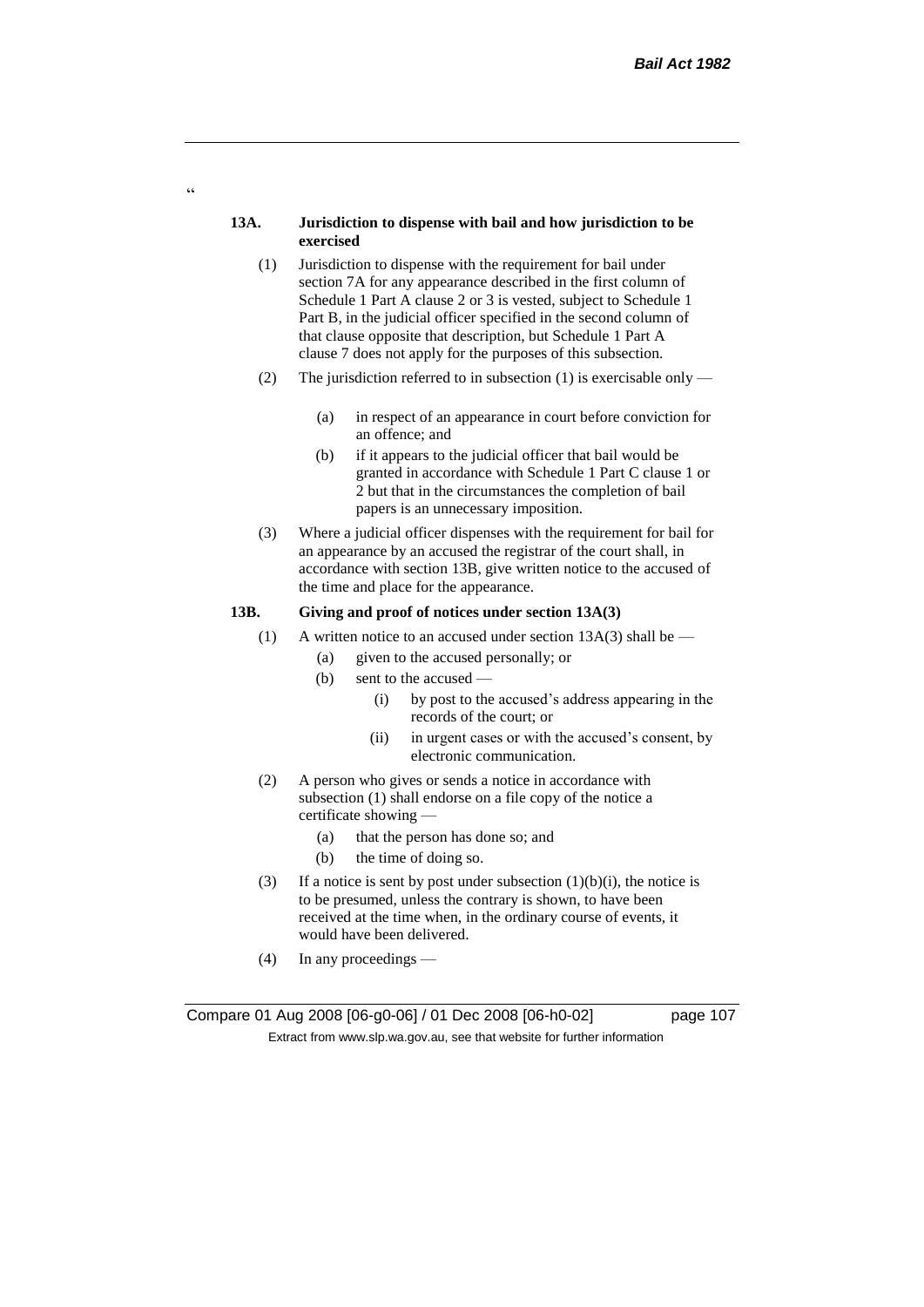- (a) a document purporting to be a copy of a notice referred to in subsection (1) is evidence of the terms of the notice; and
- (b) an endorsement on a copy of a notice referred to in subsection (2) purporting to be a certificate referred to in that subsection is evidence of the matters appearing in the certificate without proof of the signature of the person who made the endorsement.

# **15. Section 14 amended and transitional provisions**

- (1) Section  $14(1)$  is amended as follows:
	- (a) by deleting "of the Supreme Court";
	- (b) after paragraph (b) by deleting the full stop and inserting instead —

 $\epsilon$ 

#### ; and

(c) under section 7A dispense with the requirement for bail or revoke an existing dispensation.

".

".

## (2) Section 14(2) is amended as follows:

- (a) by deleting "of the Supreme Court";
- (b) in paragraph (a) by deleting "or refused" and inserting instead —
	- " , refused or dispensed with ".
- (3) Section 14(2a) and (3) are each amended by deleting "of the Supreme Court".
- (4) Section 14(4) and (5) are repealed and the following subsection is inserted instead —

 $\epsilon$ 

#### (4) In this section —

- (a) references to a Judge are references
	- (i) in the case of a child charged with an offence before the Children's Court, to a Judge of that Court; and
	- (ii) in the case of an accused committed for trial or sentence to the District Court, to a Judge of that Court; and

page 108 Compare 01 Aug 2008 [06-g0-06] / 01 Dec 2008 [06-h0-02] Extract from www.slp.wa.gov.au, see that website for further information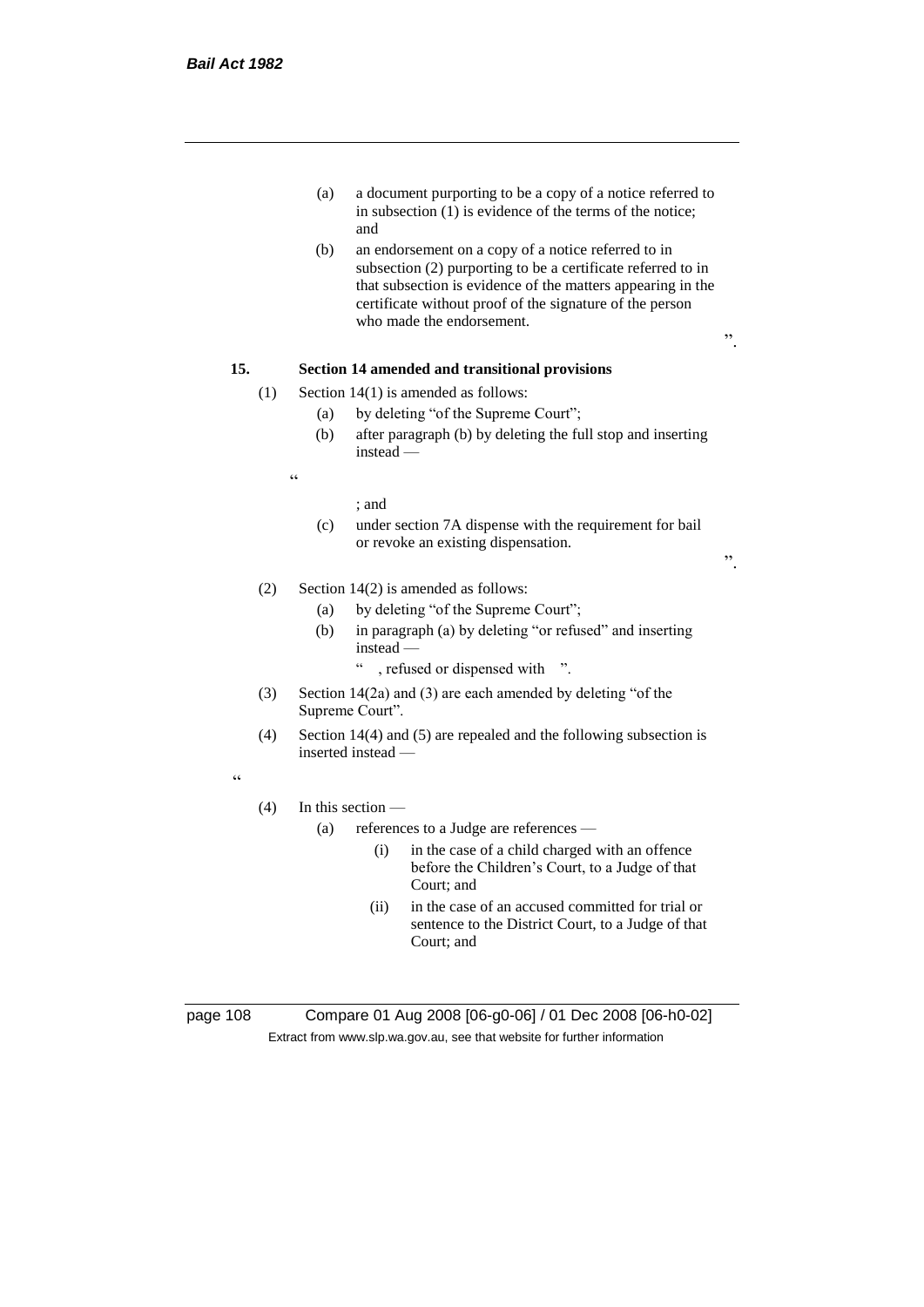(iii) in any other case, to a Judge of the Supreme Court;

and

- (b) references to any other judicial officer
	- (i) in relation to the exercise of powers under this section by a Judge, are references to any judicial officer whose jurisdiction is inferior to that of the Judge; but
	- (ii) in relation to the exercise of powers under this section by a Judge of the Supreme Court, do not include a Judge of the Children's Court or a Judge of the District Court.
- (5) The *Bail Act 1982* section 14(4)(a)(i) as inserted by subsection (4) applies in respect of a child charged with an offence on or after the commencement.
- (6) The *Bail Act 1982* section 14(4)(a)(ii) as inserted by subsection (4) applies in respect of an accused committed to the District Court on or after the commencement for trial or sentence.
- (7) The *Bail Act 1982* section 14(4)(b) as inserted by subsection (4) applies in respect of any power referred to in the *Bail Act 1982* section 14(1) that is exercised, or could be exercised, on or after the commencement by any other judicial officer as defined in that paragraph.
- (8) In subsections  $(5)$ ,  $(6)$  and  $(7)$  *commencement* means the commencement of subsection (4). Note: The heading to section 14 is to read "**Extent of Judge's jurisdiction**".

## **16. Sections 15A and 15B inserted and transitional provision**

(1) After section 15 the following sections are inserted —

## **15A. Appeal from decision of Judge**

(1) In this section —

 $\epsilon$ 

*bail decision* means a decision —

- (a) to grant or refuse bail; or
- (b) to vary or revoke bail; or
- (c) to dispense with the requirement for bail; or
- (d) to impose any condition on a grant of bail,

and includes a decision under section 55 or 59A(4).

Compare 01 Aug 2008 [06-g0-06] / 01 Dec 2008 [06-h0-02] page 109 Extract from www.slp.wa.gov.au, see that website for further information

 $\cdot$ ,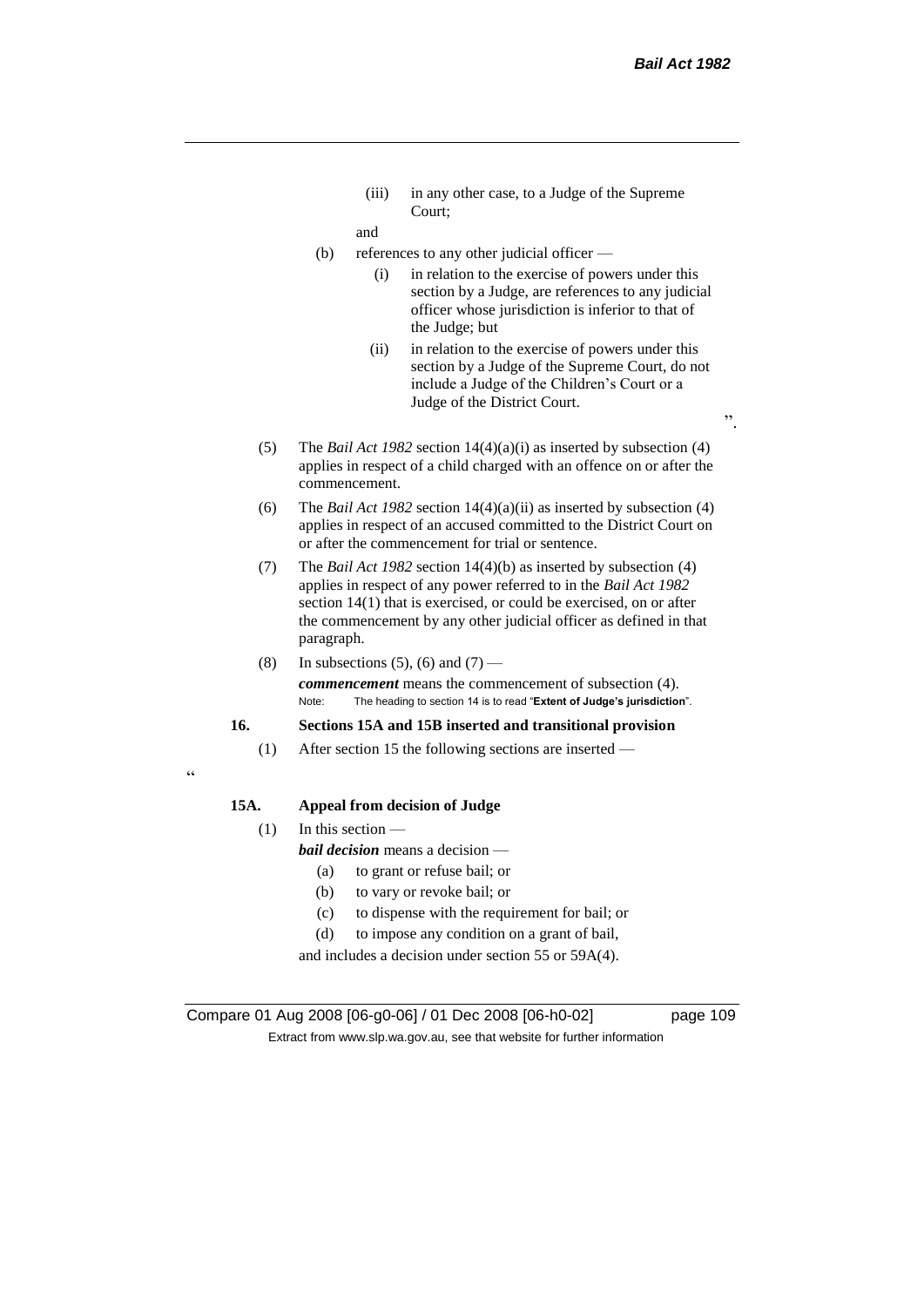- (2) The prosecutor or the accused may appeal to the Court of Appeal against a bail decision of —
	- (a) a Judge of the Children's Court; or
	- (b) a Judge of the District Court; or
	- (c) a Judge of the Supreme Court.
- (3) The leave of the Court of Appeal is required for each ground of appeal in an appeal under this section.
- (4) The *Criminal Appeals Act 2004* section 27(2), (3) and (4) apply, with necessary modifications, as if an appeal under this section were an appeal under Part 3 of that Act.
- (5) An appeal under this section shall be commenced and conducted in accordance with this section, section 15B and rules of court made by the Supreme Court.
- (6) An appeal under this section shall be commenced by lodging with the Court of Appeal an application for leave to appeal that sets out the grounds of the appeal.
- (7) An appeal under this section cannot be commenced later than 21 days after the date of the bail decision unless the Court of Appeal orders otherwise.
- (8) An accused who is a party to an appeal under this section and who is in custody is entitled to be present at the hearing of the appeal if the accused so requests, and any official responsible for that custody who is informed of such a request shall do what is necessary to give effect to it.
- (9) For the purposes of giving effect to a request referred to in subsection (8), arrangements may be made for the accused to appear before the Court of Appeal by means of a video link or an audio link in accordance with section 66B, unless the Court of Appeal has ordered that the accused appear before it in person.

## **15B. Determination of appeal under section 15A and related provisions**

- (1) The Court of Appeal has jurisdiction to hear and determine an appeal under section 15A.
- (2) The Court of Appeal shall determine an appeal on the material and evidence that was before the Judge whose decision is the subject of the appeal.
- (3) Any decision of the Court of Appeal in relation to bail shall be made in accordance with the relevant provisions of sections 13A and 17 and Schedule 1.

page 110 Compare 01 Aug 2008 [06-g0-06] / 01 Dec 2008 [06-h0-02] Extract from www.slp.wa.gov.au, see that website for further information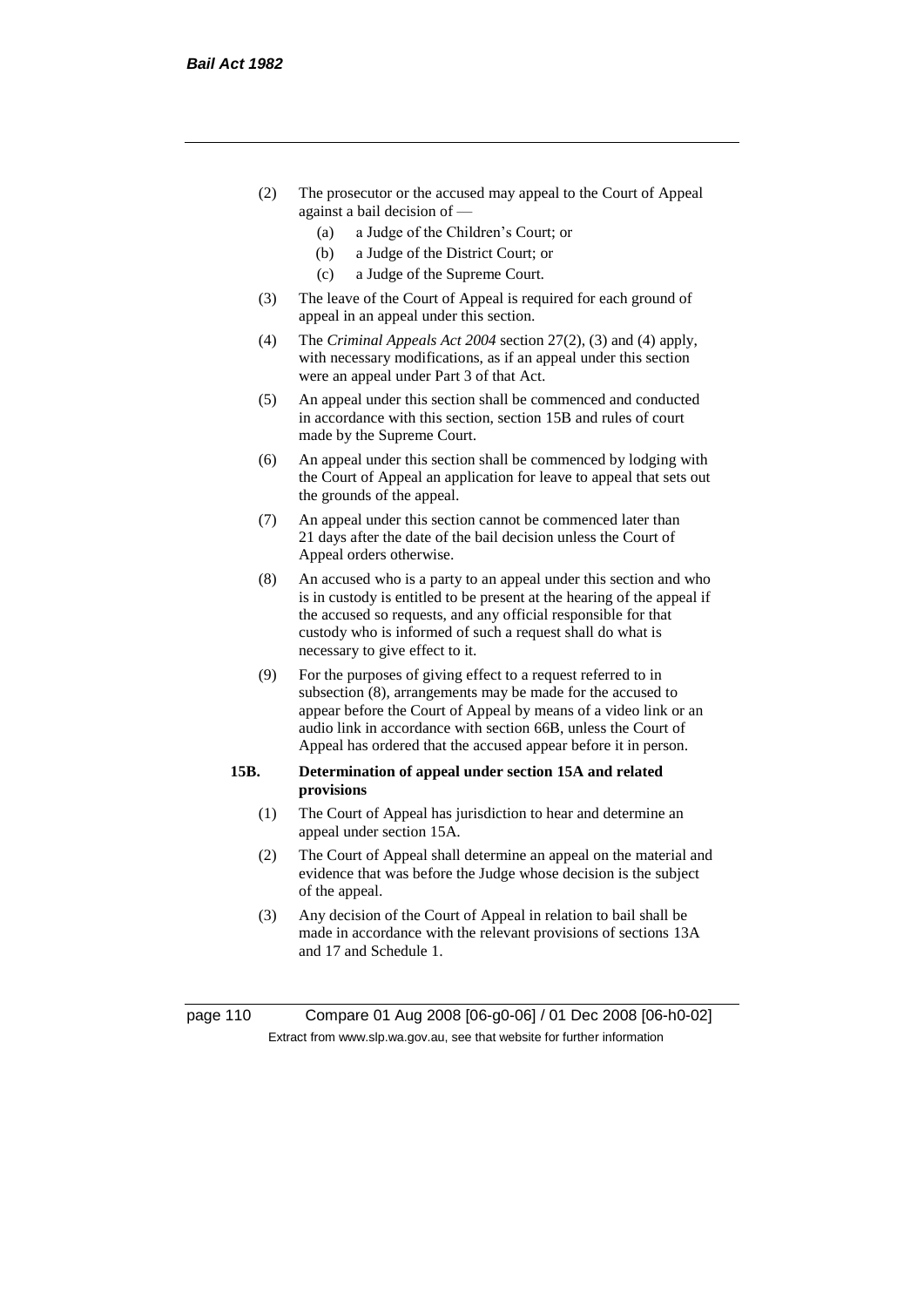".

".

".

- (4) Where in determining an appeal the Court of Appeal revokes the bail of an accused who is at liberty, it may order that the accused be returned to custody to await the appearance for which the bail was granted.
- (5) Where in determining an appeal the Court of Appeal varies the bail of an accused who is at liberty, it may order that the accused be returned to custody until the accused becomes entitled to be again at liberty pursuant to section 11.
- (6) A judge of appeal may issue any warrant that may be necessary to carry into effect an order under subsection (4) or (5).
- (2) The *Bail Act 1982* sections 15A and 15B as inserted by subsection (1) apply to a bail decision, as defined in section 15A(1), made after the commencement of this section by a judge referred to in section 15A(2).

## **17. Section 26 amended**

- (1) Section 26(1) is amended as follows:
	- (a) after paragraph (a) by inserting  $\frac{1}{2}$  or ";
	- (b) before paragraph (c) by inserting —
	- $\epsilon$

 $\epsilon$ 

- (ba) grants bail to an accused for a serious offence to which Schedule 1 Part C clause 3A applies; or
- (2) Section 26(2) is amended before paragraph (b) by inserting
	- (aa) grants bail to an accused for a serious offence to which Schedule 1 Part C clause 3A applies; or

## **18. Section 28 amended, related amendments to sections 35, 49, 51 and 58 and Schedule 1 and transitional provisions**

- (1) Section 28(2) is amended as follows:
	- (a) by deleting paragraph (b) and inserting instead —
	- $\epsilon$
- (b) that if the accused fails to appear at that time and place the accused will, as soon as is practicable, appear at the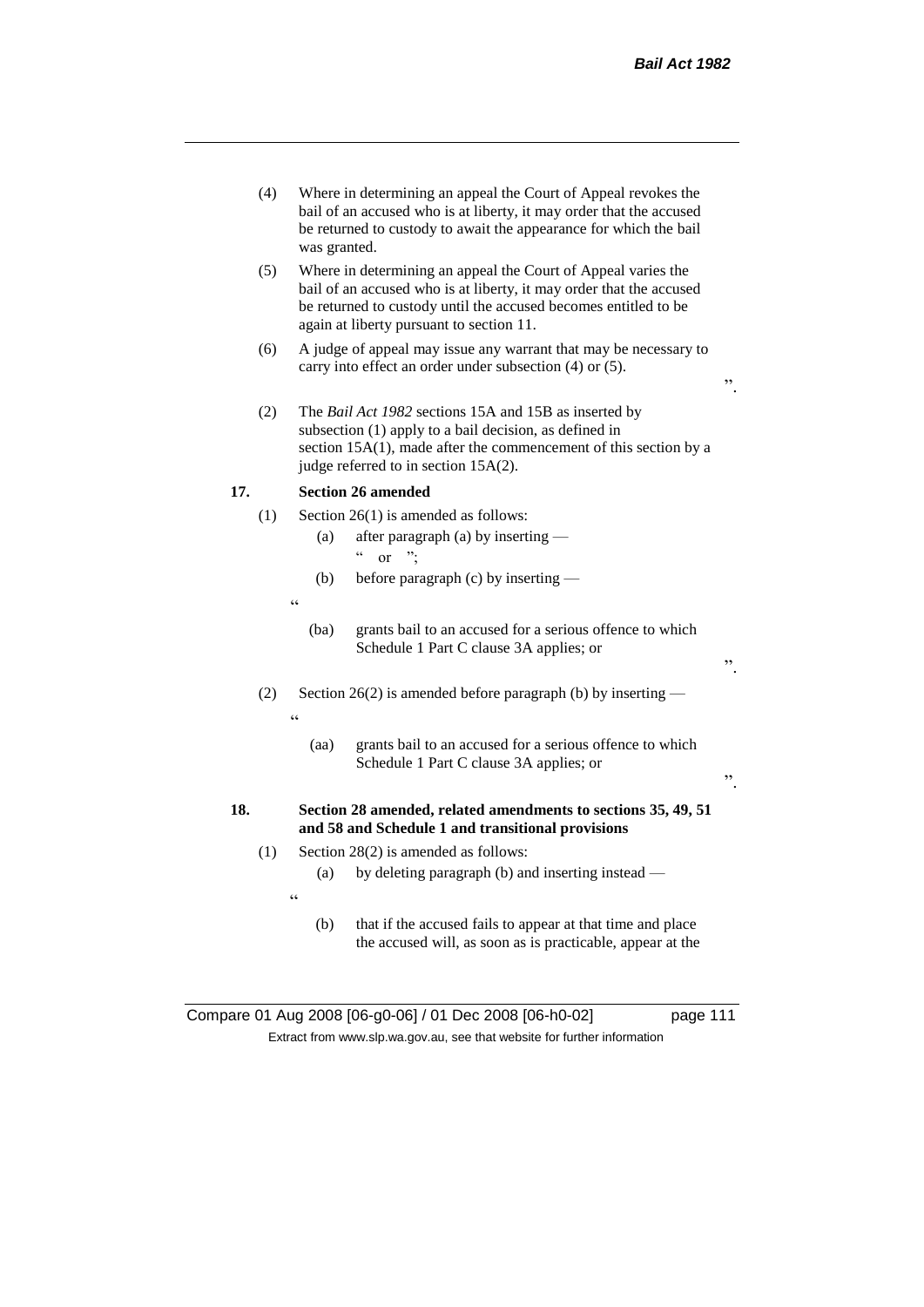court at which the accused was required to appear, when that court is sitting; and

- (b) after each of paragraphs (a) and (c) by inserting  $\frac{1}{2}$  and "
- (2) Section 49(1) is amended after "or (b)" by deleting "(ii)".
- (3) Each provision in the Table to this section is amended by deleting "(ii)" in each place where it occurs.

#### **Table**

| s. $35(1)$ | s. $58(1)(b)$                      |
|------------|------------------------------------|
| s. $51(2)$ | Sch. 1 Pt. D cl. $1(2)(a)$ and (b) |

- (4) A bail undertaking that has effect under the *Bail Act 1982* immediately before the commencement of this section continues to have effect, on and after that commencement, as if it were a bail undertaking described in the *Bail Act 1982* section 28(2) as amended by subsection (1).
- (5) A surety undertaking that has effect under the *Bail Act 1982* immediately before the commencement of this section continues to have effect, on and after that commencement, as if it were a surety undertaking within the meaning of the *Bail Act 1982* section 35(1) as amended by subsection (3).

### **19. Section 29 amended**

Section 29(b) to (i) are deleted and the following paragraphs are inserted instead —

- "
- (b) a registrar of a court, other than a deputy registrar of the Magistrates Court or the Children's Court;
- (c) an authorised police officer;
- (d) an associate of a Judge of the Supreme Court, the District Court or the Children's Court;
- (e) where the accused is in a lock-up or prison, any person for the time being in charge of the lock-up or prison;
- (f) where the accused is in a court custody centre, any person for the time being in charge of the centre who is approved for the purposes of this paragraph by the chief executive officer of the department of the Public Service principally assisting in the administration of the *Court Security and Custodial Services Act 1999*;
- (g) where the accused is a child, any authorised community services officer.

page 112 Compare 01 Aug 2008 [06-g0-06] / 01 Dec 2008 [06-h0-02] Extract from www.slp.wa.gov.au, see that website for further information

";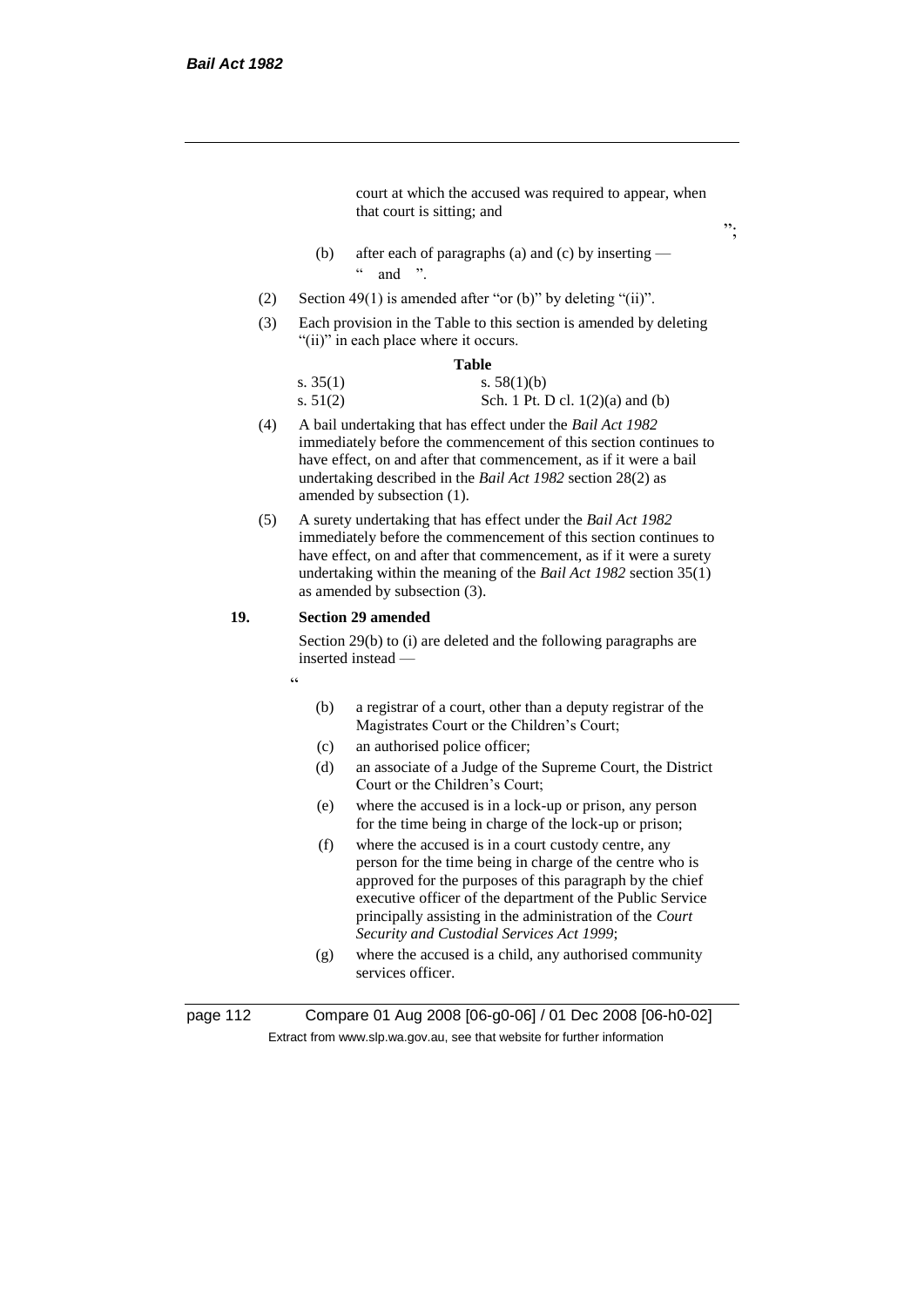# **20. Section 30 amended** Section 30(1)(a) is deleted and the following paragraph is inserted instead — "  $(a)$  either – (i) read it to the accused; or (ii) be informed by the accused that the accused has read it; or (iii) if necessary, have it translated to the accused; ". **21. Section 31 amended and transitional provision** (1) Section 31(2) is amended as follows: (a) in paragraph (b) by deleting "give written notice thereof" and inserting instead — " cause written notice of the time and place to be given "; (b) in paragraph (c) by inserting after "a Judge of the Supreme Court" in the second place where it occurs —  $\epsilon$ or a Judge of the Children's Court, as the case may require, "; (c) in paragraphs (c) and (d) by deleting "give written notice" and inserting instead — " cause written notice to be given "; (d) in paragraph (e) by deleting "give written notice thereof " and inserting instead — " cause written notice of the day to be given "; (e) in paragraph (f) by inserting after "of the court" — ", or a person authorised under subsection  $(5)$ , "; (f) in paragraph (f) by deleting "giving written notice thereof " and inserting instead — " causing written notice of the time to be given ". (2) After section 31(4) the following subsection is inserted —

Compare 01 Aug 2008 [06-g0-06] / 01 Dec 2008 [06-h0-02] page 113 Extract from www.slp.wa.gov.au, see that website for further information

".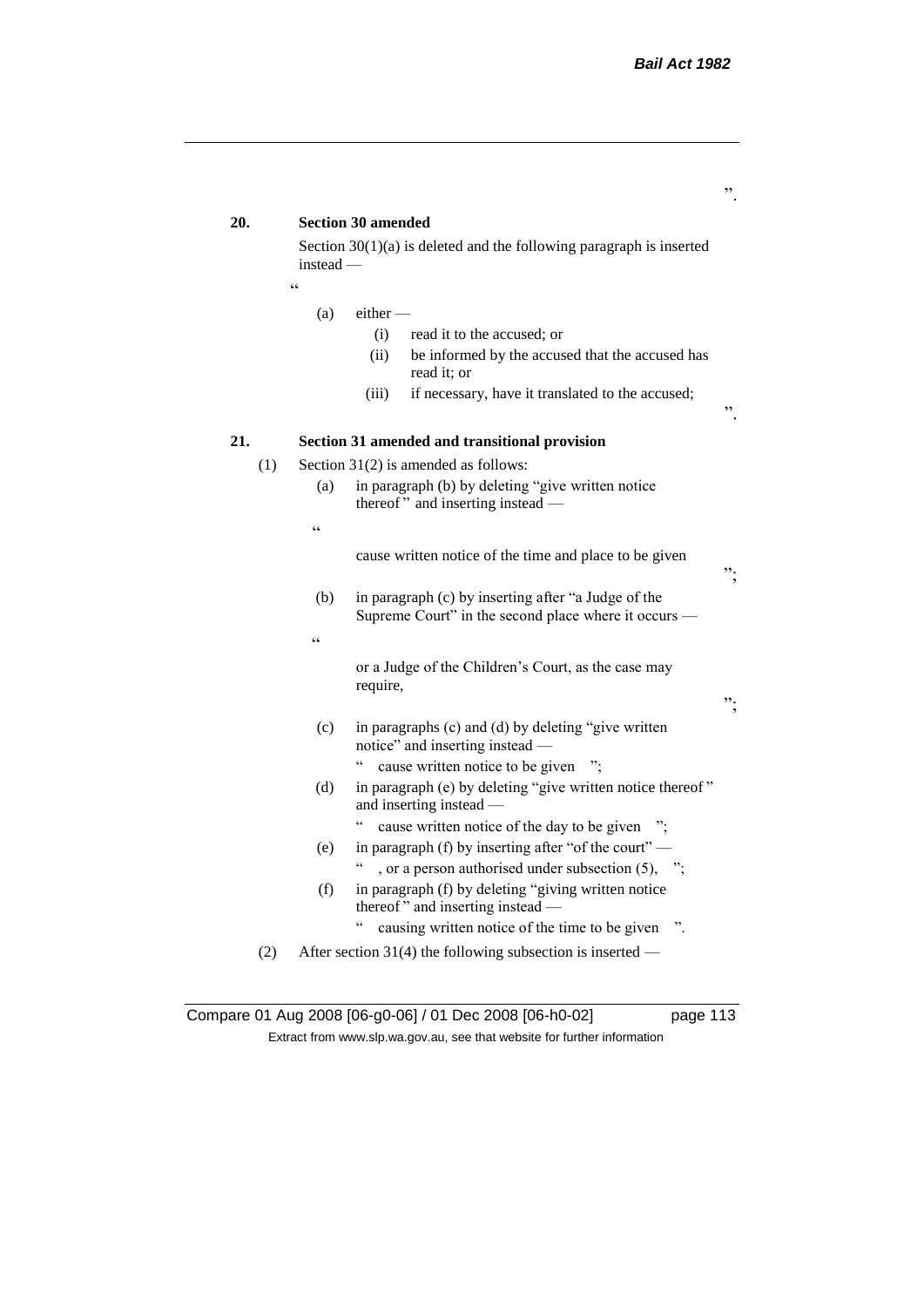"

- (5) The Chief Justice, in respect of committals to the Supreme Court, and the Chief Judge, in respect of committals to the District Court, may authorise a person or persons, by name or office, to perform the functions referred to in subsection  $(2)(f)$ .
- ".
- (3) The *Bail Act 1982* section 31 as amended by this section applies in relation to any adjournment or committal to which it refers that occurs after the commencement of this section.

# **22. Section 31A inserted and transitional provision**

(1) After section 31 the following section is inserted —

.<br>C

## **31A. Amendment of conditions during trial**

## $(1)$  In this section —

*amendment* means an addition, variation or cancellation under subsection (2);

*trial* means that part of proceedings for an offence when evidence is being received by the court in respect of the offence and also extends to any time when —

- (a) legal argument is being heard; or
- (b) a judicial officer or a jury is deliberating.
- $(2)$  Where  $-$ 
	- (a) an accused has been granted bail for the accused's appearance for trial for an offence; and
	- (b) the trial extends beyond one day,

a judicial officer who grants bail for the next appearance by exercising the power in section  $31(2)(a)$  may also do one or more of the following —

- (c) add any condition to the extent that is authorised by clause 2 or 3 of Part D of Schedule 1;
- (d) vary a condition to that extent;
- (e) cancel a condition.
- (3) A judicial officer who adds, varies or cancels a condition under subsection (2) shall cause an officer of the court —
	- (a) to endorse the amendment on the accused's copy of the bail undertaking or, if that copy is not available for endorsement, to give written notice of the amendment to the accused; and

page 114 Compare 01 Aug 2008 [06-g0-06] / 01 Dec 2008 [06-h0-02] Extract from www.slp.wa.gov.au, see that website for further information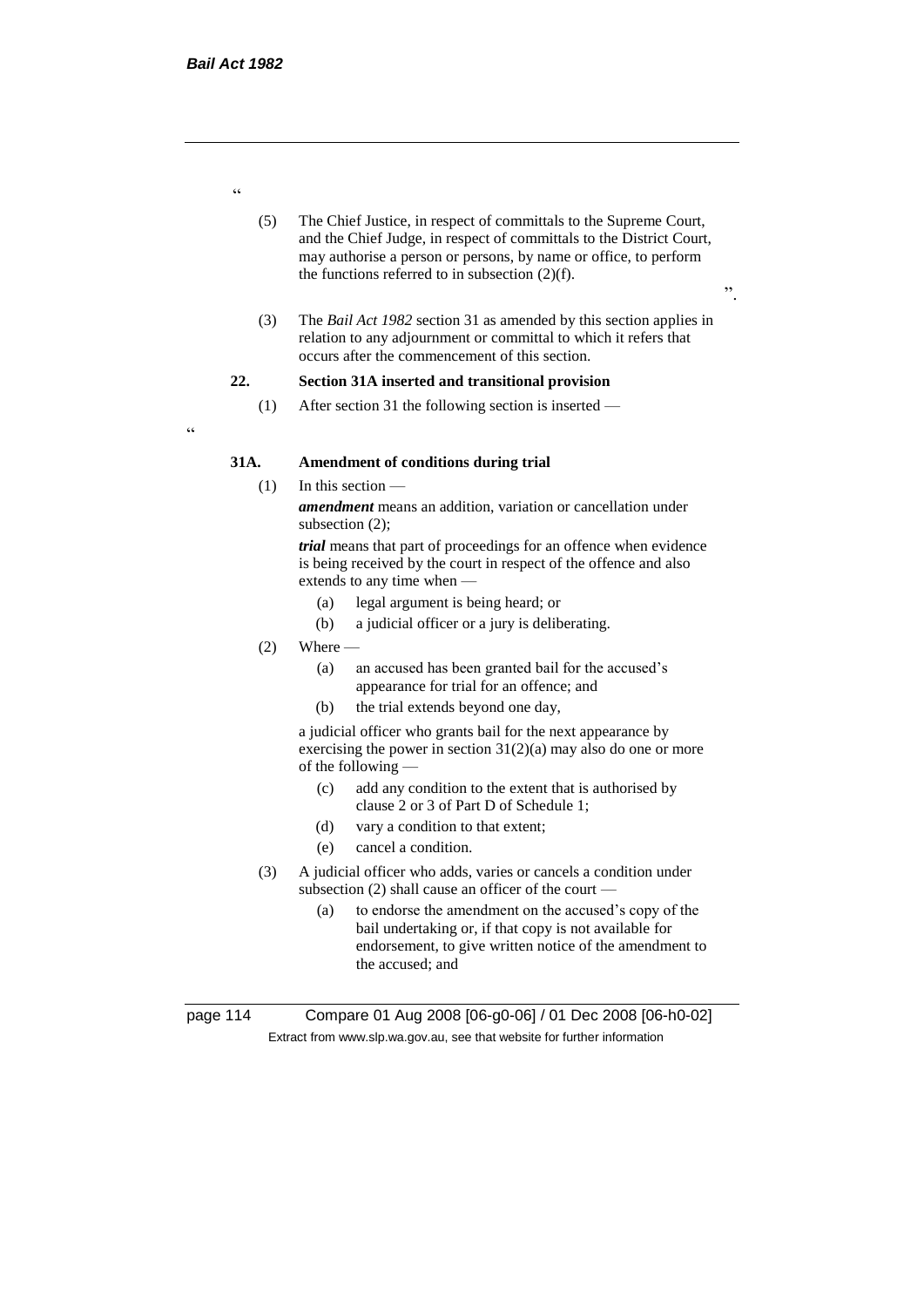- (b) to endorse on a file copy of the undertaking a certificate as to the amendment and the action taken under paragraph (a).
- (4) If the judicial officer considers that the amendment is of a minor nature, the judicial officer may, for the purposes of section 44(4), cause the officer of the court to include a statement to that effect in the endorsement or notice under subsection (3)(a) and the certificate under subsection (3)(b).
- (5) When action is taken under subsection  $(3)(a)$ 
	- (a) the bail undertaking is to be regarded as having been amended as provided in the endorsement or notice, as the case requires; and
	- (b) the terms and conditions of the bail undertaking continue to apply as so amended as if the accused had entered into the bail undertaking in that form.
- (6) In any proceedings an endorsement on a copy of a bail undertaking referred to in subsection (3)(b) purporting to be a certificate referred to in that paragraph is evidence of the matters appearing in it without proof of the signature of the person who made the endorsement.

".

(2) The *Bail Act 1982* section 31A as inserted by subsection (1) applies to any trial as defined in section 31A(1), or part of a trial, that takes place after the commencement of this section.

## **23. Section 32 amended and transitional provision**

(1) Section  $32(1)$ , (2) and (3) are repealed and the following subsections are inserted instead —

 $\alpha$ 

- (1) A written notice to an accused under section  $31(2)$ 
	- (a) shall be given to the accused personally; or
	- (b) shall be sent to the accused by post to the accused's address appearing in the records of the court; or
	- (c) in urgent cases or with the accused's consent, shall be sent to the accused by electronic communication.
- (2) A person who gives or sends a notice in accordance with subsection (1) shall endorse on a file copy of the notice a certificate showing —
	- (a) that the person has done so; and
	- (b) the time of doing so.

Compare 01 Aug 2008 [06-g0-06] / 01 Dec 2008 [06-h0-02] page 115 Extract from www.slp.wa.gov.au, see that website for further information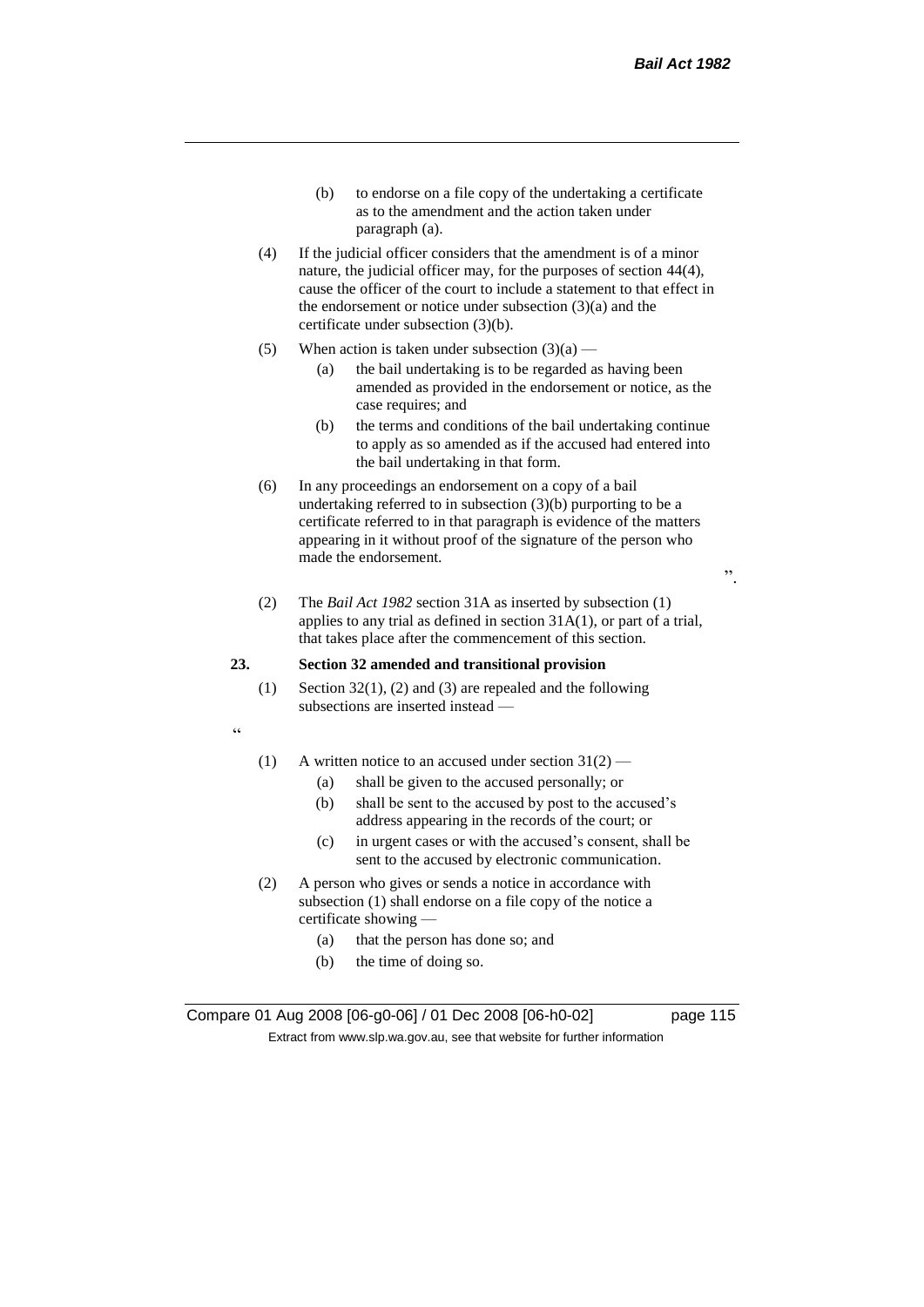(3) If a notice is sent by post under subsection  $(1)(b)$ , the notice is to be presumed, unless the contrary is shown, to have been received at the time when, in the ordinary course of events, it would have been delivered.

".

".

- (2) Section 32(4) is amended as follows:
	- (a) by deleting "endorse" and inserting instead " cause to be endorsed ";
	- (b) by deleting "he notified the accused thereof." and inserting instead —
		- " the accused has been notified of them. ".
- (3) Section 32(5) is amended as follows:
	- (a) after paragraph (a) by inserting
		- $\lq$  and ";
	- (b) by deleting paragraph (b) and inserting instead —
	- .<br>"
- (b) an endorsement
	- (i) on a copy of a notice referred to in subsection (2); or
	- (ii) on a bail undertaking,

purporting to be a certificate referred to in subsection (2) or (4) is evidence of the matters appearing in it without proof of the signature of the person who made the endorsement.

(4) The *Bail Act 1982* section 32 as amended by this section applies in relation to oral notifications given, and written notices given or sent, after the commencement of this section.

#### **24. Section 36 replaced, related amendments to sections 3, 37, 39, 40, 41 and 42 and transitional provisions**

(1) Section 36 is repealed and the following section is inserted instead —

# <u>،</u>

## **36. Authority to approve sureties**

- (1) The decision whether an applicant should be approved as a surety in any case is to be made —
	- (a) by a person referred to in section 29(a) to (d); or

page 116 Compare 01 Aug 2008 [06-g0-06] / 01 Dec 2008 [06-h0-02] Extract from www.slp.wa.gov.au, see that website for further information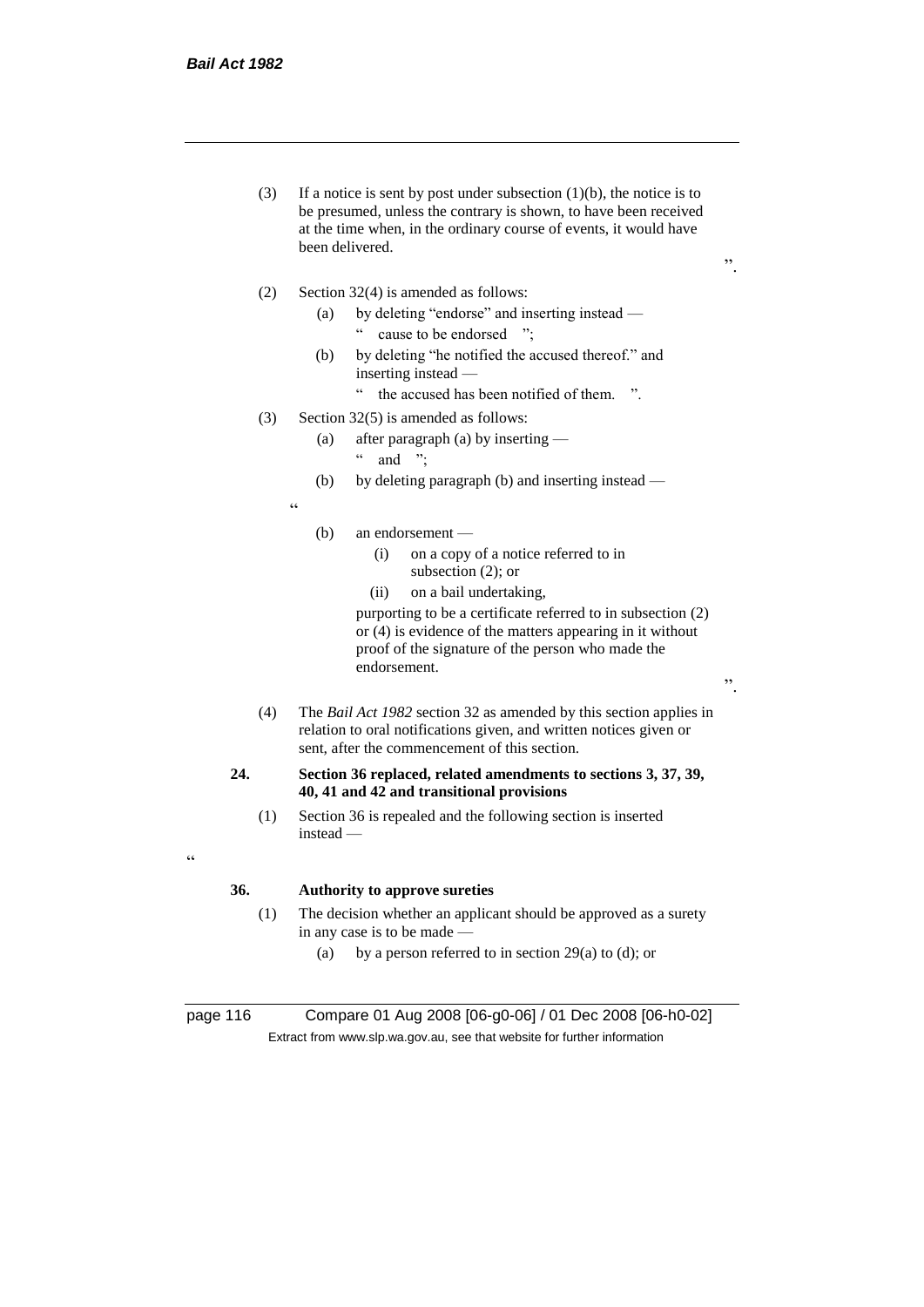|                   | (b)<br>where the accused to whom bail has been granted is in<br>prison, by a person for the time being in charge of the<br>prison; or                                                                                                   |    |
|-------------------|-----------------------------------------------------------------------------------------------------------------------------------------------------------------------------------------------------------------------------------------|----|
|                   | (c)<br>where the accused to whom bail has been granted is a<br>child, by an authorised community services officer.                                                                                                                      |    |
| (2)               | A judicial officer when granting bail to an accused subject to a<br>requirement for a surety or sureties may make an order as to -<br>the giving of notice to the prosecutor of an application<br>(a)<br>for approval of any surety; or |    |
|                   | (b)<br>the person or persons who are to, or may, approve any<br>surety,                                                                                                                                                                 |    |
|                   | and subsection (1) has effect subject to any such order.                                                                                                                                                                                | ,, |
| (2)<br>$\epsilon$ | Section $3(1)$ is amended by inserting in the appropriate<br>alphabetical position -                                                                                                                                                    |    |
|                   | surety approval officer means a person who is authorised by<br>section 36 to decide whether an applicant should be approved as a<br>surety;                                                                                             | ,, |
| (3)               | Section $41(2)$ is amended as follows:                                                                                                                                                                                                  |    |
|                   | by inserting before "officer" in the first place where it<br>(a)<br>$occurs$ —<br>$\boldsymbol{\varsigma}$ $\boldsymbol{\varsigma}$                                                                                                     |    |
|                   | surety approval<br>$\ddot{\ }$<br>by deleting "he" in the first place where it occurs and<br>(b)<br>inserting instead -<br>$\zeta$ $\zeta$<br>that officer ";                                                                           |    |
|                   | by deleting "officer acting in his position" and inserting<br>(c)<br>instead -<br>$\epsilon\, \epsilon$                                                                                                                                 |    |
|                   | surety approval officer<br>$\cdot$                                                                                                                                                                                                      |    |
| (4)               | Each provision in the Table to this subsection is amended by<br>deleting "an officer referred to in section $36(1)$ " and inserting<br>instead —                                                                                        |    |
|                   | $\epsilon$<br>a surety approval officer<br>$\cdot$ <sup>22</sup> .                                                                                                                                                                      |    |
|                   | Table                                                                                                                                                                                                                                   |    |
|                   | s. $37(1)$<br>s. $41(1)$<br>s. 39                                                                                                                                                                                                       |    |
| (5)               | Each provision in the Table to this subsection is amended by                                                                                                                                                                            |    |

inserting before "officer" —

Compare 01 Aug 2008 [06-g0-06] / 01 Dec 2008 [06-h0-02] page 117 Extract from www.slp.wa.gov.au, see that website for further information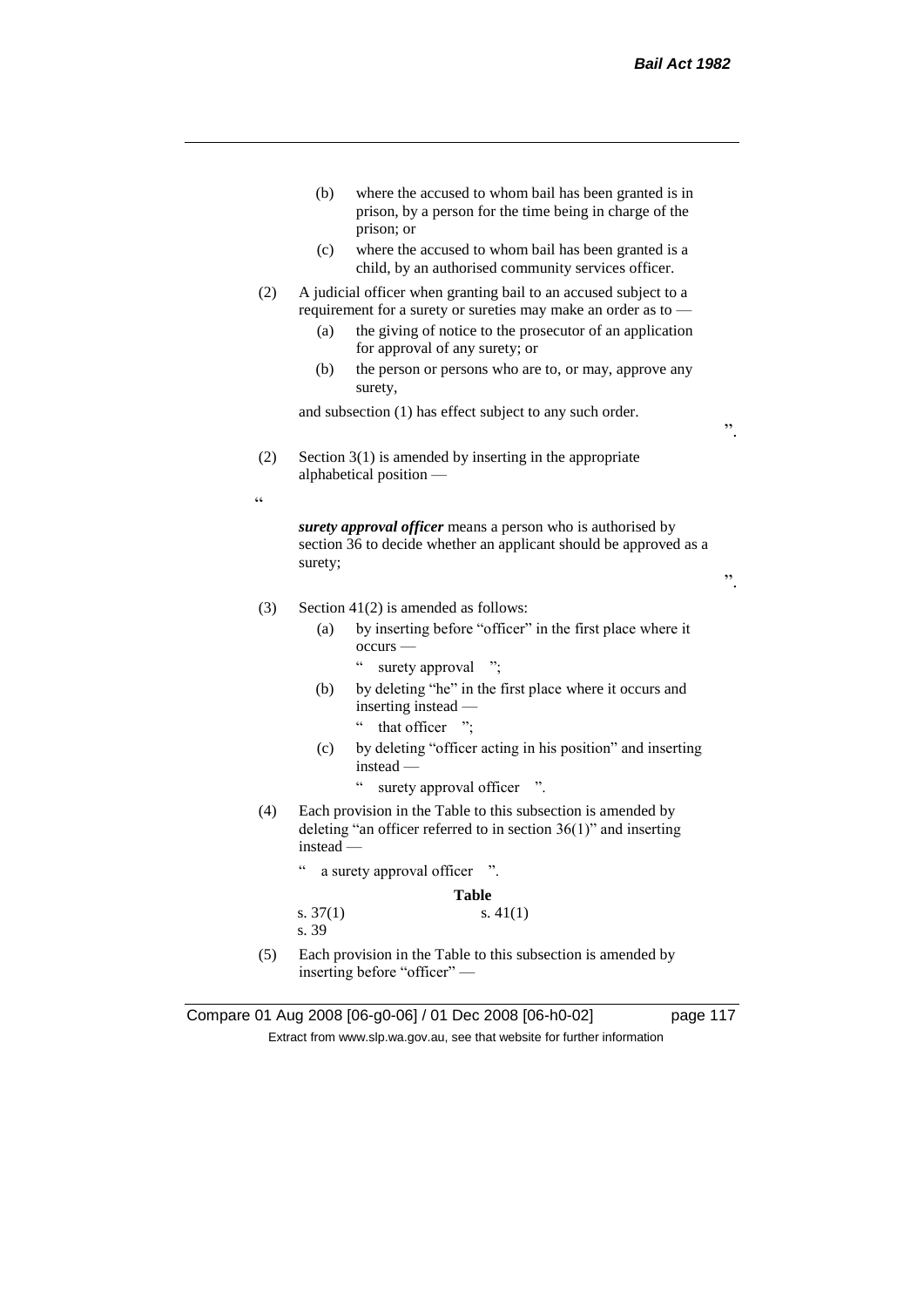$\alpha$ 

|            | $\boldsymbol{\varsigma}$ $\boldsymbol{\varsigma}$<br>surety approval ".                                                                                                                                                     |  |
|------------|-----------------------------------------------------------------------------------------------------------------------------------------------------------------------------------------------------------------------------|--|
|            | Table                                                                                                                                                                                                                       |  |
|            | s. 42<br>s. $37(1)(c)$ and $(2)$<br>s. $40(1)$ and $(2)$                                                                                                                                                                    |  |
| (6)        | The <i>Bail Act 1982</i> section $36(1)$ as inserted by subsection $(1)$<br>applies to any decision as to whether a person should be approved<br>as a surety that has to be made after the commencement of this<br>section. |  |
| (7)        | The <i>Bail Act 1982</i> section $36(2)$ as inserted by subsection $(1)$<br>applies to any grant of bail that occurs after the commencement of<br>this section.                                                             |  |
| 25.        | <b>Section 37 amended</b>                                                                                                                                                                                                   |  |
|            | After section $37(2)$ the following subsection is inserted —                                                                                                                                                                |  |
| $\epsilon$ |                                                                                                                                                                                                                             |  |
| (3)        | For the purposes of this section it is sufficient if $-$<br>the notice, information and declaration referred to in<br>(a)                                                                                                   |  |
|            | subsection (1) are sent by electronic communication to an<br>electronic address provided by the applicant; and                                                                                                              |  |
|            | the declaration referred to in subsection $(1)(c)$ duly<br>(b)<br>completed is sent by electronic communication to an<br>electronic address provided by the surety approval<br>officer.<br>,,                               |  |
| 26.        | <b>Section 43A inserted</b>                                                                                                                                                                                                 |  |
|            | After section 43 the following section is inserted -                                                                                                                                                                        |  |
| 43A.       | Use of video link and electronic communication where<br>proposed surety is interstate                                                                                                                                       |  |
| (1)        | In this section $-$                                                                                                                                                                                                         |  |
|            | <i>proposed surety</i> means a person who is to enter into a surety<br>undertaking;                                                                                                                                         |  |
|            | relevant official means the person before whom the surety<br>undertaking is to be entered into or was entered into, as the case<br>requires;                                                                                |  |
|            | video link means facilities (including closed circuit television) that<br>enable, at the same time -                                                                                                                        |  |
|            | the relevant official to see and hear the proposed surety;<br>(a)<br>and                                                                                                                                                    |  |
|            | 14 A : 2000 500 : 0.001 (04 B : 2000 500 L                                                                                                                                                                                  |  |

page 118 Compare 01 Aug 2008 [06-g0-06] / 01 Dec 2008 [06-h0-02] Extract from www.slp.wa.gov.au, see that website for further information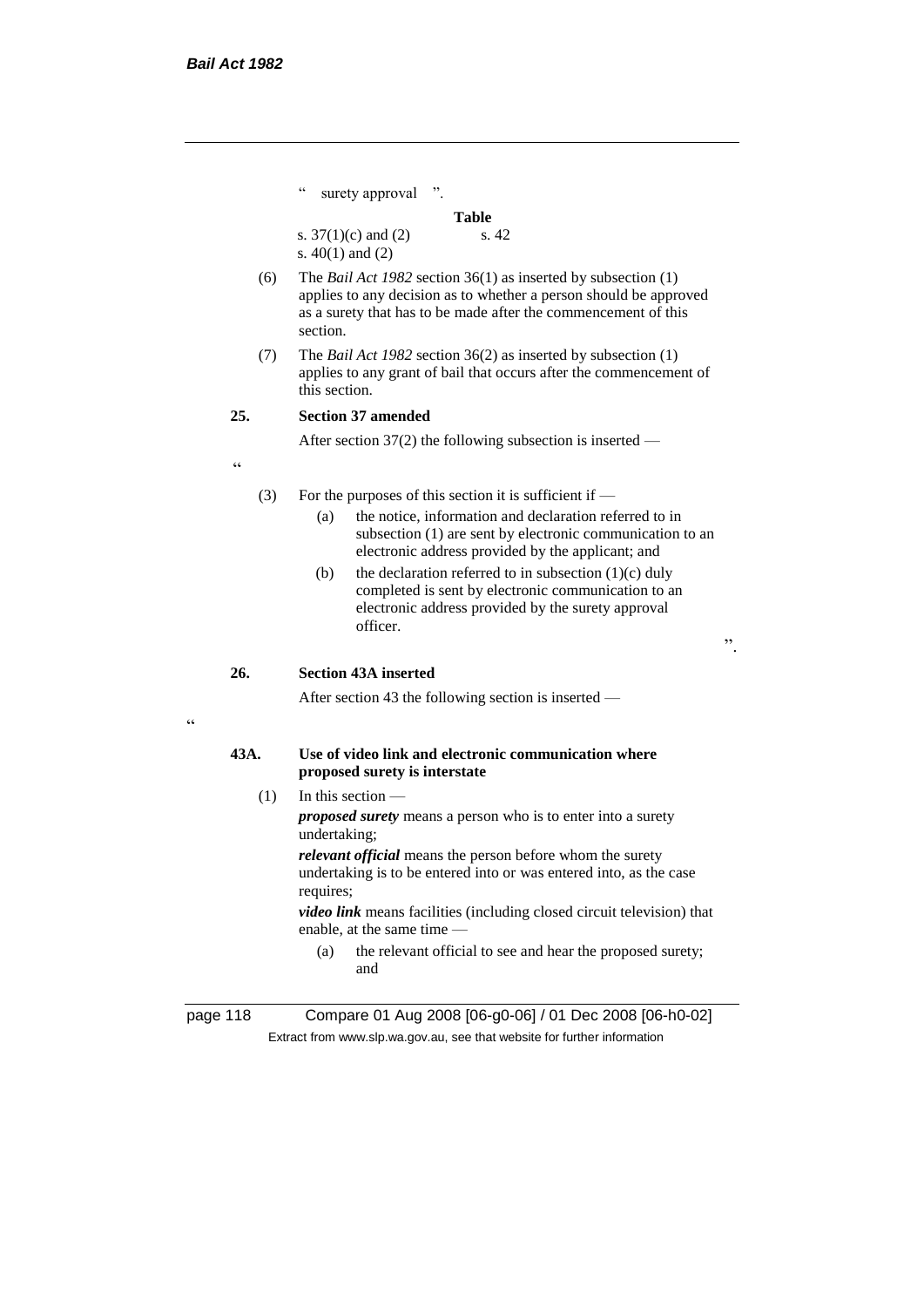- (b) the proposed surety to see and hear the relevant official.
- (2) This section applies if a proposed surety is in another State or a Territory.
- (3) The relevant official may comply with section 43(a) and (b) by means of a video link.
- (4) The relevant official may send the surety undertaking to the proposed surety by electronic communication for completion.
- (5) The proposed surety may enter into the surety undertaking by sending the completed surety undertaking to the relevant official by electronic communication.
- (6) If the surety undertaking is sent by electronic communication under subsection (4) or (5), any requirement for the proposed surety or the relevant official to sign it is to be taken to have been complied with if the full name of the proposed surety or the relevant official, as the case requires, appears in the appropriate place in the undertaking.
- (7) The relevant official may comply with section 43(c) by sending a copy of the surety undertaking as duly completed to the surety by electronic communication.
- (8) A surety undertaking that is entered into in accordance with this section is to be taken to have been entered into before the relevant official.
- (9) In any proceedings a document purporting to be a copy of a surety undertaking and purporting to be certified by the relevant official to be a copy of a surety undertaking entered into in accordance with this section is evidence of the surety undertaking without proof of the signature of the relevant official.
- (10) A reference in this section to sending a surety undertaking or copy of a surety undertaking to a person by electronic communication is a reference to sending the undertaking or copy by electronic communication to an electronic address provided by the person.

## **27. Section 44 replaced and transitional provisions**

(1) Section 44 is repealed and the following section is inserted instead —

 $\cdot$ ,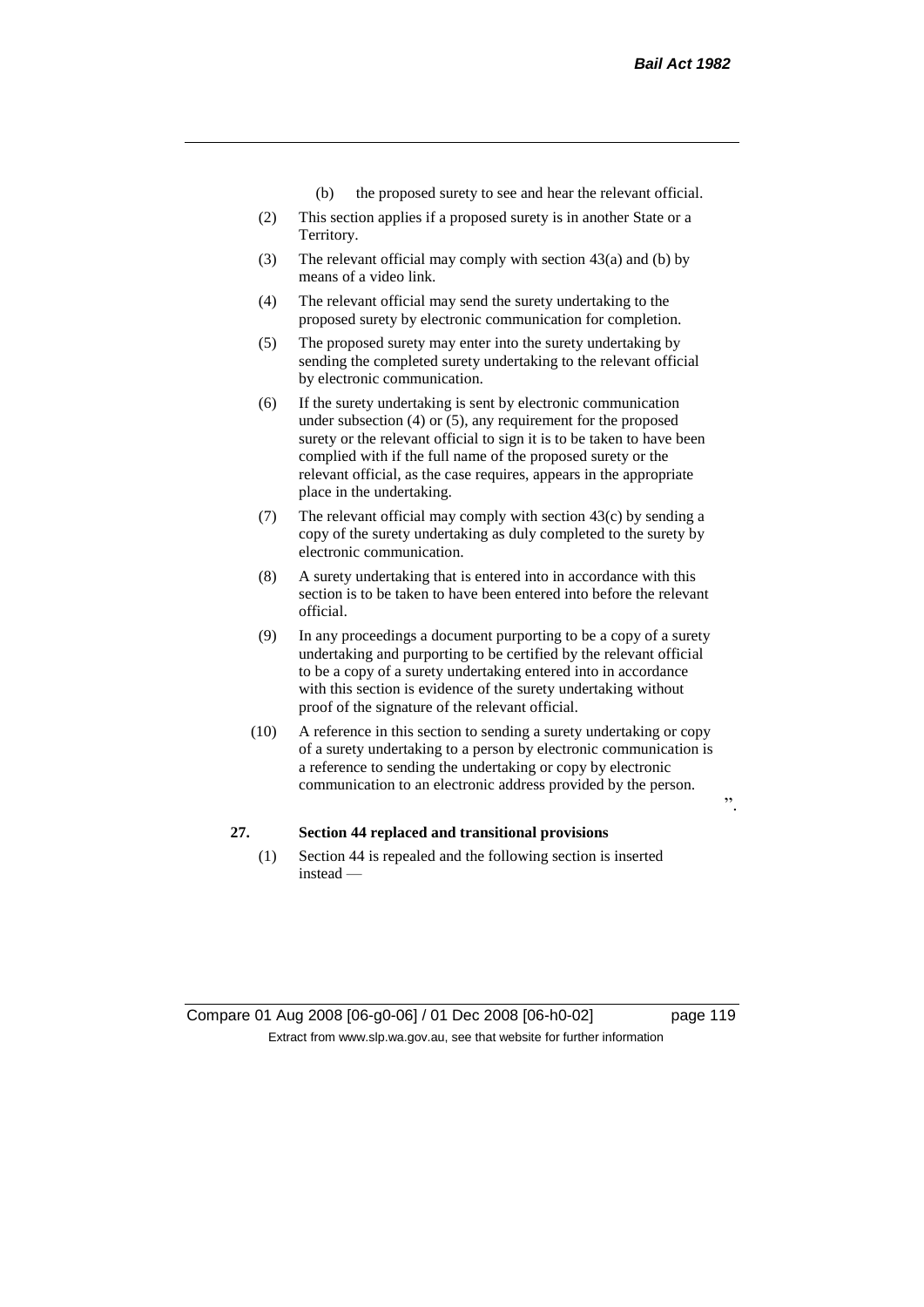$\epsilon$ 

#### **44. When surety undertaking extends to different time or different time and place substituted under section 31**

- (1) A surety undertaking does not extend to the failure by the accused to appear at a different time or a different time and place substituted pursuant to section 31 unless —
	- (a) the surety undertaking contains a provision stating that it does so extend and, where applicable under subsection (5), the surety has received notice as mentioned in that subsection; or
	- (b) subsection (2) applies.
- (2) A surety undertaking extends to the failure by the accused to appear at a different time substituted pursuant to section 31 during a trial if, at the option of the surety, the undertaking contains a provision stating —
	- (a) that it does so extend; and
	- (b) the effect of subsection (4).
- (3) In subsection  $(2)$  –

*trial* means that part of proceedings for an offence when evidence is being received by the court in respect of the offence and also extends to any time when —

- (a) legal argument is being heard; or
- (b) a judicial officer or a jury is deliberating.
- (4) Subsection (2) applies despite any amendment as defined in section 31A(1) if the endorsement or notice under section  $31A(3)(a)$  in respect of the amendment includes a statement referred to in section 31A(4).
- (5) A surety undertaking may, at the option of the surety, also contain a provision stating that where —
	- (a) a different time or a different time and place for the accused's appearance is substituted pursuant to section 31; and
	- (b) subsection (2) does not apply,

the surety's liability only arises if the surety is given notice, as soon as is practicable, of the different time or the different time and place.

(6) Where, by operation of this section, a surety undertaking would extend to the failure by the accused to appear at a different time or a different time and place substituted pursuant to section 31, that

page 120 Compare 01 Aug 2008 [06-g0-06] / 01 Dec 2008 [06-h0-02] Extract from www.slp.wa.gov.au, see that website for further information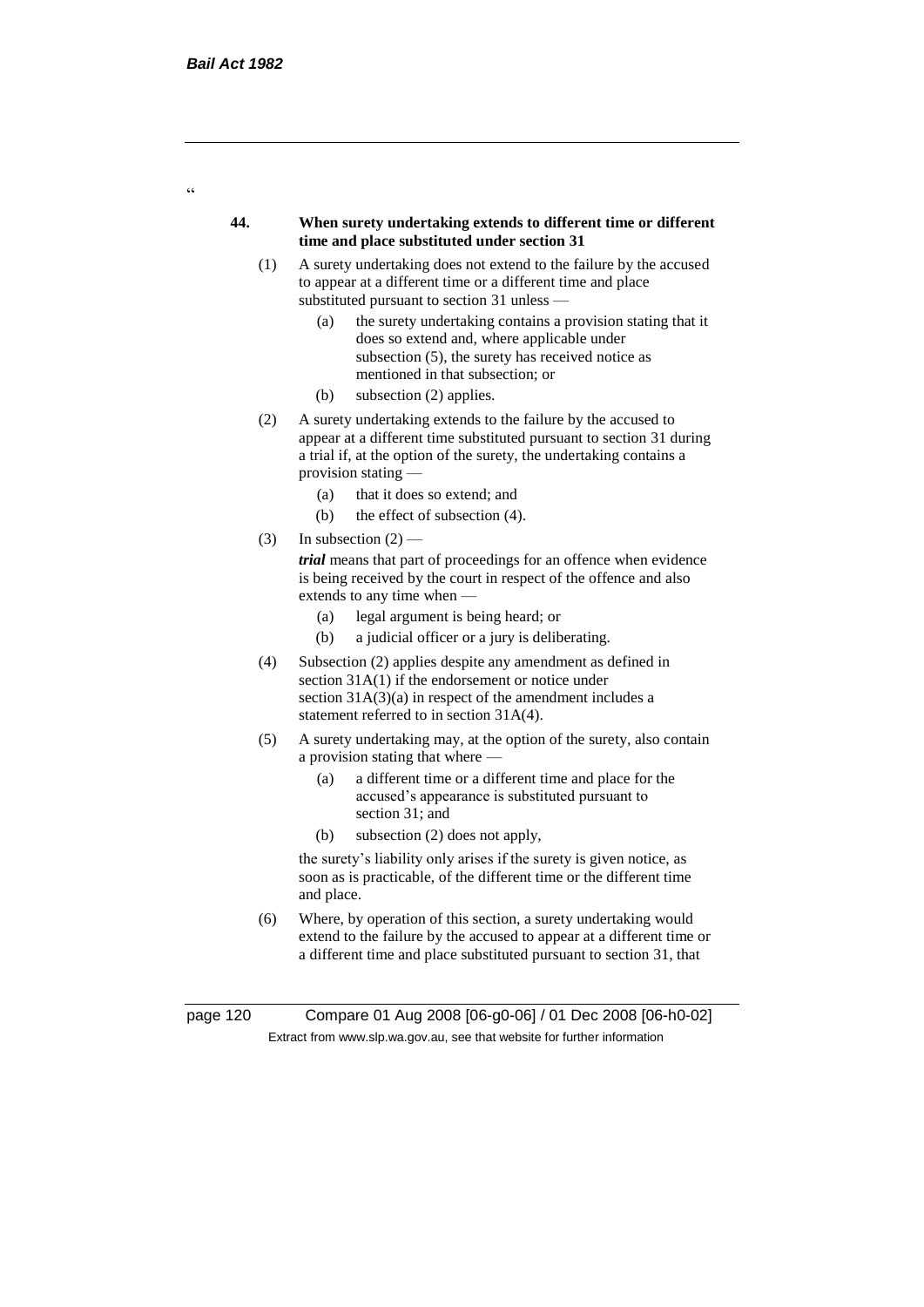extension is not affected by a reduction in the number of offences to which the accused's bail undertaking relates.

- (2) The *Bail Act 1982* section 44 as inserted by subsection (1) applies to a surety undertaking whether entered into before or after the commencement of this section.
- (3) For the purposes of subsection (2), if a surety undertaking entered into before the commencement of this section contains a provision of the kind referred to in the *Bail Act 1982* section 44(2) as in force before that commencement, the provision is to be taken to be a provision of the kind referred to in the *Bail Act 1982*  section 44(5) as inserted by subsection (1).

## **28. Section 45 amended and transitional provision**

- (1) Section 45(1) is amended as follows:
	- (a) by deleting "44(2)" and inserting instead  $44(5)$  ";
	- (b) after paragraph (a) by inserting  $\alpha$  or ".
	- (c) in paragraph (b) by deleting "prescribed" and inserting instead —

" approved ";

(d) by deleting paragraph (c) and inserting instead —

 $\epsilon$ 

- (c) by a person authorised under subsection (5) sending or causing to be sent the approved form to the surety —
	- (i) by post to the surety's address appearing in the records of the court; or
	- (ii) in urgent cases or with the surety's consent, by electronic communication.

".

(2) Section 45(2) is repealed and the following subsections are inserted instead —

 $\epsilon$ 

- (2) A person who gives a notice in accordance with subsection (1)(b) or (c) shall endorse on a file copy of the notice a certificate showing —
	- (a) that the person has done so; and
	- (b) the time of doing so.

".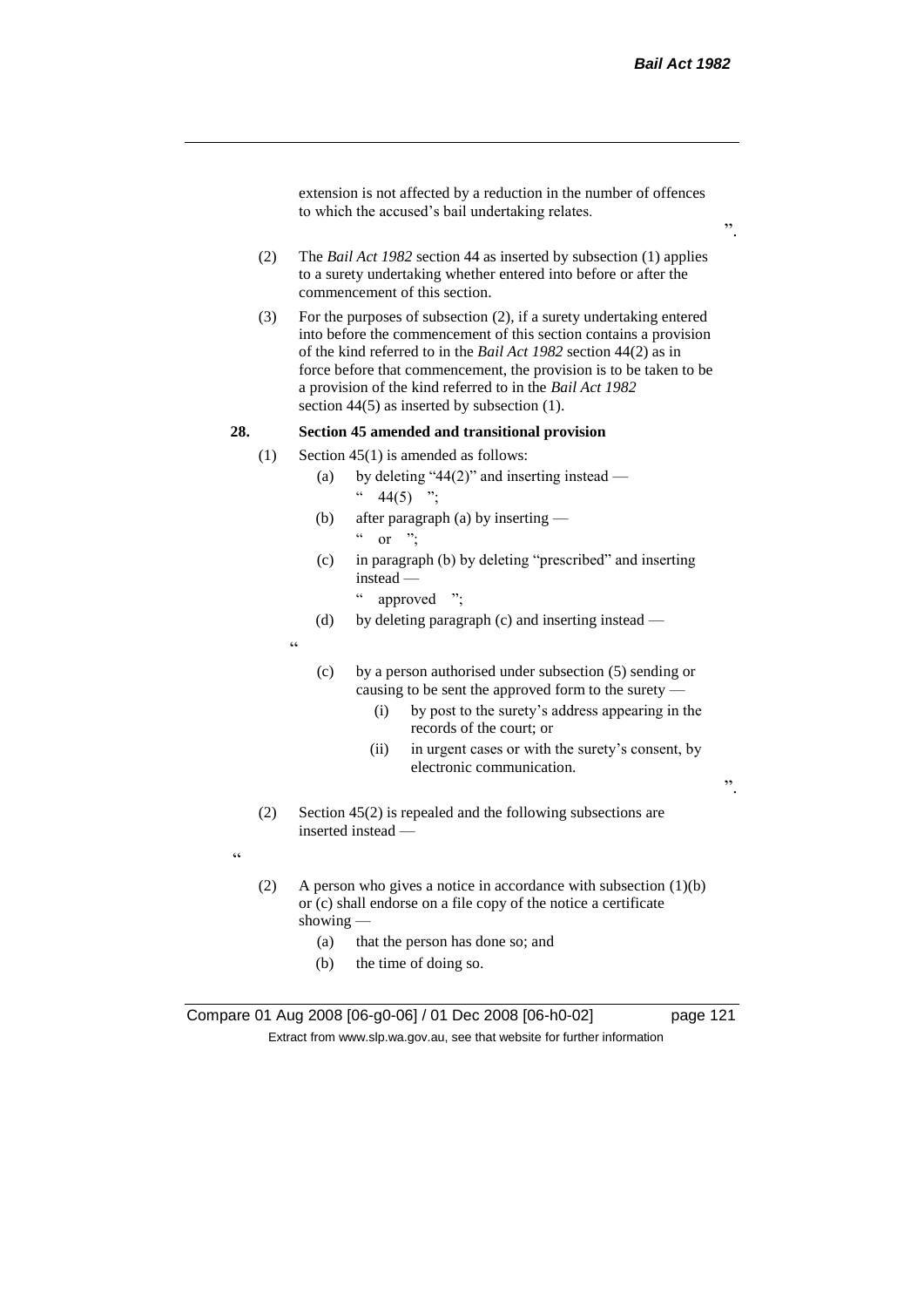- (2a) If a notice is sent by post under subsection  $(1)(c)$ , the notice is to be presumed, unless the contrary is shown, to have been received at the time when, in the ordinary course of events, it would have been delivered.
- (3) Section 45(3) is amended as follows:
	- (a) by deleting "endorse on" and inserting instead " cause to be endorsed on a file copy of ";
		-
	- (b) by deleting "he notified the surety thereof." and inserting instead —

".

";

- " the surety has been notified of them. ".
- (4) Section 45(4) is amended as follows:
	- (a) in paragraph (a) by deleting "44(2)" and inserting instead —
		- $" 44(5) ";$
	- (b) by deleting paragraph (b) and inserting instead —

"

#### (b) an endorsement —

- (i) on a file copy of a notice given under subsection  $(1)(b)$  or  $(c)$  purporting to be a certificate referred to in subsection (2); or
- (ii) on a file copy of a surety undertaking purporting to be a certificate referred to in subsection (3),

is evidence of the matters appearing in the certificate without proof of the signature of the person who made the endorsement.

(c) after paragraph (a) by inserting —  $\lq$  and ".

(5) After section 45(4) the following subsection is inserted —

- "
- (5) A registrar of the court, other than a deputy registrar of the Magistrates Court or the Children's Court, is an authorised person for the purposes of subsection  $(1)(c)$  and in addition —
	- (a) in respect of committals to the Supreme Court, the Chief Justice; and
	- (b) in respect of committals to the District Court, the Chief Judge,

page 122 Compare 01 Aug 2008 [06-g0-06] / 01 Dec 2008 [06-h0-02] Extract from www.slp.wa.gov.au, see that website for further information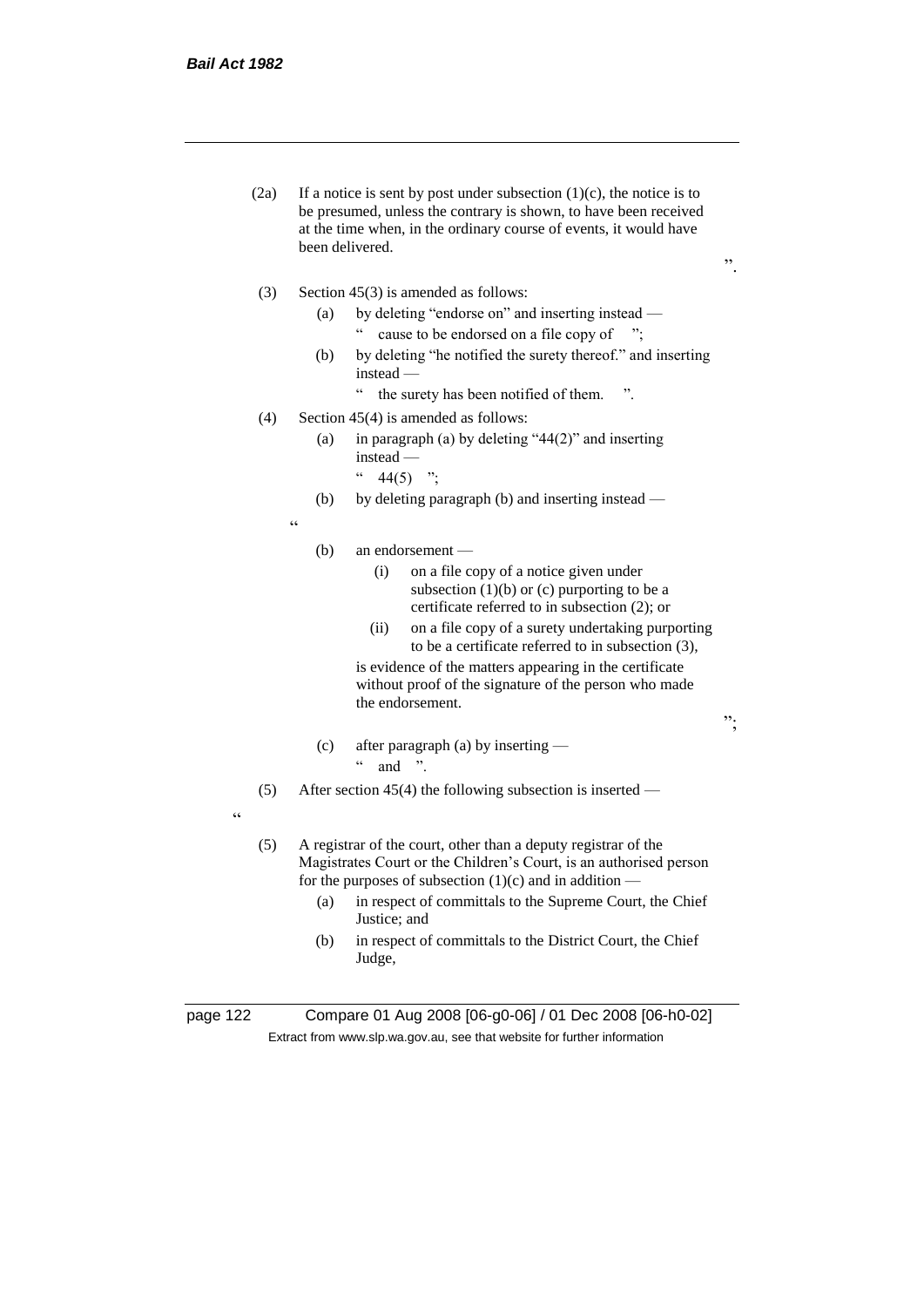".

may authorise a person or persons, by name or office, to perform the function referred to in subsection  $(1)(c)$ .

(6) The *Bail Act 1982* section 45 as amended by subsection (1) applies to notices given for the purposes of the *Bail Act 1982* section 44(5) after the commencement of this section.

#### **29. Section 48 amended**

Section 48(5) is amended as follows:

- (a) in paragraph (a) by deleting "regulations made under the *Criminal Procedure Act 2004*;" and inserting instead — " the regulations;
- (b) in paragraph (b) by deleting "made under the *Criminal Procedure Act 2004*".

## **30. Section 49 amended, related amendment to section 67 and transitional provisions**

- (1) Section 49(1) is amended as follows:
	- (a) by deleting paragraph (a) and inserting instead —
	- "
- (a) an application for an order that the sum be paid may be made to an appropriate judicial officer —
	- (i) by the Director of Public Prosecutions where the court before which the accused failed to appear was —
		- (I) the District Court, the Supreme Court or the Court of Appeal; or
		- (II) another court, if the Director of Public Prosecutions is the prosecutor in that court of the case against the accused;
		- or
	- (ii) in other cases, by the State Solicitor or the registrar of the court before which the accused failed to appear;
- (b) by deleting paragraph (b).
- (2) Section 49(2) is amended as follows:
	- (a) in paragraph (a) by deleting "regulations made under the *Criminal Procedure Act 2004*;" and inserting instead —
		- " the regulations; ";

Compare 01 Aug 2008 [06-g0-06] / 01 Dec 2008 [06-h0-02] page 123 Extract from www.slp.wa.gov.au, see that website for further information

";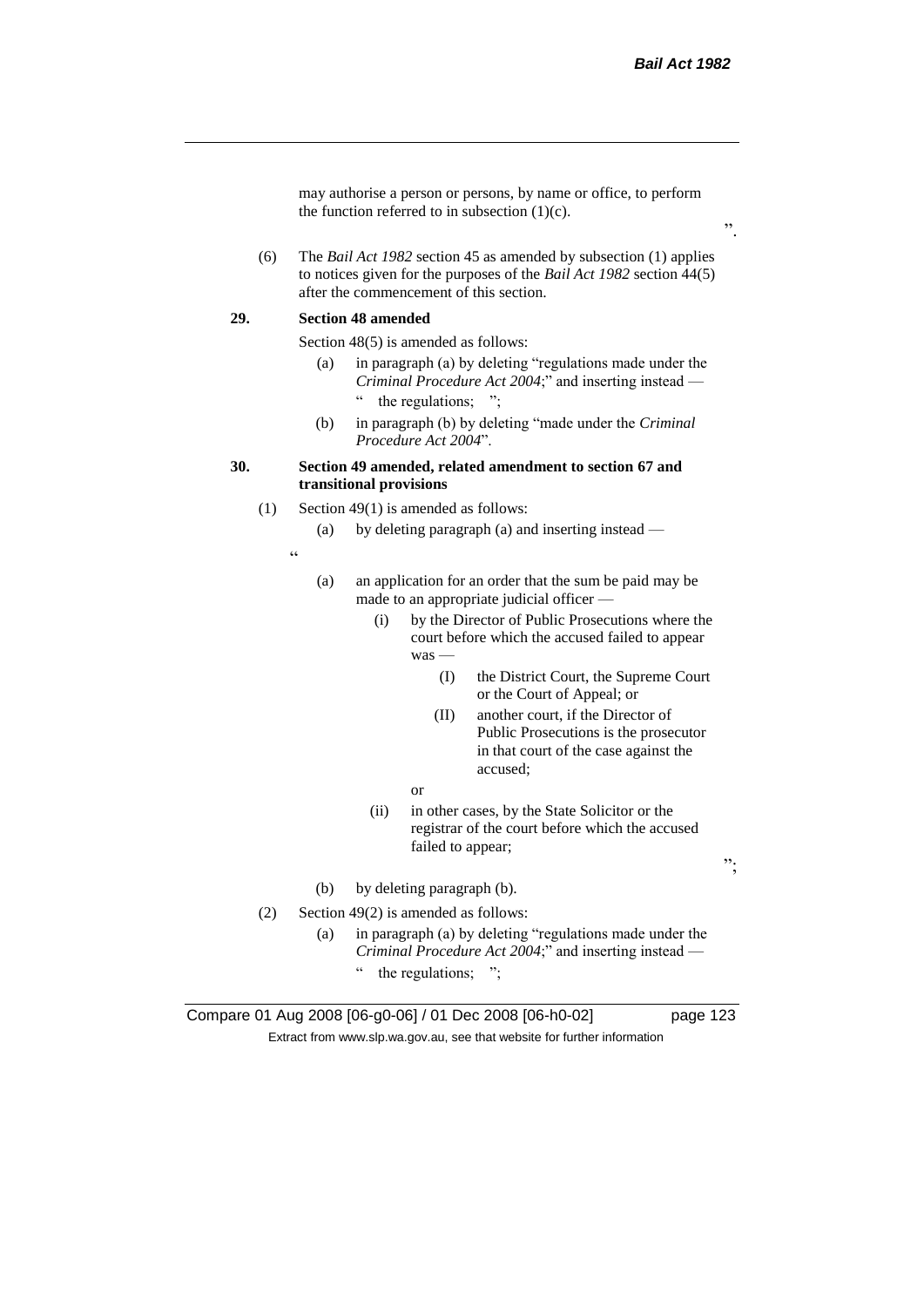- (b) in paragraph (b) by deleting "made under the *Criminal Procedure Act 2004*".
- (3) Section  $67(2)(a)$  is amended as follows:
	- (a) by deleting the comma at the end of subparagraph (iv) and inserting a semicolon instead;
	- (b) after subparagraph (iv) by inserting
		- $\epsilon$
- (v) for an order under section 49,
- (4) Subject to subsection (5), the *Bail Act 1982* section 49 as amended by this section applies in relation to a failure by an accused to comply with any requirement of the accused's bail undertaking irrespective of when the failure occurred.
- (5) Any proceedings under the *Bail Act 1982* section 49 in progress immediately before the commencement of this section may be continued after that commencement as if this section had not come into operation.

## **31. Section 51A inserted and transitional provisions**

- (1) After section 51 the following section is inserted —
- $\epsilon$

#### **51A. Proceedings before courts of summary jurisdiction for an offence under section 51**

- (1) This section applies for the purpose of prosecuting an offence against section  $51(1)$ , (2) or (2a) where the court before which the accused is bound to appear at the time when the accused fails to comply with the accused's bail undertaking is a court of summary jurisdiction.
- (2) Where this section applies, the prosecution shall be commenced and conducted by the person who was conducting the proceedings in which the accused failed to comply with the accused's bail undertaking or by a police officer.
- (3) Where this section applies, the registrar of the court before which the accused was bound to appear shall cause to be issued to the Commissioner of Police a certificate under section 64 as to the accused's failure to appear.
- ".

".

(2) Subject to subsection (3), the *Bail Act 1982* section 51A as inserted by this section applies for the purpose of prosecuting an

page 124 Compare 01 Aug 2008 [06-g0-06] / 01 Dec 2008 [06-h0-02] Extract from www.slp.wa.gov.au, see that website for further information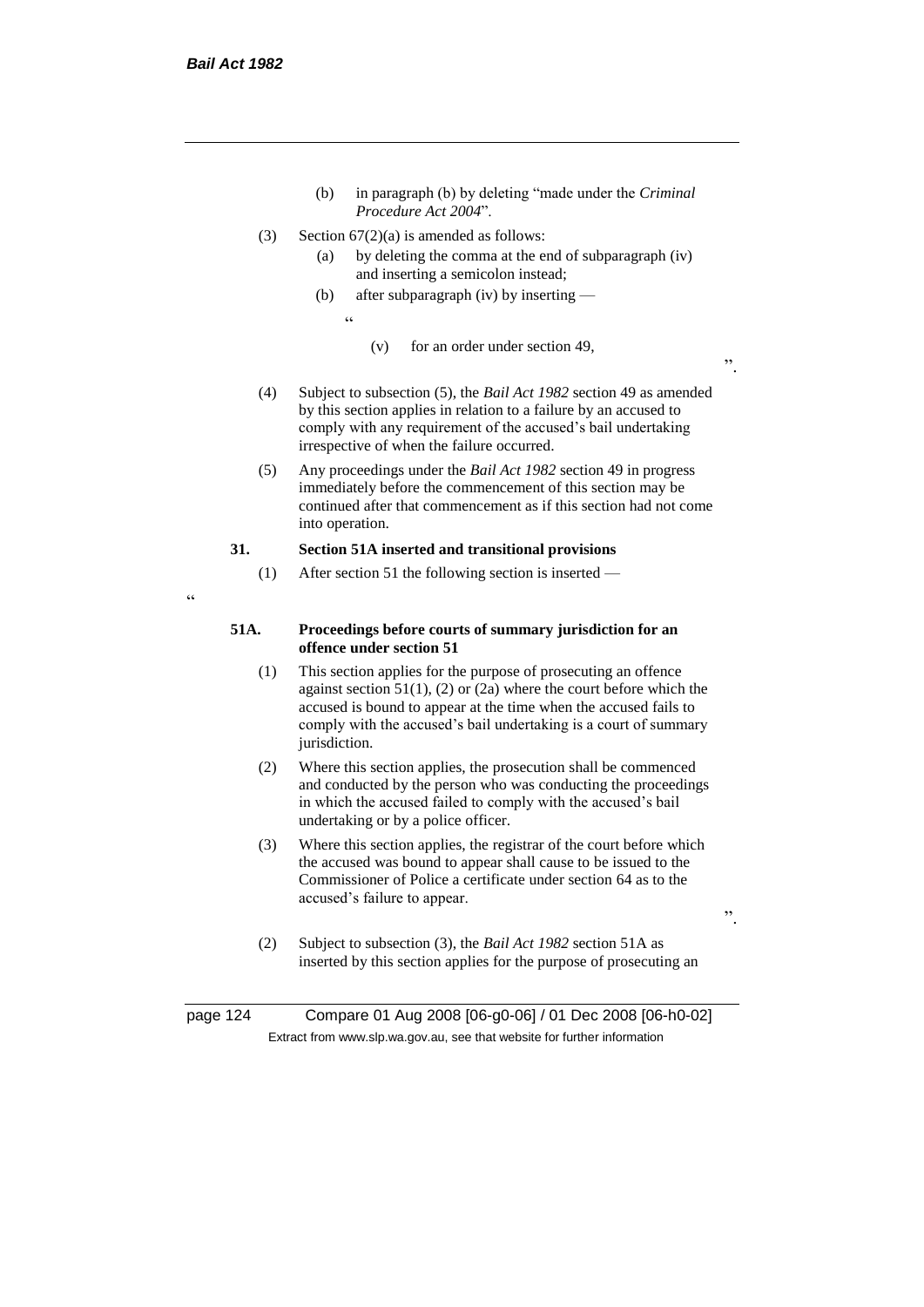offence described in subsection (1) of that section irrespective of when the offence occurred.

(3) Any prosecution for an offence referred to in subsection (2) in progress immediately before the commencement of this section may be continued after that commencement as if this section had not come into operation.

### **32. Section 52 amended and transitional provisions**

- (1) Section 52(3) is amended by inserting after "undertaking"
	- " or by a police officer ".
- (2) After section 52(3) the following subsections are inserted —
- $\epsilon$
- (3a) Where this section applies, a person authorised under subsection (3b) shall cause to be issued to the Commissioner of Police a certificate under section 64 as to the accused's failure to appear.
- (3b) The Chief Justice, in respect of cases where the court before which the accused was bound to appear is the Supreme Court, and the Chief Judge, in respect of cases where the court before which the accused was bound to appear is the District Court, may authorise a person or persons, by name or office, to perform the function referred to in subsection (3a).
- (3c) A prosecution that has been commenced under subsection (3) by a police officer shall be conducted by the Director of Public Prosecutions.
- (3) Subject to subsection (4), the *Bail Act 1982* section 52 as amended by this section applies for the purpose of prosecuting an offence described in subsection (1) of that section irrespective of when the offence occurred.
- (4) Any prosecution for an offence referred to in subsection (3) in progress immediately before the commencement of this section may be continued after that commencement as if this section had not come into operation.
- **33. Section 54 amended, related amendment to section 46 and transitional provision**
	- (1) Before section  $54(1)$  the following subsection is inserted —
- "
- (1a) In this section —

Compare 01 Aug 2008 [06-g0-06] / 01 Dec 2008 [06-h0-02] page 125 Extract from www.slp.wa.gov.au, see that website for further information

".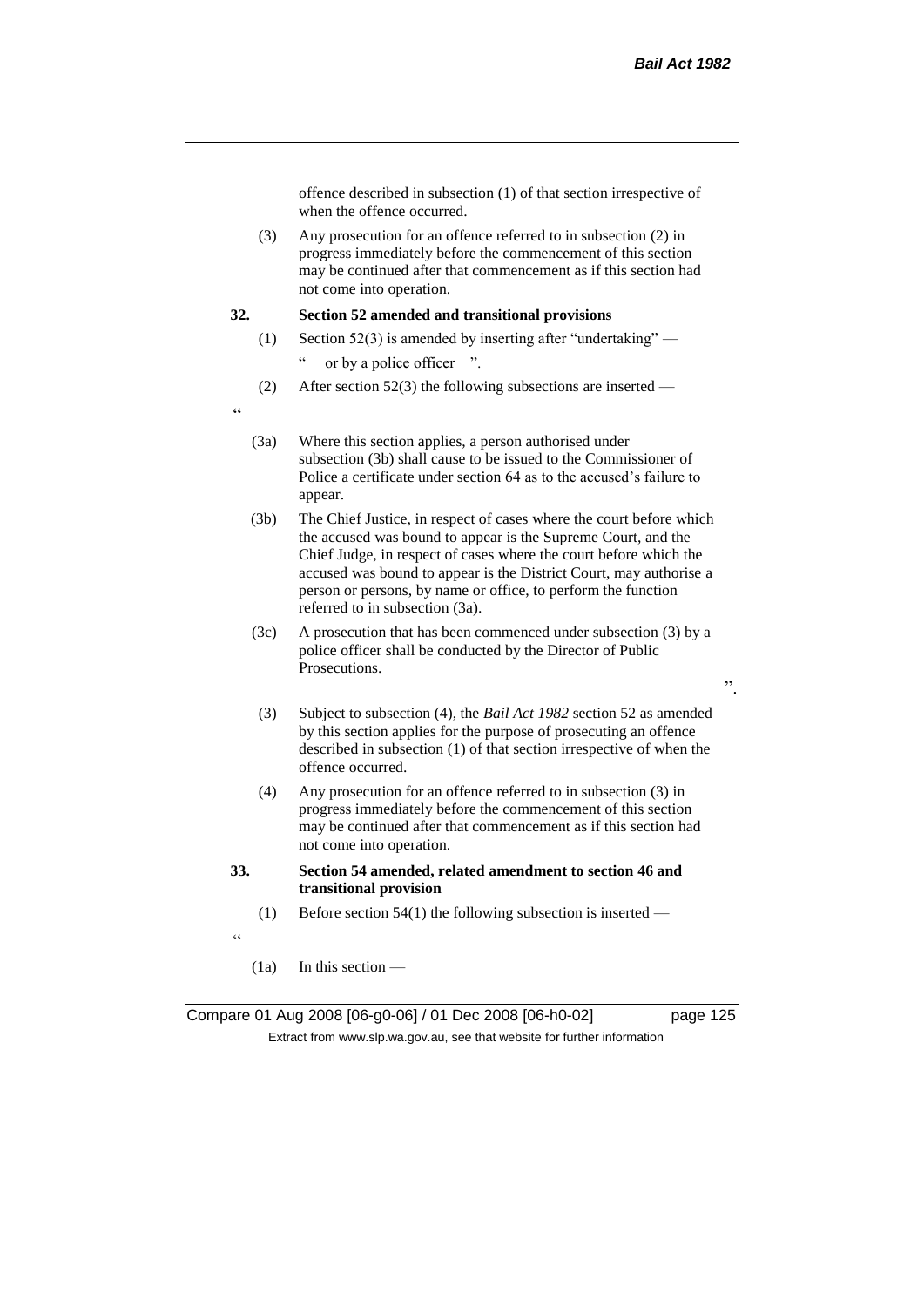*relevant officer* means —

- (a) if the court before which the accused is required to appear is the District Court, the Supreme Court or the Court of Appeal — the prosecutor; or
- (b) in any other case the prosecutor or a police officer.
- (2) Section 54(1) is amended by deleting the passage beginning "A police officer" and ending "the police officer — " and inserting instead —
- $\epsilon$

<u>،</u>

Where an accused has been released on bail the relevant officer may cause the accused to appear before an appropriate judicial officer to show cause why the accused's bail should not be varied or revoked if the relevant officer —

- (3) Section 54(2) is repealed and the following subsections are inserted instead —
- (2) For the purposes of causing an accused to appear before an appropriate judicial officer as provided in subsection (1) —
	- (a) a police officer may arrest the accused without warrant and bring the accused before an appropriate judicial officer; or
	- (b) the relevant officer may apply to an appropriate judicial officer for a summons or warrant on any ground specified in subsection (1).
- (2a) A police officer shall not exercise the power conferred by subsection (2)(a) unless the police officer is the relevant officer or is requested in writing to do so by the relevant officer.
- (4) After section 54(4) the following subsection is inserted —
- 

<u>،</u>

- $(5)$  If
	- (a) the court before which the accused is required to appear is the District Court, the Supreme Court or the Court of Appeal; and

page 126 Compare 01 Aug 2008 [06-g0-06] / 01 Dec 2008 [06-h0-02] Extract from www.slp.wa.gov.au, see that website for further information

".

".

".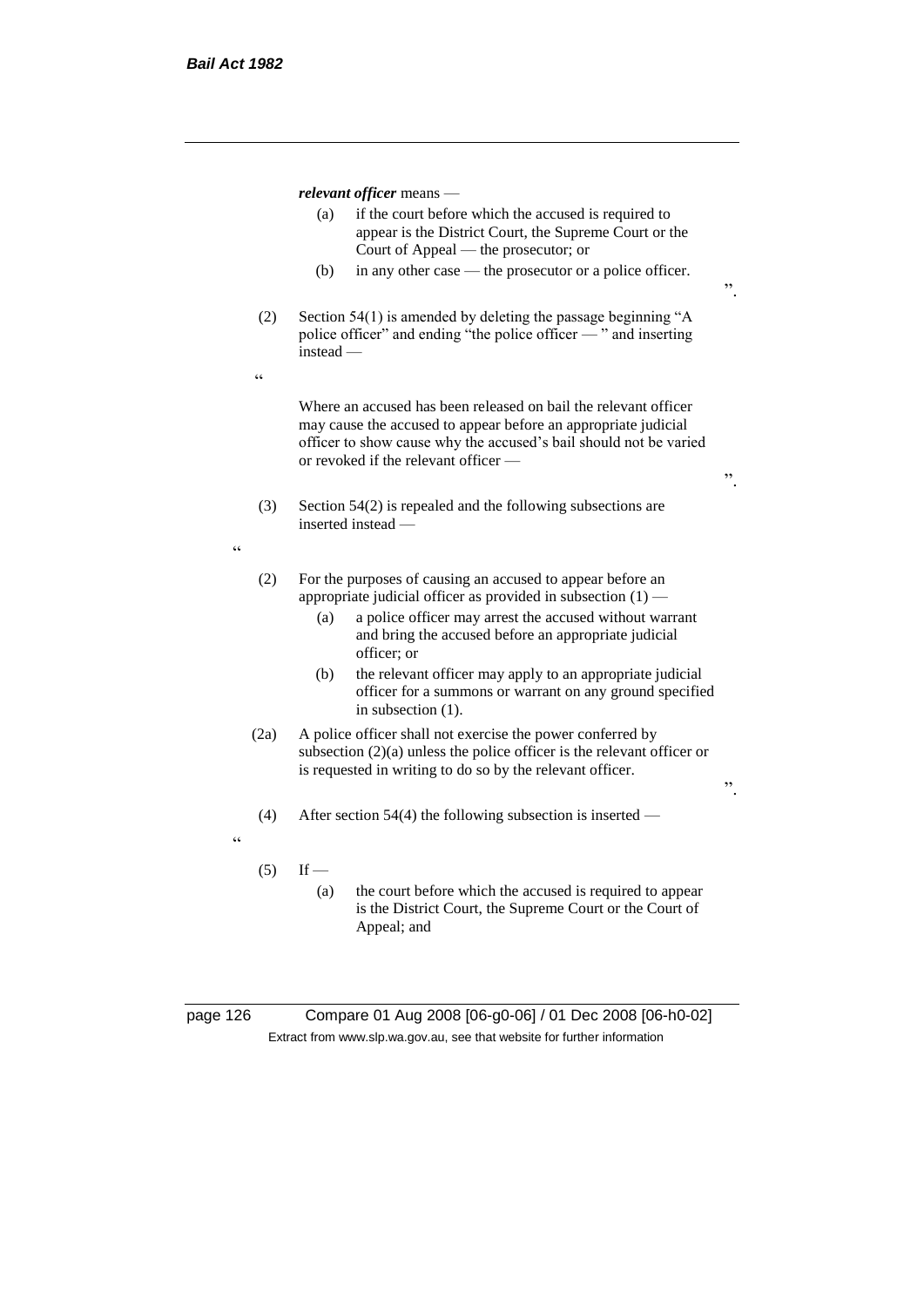".

(b) a police officer is satisfied that because of the urgency of the case it is not practicable for the prosecutor to exercise the power conferred by subsection (1),

the police officer may exercise that power.

- (6) If a police officer, acting under subsection (5), exercises the power conferred by subsection (1), the police officer is to be regarded as the relevant officer for the purposes of this section.
- (5) Section 46(1)(b) is amended by deleting "a police" and inserting instead —
	- " the relevant ".
- (6) Despite the amendments made by subsections (1) to (4), the *Bail Act 1982* section 54 as in force immediately before the commencement of this section continues to apply in relation to —
	- (a) an accused arrested under subsection (2)(a) of that section; and
	- (b) an application made under subsection (2)(b) of that section,

before that commencement.

#### **34. Section 54A inserted**

After section 54 the following section is inserted —

.<br>C

#### **54A. Accused on committal may be taken before court by which committed**

- (1) This section applies to an accused
	- (a) who has been released on bail following the accused's committal to the District Court or the Supreme Court to be tried (otherwise than for murder) or sentenced or otherwise dealt with; and
	- (b) who has not made an appearance in that court on the committal; and
	- (c) who, in the opinion of the relevant officer under section 54, should be made to show cause in terms of subsection (1) of that section.
- (2) The relevant officer may, under section 54, cause an accused to whom this section applies to appear before a judicial officer who is empowered to exercise jurisdiction in the court in which the committal order was made, instead of before an appropriate judicial officer.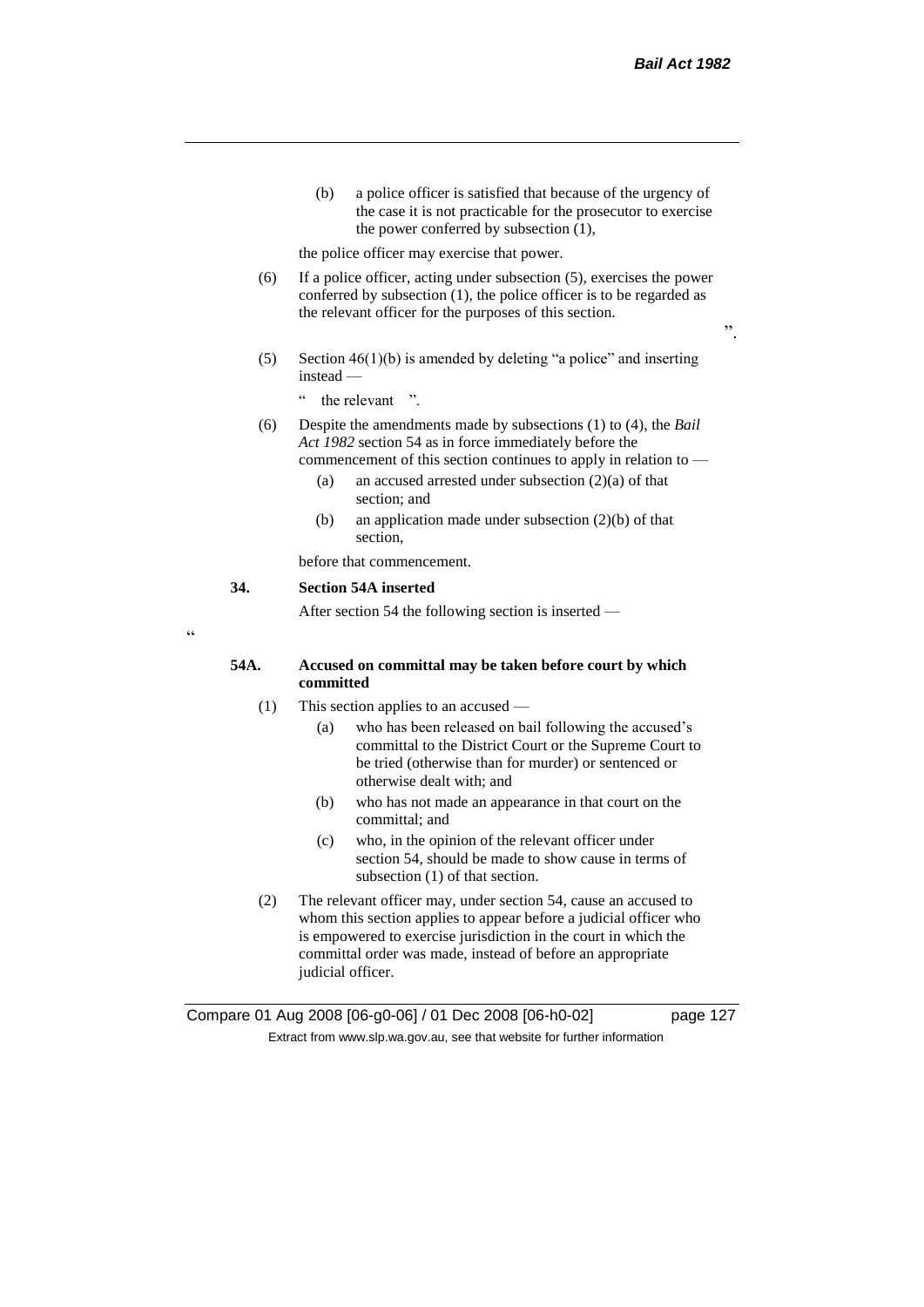- (3) A judicial officer before whom an accused so appears is to be regarded as an appropriate judicial officer for the purposes of section 54(2).
- (4) A judicial officer before whom an accused so appears is not obliged to exercise any power conferred by section 55 but may refuse to do so and direct the relevant officer to cause the accused to appear before an appropriate judicial officer.
- (5) A relevant officer shall comply with a direction given to that officer under subsection (4).

*[Section 54A amended by No. 29 of 2008 s. 24(6).]*

".

#### **35. Section 56 repealed**

Section 56 is repealed.

## **36. Sections 59A and 59B inserted and related amendments to sections 16 and 58**

(1) After section 59 the following sections are inserted —

 $\epsilon$ 

## **59A. Where bail dispensed with, accused may be taken before judicial officer for reconsideration of matter**

 $(1)$  In this section —

*relevant officer* has the meaning given in section 54(1a).

- (2) Where the requirement for bail has been dispensed with for an accused under section 7A, the relevant officer may cause the accused to appear before an appropriate judicial officer for reconsideration of the matter, if the relevant officer has reasonable grounds to believe that the accused is not likely to appear at the time and place specified in a notice under section 13A(3).
- (3) Section 54(2), (2a), (3) and (4) apply, with necessary modifications, for the purposes of subsection (2).
- (4) The judicial officer before whom an accused appears under subsection (2) shall reconsider the accused's case and may, notwithstanding section 13 —
	- (a) again dispense with the requirement for bail; or
	- (b) grant bail; or
	- (c) refuse to grant bail,

in accordance with this Act, for the accused's appearance in court.

 $(5)$  If —

page 128 Compare 01 Aug 2008 [06-g0-06] / 01 Dec 2008 [06-h0-02] Extract from www.slp.wa.gov.au, see that website for further information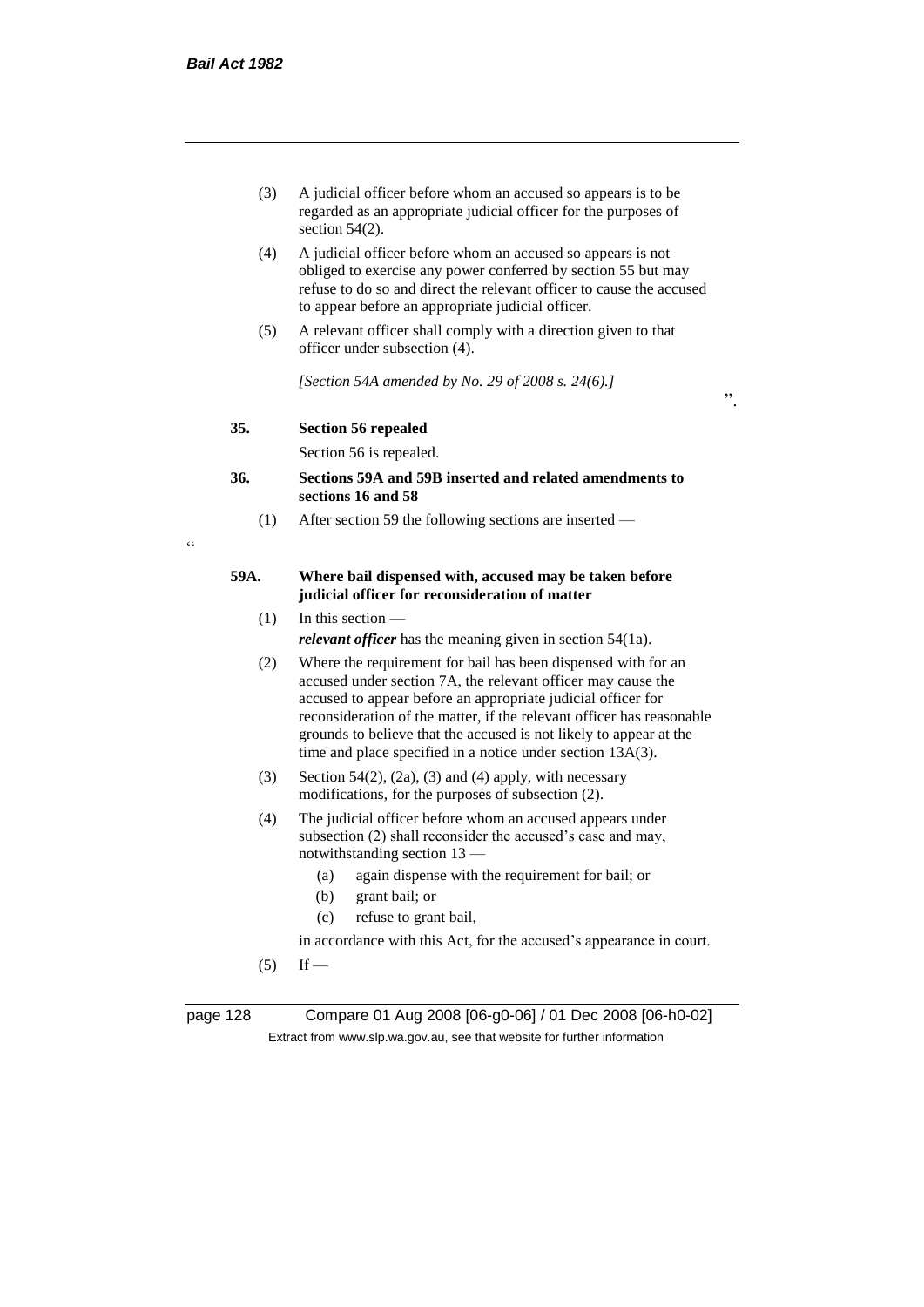- (a) the court before which the accused is required to appear is the District Court, the Supreme Court or the Court of Appeal; and
- (b) a police officer is satisfied that because of the urgency of the case it is not practicable for the prosecutor to exercise the power conferred by subsection (2),

the police officer may exercise that power.

(6) If a police officer, acting under subsection (5), exercises the power conferred by subsection (2), the police officer is to be regarded as the relevant officer for the purposes of this section.

#### **59B. Warrant for arrest of absconding accused**

Where —

- (a) at any time after that specified in an accused's bail undertaking for an accused's appearance the accused has failed to comply with the requirements of the accused's bail undertaking mentioned in section 28(2)(a) or (b); or
- (b) an accused has failed to appear at the time and place specified in a notice under section 13A(3),

the court before which the accused was required to appear may issue a warrant to arrest the accused and bring the accused before that court or a court of like jurisdiction.

(2) Sections  $16(2)(a)$  and  $58(1)(a)$  are amended by deleting "56" and inserting instead —

 $\degree$  59B ".

# **37. Section 60 amended**

- Section 60 is amended as follows:
	- (a) after "Where" by inserting
		- " the residential address of ";
	- (b) in paragraph (a) by inserting after "bail" —
	- $\alpha$

or for whom the requirement for bail has been dispensed with

- (c) by deleting "his place of residence, employment or business";
- (d) by deleting "or surety undertaking" and inserting instead —

Compare 01 Aug 2008 [06-g0-06] / 01 Dec 2008 [06-h0-02] page 129 Extract from www.slp.wa.gov.au, see that website for further information

";

".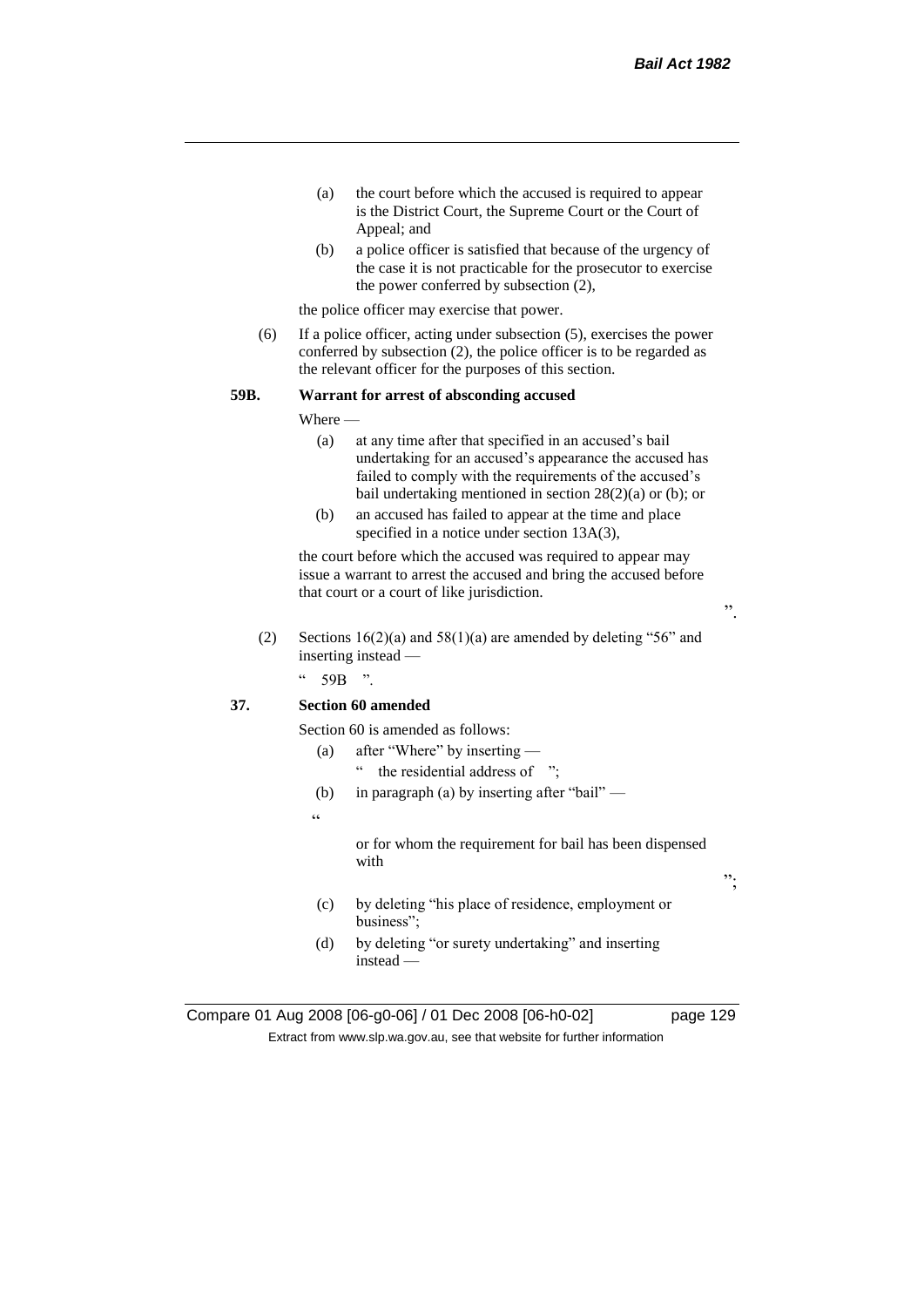$\epsilon$ 

, surety undertaking or notice under section 13A(3), as the case may be,

#### ".

".

## **38. Section 61 amended**

Section  $61(2)(a)$  is amended by deleting "or by reason of section 16".

## **39. Section 66A amended**

 $\epsilon$ 

Section 66A(1) is amended by inserting before paragraph  $(b)$  —

(aa) a function conferred by section  $11(3)$  or  $36(1)(a)$ ; or

## **40. Section 66B inserted and transitional provision**

(1) After section 66A the following section is inserted —

 $\epsilon$ 

## **66B. Use of video link or audio link**

(1) In this section —

*audio link* means facilities (including telephone) that enable, at the same time, a judicial officer or authorised officer at one place to hear the accused at another place and vice versa;

*bail proceedings* means any proceedings under this Act including —

- (a) proceedings on a case for bail;
- (b) proceedings relating to the variation or revocation of bail;
- (c) proceedings on an application under section 48 or 49;
- (d) proceedings on an appeal under section 15A or 53;

*video link* means facilities (including closed circuit television) that enable, at the same time, a judicial officer or authorised officer at one place to see and hear the accused at another place and vice versa.

- (2) Bail proceedings may be conducted by means of a video link or an audio link.
- (3) Without limiting subsection (2), if a provision of this Act requires or authorises an accused to be brought before, or appear before, a court, judicial officer or authorised officer, the accused may be brought before, or appear before, the court or officer by means of a video link or an audio link.

| page 130 | Compare 01 Aug 2008 [06-g0-06] / 01 Dec 2008 [06-h0-02]                  |
|----------|--------------------------------------------------------------------------|
|          | Extract from www.slp.wa.gov.au, see that website for further information |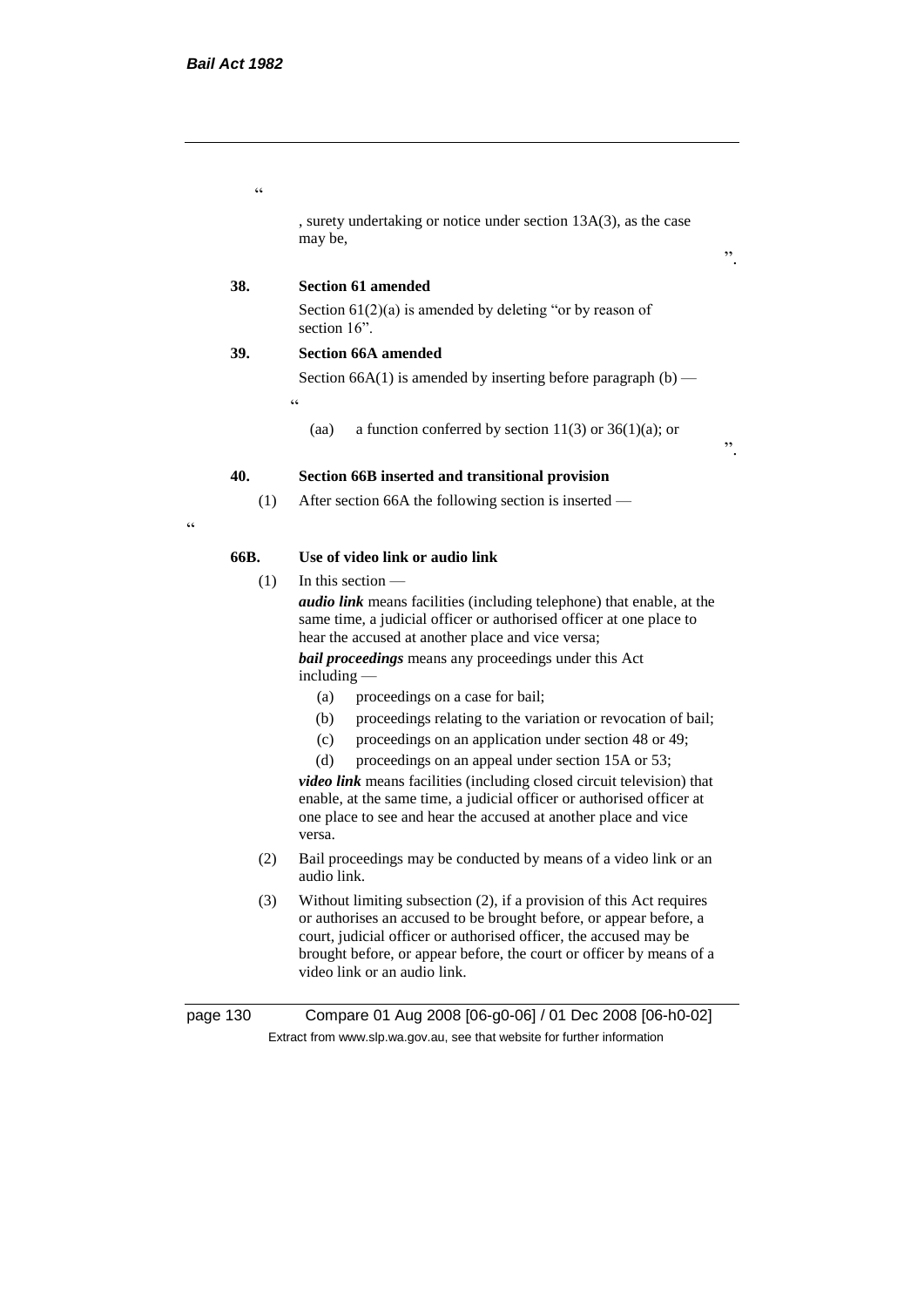- (4) An audio link is not to be used under this section unless a video link is not available and cannot reasonably be made available.
- (5) Nothing in this section prevents a court, judicial officer or authorised officer from requiring that an accused be brought before, or appear before, the court or officer in person for the purposes of bail proceedings.
- (2) The *Bail Act 1982* section 66B as inserted by subsection (1) applies in relation to any bail proceedings, as defined in section 66B, conducted after the commencement of this section irrespective of when those proceedings were initiated.

#### **41. Schedule 1 amended and transitional provisions**

(1) Schedule 1 is amended before the heading to Part A by deleting "Schedule 1" and "[Sections 13 and 17]" and inserting instead —

# **Schedule 1 — Jurisdiction as to bail and related matters**

| [s. 13, 17] |    |
|-------------|----|
|             | ,, |
|             |    |

".

(2) Schedule 1 Part A is amended as follows:

.<br>.<br>.

"

 $\epsilon$ 

(a) by deleting the heading to that Part and inserting instead —

## **Part A** — **Jurisdiction relating to bail**

- (b) in the heading to the First Column by deleting "referred to in section 13";
- (c) in the heading to the Second Column by inserting after "granted" —

## " *or (where applicable) dispensed with* ".

- (3) Schedule 1 Part B is amended as follows:
	- (a) by deleting the heading to that Part and inserting instead —

## **Part B** — **Cessation of powers relating to bail**

";

";

Compare 01 Aug 2008 [06-g0-06] / 01 Dec 2008 [06-h0-02] page 131 Extract from www.slp.wa.gov.au, see that website for further information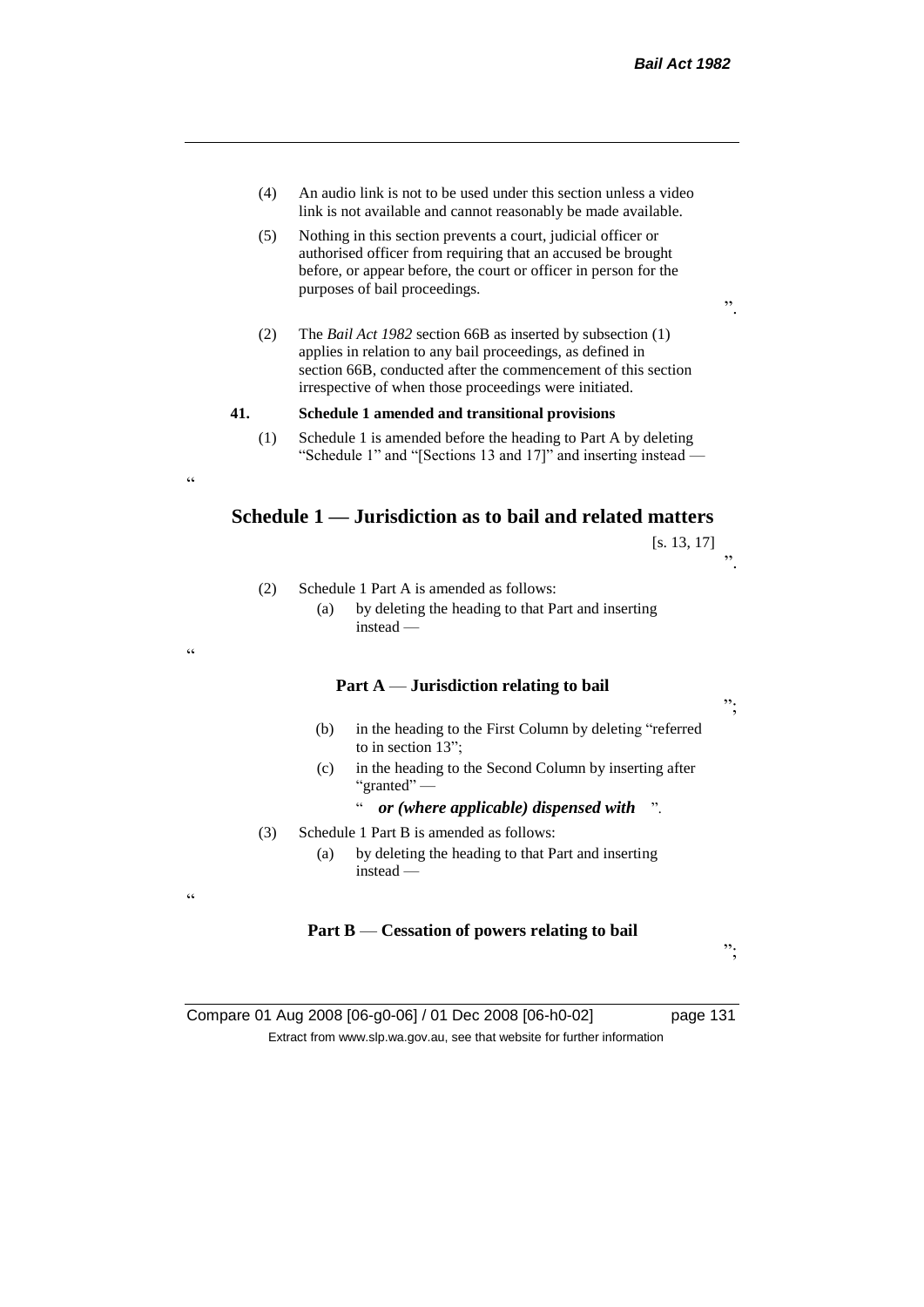$\epsilon$ 

(b) by deleting clause 1 and inserting the following clauses instead —

## **1. Upon decision by Judge, power of other officers ceases**

- $(1)$  In this clause *Judge* means a Judge of the Supreme Court, the Children's Court or the District Court.
	- (2) After a Judge has granted or refused bail for an appearance by an accused the power to grant bail for that appearance ceases to be vested in -
		- (a) any judicial officer whose jurisdiction is inferior to that of the Judge; or
		- (b) any authorised officer.
	- (3) After a Judge has dispensed with the requirement for bail for an appearance by an accused the power to grant or refuse bail for that appearance ceases to be vested in any officer referred to in subclause  $(2)(a)$  or  $(b)$ .

## **1A. Upon decision by Court of Appeal, other powers cease**

After the Court of Appeal on an appeal under section 15A —

- (a) has granted or refused bail for an appearance by an accused, the power to grant or refuse bail for that appearance; or
- (b) has dispensed with the requirement for bail for an appearance by an accused, the power to grant or refuse bail for that appearance,

";

ceases to be vested in any judicial officer or in any authorised officer.

- (c) in clause 2 by inserting after "to grant" " , refuse or dispense with ";
- (d) in clause 2 by deleting "or refused" and inserting instead —
	- ": refused or dispensed with ";
- (e) by deleting clause 3 and inserting instead —

page 132 Compare 01 Aug 2008 [06-g0-06] / 01 Dec 2008 [06-h0-02] Extract from www.slp.wa.gov.au, see that website for further information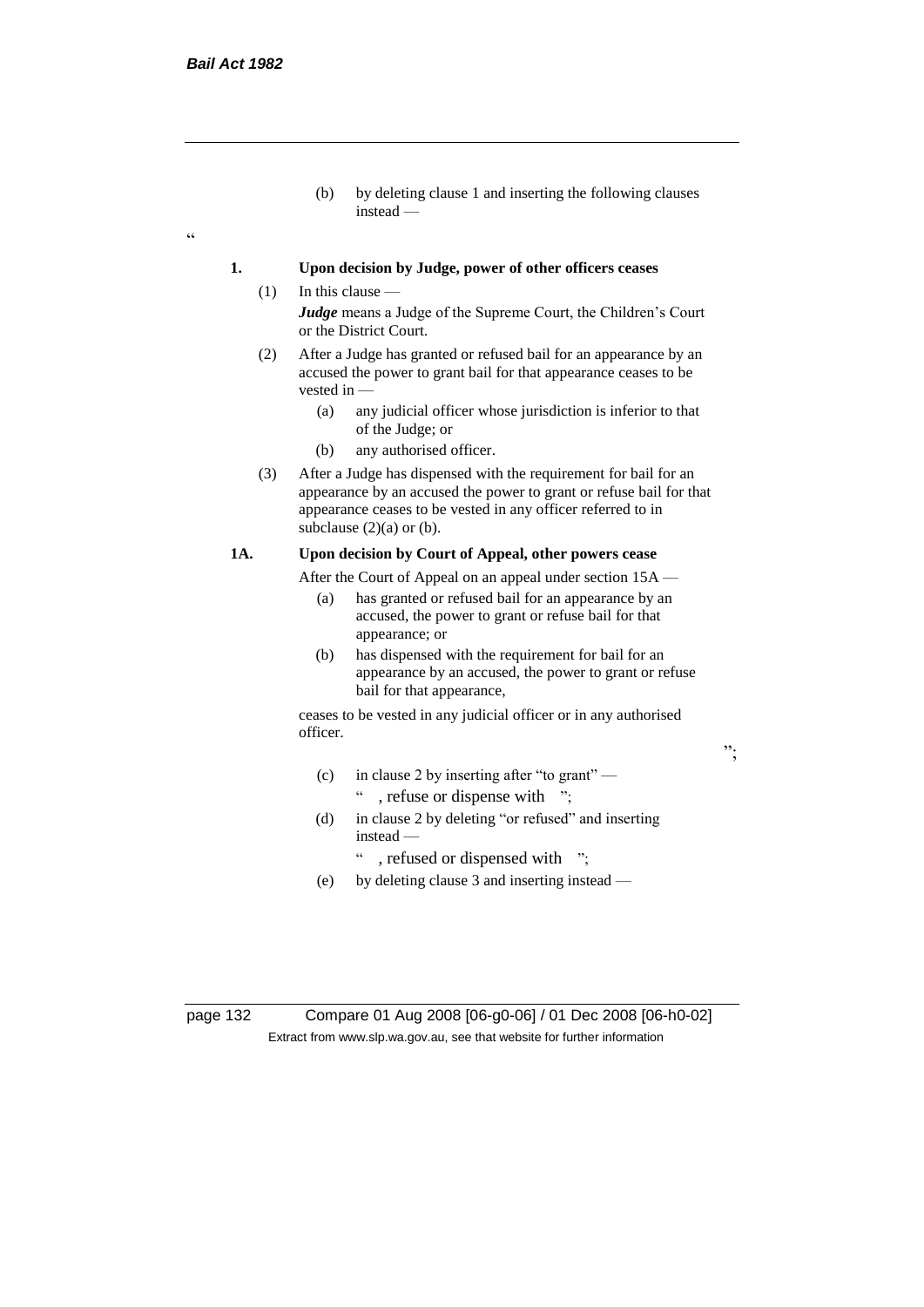";

# **3. Cessation of power upon refusal of bail for initial appearance** (1) After an authorised officer has refused bail for an initial appearance by an accused, the power to grant bail for that appearance ceases to be vested in another authorised officer, but a justice may nevertheless grant bail for that appearance. (2) After a justice has refused bail for an initial appearance by an accused, the power to grant bail for that appearance ceases to be vested in an authorised officer or another justice. ". (4) Schedule 1 Part C is amended as follows: (a) before clause 1 by deleting "Principles governing grant or refusal of bail"; (b) in clause 1 by deleting "clause 3A" and inserting instead — " clauses 3A and 3C "; (c) in clause  $2(3)(a)$  by deleting "clause 3A" and inserting instead — " clauses 3A and 3C "; (d) in clause  $3A(1)$  — (i) by deleting "or 2" and inserting instead —  $\degree$  , 2 or 4  $\degree$ ; (ii) by deleting paragraph (a) and "and" after it and inserting instead —  $\epsilon$ (a) an accused is in custody — (i) awaiting an appearance in court before conviction for a serious offence; or

(ii) waiting to be sentenced or otherwise dealt with for a serious offence of which the accused has been convicted;

and

(e) by inserting after clause 3B —

.<br>C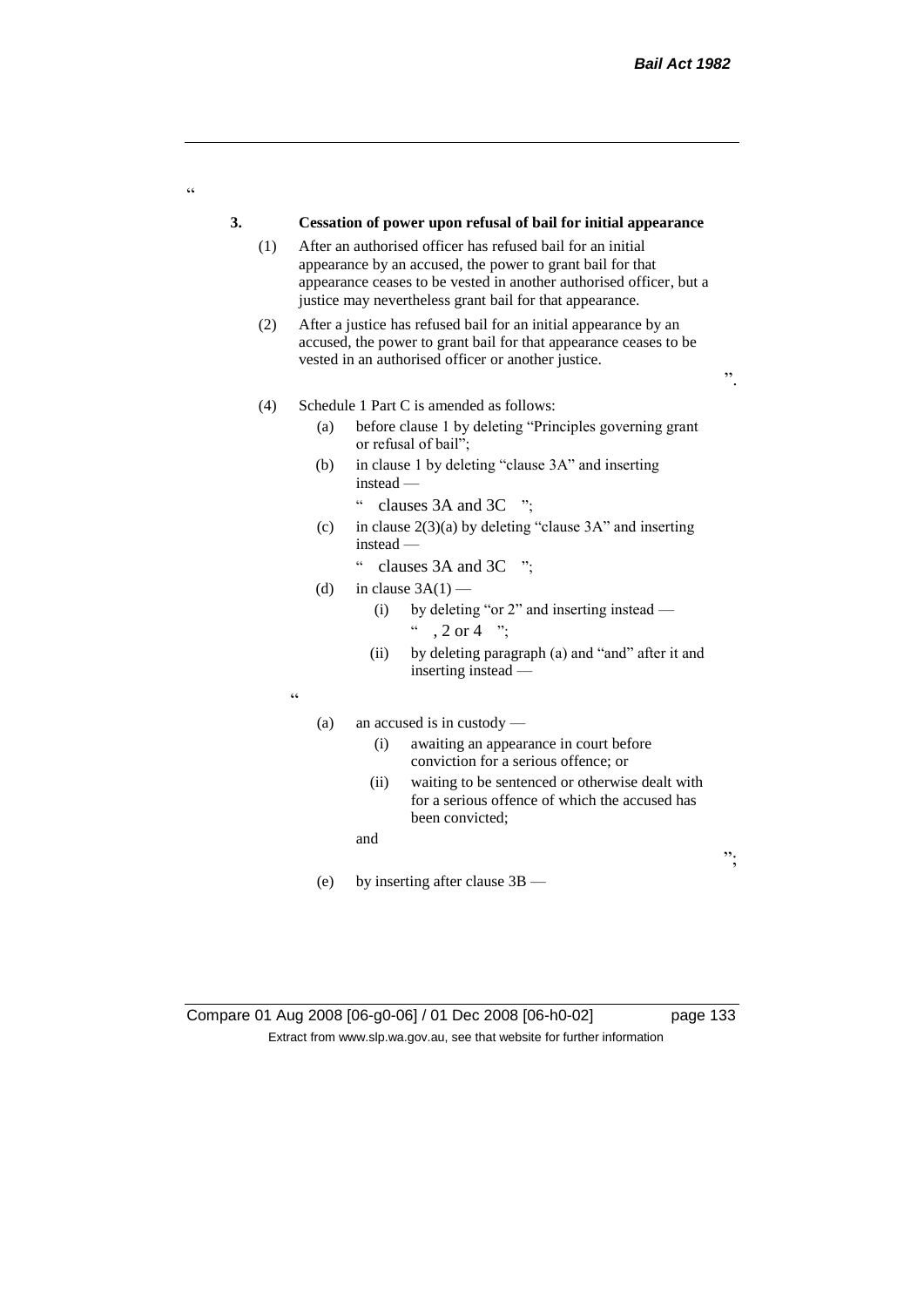$\alpha$ 

#### **3C. Bail in murder cases**

Notwithstanding clause 1, 2 or 4 or any other provision of this Act, where an accused is in custody —

- (a) awaiting an appearance in court before conviction for an offence of murder; or
- (b) waiting to be sentenced or otherwise dealt with for an offence of murder of which the accused has been convicted,

the judicial officer in whom jurisdiction is vested shall refuse to grant bail for the offence unless the judicial officer is satisfied that —

(c) there are exceptional reasons why the accused should not be kept in custody; and

";

(d) bail may properly be granted having regard to the provisions of clauses 1 and 3 or, in the case of a child, clauses 2 and 3.

*[Clause 3C amended by No. 29 of 2008 s. 24(7).]*

(f) by deleting clause 4 and inserting instead —

 $\epsilon$ 

### **4. Bail after conviction: accused awaiting sentence**

- (1) Subject to clauses 3A and 3C, the grant or refusal of bail to an accused, other than a child, who is in custody waiting to be sentenced or otherwise dealt with for an offence of which the accused has been convicted shall be at the discretion of the judicial officer in whom jurisdiction is vested, and that discretion shall be exercised having regard to the questions set out in clause 1 as well as to any others which the judicial officer considers relevant.
- (2) A child accused who is in custody waiting to be sentenced or otherwise dealt with for an offence of which the child accused has been convicted has the same right to be granted bail as a child accused referred to in clause 2(2), and the provisions of clause 2 apply accordingly.
- **4A. Bail after conviction: accused awaiting disposal of appeal**

In deciding whether or not to grant bail to an accused who is in custody waiting for the disposal of appeal proceedings, the judicial officer shall consider whether there are exceptional reasons why

page 134 Compare 01 Aug 2008 [06-g0-06] / 01 Dec 2008 [06-h0-02] Extract from www.slp.wa.gov.au, see that website for further information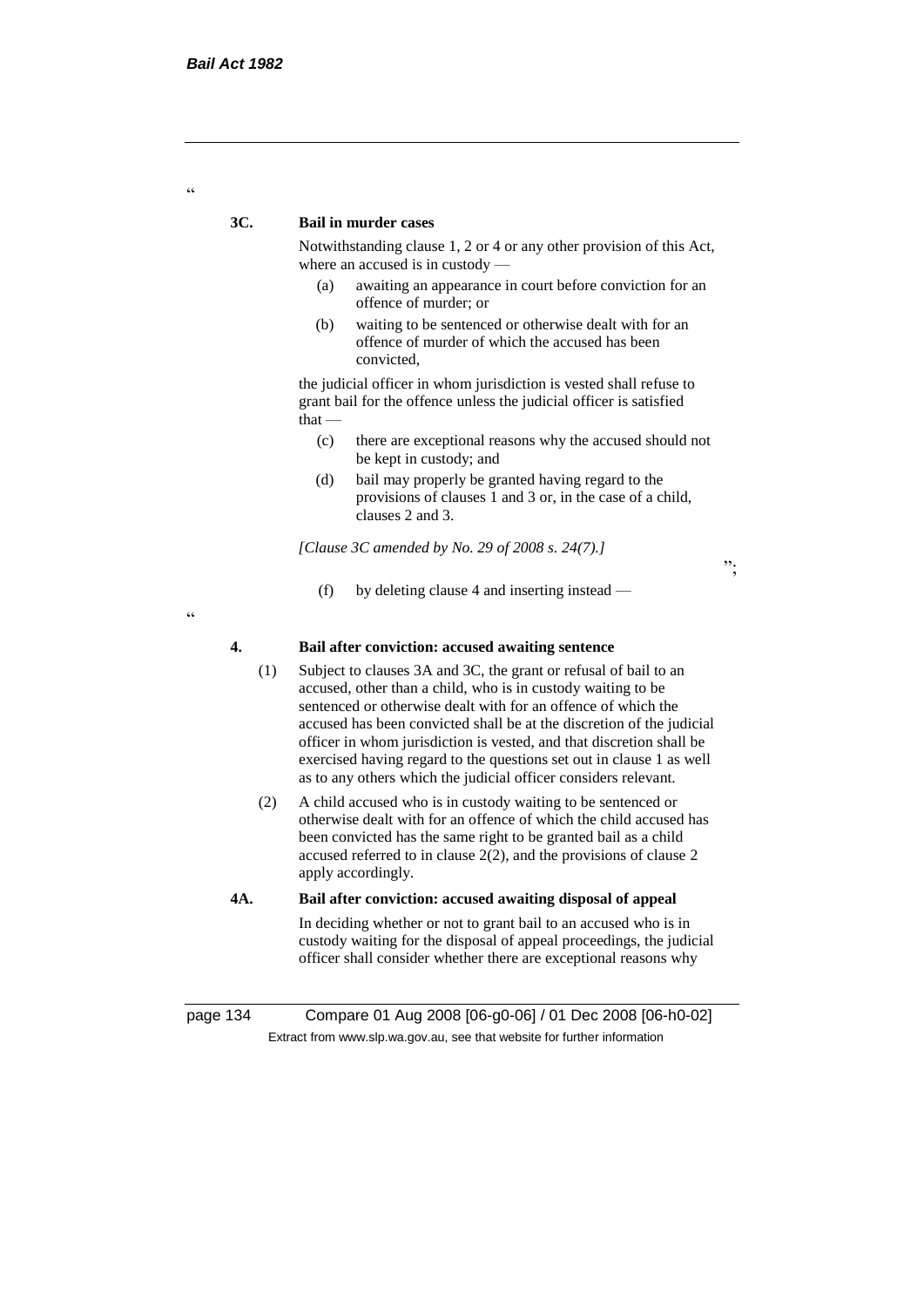";

the accused should not be kept in custody, and shall only grant bail to the accused if satisfied that —

- (a) exceptional reasons exist; and
- (b) it is proper to do so having regard to the provisions of clauses 1 and 3 or, in the case of a child, clauses 2 and 3.
- (g) in clause 5 by deleting "4" and inserting instead  $\degree$  4A ":
- (h) before clause 7 by deleting "Limitation on period of bail";
- (i) in clause 7 by deleting "7" and inserting instead  $30<sup>°</sup>$
- (5) The *Bail Act 1982* Schedule 1 Part B clause 1A as inserted by subsection  $(3)(b)$  applies in respect of —
	- (a) a grant or refusal of bail; or
	- (b) a dispensation from the requirement for bail,

coming within that clause that occurs after the commencement of subsection (3)(b).

- (6) The *Bail Act 1982* Schedule 1 Part B clause 3 as inserted by subsection (3)(e) applies in relation to a refusal of bail for an initial appearance that occurs after the commencement of subsection (3)(e).
- (7) The *Bail Act 1982* Schedule 1 Part C clause 3C as inserted by subsection (4)(e) applies to any consideration of a case for bail that occurs after the commencement of subsection (4)(e).
- (8) The *Bail Act 1982* Schedule 1 Part C clauses 4 and 4A as inserted by subsection (4)(f) apply to any consideration of a case for bail that occurs after the commencement of subsection (4)(f).
- (9) The *Bail Act 1982* Schedule 1 Part C clause 7 as amended by subsection (4)(i) applies to any grant of bail that occurs after the commencement of subsection (4)(i). Note: The heading to Schedule 1 Part C clause 7 is to be altered by deleting "7" and inserting instead "30".

#### **42. Schedule 2 amended and transitional provision**

(1) Schedule 2 is amended by deleting "Schedule 2", "[Section 3(1)]" and "Serious offences" and inserting instead —

Compare 01 Aug 2008 [06-g0-06] / 01 Dec 2008 [06-h0-02] page 135 Extract from www.slp.wa.gov.au, see that website for further information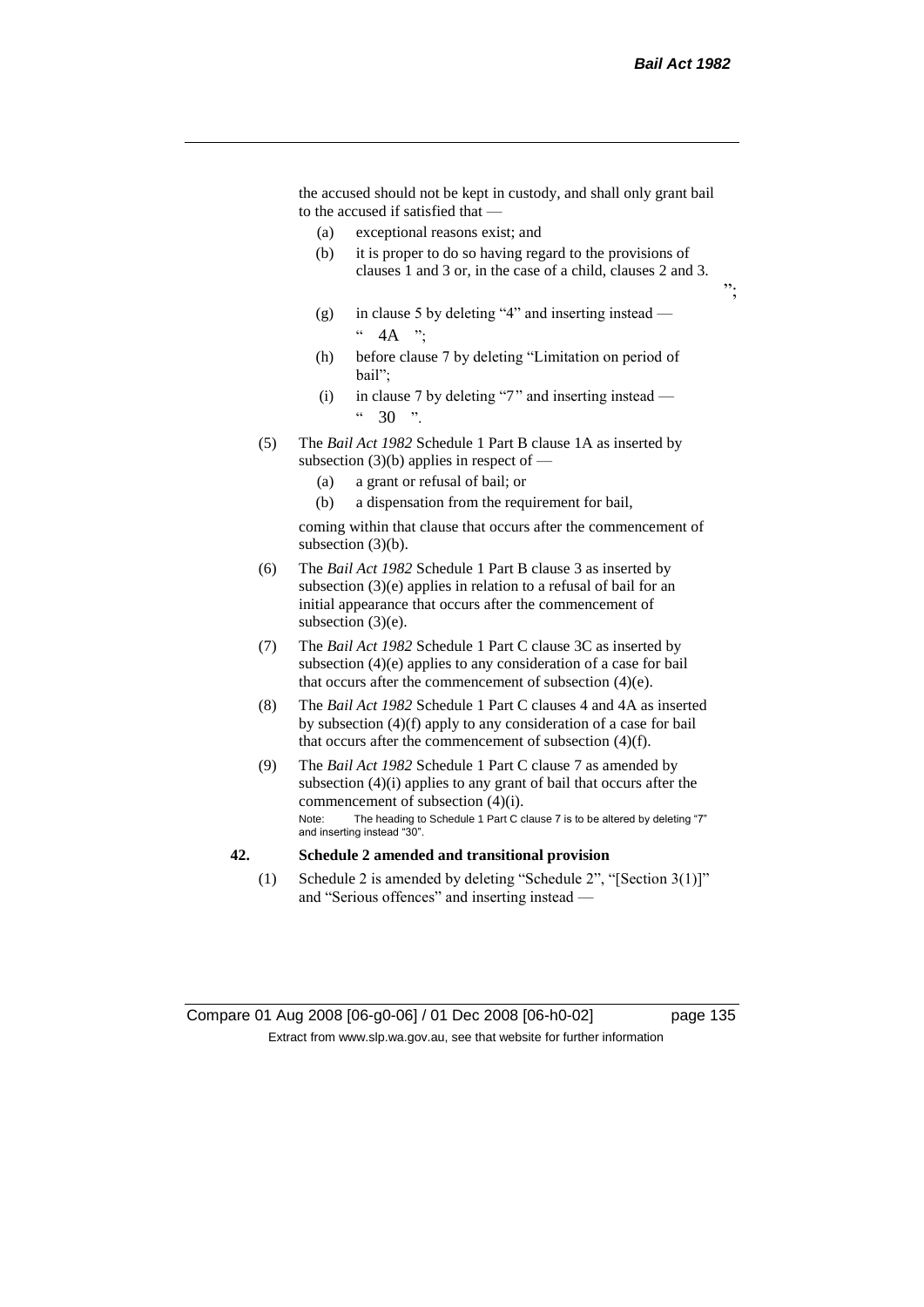"

 $\epsilon$ 

# **Schedule 2 — Serious offences**

 $[s. 3(1)]$  $\cdot$ ,

".

(2) Schedule 2 item 1 is amended by inserting after the entry relating to *The Criminal Code* section 280 —

s. 283 Attempt to murder

- (3) A reference in
	- (a) the *Bail Act 1982* section 16A; or
	- (b) the *Bail Act 1982* Schedule 1 Part C clause 3A or 3B,

to a serious offence includes a reference to an offence against *The Criminal Code* section 283 committed, or alleged to have been committed, before the commencement of this section.

## **43. Amendment of various references to prescribed forms**

- (1) Sections  $8(1)(b)$  and  $26(4)(b)$  are each amended by deleting "a prescribed" and inserting instead —
	- " an approved ".
- (2) Sections 23 and  $24(1)(a)$  are each amended by deleting "prescribed".
- (3) Section 30(2)(b) is amended by deleting "prescribed" and inserting instead —
	- " approved ".
- (4) Schedule 1 Part C clause  $2(3)(c)$  is amended by deleting "prescribed" and inserting instead —
	- " approved ".

Note: The heading to section 8 is to be altered by deleting "prescribed" and inserting instead "approved".

## **44. Transitional regulations**

(1) If this Part does not provide sufficiently for a matter or issue of a transitional nature that arises as a result of the amendments made to the *Bail Act 1982* by this Part, the Governor may make regulations (the *transitional regulations*) prescribing all matters that are required, necessary or convenient to be prescribed for providing for the matter or issue.

page 136 Compare 01 Aug 2008 [06-g0-06] / 01 Dec 2008 [06-h0-02] Extract from www.slp.wa.gov.au, see that website for further information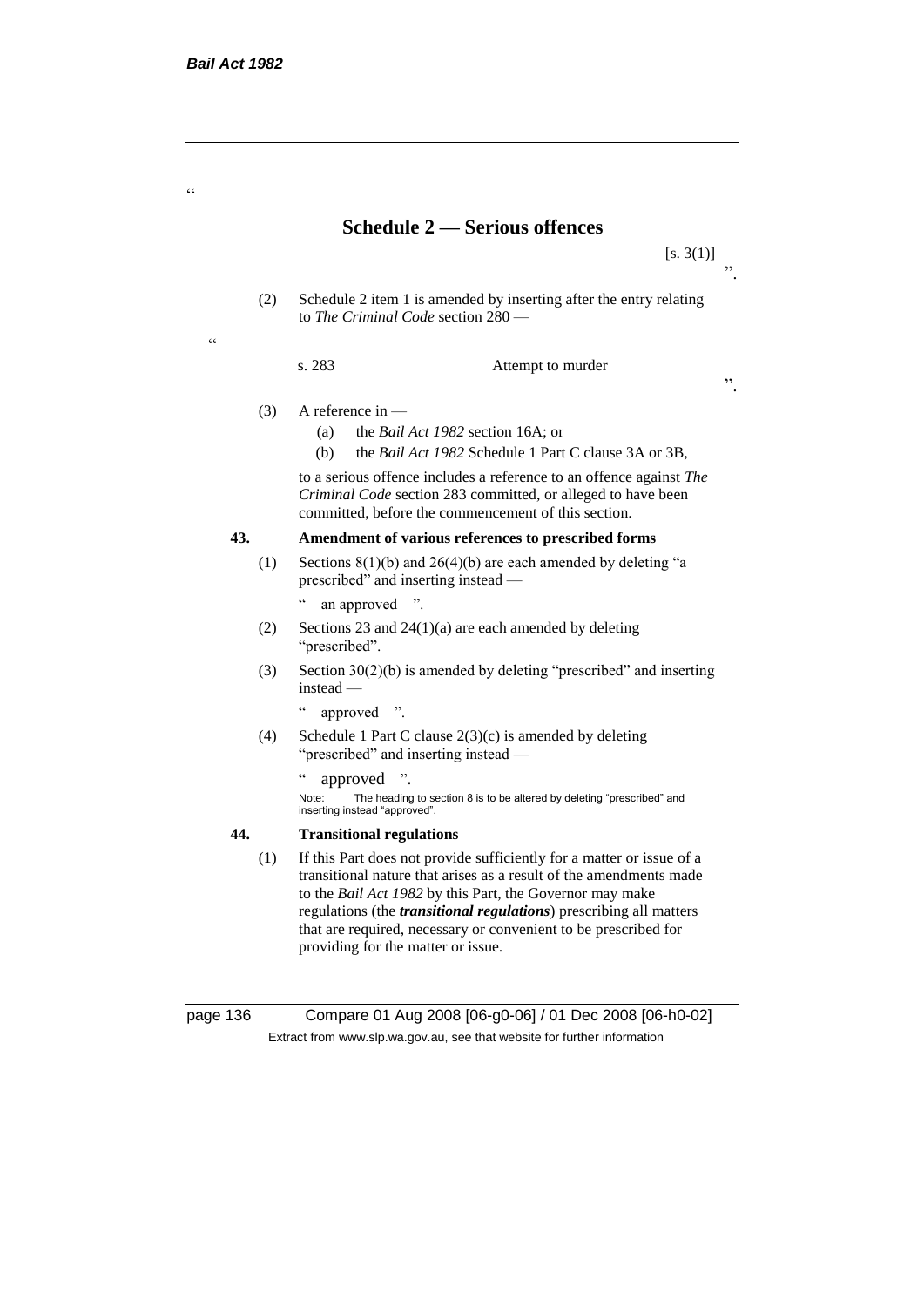| (2) | The transitional regulations may provide that specified provisions |
|-----|--------------------------------------------------------------------|
|     | of the <i>Bail Act 1982</i> or this Part —                         |

- (a) do not apply; or
- (b) apply with specified modifications,

to or in relation to any matter.

- (3) If the transitional regulations provide that a specified state of affairs is to be taken to have existed, or not to have existed, on and from a day that is earlier than the day on which the transitional regulations are published in the *Gazette* but not earlier than the commencement of this section, the transitional regulations have effect according to their terms.
- (4) In subsections (2) and (3) *specified* means specified or described in the transitional regulations.
- (5) If the transitional regulations contain a provision referred to in subsection (3), the provision does not operate so as  $-$ 
	- (a) to affect in a manner prejudicial to any person (other than the State or an authority of the State), the rights of that person existing before the day of publication of those regulations; or
	- (b) to impose liabilities on any person (other than the State or an authority of the State) in respect of anything done or omitted to be done before the day of publication of those regulations.

<sup>15</sup> On the date as at which this compilation was prepared, the *Medical Practitioners Act 2008* s. 162, which gives effect to Sch. 3 cl. 4, had not come into operation. It reads as follows:

| ×<br>i | I |
|--------|---|
|        |   |

**162. Consequential amendments**

Schedule 3 sets out consequential amendments.

Schedule 3 cl. 4 reads as follows:

 $\zeta\zeta$ 

# **Schedule 3 — Consequential amendments**

**4.** *Bail Act 1982* **amended**

(1) The amendments in this clause are to the *Bail Act 1982*.

Compare 01 Aug 2008 [06-g0-06] / 01 Dec 2008 [06-h0-02] page 137 Extract from www.slp.wa.gov.au, see that website for further information

".

".